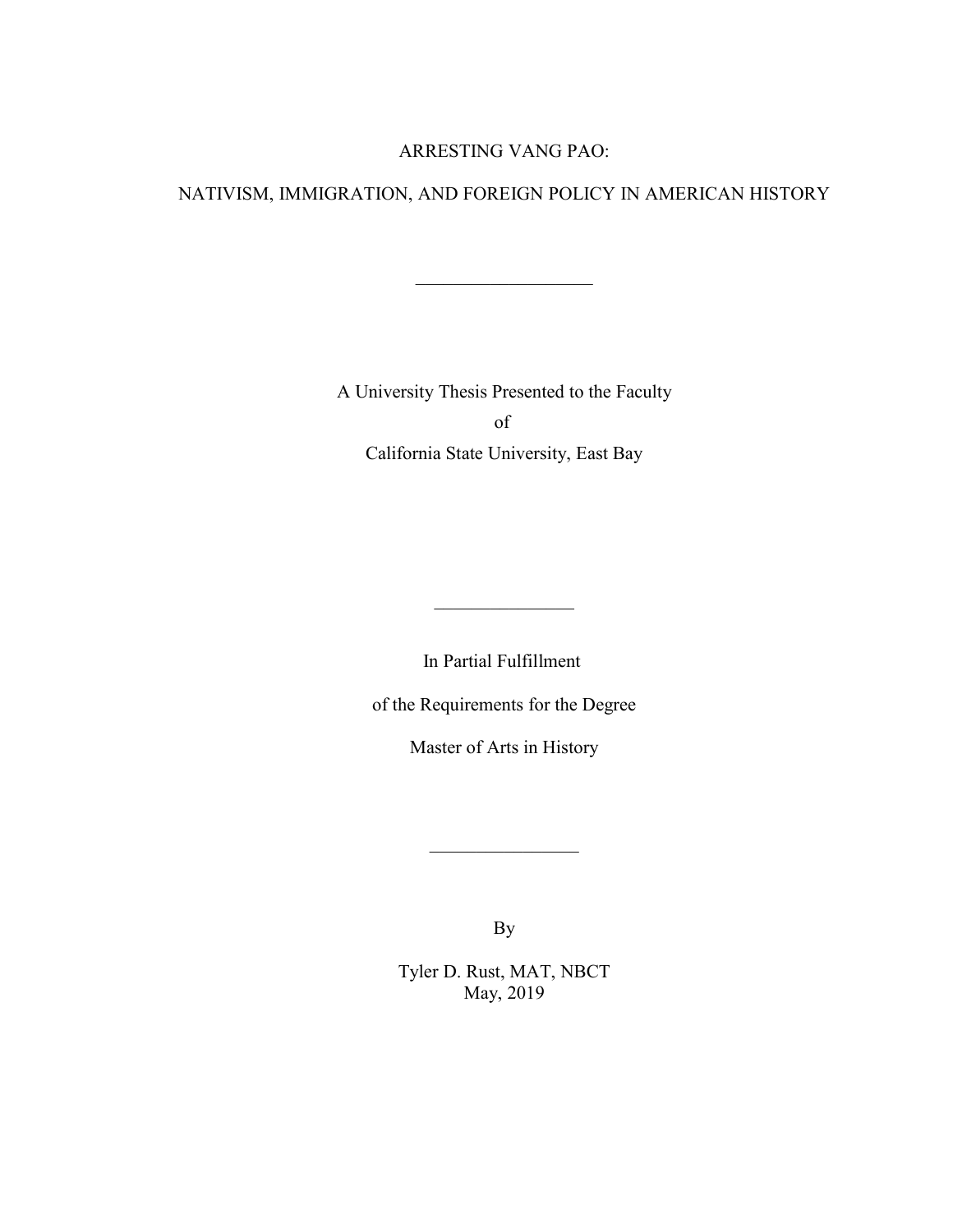Copyright © 2019 by Tyler Rust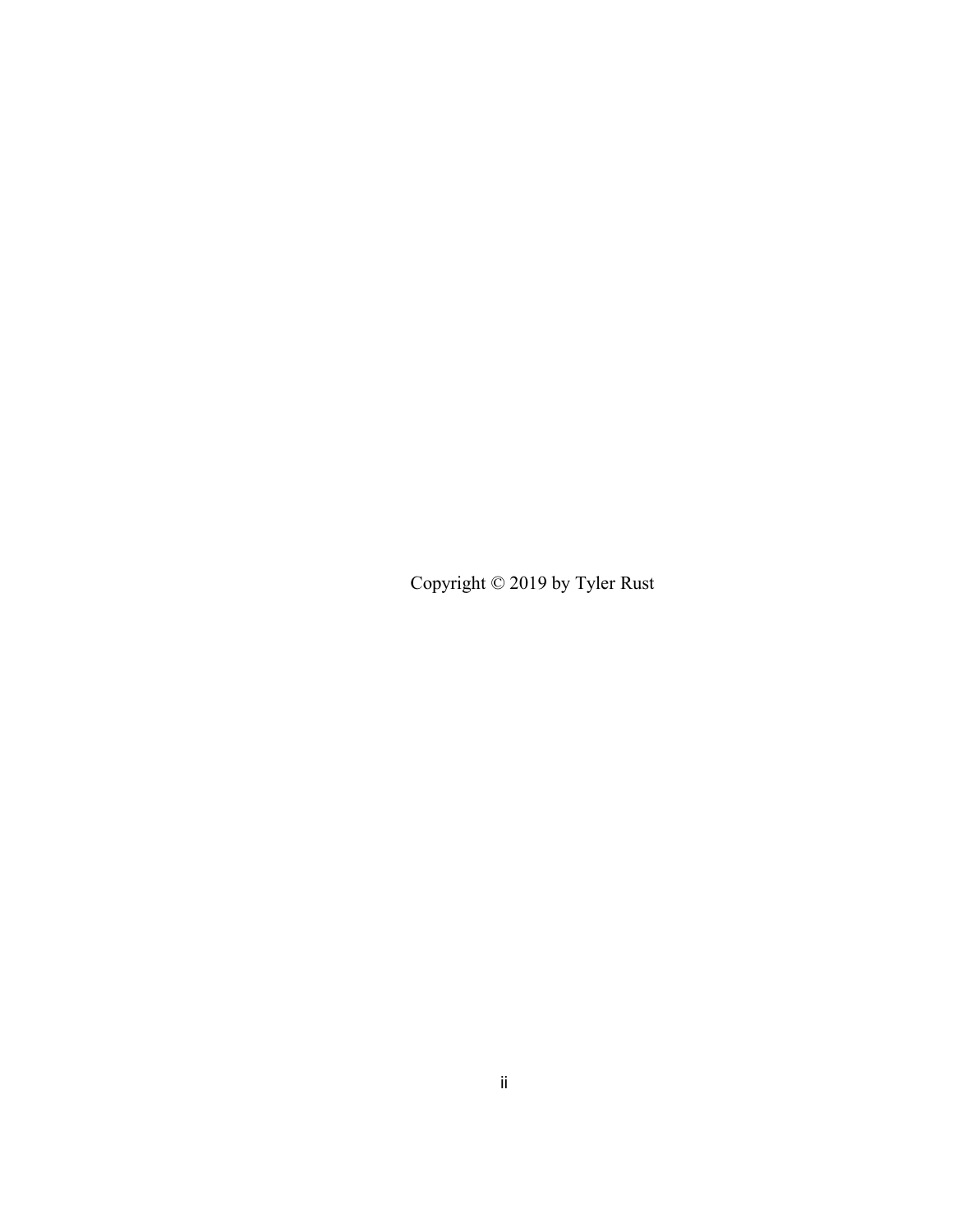## ARRESTING VANG PAO:

## NATIVISM, IMMIGRATION, AND FOREIGN POLICY IN AMERICAN HISTORY

By

## Tyler D. Rust

Approved: Date:

Dr. Linda Ivey j S 2

Dr. Kevin Kaatz

 $515/2019$ 

iii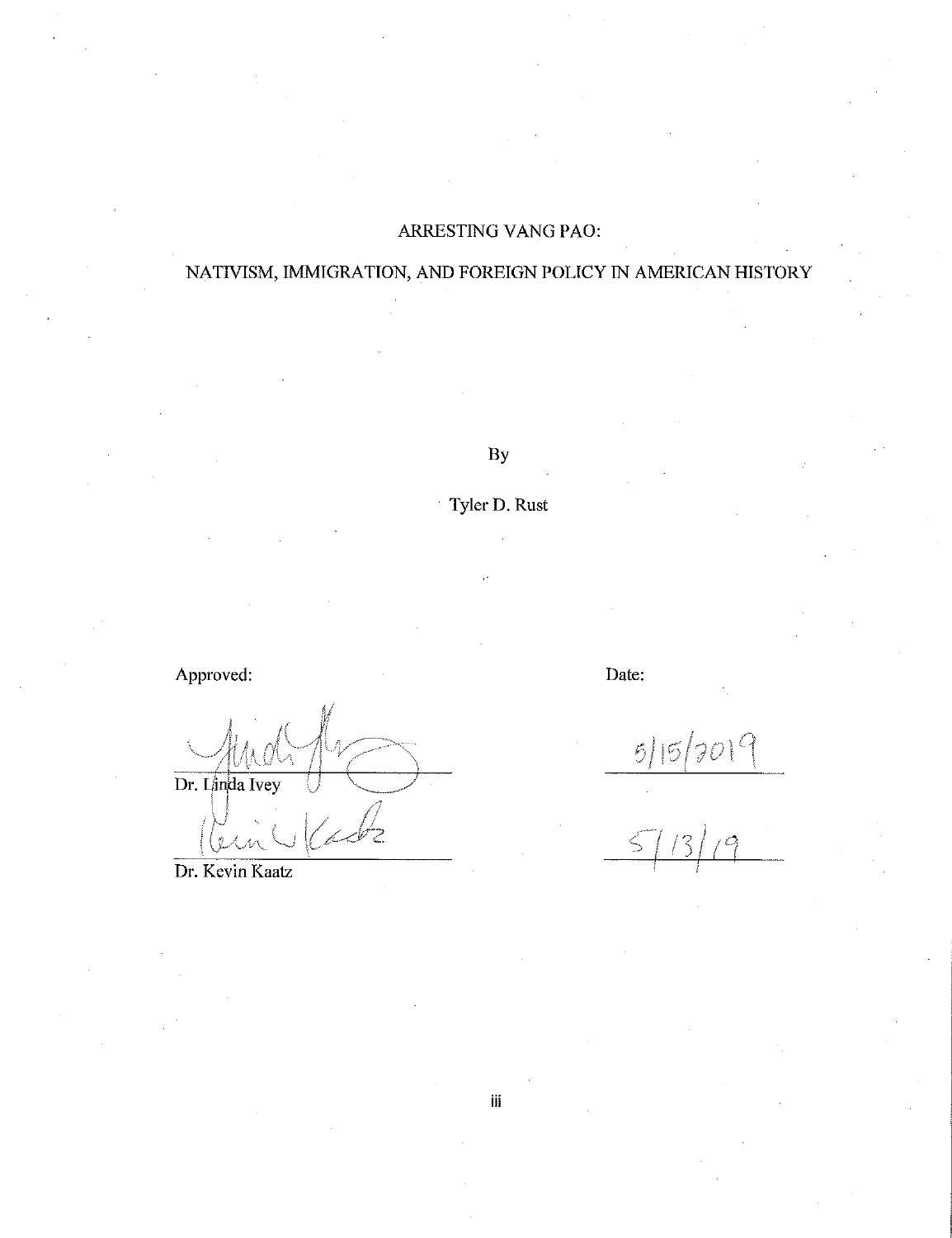# Acknowledgements

I would like to thank Dr. Linda Ivey for her help and guidance in preparing this thesis. She devoted hours of time and consideration to this effort, and for her help I am grateful. I would also like to acknowledge the help and guidance of Dr. Kevin Kaatz, who helped in reading this thesis, but has also been a tireless supporter of my time as a student at California State University, East Bay. He responded to every questions with kindness and compassion. I would also like to acknowledge my wife, Junko Rust, whose support and life partnership has made all the difference.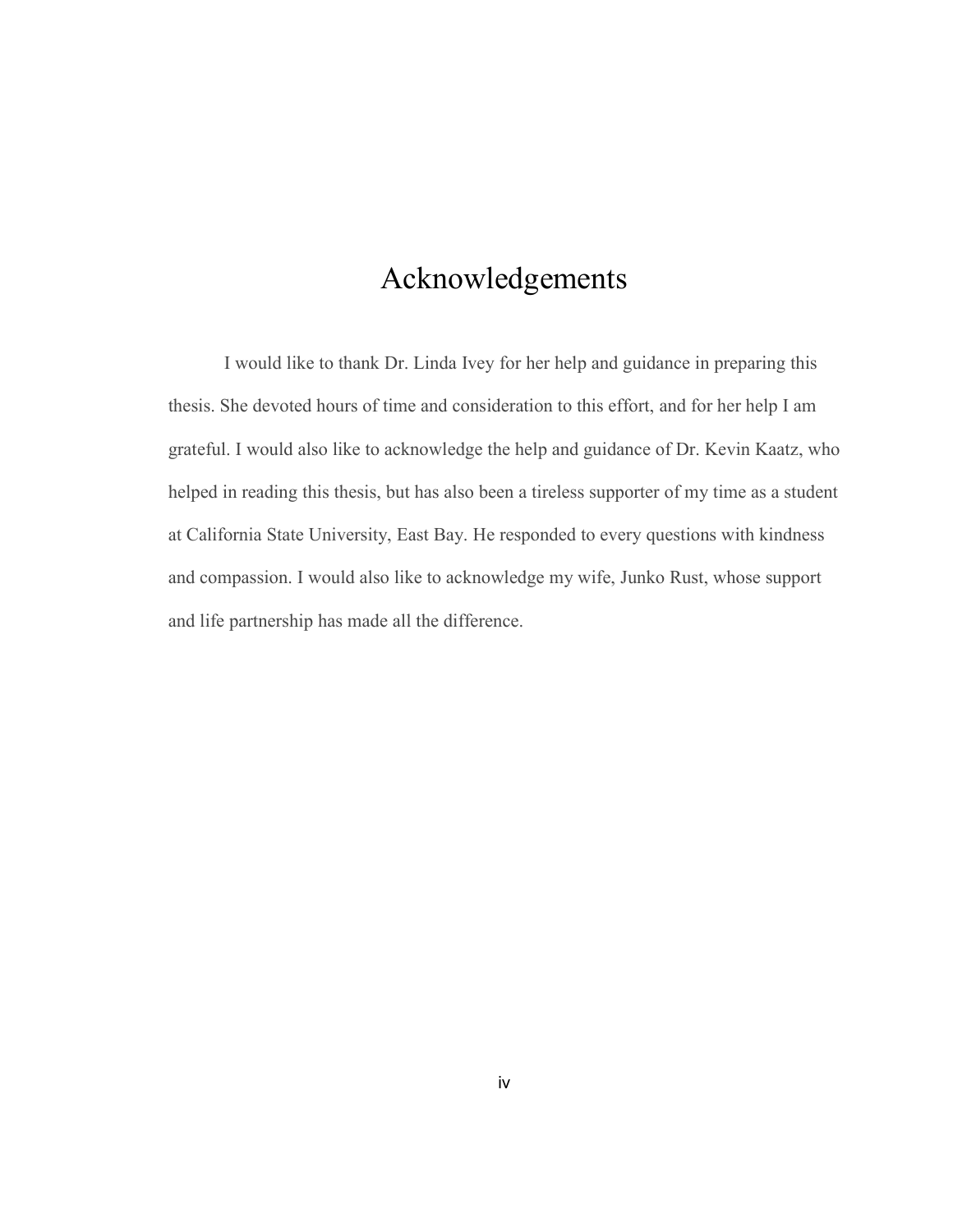# Table of Contents

| Introduction                                      | 1  |
|---------------------------------------------------|----|
| <b>Chapter One: Operation Tarnished Eagle</b>     | 13 |
| A Tradition of Militant Secrecy                   | 17 |
| The Special Devlivery                             | 22 |
| The Senator                                       | 27 |
| Trapped in a Lost Cause                           | 31 |
| Operation Tarnished Eagle and the Bay of Pigs     | 35 |
| Discovery and Dismissal                           | 39 |
| The Feedback Loop of Nativism                     | 42 |
| Chapter Two: The Secret War                       | 45 |
| The Cold War Comes To Laos                        | 47 |
| Money For Nothing                                 | 52 |
| The American Way Is The Best Way                  | 57 |
| The Paranoid Style of American Politics           | 58 |
| Indonesia                                         | 60 |
| Racial Scripts                                    | 63 |
| "He's the one we've been looking for.             | 66 |
| Chapter Three: The Hmong Diaspora                 | 71 |
| The Tradition of Nativism in American Immigration | 72 |
| Hmong Identity and the Legacy of the Cold War     | 74 |
| <b>Upright Citizens and Colonists</b>             | 77 |
| The Pawns of Imperial Power                       | 78 |
| Gatekeepers of the Nation                         | 80 |
| Massacres Committed in Our Name                   | 81 |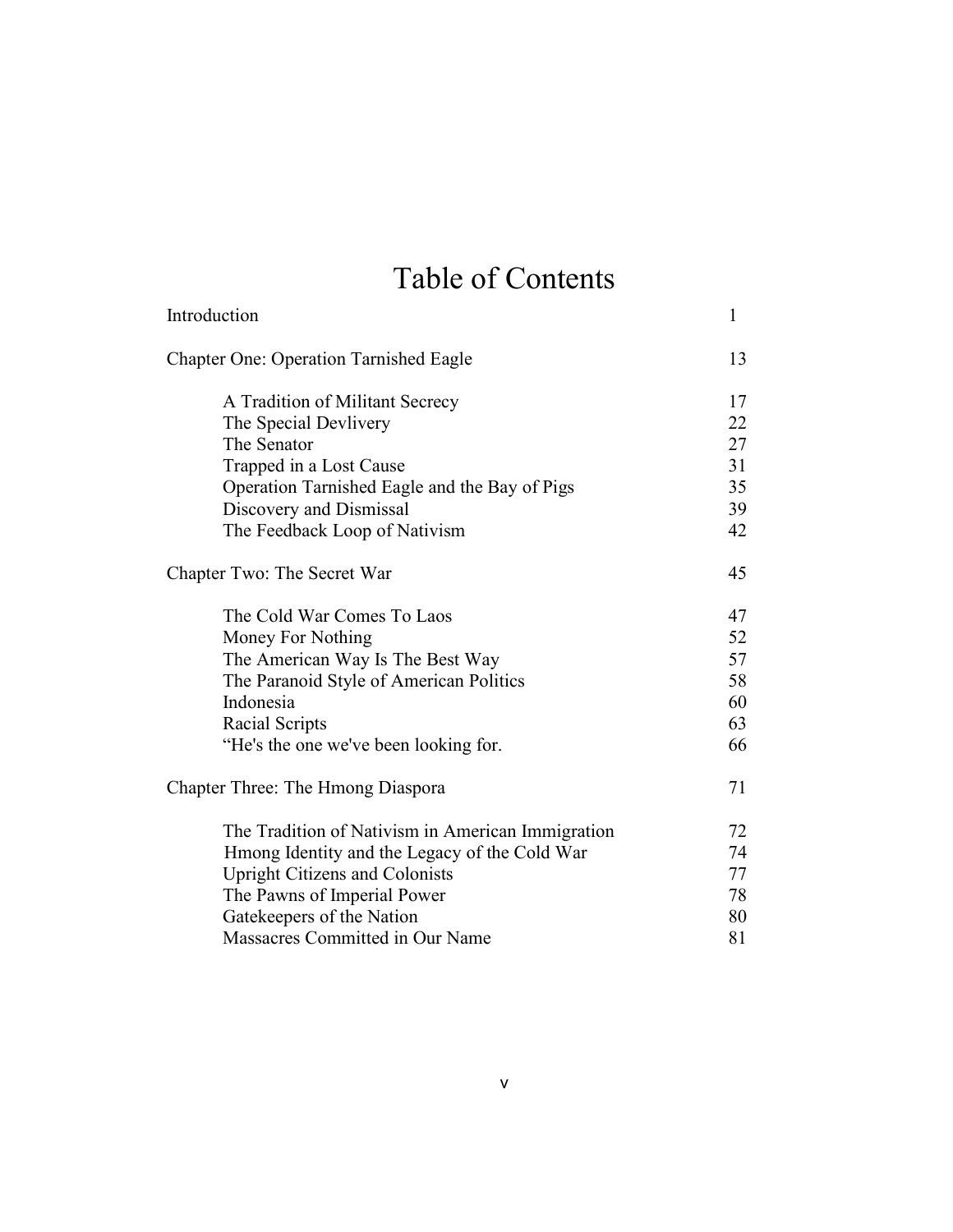| Chapter Four: The Feedback Loop                       | 84  |
|-------------------------------------------------------|-----|
| Napoleon on the Stump                                 | 85  |
| The Rod to Chastise Them                              | 86  |
| The Half Insane Mumbling of a Fever-dream             | 88  |
| Maximum Effort to Avoid Acknowledgement               | 89  |
| The "Splendid Little War": Nativism and the           |     |
| Spanish - American War                                | 90  |
| "America is God's Crucible"                           | 93  |
| The War To Make The World Safe For Democracy          | 96  |
| The Red Scare                                         | 101 |
| The McCarran-Walter Act                               | 107 |
| Chapter Five: The Feedback Loop and The War On Terror | 109 |
| The Purpose, Utility and Value of History             | 111 |
|                                                       |     |
| Endnotes                                              | 114 |
| <b>Bibliography</b>                                   | 124 |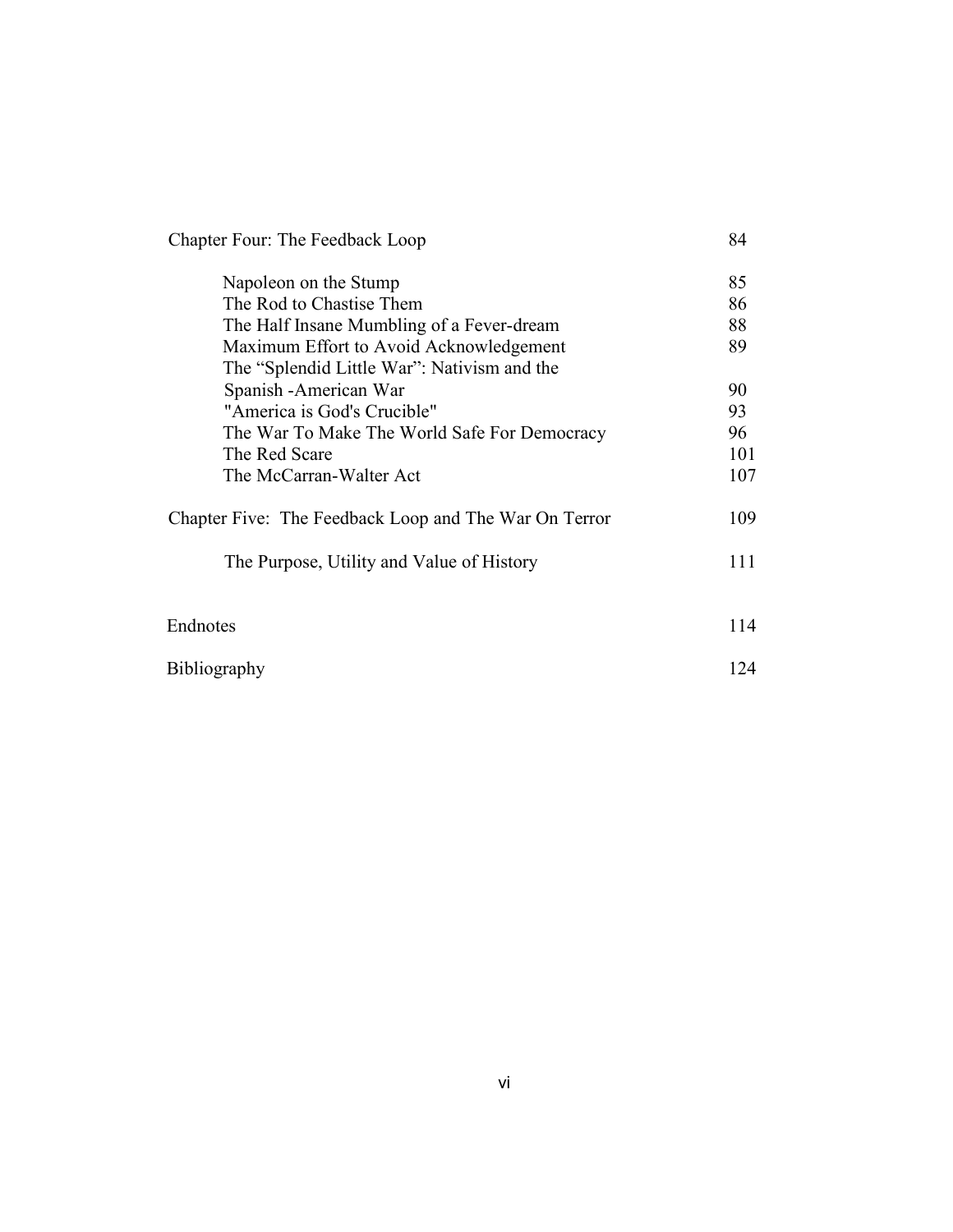## Introduction

The arrest of Vang Pao was just a brief story I heard on the radio while I was driving, many years ago. At the time I was not yet a student in graduate school, working towards a Masters in History. I was a social studies teacher, thinking more about the constant dramas and stresses involved with running a classroom every day, full of adolescents and their helicopter parents, trying to instill more than just the knowledge of names, dates, and places that history class is infamous for doing.

As I drove along, the radio announced the ATF raid on Hmong homes all across California, part of a sting operation that revealed a plot to overthrow the Laotian government. Now my ears pricked up. I knew the Hmong only from Clint Eastwood's movie, *Gran Torino*, which followed the plight of a young boy trying to fit in and survive surrounded by gangs. His cratchtey neighbor, played by Eastwood, helped him to grow to be independent and fight for himself, a journey that transforms both the boy and Eastwood's character.

When the radio mentioned a coup, I was intrigued because revolution is always interesting to a social studies teacher, and one that had started in California was even more interesting because I was living in California at the time.

The report explained that a Laotian general had been arrested after meeting with undercover agents from the Bureau of Alcohol, Tobacco and Firearms (ATF) to negotiate the sale of military weapons. The guns, bombs and rockets involved in the sale were to be used to overthrow of the Laotian government. After meeting in a Thai restaurant in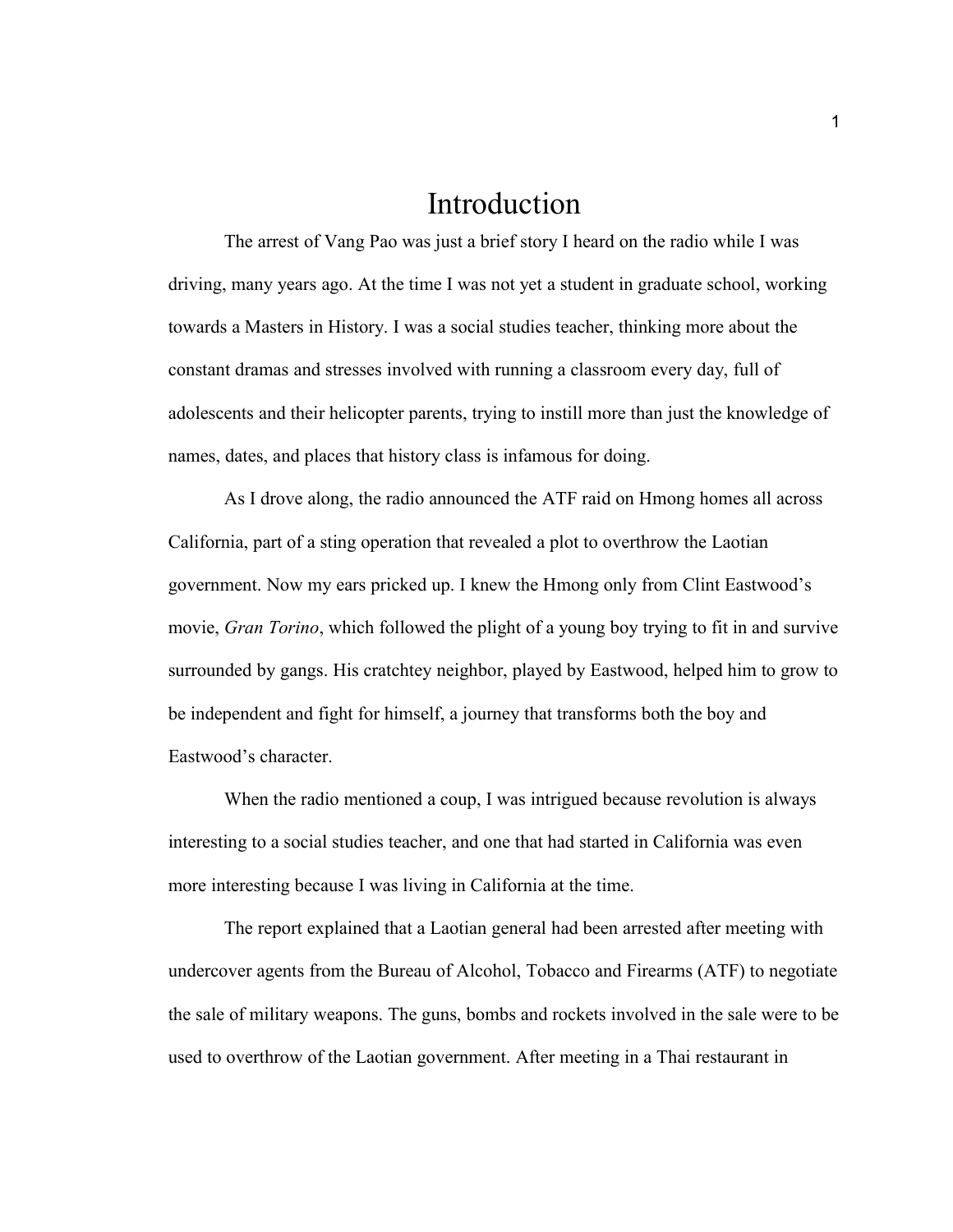Sacramento, the General and his co-conspirators had been accused of violating the Neutrality Act, which made it illegal to overthrow a government from within the United States. At the time I found it interesting, but not compelling. I remembered thinking, "Who does that? And who does that from Sacramento? Nothing happens in Sacramento." And then I went back to thinking about the other, more important problems of my day, not to think again about this story for many, many years.

When I decided to return to graduate school for my second Master's degree, my first having been for teaching, I took a class in the history of American immigration. The course introduced me to the histories of many groups who had come to the United States, seeking a better life for themselves and their future generations. The histories had many similarities; the push and pull factors of immigration, but also in the experiences that the groups inevitably had to walk through as they acclimated to a new life in the United States.

The arrest of General Vang Pao and the Hmong came back to me during that class; an example of immigration and assimilation. The experience of the Hmong was not unlike the Chinese, Japanese, Cuban and other immigrant groups. Each of these peoples had struggled to adjust to life inside the United States because of push and pull factors in their decision to relocate. Furthermore, the strong desire to return to Laos, seeking justice for long ago failures and suffering, seemed evidence that assimilation is never complete; that identity cannot be easily transformed merely because the person or persons have relocated geographically. Identity, citizenship, nationalism and violence were all present in the story of Vang Pao and the Hmong refugees. Their arrest in Sacramento seemed a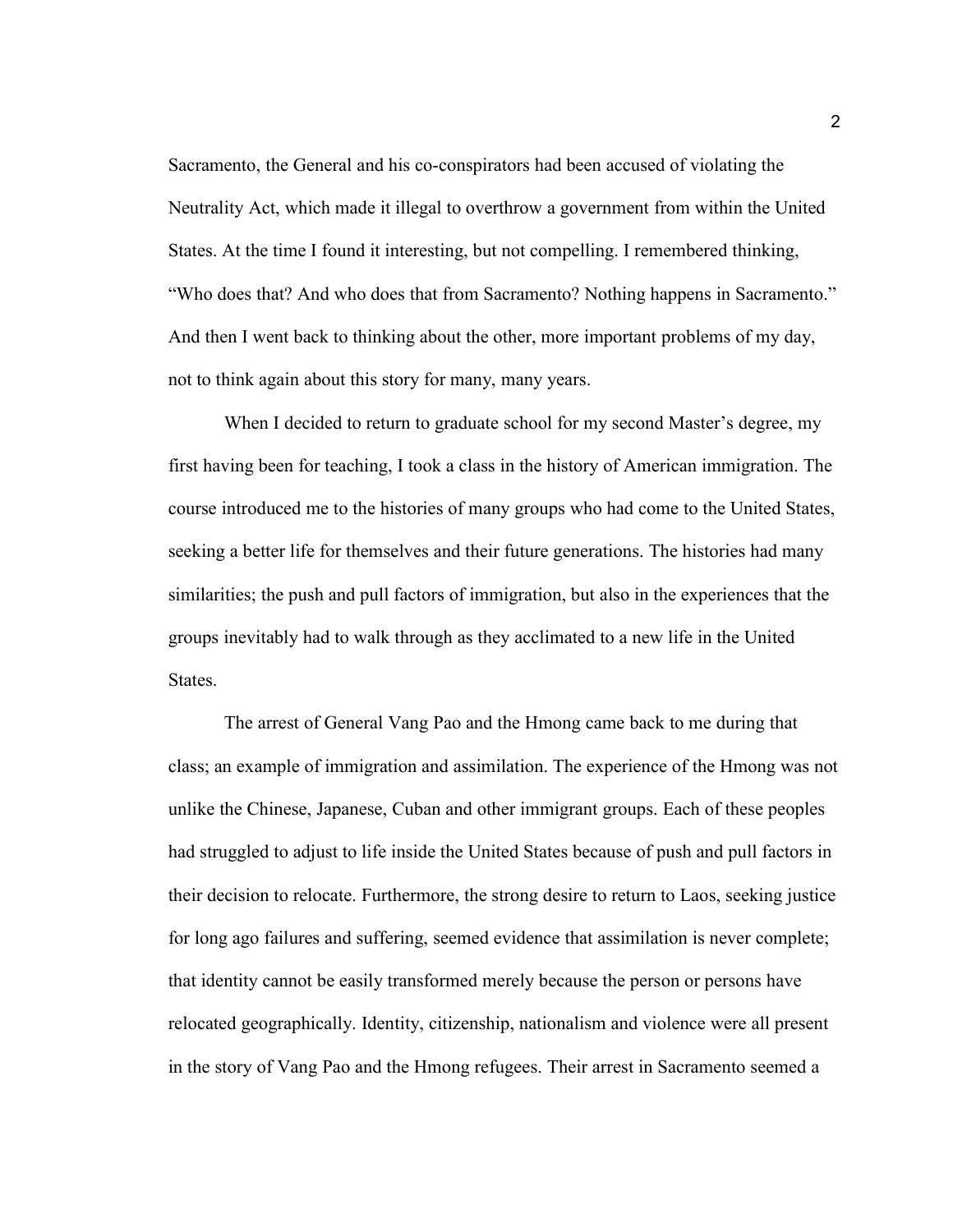story needing to be told, as the immigration debate was becoming more politically hot, and this gave increased relevance to issues obvious within the arrest of Vang Pao.

An element of the story was the role Vang Pao played as a military leader. The Secret War in Laos from 1961-1972 is largely unrecognized in textbooks and social studies classes. In college, the Secret War may be mentioned but it is a footnote to the Vietnam War. The role that Vang Pao played in the foreign policy of the United States created an interesting contradiction. Here was a hero of the American crusade against communist control in Indochina. Vang Pao was by all accounts an amazing battlefield commander, whose Hmong fighters bravely and successfully fought for the American cause in Laos, against the North Vietnamese, and later against the communist Pathet Lao. Now, the U.S. government had arrested Vang Pao in a sting operation, accusing him of a crime by continuing to fight for the American cause in Laos. The conflict between the law, Vang Pao, and U.S. foreign policy was blatant and interesting. It created questions about the combination of foreign policy, the Cold War and immigration, leading to the arrest of someone who should be considered an American hero, and not just a footsoldier in the Cold War.

"Arresting Vang Pao" reveals how American foreign policy created a feedback loop of nativism at home and abroad, through immigration policy constructed in a reaction to foreign wars, based upon the promotion and defense of a national identity, defined through a nativist definition of citizenship.

The person known as Vang Pao was not of the majority Lao population, hailing from a small minority hill tribe known as Meo, or Hmong. This minority background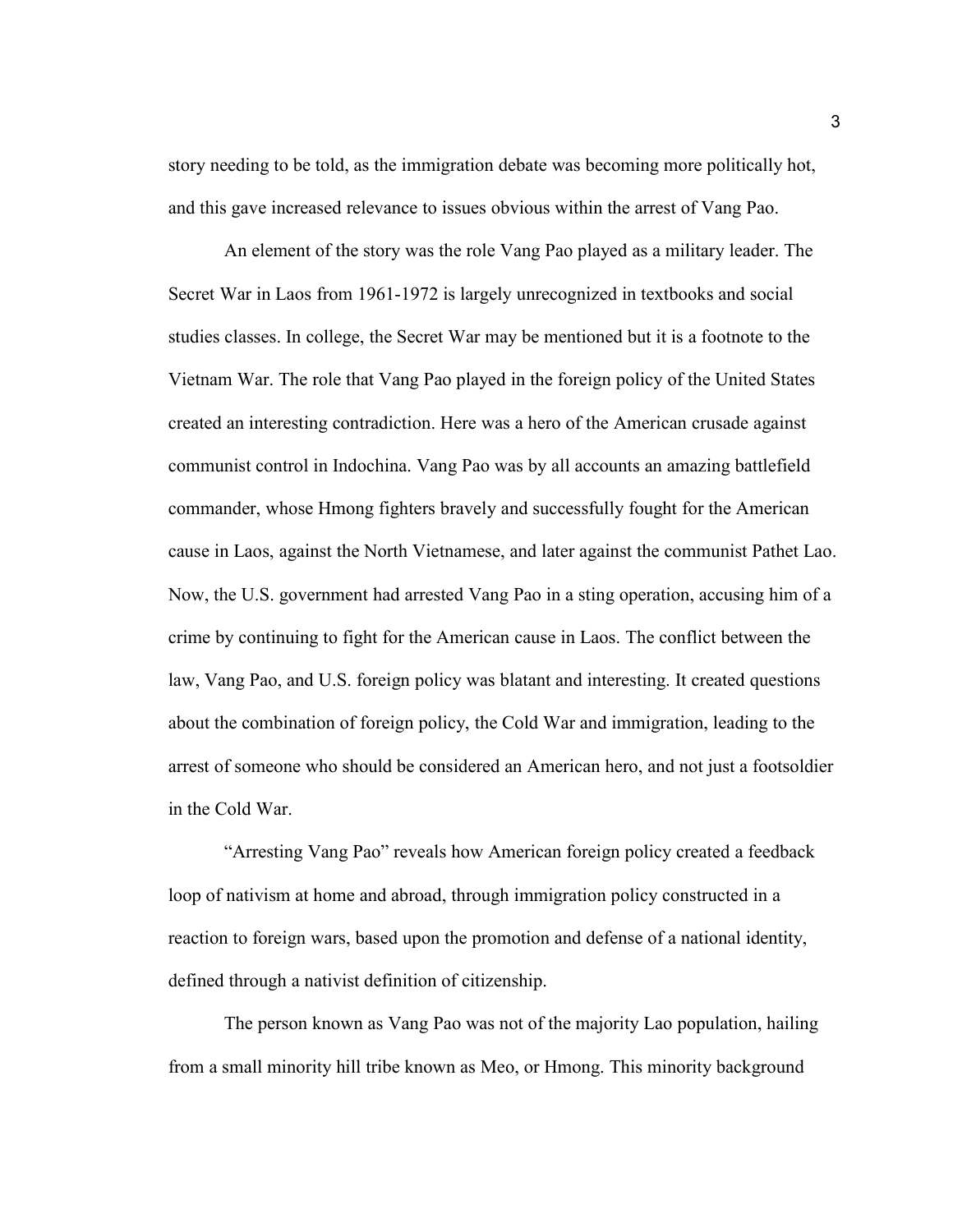would make Vang Pao an important player in Laotian politics, as he represented a presumptive enlightened, western approach to modernization favored by the Laotian leadership. In essence, if a hill tribesman like Vang Pao could become an important asset to a major western superpower, then Laos had achieved a place of respect in the world, and could emerge from being a backward, minor province in Southeast Asia.

He was also a natural leader and guerilla fighter. His willingness to live for long periods in dark jungle terrain, inspiring his men to follow him there, made him an asset not only to Laos, but to the United States as well. The historian Roger Warner (who knew Pao personally and wrote of the Secret War in his historical narrative, *Backfire*) described the CIA reaction: "Vang Pao was the man they were looking for… They had never seen a people as ripe for partisan war as the Meo of Laos, or a leader as accomplished as Vang Pao. He was perfectly at home in his environment. With his upward tilting eyes in that keen, intelligent face, he reminded [CIA field agent Bill] Lair of a miniature Genghis Khan $"$ <sup>1</sup>

This reference to Genghis Khan was a compliment, from the perspective of the Americans. They needed a fighter, and Vang Pao was extremely capable. The CIA set out to make effective use of Pao to fight the North Vietnamese, a traditional enemy of the Hmong, in a secret campaign that would not only help the Hmong, but also advance the interests of the United States in the region. Vang Pao was a hero created by the United States to counterbalance the growing popularity of Communist leader Ho Chi Minh in neighboring Vietnam.

The decline of the regional war in Indochina was obvious to the CIA handlers that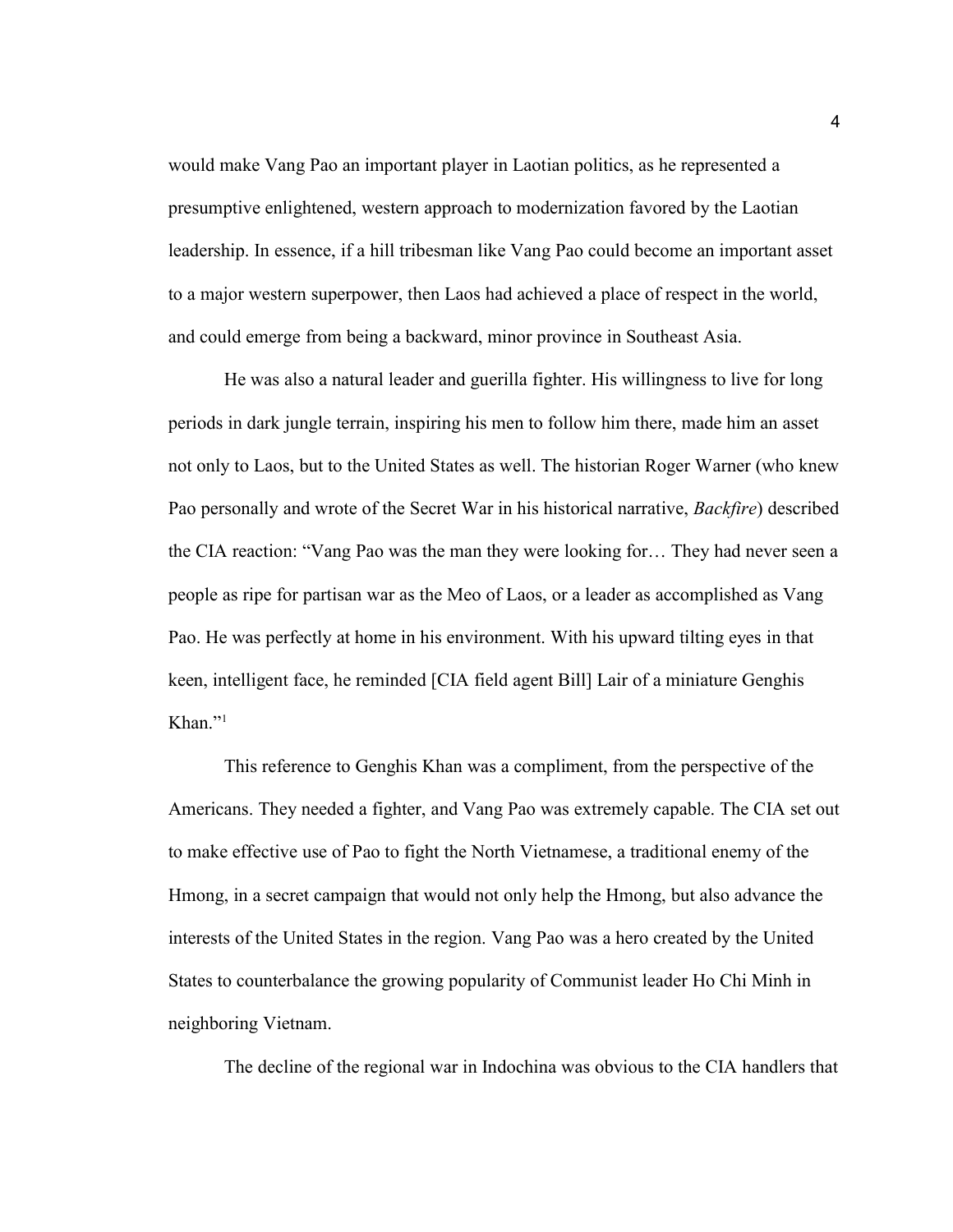had raised an army around Vang Pao. The end was obvious and undeniable. The Americans had miscalculated in Laos. They were fighting a war that many of the CIA "in country" believed in initially, but now saw only the quagmire that Southeast Asia represents in history.

American failure in Vietnam soon revealed the fault in the policy in Indochina to be a result of nativist thinking about the region. The leadership that identified and empowered Vang Pao had sought a Genghis Khan to fight against the rising tide of Communism. This opposition to Communism was born out of the belief that it was antithetical to the American way of life, and a threat to national interests in Southeast Asia.

With the focus securely on American interests at the beginning, the war was founded upon a belief that the American way of life was naturally better for the people of Laos, despite their history, their post-colonial goals, and the needs of their people to modernize. The choice between Communism or American capitalist democracy was a debate that the Americans wanted to influence, and this nativist perspective included the judgement of war planners and the CIA in Laos from the beginning.

The irony of this was Vang Pao was not able to win the war he was enlisted to fight. Looking back now, the war in Vietnam was not winnable even from the start in 1954. The documentary records suggests that Vietnam was beyond the comprehension of the Americans who crusaded for American values in Southeast Asia. In retrospect it seems obvious that the conflict was always a civil war, fought for independence from colonial control.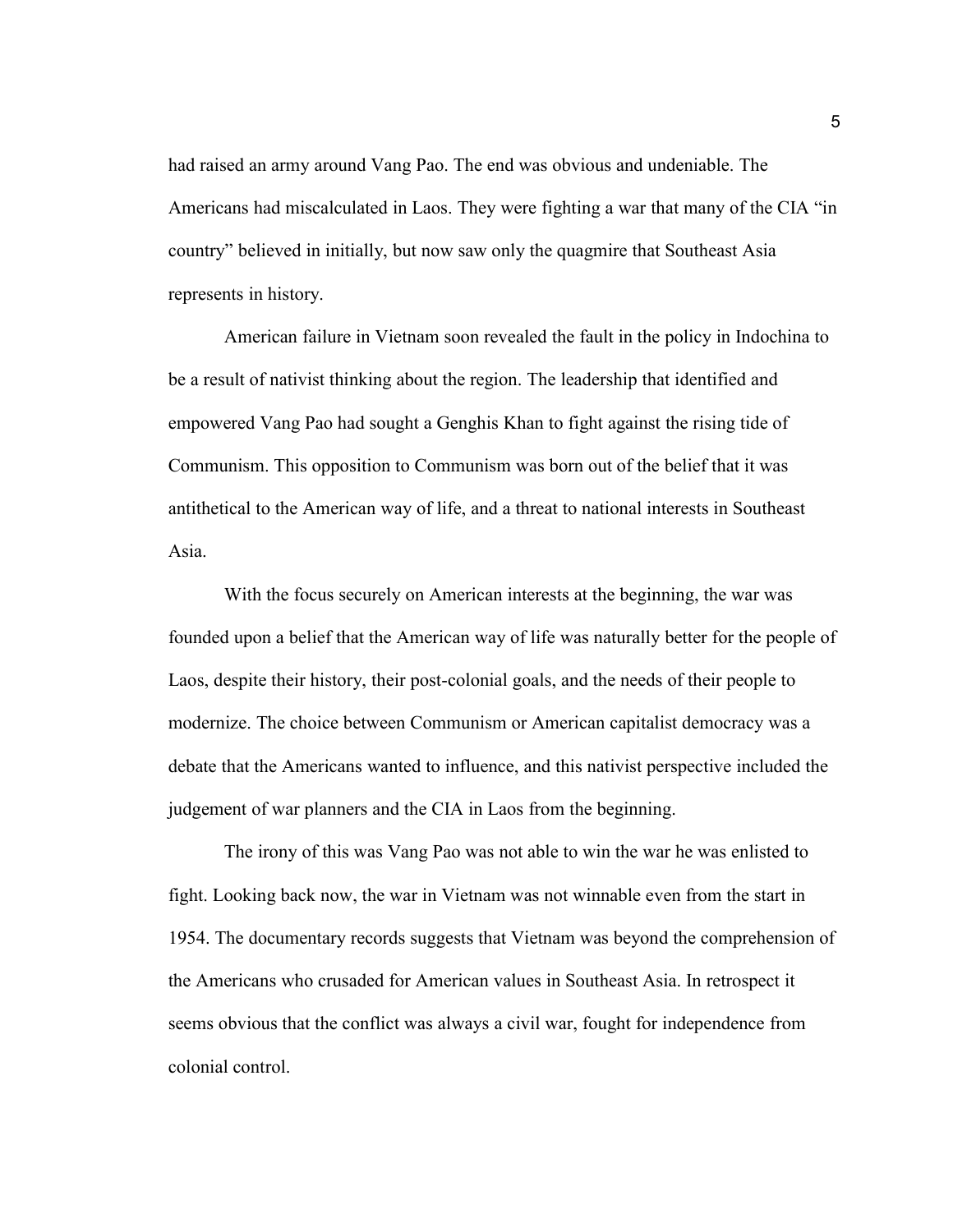Seen in this light, the American involvement was primarily about reasserting the colonial control over the region that France had established, and that the Japanese invasion had interrupted. Indeed, in the Pentagon Papers, this reality is clearly laid out, as the rationale for the war was always to control the rubber, oil and tin resources that Indochina possessed and which France and Japan needed to rebuild after World War  $Two<sup>2</sup>$ 

Vang Pao certainly could not have won this regional conflict, nor could he win the civil war inside Laos. He could not have known that he was setting his people up for failure. He believed in the American perspective; Communism was not compatible with the way of life of the Hmong. His judgement on this was untested, but his leadership was so strong, his people believed in his decision to side with the Americans, without hesitation or doubt. It was a terrible miscalculation. Arguably it was more terrible than the Americans' miscalculation, because while the United States paid dearly in lives and treasure for what happened in Vietnam, Vang Pao and the Hmong paid more dearly. The Hmong lost lives, treasure and their very homeland as a result of Vang Pao's decision to embrace the American cause in Laos. The sad existence of the Hmong who remain in country is one of persecuted minority, hiding from a Laotian government that seeks to jail, torture or kill any Hmong that are discovered. The Hmong are a refugee people, thanks in large part to the United States and the leadership of Vang Pao.

The Hmong people were forced to flee their homeland in Laos because of the failure of American understanding in Indochina. Leaving behind everything they knew and arriving in the United States, 3,000 Hmong were unassimilated and unaccustomed to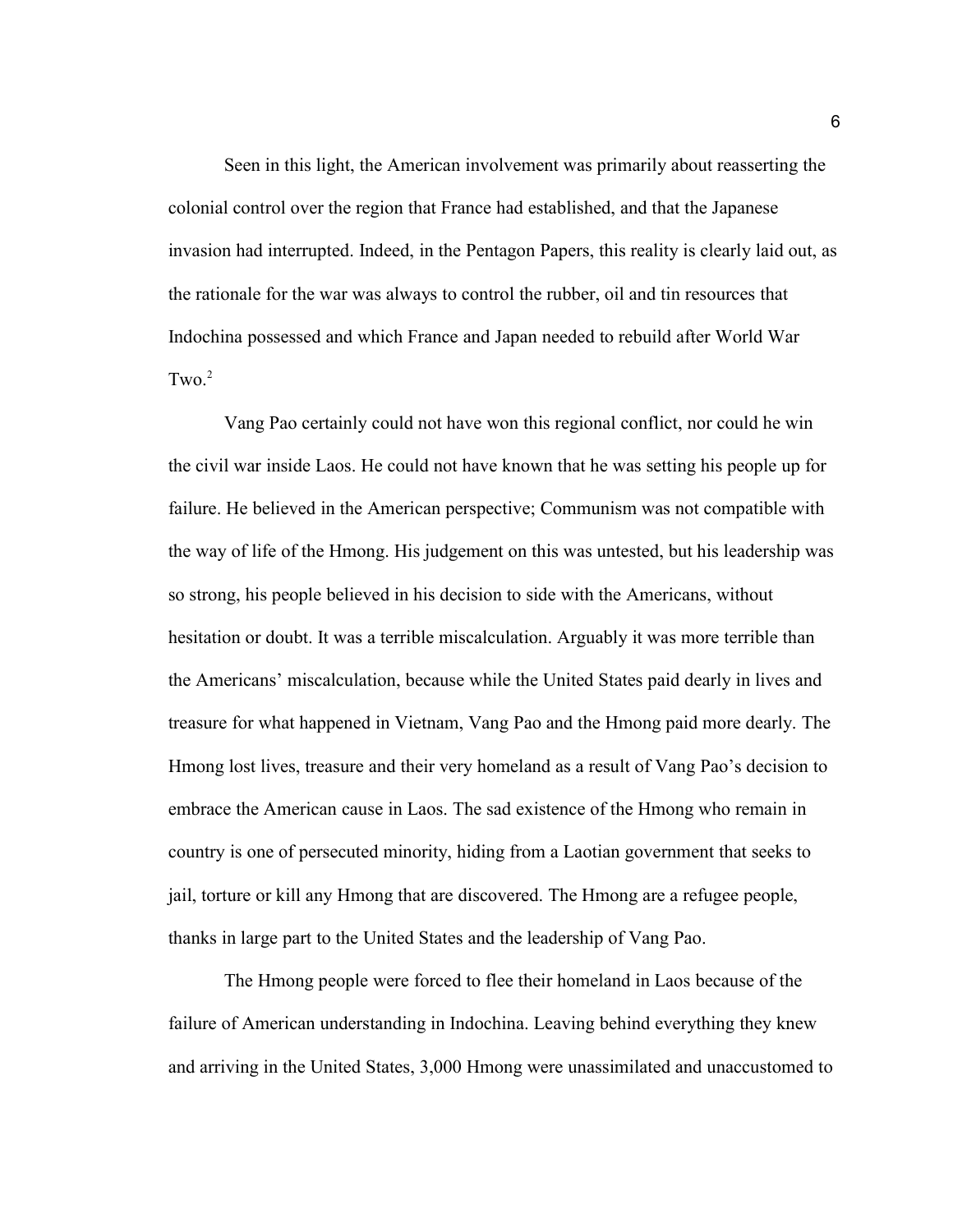Western society. (The Hmong population would nevertheless grow over time to 180,000 living in the United States, and a worldwide diaspora of 4.5 million.<sup>3</sup> Arriving from the dense jungles surrounding the Plain of Jars, the urban jungles of Portland, Oregon, and of Los Angeles and Fresno, California were strange and threatening by contrast. The generation of Hmong who followed Vang Pao to the United States had to endure enormous difficulties as they rebuilt their lives. They persevered through this experience, preserving as much of their traditional culture, language and tradition as possible, but losing more with each new generation that comes of age in the United States, unfamiliar with the culture whose defense prompted this diaspora in the first place.

In America, Vang Pao continued to lead the Hmong refugee population, becoming a symbol of Hmong nationalism, and benefiting financially from this illusion. As a former general, there was not much else Vang Pao could do except continue to lead the Hmong people. His skills on the battlefield did not translate well into a western capitalist industrialized economy, beyond being a leader. He had, at best, a third grade education. His role became one of community leader, a position that held diminishing importance over time, as the Hmong assimilated into their new lives in the United States.

In order to insure his seat at the head of the Hmong community, Vang Pao relied upon the memory of his past leadership. Vang needed to stoke the memory of the lost mission, and the plight of the Hmong who remained behind. The fantasy of returning to Laos, and saving the remaining Hmong, enticed Vang Pao to plot an overthrow of the Laotian government. This plot represented the importance of Vang Pao to the Hmong, regardless of its chances for success. It is difficult to determine who was more delusional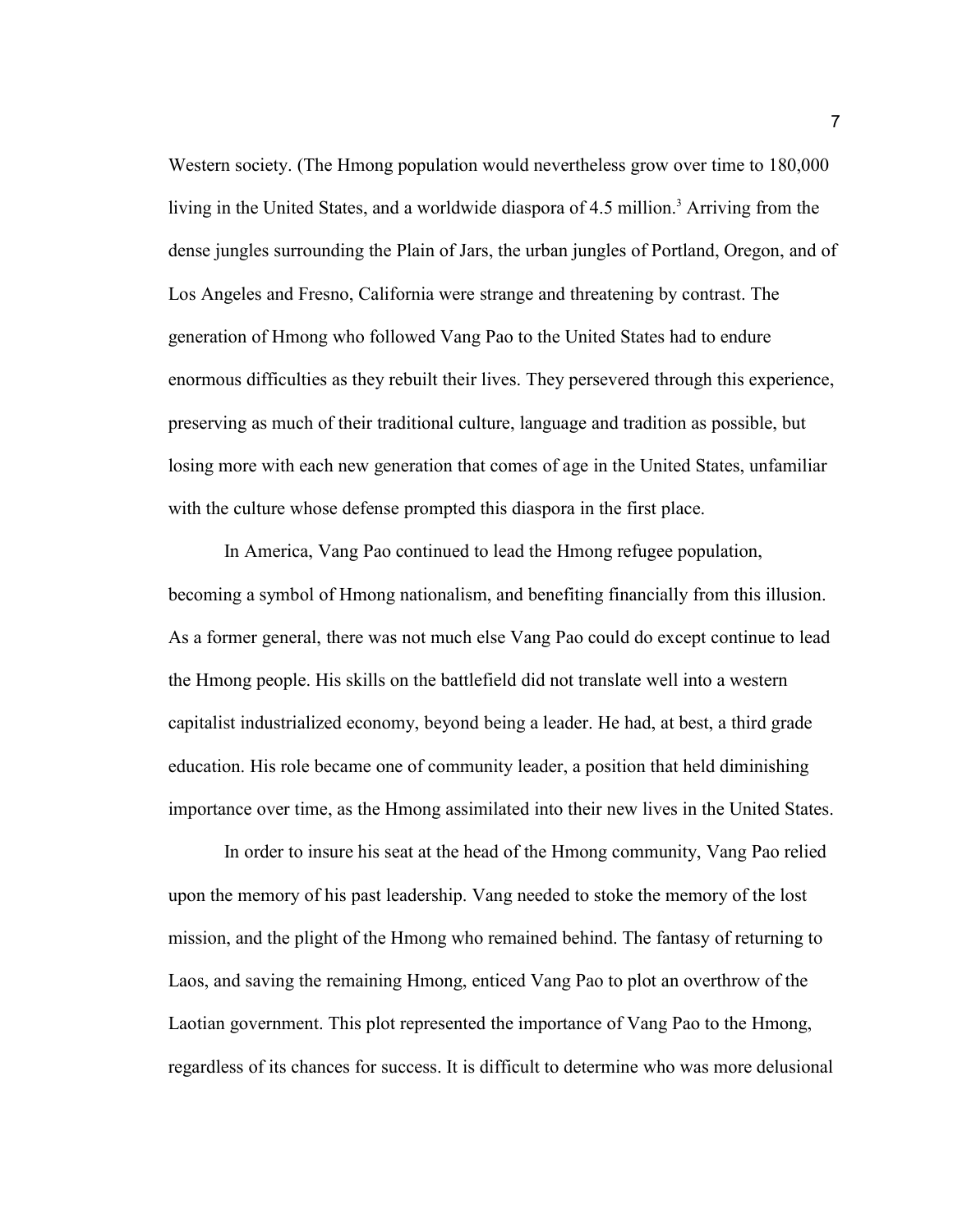when it came to the plot to overthrow Laos: Vang Pao or the Federal agents who sold him on the idea, entrapping him into a criminal scheme. Both were living an imagined reality where they were the crusader for justice in a world needing to be remade to fit their perception of the best life.

The desire to finish the war he was not allowed to win lured Vang Pao in a scheme to buy weapons and deliver a "9-11" style attack on Laos. Surrounded by supporters who wanted to see their old hero rise once again and finish his quest, Vang Pao walked into a trap that was set for him by government agents. The irony was that Vang Pao was set up to take the fall for a criminal conspiracy by the same government that set him up to take a fall for the criminal conspiracy of the Secret War in Laos. Vang Pao was what Ludwig Von Mises described as "[t]hose confused and misguided sympathizers who call themselves "liberals" and whom the communists call "useful innocents," the fellow-travellers and even the majority of the officially registered party members, who would be terribly frightened if they were to discover one day that their chiefs mean business when preaching sedition. But then it may be too late to avert disaster." <sup>4</sup> Vang Pao and the Hmong were useful innocents; tools that enabled larger plans of conquest to be fought by the United States, whose lives could be sacrificed, regardless of the outcome. And they were, ultimately, sacrificed.

Agents from the ATF entrapped Vang Pao and others into attempting to buy military assault weapons for the attack, a violation of the U.S. Neutrality Act. The trap was sprung after a long series of meetings to set up the Hmong into buying weapons, and arranging for delivery inside Thailand. The ATF spent many months running Operation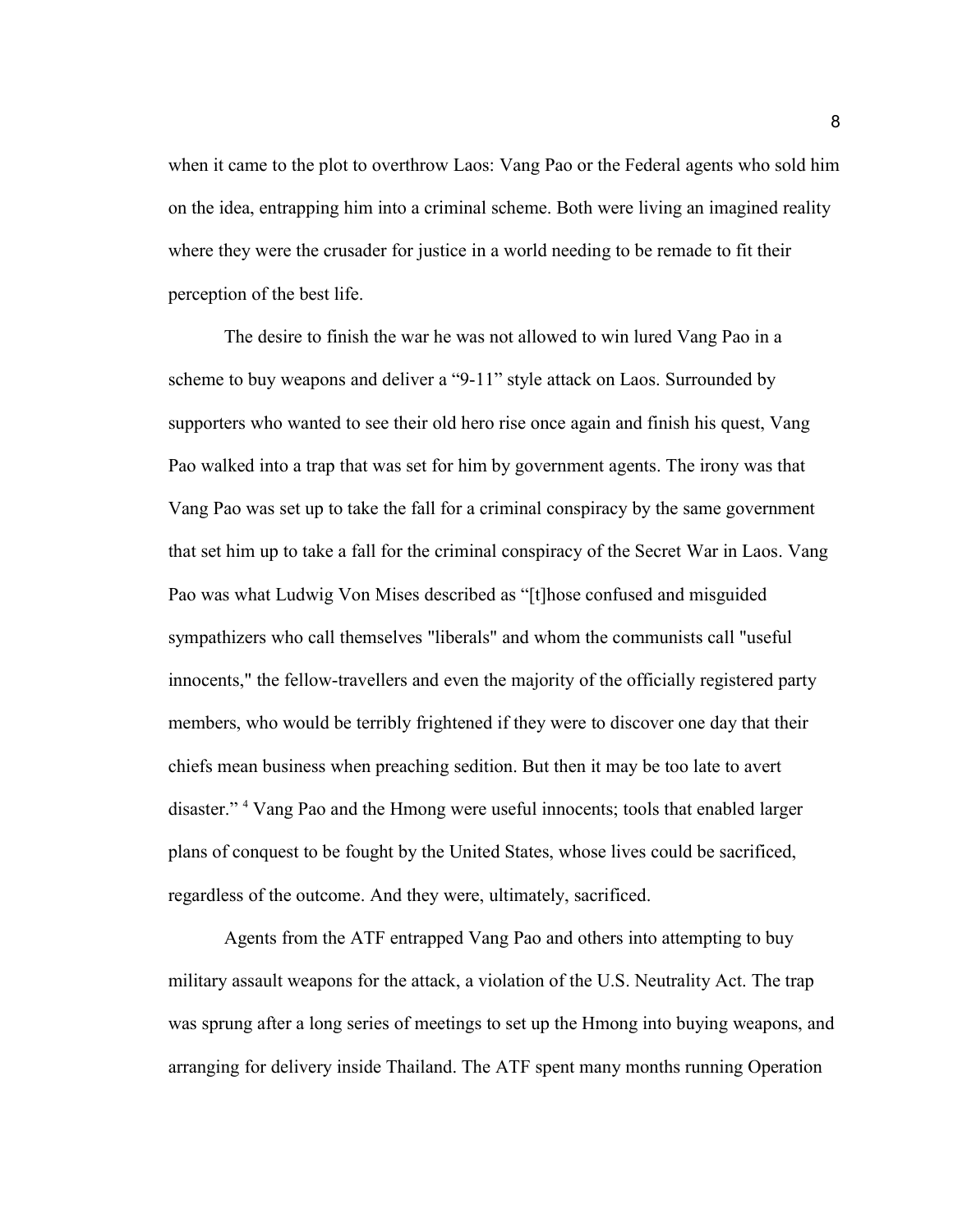Tarnished Eagle, a sting operation designed to prey upon the life's mission of Vang Pao, who needed to be a revolutionary leader and defender of the Hmong in order to assimilate from the battlefields of Laos into the Central Valley of California.

The following pages delve deeper into the story of Vang Pao, and what his story adds to our understanding of immigration, nativism, and the Cold War. Vang's story explores deeper into the transplanted culture and politics of refugees, and in the unique context of the war in Southeast Asia. In Chapter 1, *Operation Tarnished Eagle* reveals how the *Arrest of Vang Pao* represents the final stage of the cycle of nativism. The cycle promotes U.S. wars abroad but causes blowback at home; creating refugees and immigrant waves that disturb the American populace. The Cold War proxy battles defining the U.S. approach alienate entire ethnic groups devoted to a path of self determination that binds their success to the victory of the United States. In Laos, Vang Pao and the Hmong risked everything to be free and independent in the jungle highlands. While tragic and unsuccessful, this story is corroborated with a similar experience, albeit with an opposite outcome, in Indonesia. Almost simultaneous with the war in Laos, the U.S. was backing a coup in Indonesia that led to the slaughter of the entire Communist movement in that nation, a genocide of nearly two and a half million Indonesians under Sukarno and Suharto. $5$ 

In Chapter 2, *The Secret War*, the story of the Hmong and their fight in the Secret War in Laos from 1961-1972 lays out the confusion that trapped Vang Pao and the Hmong into a situation from which they could not escape. The CIA backed Royal Lao Army served to counter the growing influence and encroachment by the Vietnamese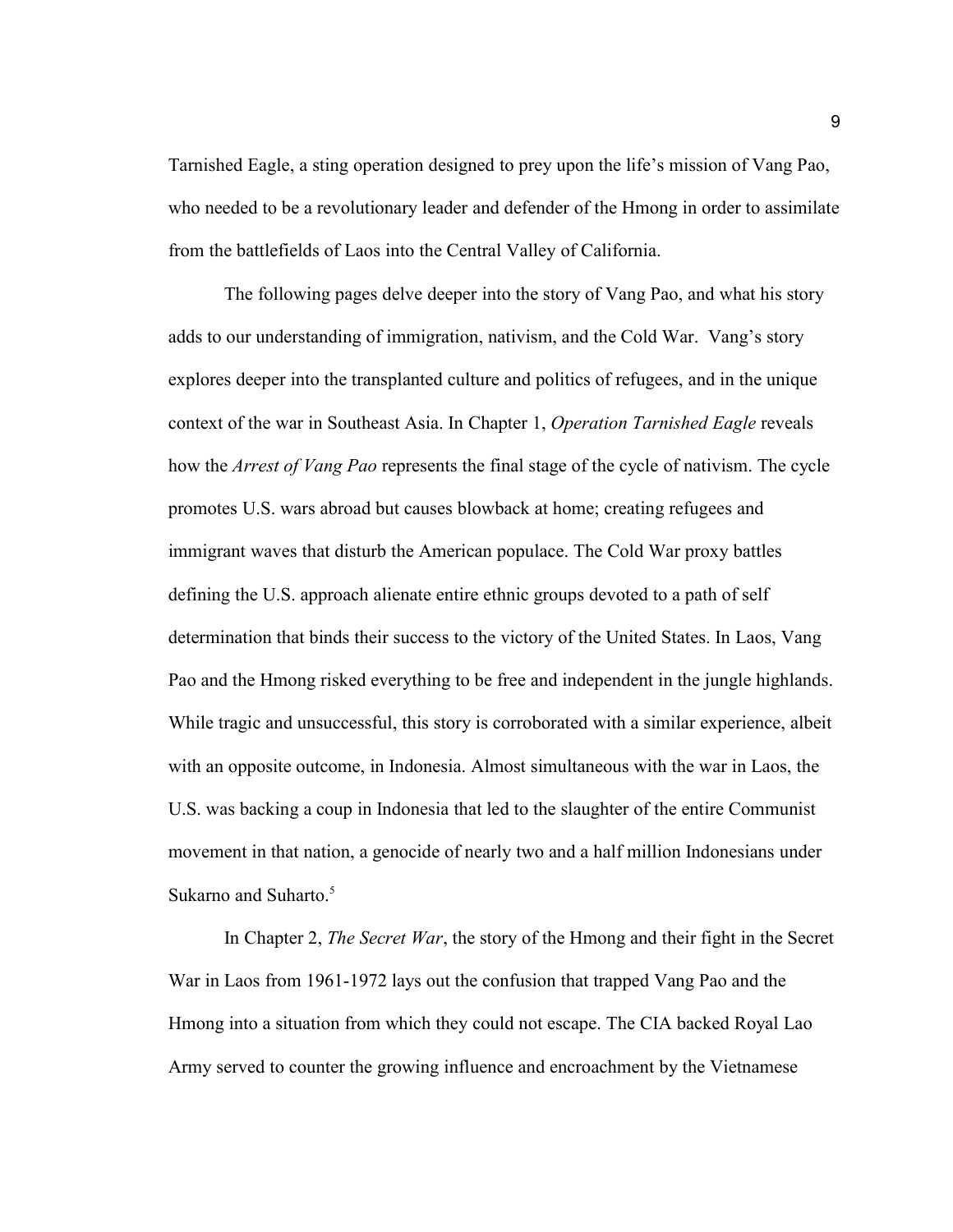Communists. This effort elevated Vang Pao from a minor officer to the leader of an effective fighting force of 30,000 Hmong fighters. Creating this new power center around Vang Pao highlighted the power imbalance within traditional Lao society, setting off a coup against the government, backed by the CIA. When it backfired, the country was slowly taken over by the Pathet Lao, a communist government opposed to Vang Pao and his American patrons.

The Secret War exposes how the Hmong were never meant to be equal members of the crusade for democracy in Southeast Asia, instead serving as a subordinate proxy only. When the war failed, the Hmong were discounted by their American sponsors. Unfortunately this segregated thinking denied the unity of the mission, leaving the Hmong as refugees seeking a new land. It was this segregated thinking that represents the nativism inherent in American foreign policy. The Hmong were to be helped, but never included as full partners with the Americans. They were associates, and never equals. This unequal assumption reflects the nativism that defines foreigners as different, lesser persons, not eligible for equal status in the United States.

The victory of the Pathet Lao spelled doom for the Hmong, who had made the terrible miscalculation of backing the American cause, and now had lost the very country they had sworn to defend. This ironic outcome is an example of the foreign policy of the United States, misreading the local political balance biased in favor of a nativist outlook, blurred by the Anglo-European ideal of democratic capitalism. What this meant for Vang Pao and the Hmong was that they now had to flee Laos for a new life in the United States.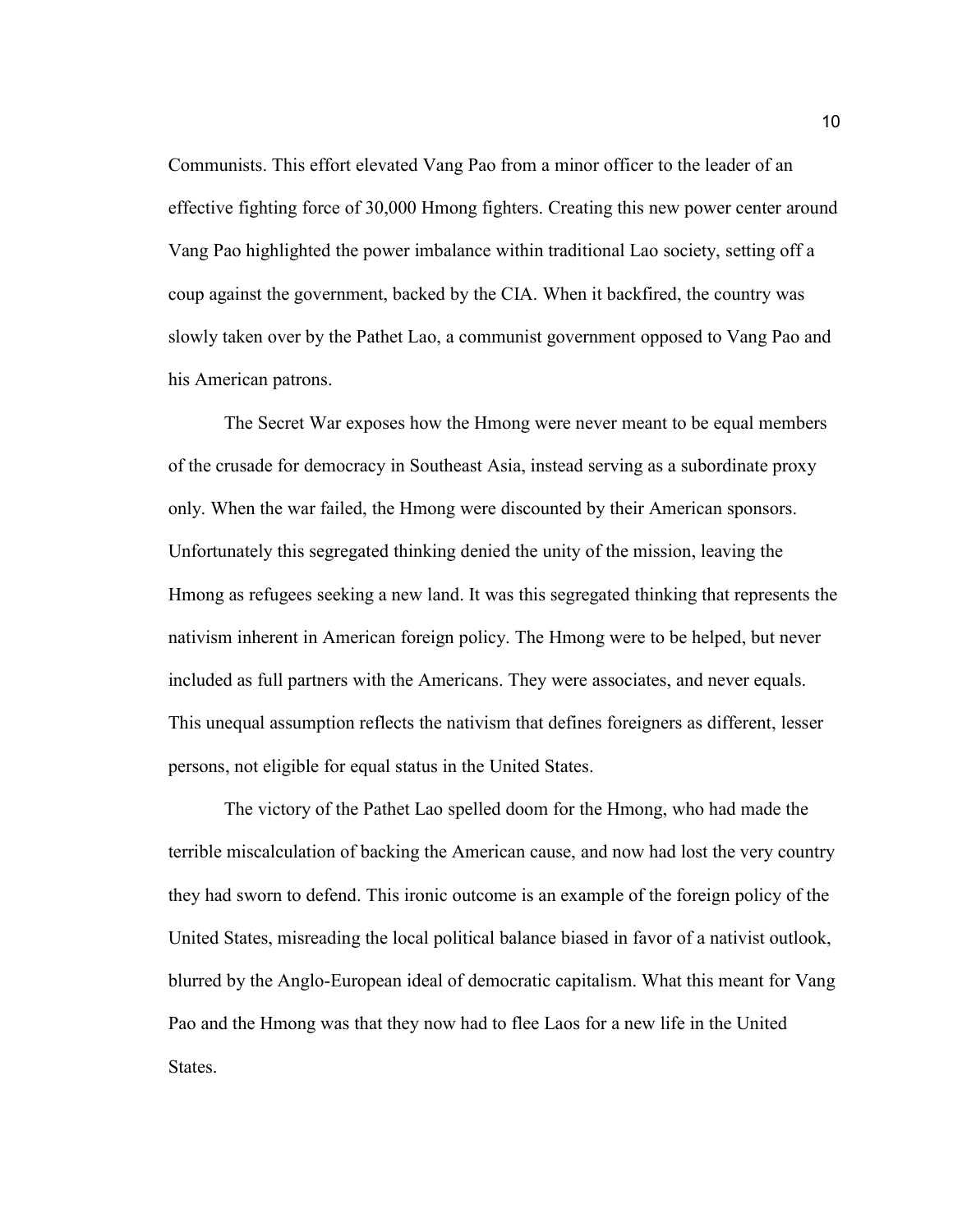In Chapter 3, *The Hmong Diaspora*, the ironic outcome of the Hmong story is revealed to be but one piece of a larger picture in the history of American immigration. The experience of the Hmong is not unlike the experience of other minority immigrant communities that arrived in the United States. Seeking a new start and new opportunity, they are confronted with domestic nativism and legal barriers to their acceptance and assimilation. The story begins with the Chinese experience in the late nineteenth century, building the Transcontinental Railroad and being confronted by nativist reactions to Chinese settlement in the United States.

In Chapter 4, *The Feedback Loop*, we see how the tradition of nativism at home, expressed through law and government surveillance, and expressed abroad through wars for Anglo-European democracy and capitalism, combine to create push and pull factors that perpetuate a 'cycle' of nativism. The desire for American identity, created through nativist laws and mistrust of non-white peoples, becomes the foreign policy of the United States, as seen in the wars going back to the middle of the nineteenth century. Each successive war is fought according to a similar nativist perspective, declaring defense of American values as the mission, which ultimately lead to new refugees and new restrictions on immigration and citizenship.

The story of Vang Pao and the Hmong is part of this cycle of violence abroad and discrimination at home. Each part of the cycle is born out in terms of American nativism and how America's foreign policy architects envision America's place in the world. This narrow, racial definition of American identity holds within it a fundamental flaw. The flaw is the belief that there can be only one true American identity, defined by Anglo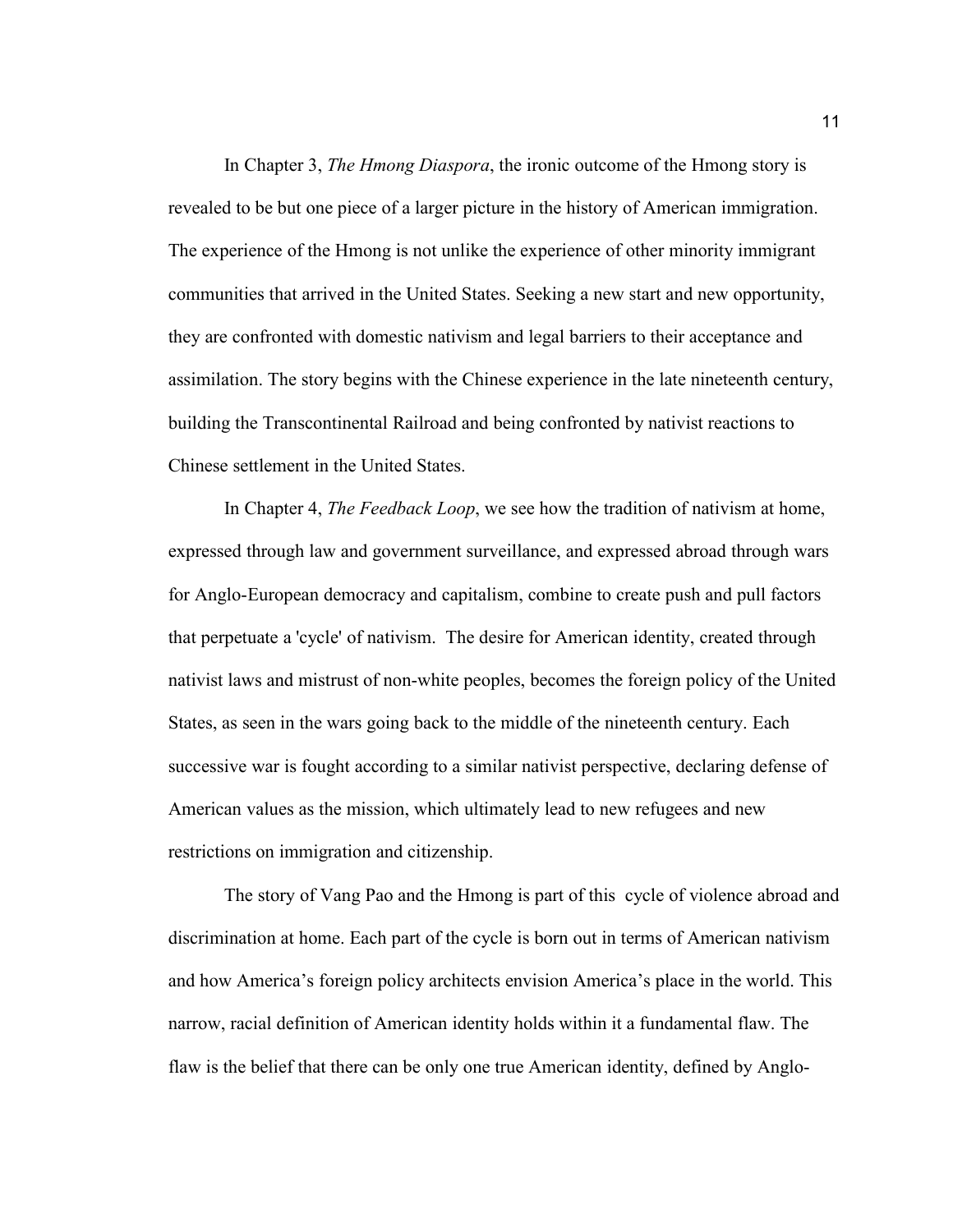European ancestry, culture, religion and economics. Identification of this flaw is the first stage in undoing the feedback loop of war and discrimination that has come to represent the United States in terms both foreign and domestic.

Once the feedback loop is identified and undone, perhaps the experience of future refugee groups can be freed from this cycle. Once free, an opportunity to avoid more stories like Vang Pao and the Hmong become possible. Until then, however, Vang Pao and the Hmong represent a symptom of a chronic tradition in American history.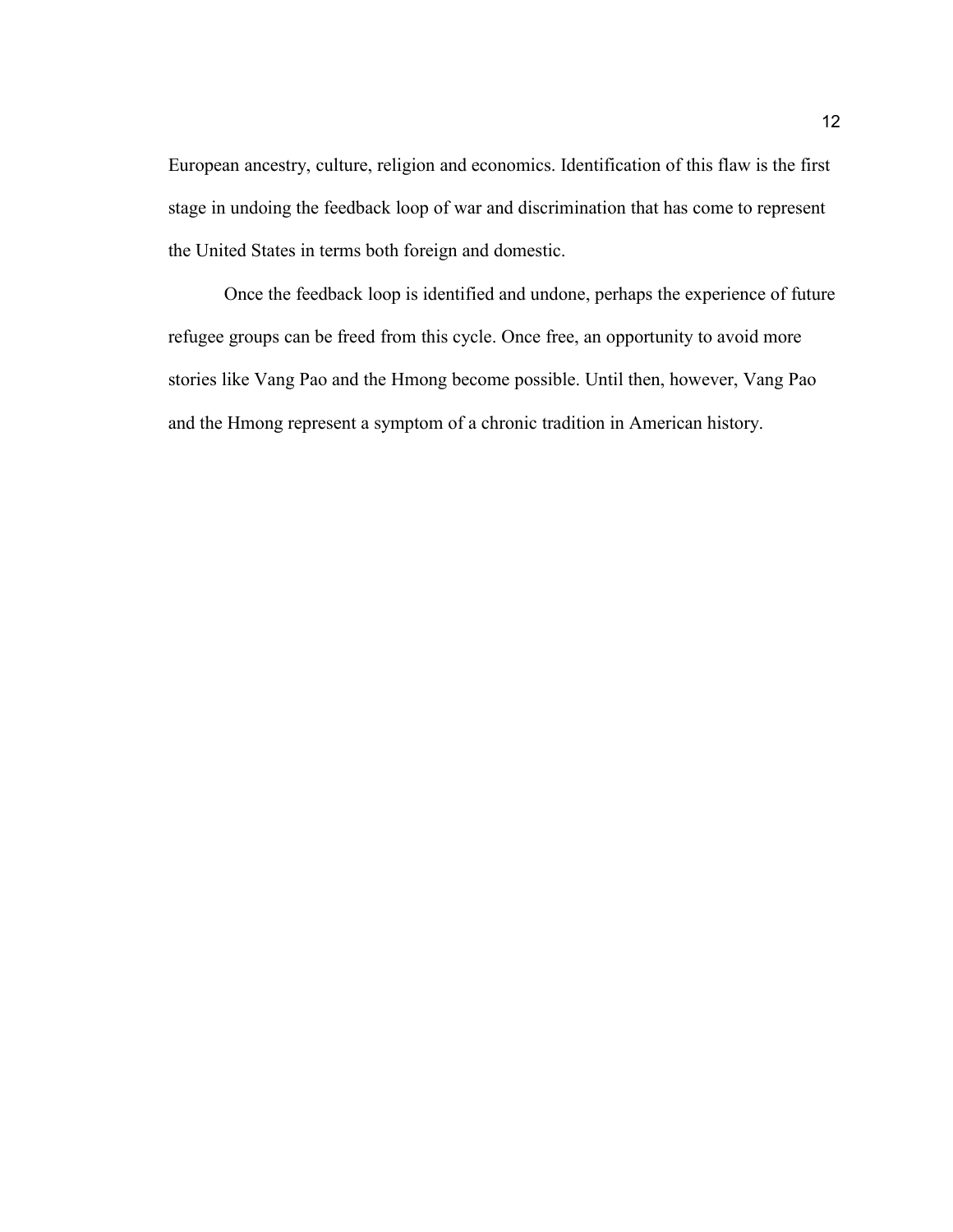## Chapter One: Operation Tarnished Eagle

In the affidavit, he was "The Special Agent" employed by the Bureau of Alcohol, Tobacco, Firearms and Explosives with the United States Department of Justice. He had been employed by the ATF for the last seven years, assigned to the San Francisco Field Division. During his time with the Field Division he had conducted directly, or participated in, several investigations related to the possession and manufacture of firearms, as well as explosive devices. <sup>6</sup> His real name has been erased from the record as part of the security protocol surrounding undercover agents and the Federal government.

As an undercover operative, The Special Agent, was investigating Harrison Ulrich Jack. Jack was suspected of violating the law regarding the possession and transfer of machine guns, as well as conspiring to kill, kidnap, maim and injure persons or property in a foreign country -- a violation of the Neutrality Act. Harrison Jack had approached this agent through an old friend in the military, as Jack had served for decades in the United States Army.

Harrison Jack was a graduate of West Point, class of 1968, and served in the Army Infantry, and as an Army Ranger, and had completed Airborne School. He was on active duty with the Army until 1977, completing one tour of combat duty in Southeast Asia. He retired from active duty in 1977, serving as a Lieutenant Colonel in the National Guard, from which he was now also retired.<sup>7</sup>

Harrison Jack came to the attention of the Bureau of Alcohol, Tobacco and Firearms (ATF) when he reached out to a defense contractor, inquiring about purchasing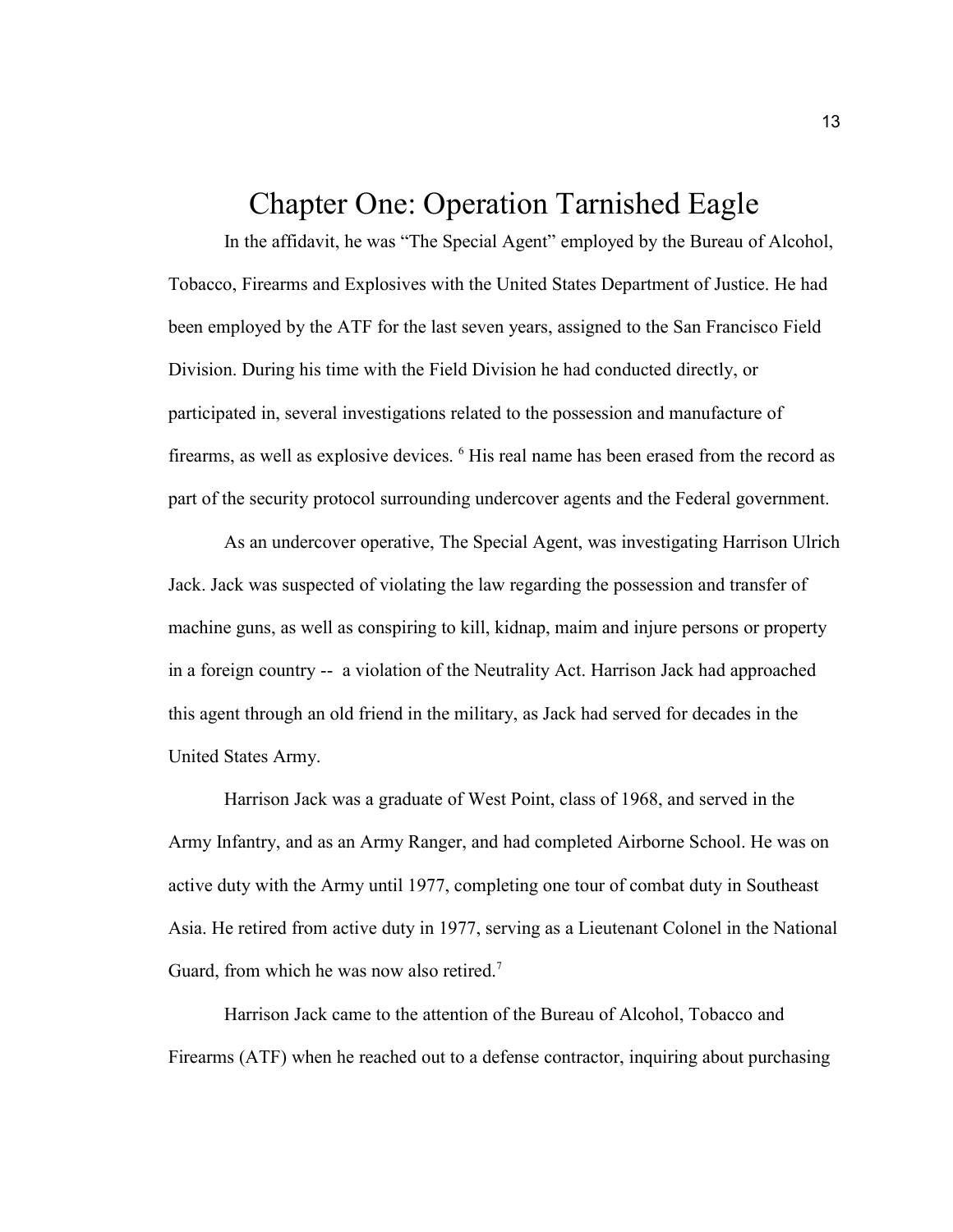500 AK-47s. The contractor became very concerned and went to the Phoenix office of the FBI to share his information regarding the proposed sale. When the FBI did not respond, the contractor went to the Phoenix ATF office, who referred it to the San Francisco branch.

The ATF in San Francisco referred it to the Sacramento branch, as Jack lived closest to that branch. The Special Agent then reached out to Jack, initiating a scheme to entrap Jack and the Hmong in a plot to violate the law. During a phone call in early 2007, made by The Special Agent to Jack, they discussed a meeting to initiate the purchase.<sup>8</sup>

The subsequent investigation focused around wiretaps on telephones used by Harrison Jack. According to affidavits sworn by the agents investigating Jack and the Hmong, the wiretaps would provide "the identification of other co-conspirators and aiders and abettors who are acting in concert… to unlawfully export listed munitions to Laos..."<sup>9</sup> The affidavit explained that the wiretaps were needed to track the plot to gather the weapons, attack Laos and violate the Neutrality Act. The taps would reveal the when, where, how and by what means the attack would be financed, prepared and conducted.

The investigation focused on Harrison Jack, but included General Vang Pao and his family as well. Names listed in the affidavits sworn by the government investigators included May Song Vang, the general's wife, Chong Vang, the general's son, Youa True Vang, the founder of the Hmong International New Year, a website devoted to the American Hmong Community. Included in the investigation was also Lo Thao, President of the United Hmong International, a community service organization, and Hue Cang, a private investigator and a former Clovis, California police detective.<sup>10</sup>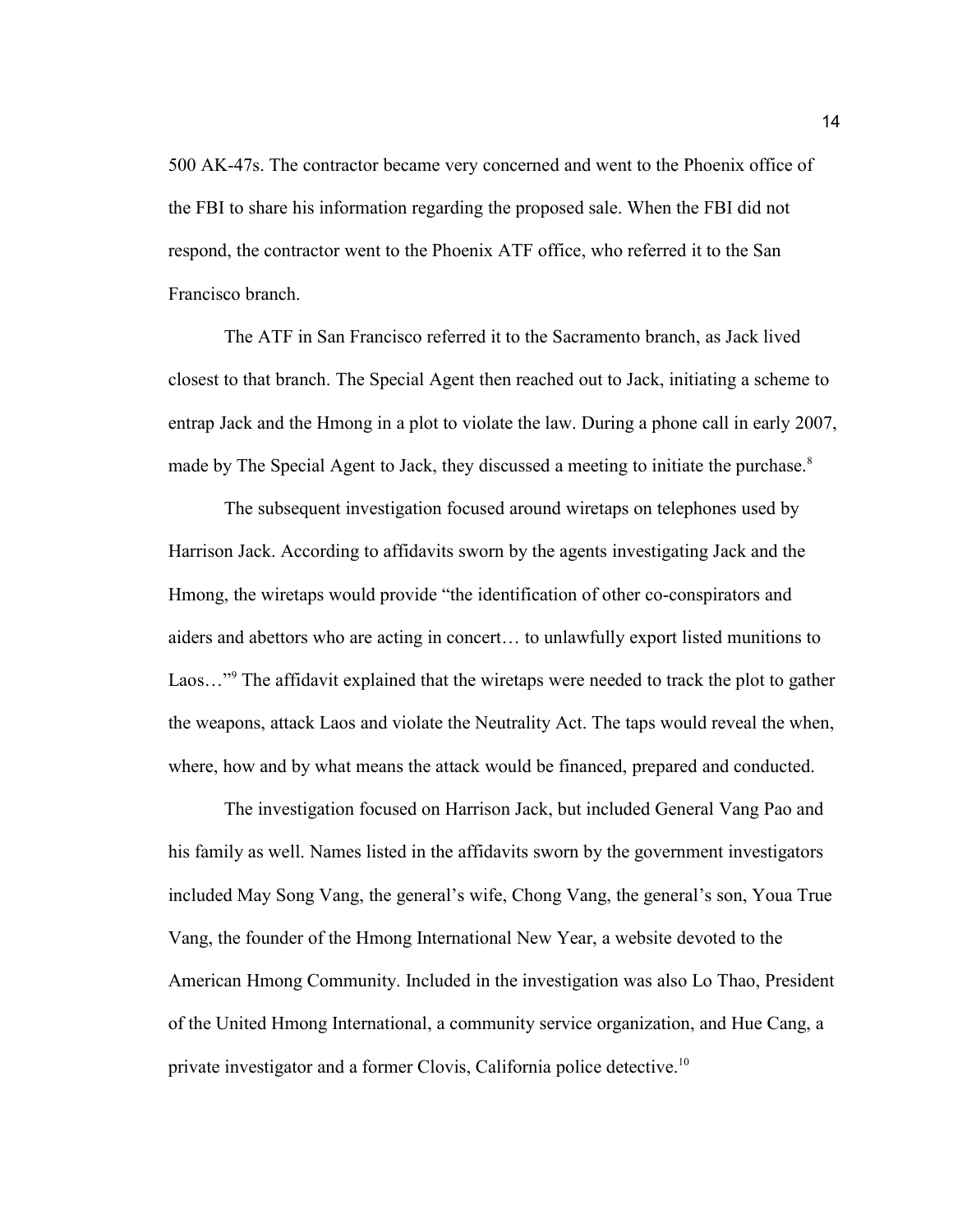General Vang Pao was an old soldier from the Cold War in Laos, but unlike other old soldiers, Vang Pao refused to fade away. He continued act as a leader in the Hmong community in the United States, in exile. Moreover, he continued to see himself as a military commander, carrying on the mission to defend Laos from Communist takeover. His life was frozen in the past, defined by a Cold War that ended nearly twenty-five years earlier, and a mission that failed over forty years earlier.

In a January 19, 2007 article in *The New Republic*, Vang Pao expressed his perspective on his leadership, and the continuing mission in Laos. The article, *Hmong Friends*, expressed frustration that the United States had not supported his cause. He commented, "The Hmong and me, myself, we were America's best ally during the Vietnam War… The United States has better rifles, better guns than the Communists. If they give me the guns, I can conquer Laos in 2007. I still believe I can do it,"<sup>11</sup>

The affidavits filed in the investigation of Vang Pao noted his perspective and the *New Republic* article: "According to the article, General Vang Pao believes he is the only person who can lead this revolution. In the same interview, he stated, "I don't believe the younger generation would like to go back (to Laos)... There will be no one else like me… These younger leaders, they do for their own kind, their own group. But nationwide, I doubt it - no one like me."<sup>12</sup>

The investigation had only been made possible by the connection of Harrison Jack. Without his personal involvement, there were few if any people with the ability to penetrate the Hmong community, at least in the minds of the investigators and The Special Agent. In the affidavit requesting continued wiretaps on the suspects in Operation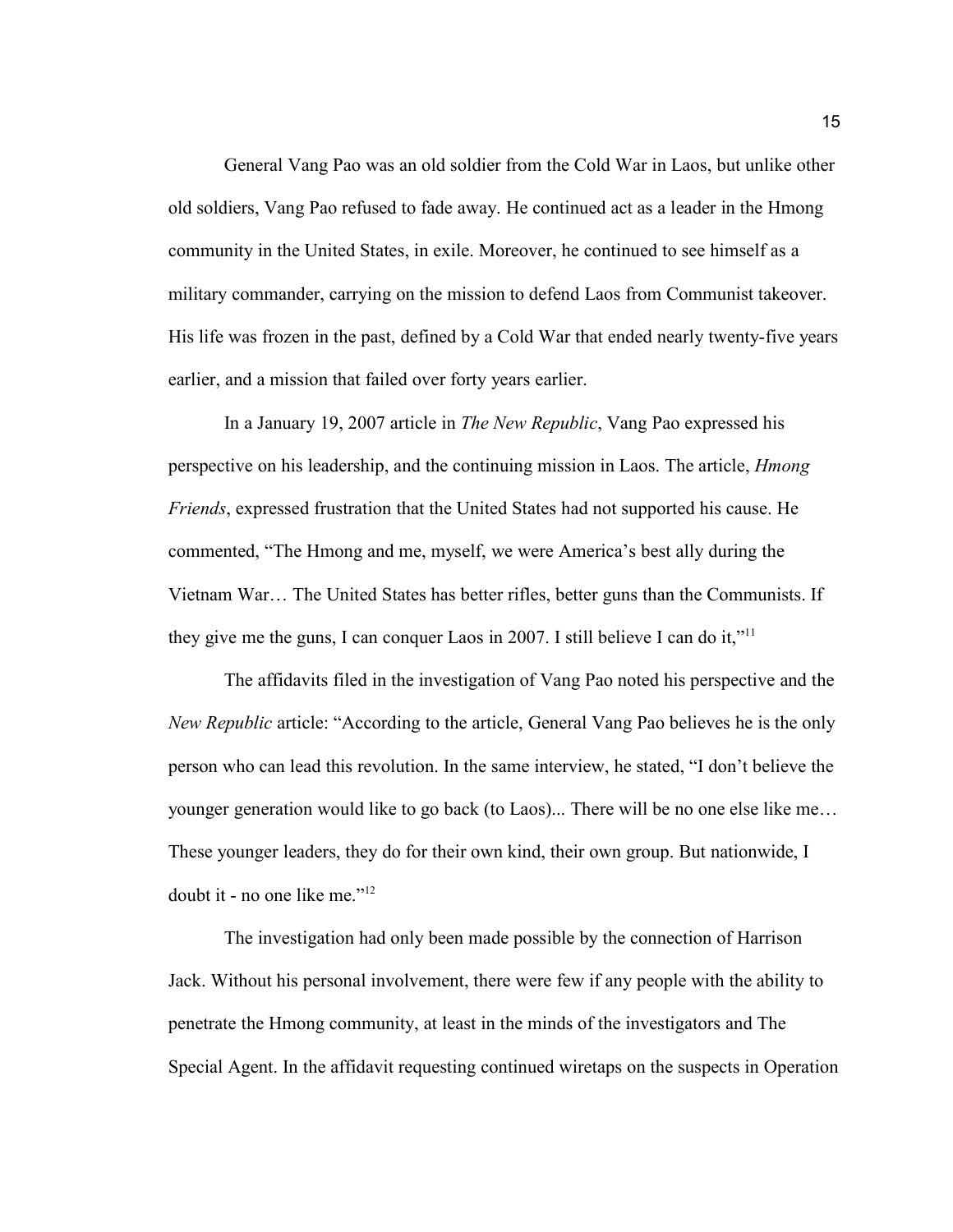Tarnished Eagle, the agent wrote about the difficulty faced when gathering evidence from within the Hmong community.. "It has been my experience and that of other law enforcement officers that most individuals cooperating with law enforcement are unable to maintain the ability to provide useful or actionable information to fully realize or further the goals of an investigation such as this into an insular community with a military oriented agenda."<sup>13</sup>

It was the trust the Hmong placed in Harrison Jack that allowed The Special Agent to manipulate Jack into becoming his informant. Again, in documents arguing for continued surveillance of the suspects in Operation Tarnished Eagle, agents wrote: "My experience has shown me that clan organizations, such as Neo Hom, compartmentalize their operations to senior leadership… Individuals within Neo Hom who have access to sensitive information and are privy to criminal activity have been vetted by years of experience and interaction, including actions dating back to the Vietnam War."<sup>14</sup> The government anticipated a closed Hmong society, built around the military training that the United States taught to the Hmong in the Secret War in Laos.

The Neo Hom has been identified by the government investigators as "persons who follow General Vang Pao and support the overthrow of the Laotian government by Hmong insurgents."<sup>15</sup> General Pao established the Neo Hom after his arrival from Laos, leading the Hmong refugees. The name Neo Hom is also known as the United Lao National Liberation Front. An English translation of "Neo Hom" is "The Way."

During a public speech in 1987 at The Heritage Foundation in Washington D.C., General Vang Pao described the objectives of Neo Hom as, "to mobilize all Laotian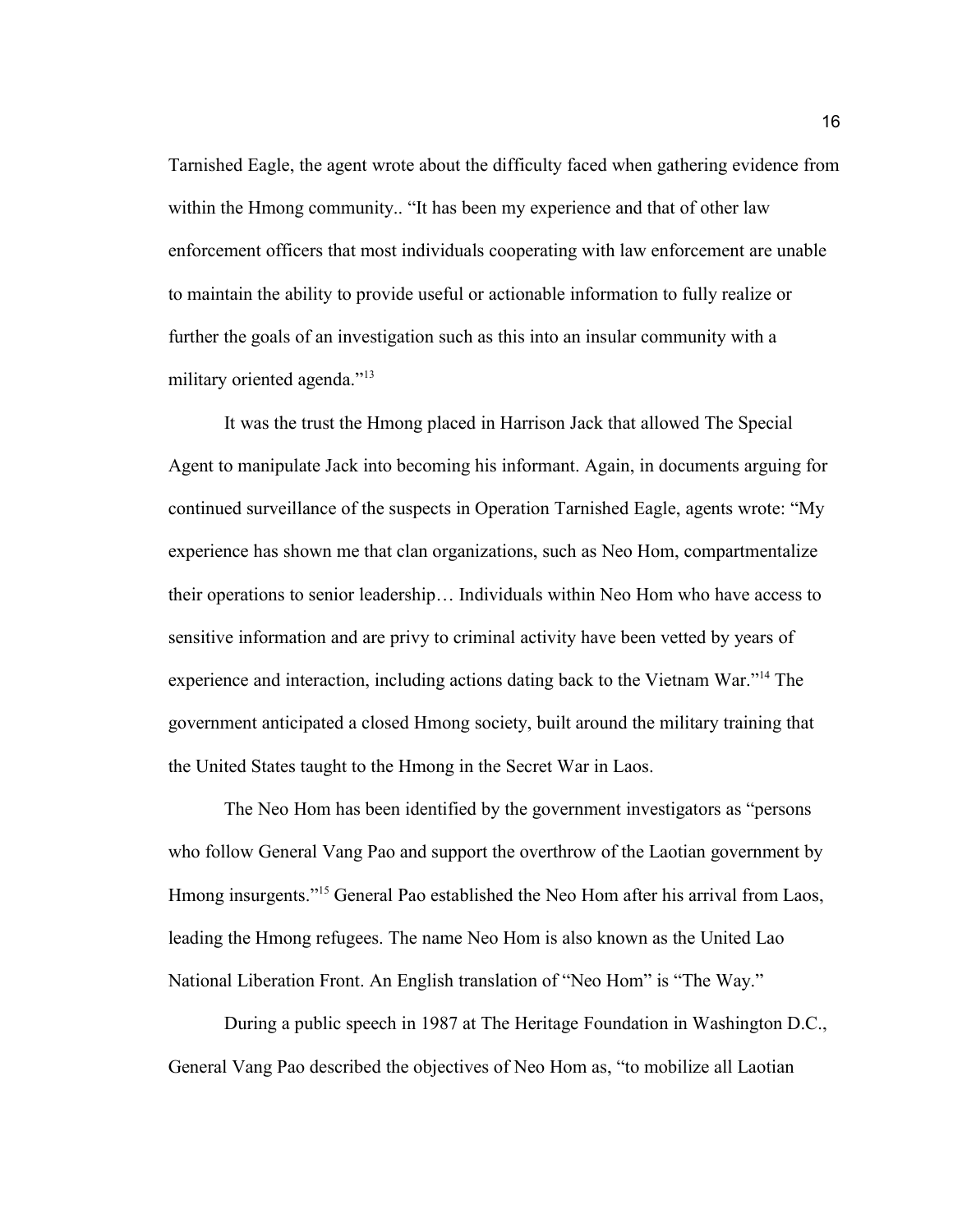people, inside as well as outside of Laos, to overthrow the puppet regime imposed on the Laotian people by the Socialist Republic of Vietnam."<sup>16</sup> Despite the warm welcome that Vang Pao received from the Heritage Foundation, his claims against the Laotian government fell short of arousing action in Washington, especially when he argued that the Pathet Lao were conducting a genocide against the people of Laos, including medical experimentation and sexual slavery "for the purpose of human reproduction with North Vietnamese men so that the new generation in Laos will be purely Vietnamese."<sup>17</sup>

Here's an interesting twist in examining the role of nativism in this particular story. This might be seen as nativist from the Neo Hom perspective. The view that their racial purity is endangered by the encroachment of North Vietnamese men, mating with Hmong women, is seemingly a perspective that sees Hmong racial purity as an important goal. The identity of the Hmong would therefore be connected to racial purity and Hmong nativism. In this way the perspective of racial purity and nativism among the Hmong would be similar to the racial perspective and nativism of the American nativist movement. It is perhaps coincidental that these similarities exist, but regardless of the coincidence it remains a curious consistency between the American and Hmong nativist traditions.

#### A Tradition of Militant Secrecy

The American Hmong community maintained a tradition of military hierarchy; a leftover from the Secret War in Laos. Combined with the traditional Hmong tradition of elder respect, the militancy that Vang Pao and his followers in the Neo Hom practiced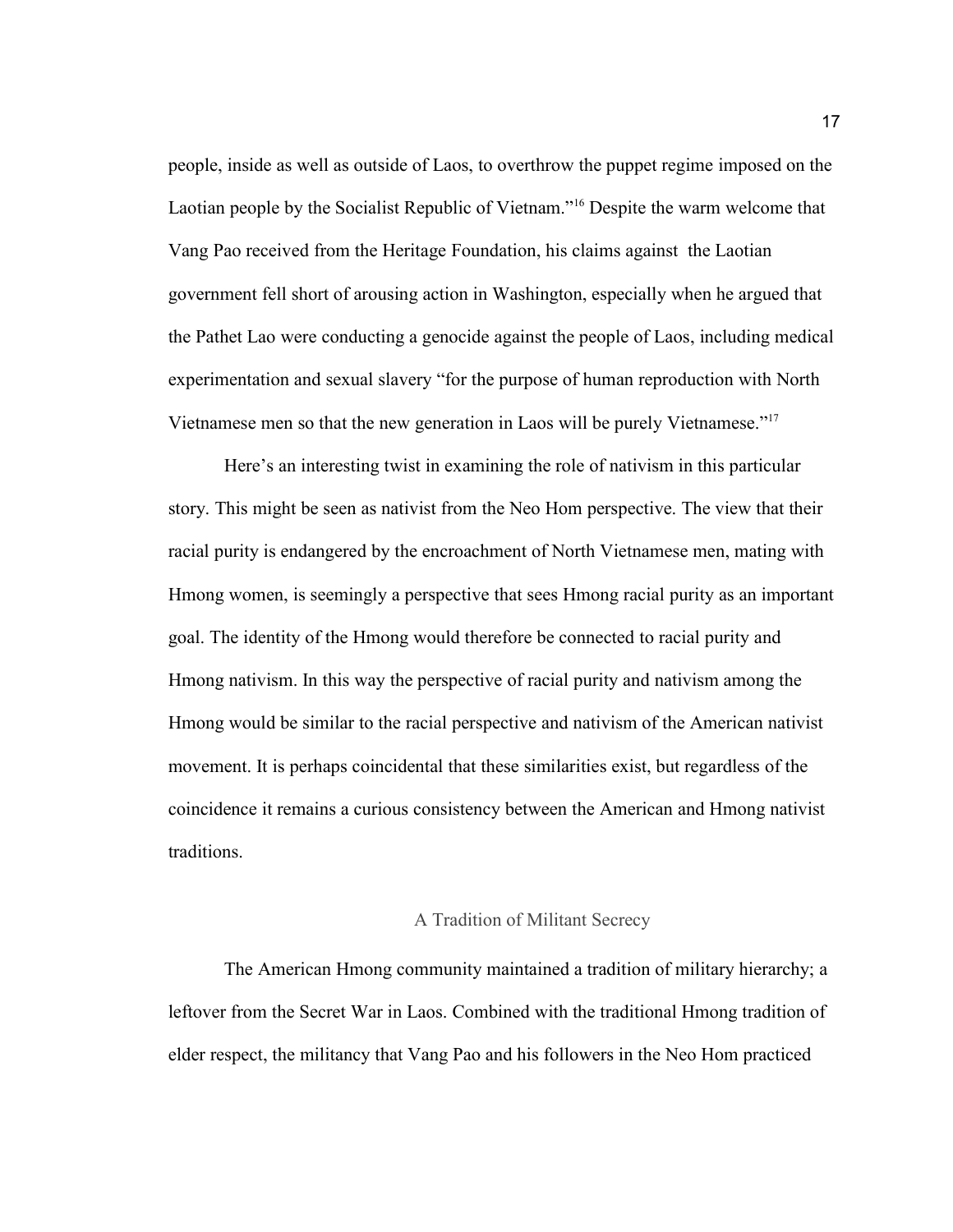gave the feeling of a closed society, separate from and assimilated into American life.

During a previous investigation of the Hmong community, the FBI reported that "individuals with knowledge of Neo Hom were often unwilling to provide it for fear of retaliation against themselves and their families. Some individuals made false statements; others pretended not to have the information. One individual acknowledged that he had relevant information but refused to provide it for fear of the consequences."

The behavior reported by multiple government investigations suggests not only that the government had long held suspicions regarding the Hmong in America, but that the Hmong had long suspected the United States government of being a hostile force out to get the Hmong. In documents sworn out by agents conducting the investigation against the Neo Hom the difficulty of gaining testimony was considered an obstacle that required electronic surveillance to surmount. "The issuance of grand jury subpoenas will be ineffective because witnesses may invoke the Fifth Amendment right to remain silent."<sup>18</sup>

The irony of this observation by the government agent investigating the Hmong and Harrison Jack is informative. It reveals the influence of the United States foreign policy on the refugee culture of the Hmong in the United States. The creation of the Neo Hom, their militancy, their tactics and their structure of operations are all traditions and tangents left over from the United States effort to radicalize and use the Hmong as a force of American foreign policy in Southeast Asia thirty-five years earlier. It represents how American overseas wars created refugee groups, leading to terrorism and failed efforts at assimilation of those refugee groups into American life. In fact, after September 11, 2001, the Patriot Act classified the Neo Hom as a terrorist group. This classification was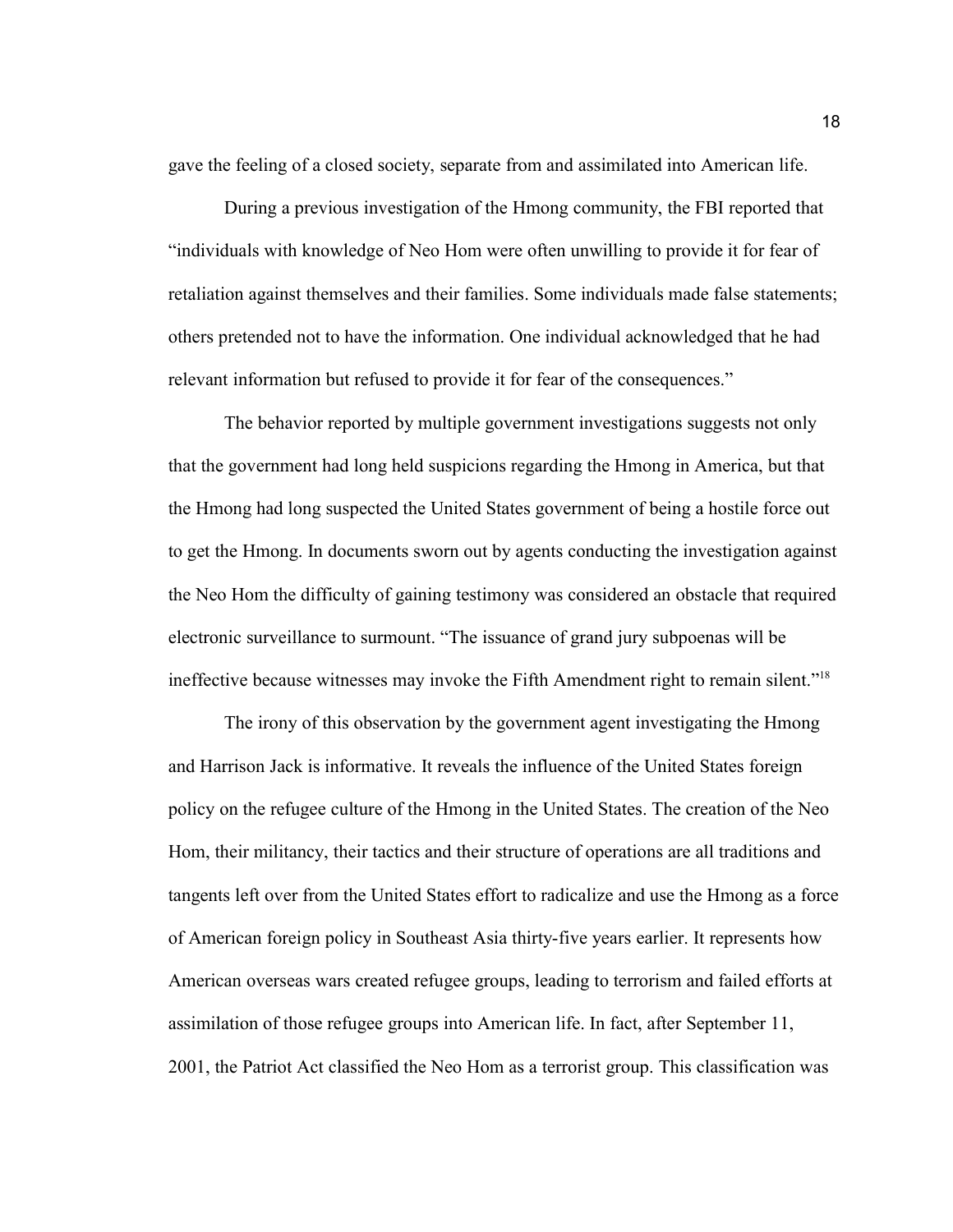later reversed, as it implied that the United States was sponsoring terrorist acts against the Laotian government by supporting the Hmong.<sup>19</sup>

In this case, the investigation into the Neo Hom, Harrison Jack and General Vang Pao required wiretaps on telephones and the building of trust with Jack and representatives of the Neo Hom over time. Agents from the ATF wrote in their affidavits, "In order to prove that the conspirators intend to violate the Neutrality Act by beginning, providing, preparing, money for and taking part in a military expedition or enterprise to be carried out against the foreign state and people of Laos… we need to know what the conspirators are saying to each other, not only what Jack is passing on…"<sup>20</sup>

On February 7, 2007 the Secret Agent met with Harrison Jack, General Vang Pao and twelve other Neo Hom leaders. They sat down together for lunch at the Amarin Thai Restaurant in Sacramento, California. In previous calls, Jack and The Special Agent had arranged for a show of weapons samples available for purchase. <sup>21</sup> A manilla envelope, containing the weapons list, ammunition and other support items were listed, along with the proposed prices. During the lunch, Jack and General Pao explained their plan to "initiate hostile military action in the very near future against the government of Laos… and attempt to gain control of certain areas of the border between Laos and Thailand." The Special Agent, in addition to providing the weapons, was asked to provide two dozen special operations mercenary troops, to play a large role in the operation.<sup>22</sup>

After the lunch, The Special Agent walked General Pao, Harrison Jack and the other twelve Neo Hom to an RV parked nearby the restaurant. Together, and under video surveillance, General Pao, Jack and the others examined the following firearms and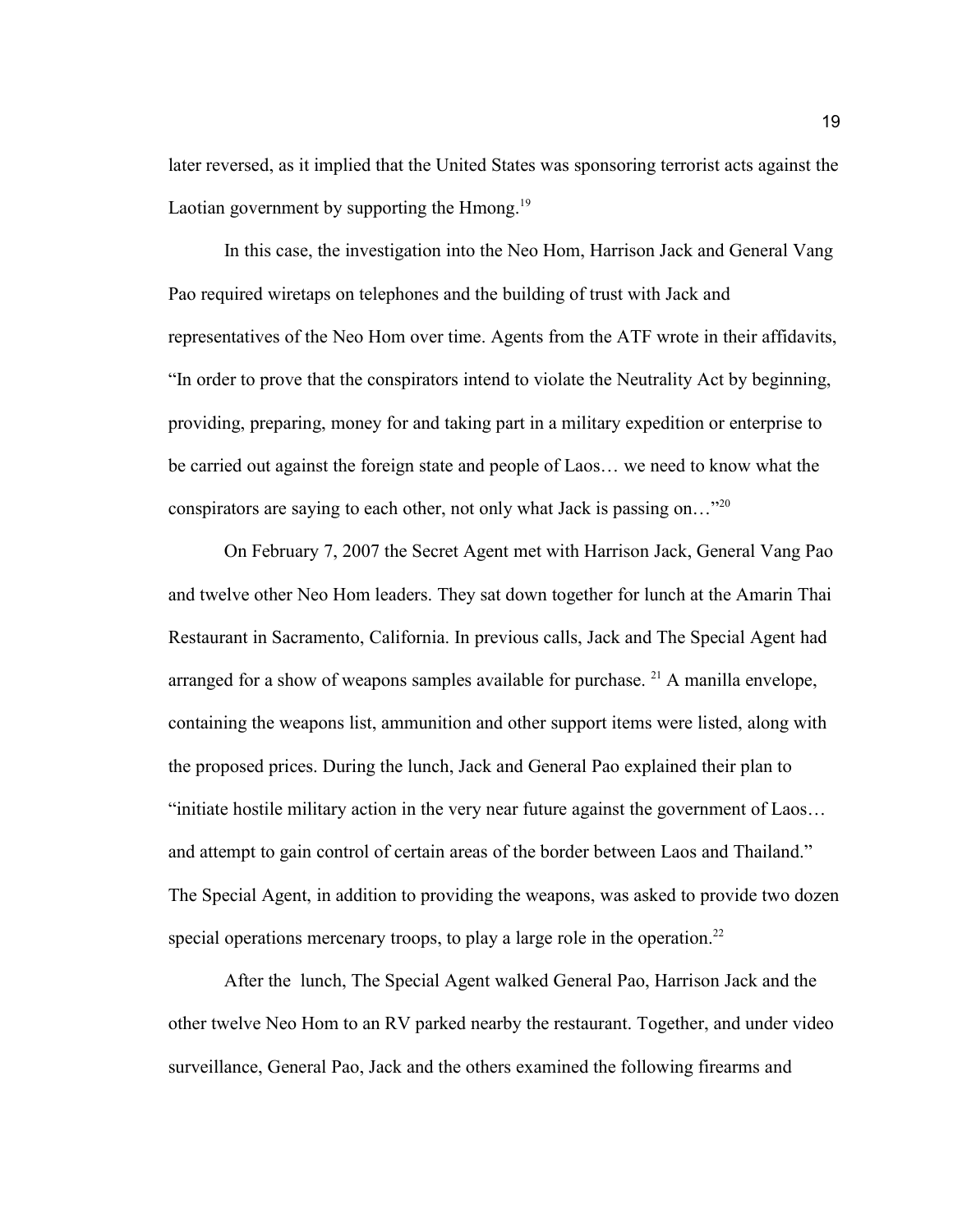explosives they believed were for sale:

- 1. MP5k PDW, a 9mm submachine gun.
- 2. MP58D, a silenced submachine gun.
- 3. Colt M1A1 with M203 attachment, a submachine gun with an attached 40 mm grenade launcher.
- 4. M16A2, a 5.16mm machine gun.
- 5. M-14, a 7.62 submachine gun.
- 6. Polish AKM, a 7.62 mm AK-type submachine gun.
- 7. PKM, a 7.62 belt fired submachine gun.
- 8. M79, a 40 mm grenade launcher.
- 9. RPG7B, a rocket propelled grenade launcher.
- 10. Inert M67 fragmentation grenade, a baseball-type hand grenade.
- 11. Inert M72A2 LAW, a rocket propelled anti-tank weapon.
- 12. Inert M18 Claymore mine, an anti personnel mine.
- 13. Inert M112 Comp, C-4, commonly referred to as "plastic explosives".<sup>23</sup>

The conversations in the RV were recorded by The Special Agent on video.

General Vang Pao viewed the weapons and commented on the AK-47s. He said that The Special Agent had very good quality weapons, and that he was "sold on the whole thing." Jack and Hue Vang then gave The Special Agent maps, indicating where the weapons would be delivered in Thailand and on the border of Laos, by air drop.<sup>24</sup> The meeting ended with a general agreement among all parties to move forward with the plans to procure the weapons.

On March 5, Jack met with The Special Agent at the Hangar 17 Bar and Grill, in Sacramento, California. At this meeting Jack described how he had contacted a California Highway Patrol (CHP) Commissioner, hoping to recruit officers of Hmong heritage and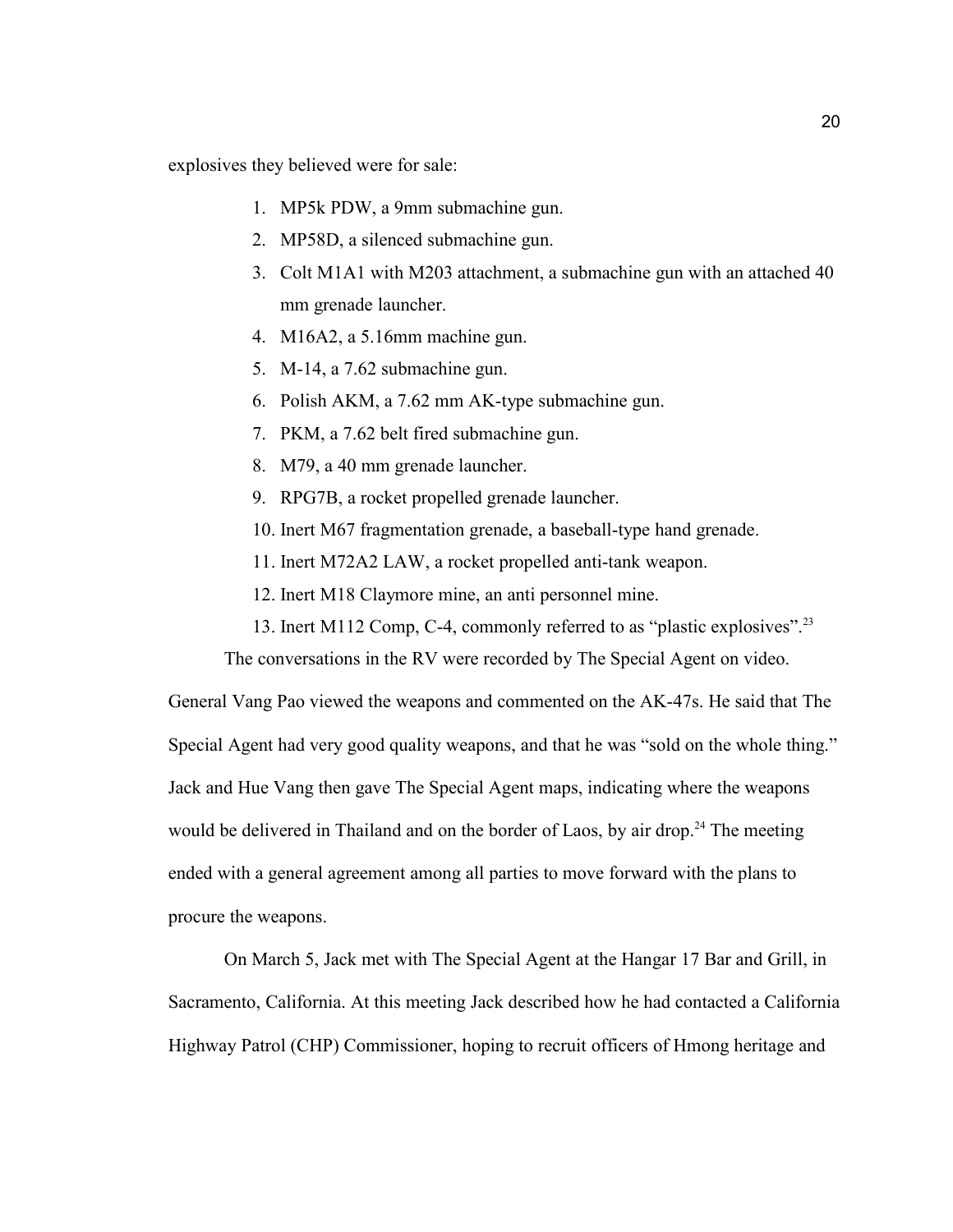ethnicity as sworn law enforcement officers in the CHP. Jack explained that Hmong with CHP training offered a "residual" benefit, because they would be able to use these men as internal security, operations and road control immediately after the planned coup. Jack gave The Special Agent the impression that the Neo Hom's intention was to find as many men loyal to the Neo Hom and General Pao as possible, encourage them to abandon the CHP and move to Laos to take positions of trust in the new Lao government, established under the leadership of General Vang Pao.<sup>25</sup>

On April 3, 2007 The Special Agent called Jack at home. Jack explained to him that Hmong community leaders had recently met with a CIA Deputy Director. During the meeting, the Deputy Director pledged support in the form of intelligence and funding for a military operation inside Laos. <sup>26</sup>

On April 12, 2007, Lo Cha Thao called Harrison Jack on a line recorded by The Special Agent. Lo Cha Thao was one of the leaders of the Hmong community in America, and a known member of the Neo Hom group. Thao helped the Neo Hom organization to raise funds from among the American Hmong community. These funds were often used to support Vang Pao, and to promote awareness of the Hmong community. During that call Lo Cha Thao told Jack that he had participated in a conference call with an unnamed United States Congressman about what Thao described as "on the table politics." Thao said that his group had been consulting with an unnamed United States Congressman and had received advice concerning "under table strategies" from military personnel like Harrison Jack and an unnamed "CIA guy."<sup>27</sup>

This cooperation between the Hmong and the Federal government intelligence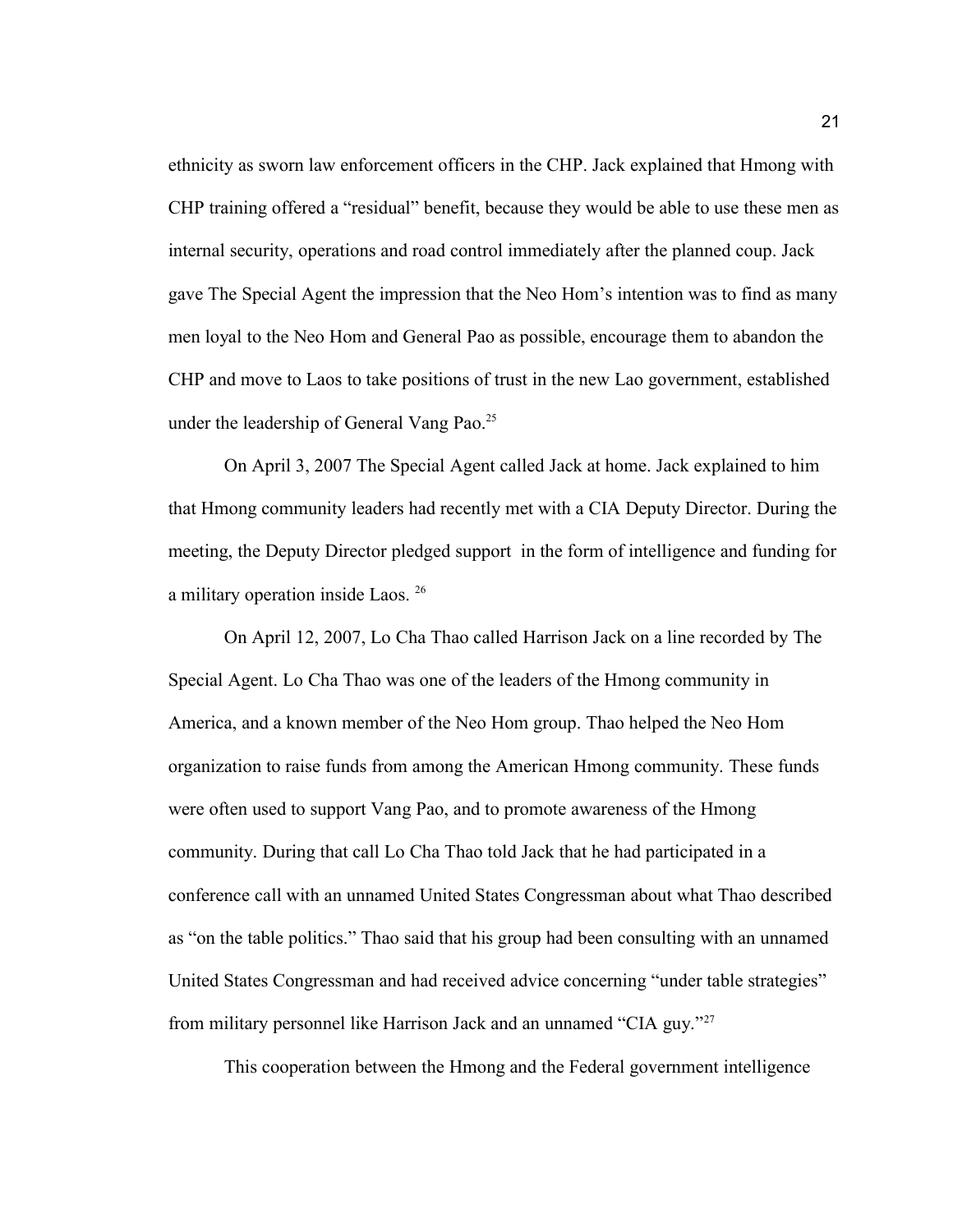services is curious. The addition of this information in the wiretaps implies that it was meant to be kept secret. That may imply that it is credible to believe that the Federal government was aiding the American Hmong in their efforts to overthrow the Laotian state.

If true, it would add to the argument that the federal government acts to express nativist ideals overseas which lead to negative outcomes for refugee and immigrant groups in the nation. The Hmong were led to believe that their cause was just and supported by their former allies in the government, only to find that agents within that same government were investigating and plotting against them simultaneously.

### The Special Delivery

On April 24, 2007, The Special Agent returned a call from Harrison Jack. During that call the final weapons order was discussed along with the final amount to be paid for the weapons. The Special Agent advised Jack that the total amount of the purchase was to be \$9.8 million dollars.<sup>28</sup> This discussion, recorded over a wiretap, reveals the motivation for Harrison Jack to help the Hmong to overthrow the government of Laos. He said on that call, "I'll tell you, I'll tell you what are...what my thoughts are. Um, you know, the, the, the, the percentages that, well put it this way… it's taken me ten years to put this together. It's not just the last couple of months.... I set it up. Now you close it."<sup>29</sup> Jack here revealed his efforts to aid the Hmong with their overthrow plans was based upon self interest, in addition to altruistic beliefs about the plight of the Hmong in America.

On April 29, 2007, Harrison Jack telephoned The Special Agent and left a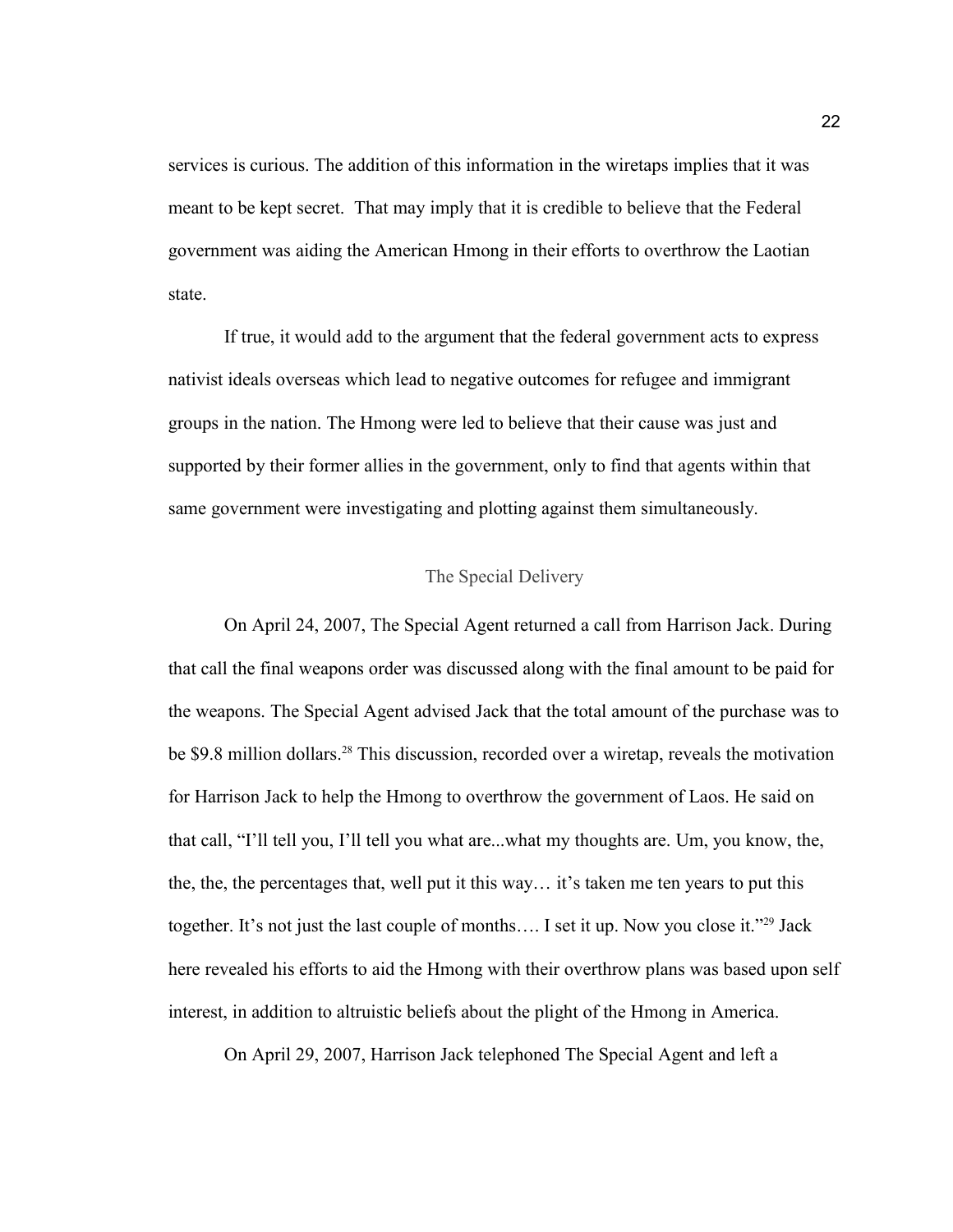message. Jack said that he was following up on his previous call to ask about the ability of The Special Agent to deliver weapons to a specific location.

Jack was working under the false assumption that The Special Agent was a weapons dealer, with a military background and extensive contacts in special forces operations in Southeast Asia, just the sort of person who would be suited to deliver a large amount of military weaponry to a remote jungle location, but with great discretion and low visibility.

The location was the border of Thailand and Laos. Jack had arranged with The Special Agent to purchase a large amount of automatic weapons, plastic explosives and ammunition, and had arranged financing through the Hmong leadership. The money would incriminate not only Jack, but the Hmong who fronted the money as well.

On May 3, 2007, The Special Agent met with Harrison Jack. Previously, on April 24, 2007, The Special Agent had a meeting with a representative of the Hmong Community leadership, Lo Cha Thao, of the paramilitary Neo Hmong group.

At the April 24th meeting the weapons list for the sale was determined. The meeting on May 4, 2007 was for Harrison Jack to finalize the bill of sale and arrange for delivery and payment.

They met inside a the Hangar 17 Bar and Grill in Sacramento, California. No one at the meeting knew that The Special Agent was anything but a mercenary that Harrison Jack had contacted. No one knew they were trapped in a sting operation, code named Operation Tarnished Eagle.

Jack told The Special Agent "that he thought a well trained team of special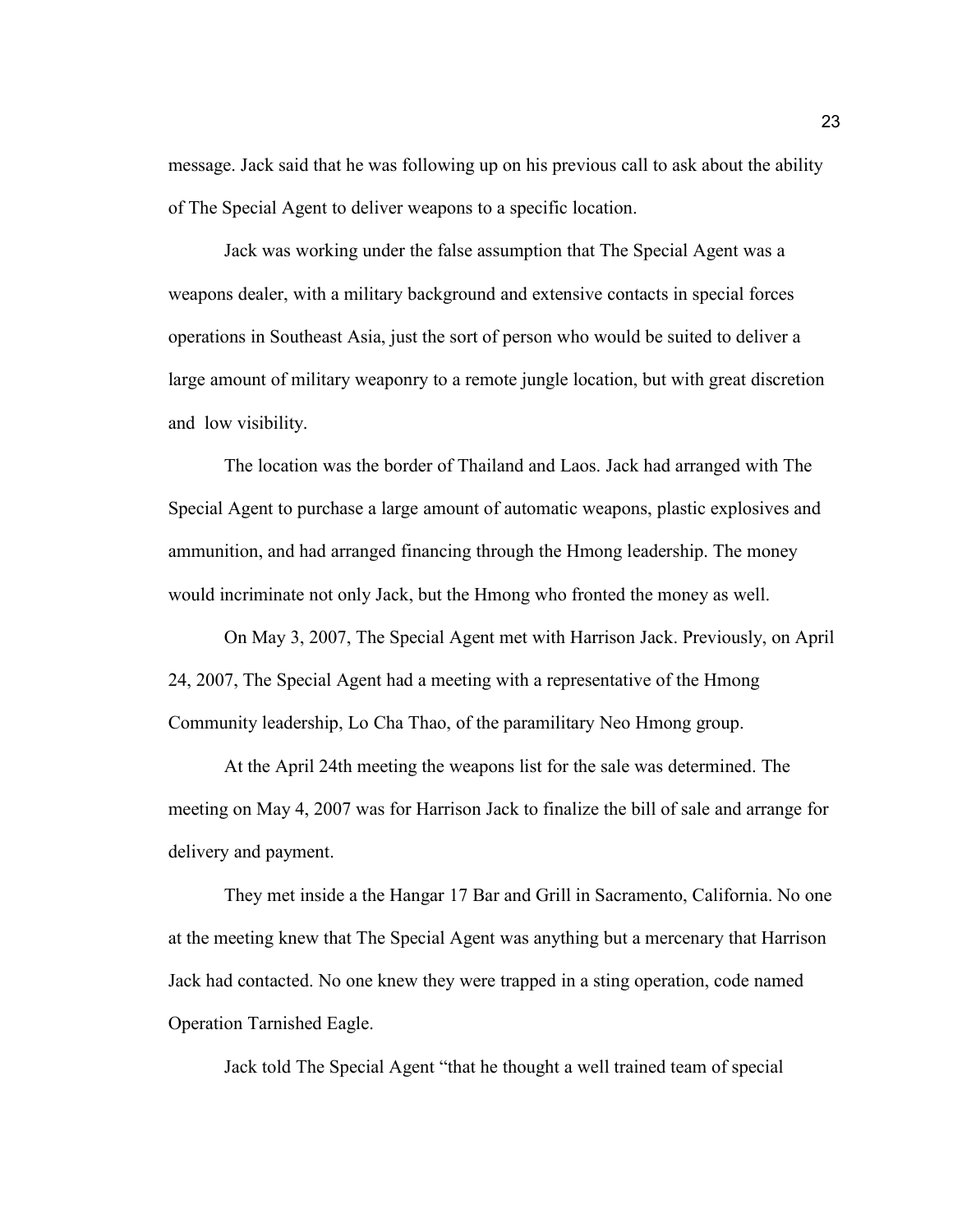operations-trained mercenaries could secure Vientiane (the capital of Laos) in order to disrupt Laotian government operations."<sup>30</sup> Then Jack pulled out his cell phone and handed it to The Special Agent. On the phone was Lo Cha Thao, the Hmong money man.

Thao explained that "he was waiting for intelligence from Thailand regarding the drop locations and that they were also in the process of interviewing and selecting prospective leaders who could mobilize people in Laos to carry out their plans."<sup>31</sup> The phone call ended with an agreement to speak again when details on where the weapons would be delivered in Thailand.

The weapons list consisted of AK-47s, AT-4 rockets, a stinger missile and an M-14 rifle. Harrison Jack looked at the weapons, displayed inside an RV in the parking lot of the Hangar 17 Bar and Grill. The transportation of the weapons was discussed, and it was agreed that The Special Agent would use his contacts in Thailand to transport a larger number of the weapons inside of Laos, where the Hmong would collect them. There was some debate about whether the weapons should be air dropped or driven across the border.

On May 4, 2007, Harrison Jack called The Special Agent to discuss transportation of the weapons into Laos. The Special Agent recommended using the Special Air Service (SAS), as they were in country already and were able to handle this mission, if the money was right.<sup>32</sup> Harrison Jack told The Special Agent that "the Agency" was standing by and was ready to assist.

To The Special Agent, this meant that the CIA was participating in this effort to overthrow the government of Laos. He wrote in his affidavit, "I understood this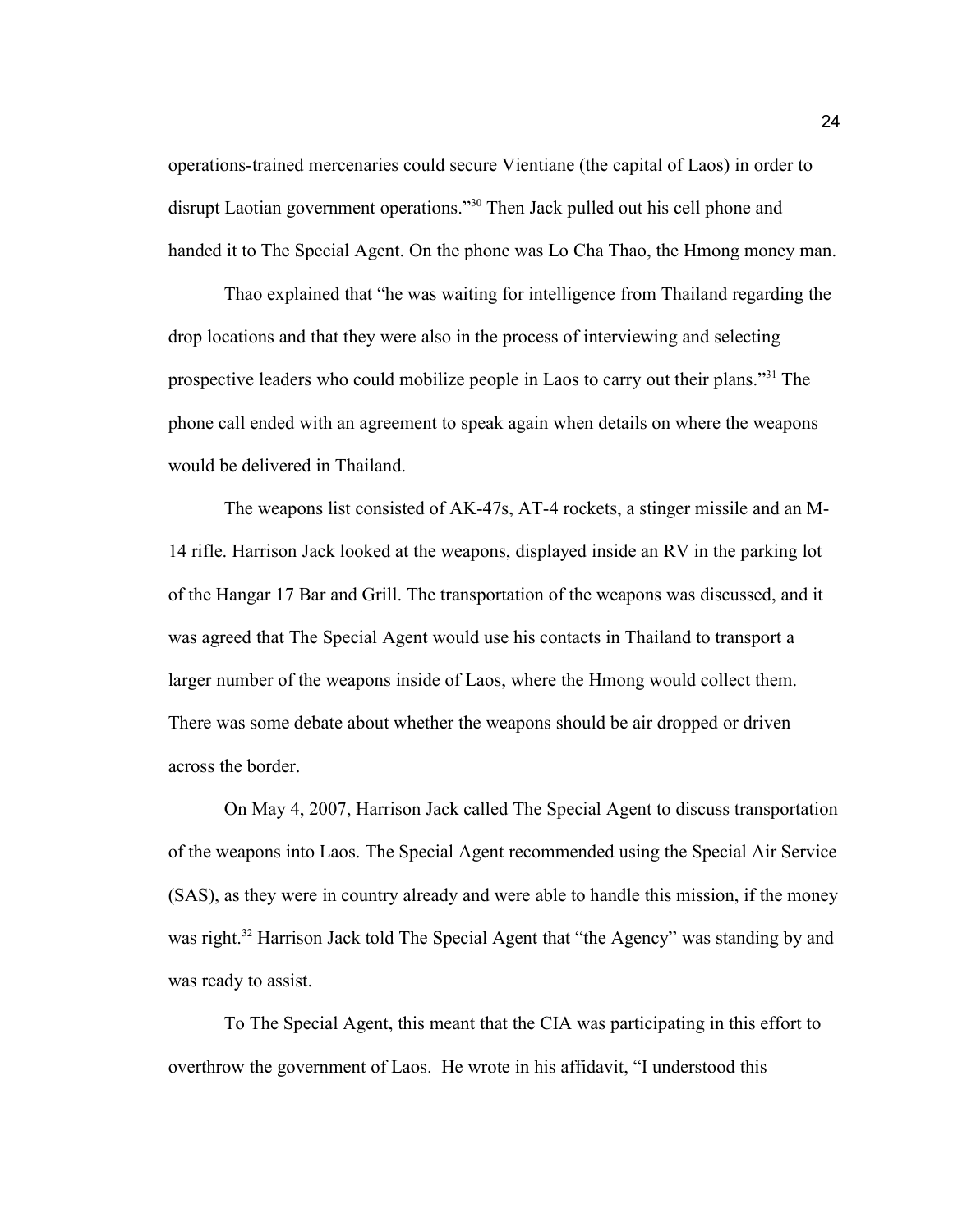statement to mean that the CIA was preparing to assist the Hmong insurgency once the takeover of Laos had begun."<sup>33</sup>

If the CIA were involved it would bolster the existence of a feedback loop. Here is a suggestion that the U.S. government was assisting in an attack on a foreign state, using refugees created by an earlier failed insurgency, only to have agents from another branch of that government intercept the plot and arrest the refugees.

As it was in Laos from 1962-1972, one hand of the American government did not know what the other hand of the American government was doing. In both instances, Vang Pao and the Hmong paid dearly.

The money was again discussed. The Special Agent told Jack that his costs were all "up front" and that he would accept a "one-hundred to one-hundred-fifty thousand dollar order." Jack responded that the Hmong were ready to "come to the table with cash in hand."<sup>34</sup> The Special Agent said that he would also accept ten thousand dollars as a reservation for each stinger missile, "as long as the the first order was a minimum of one hundred thousand dollars."<sup>35</sup> Harrison Jack replied, "Fifty thousand next week."<sup>36</sup>

Jack went on to describe the Hmong insurgency. The plan was to secure the capital, Vientiane, and Long Chang, which Jack described as a former CIA base.

In fact, the base at Long Chang was where the Secret War was centered. It was the main launching position for the guerrilla fighters and the Hmong air squadrons that fought with great success against the Vietnamese and Pathet Lao Communists.

It was nothing but a small landing strip on top of some hills in the middle of a thick jungle. To Vang Pao and the Hmong, however, it was a symbolic cultural and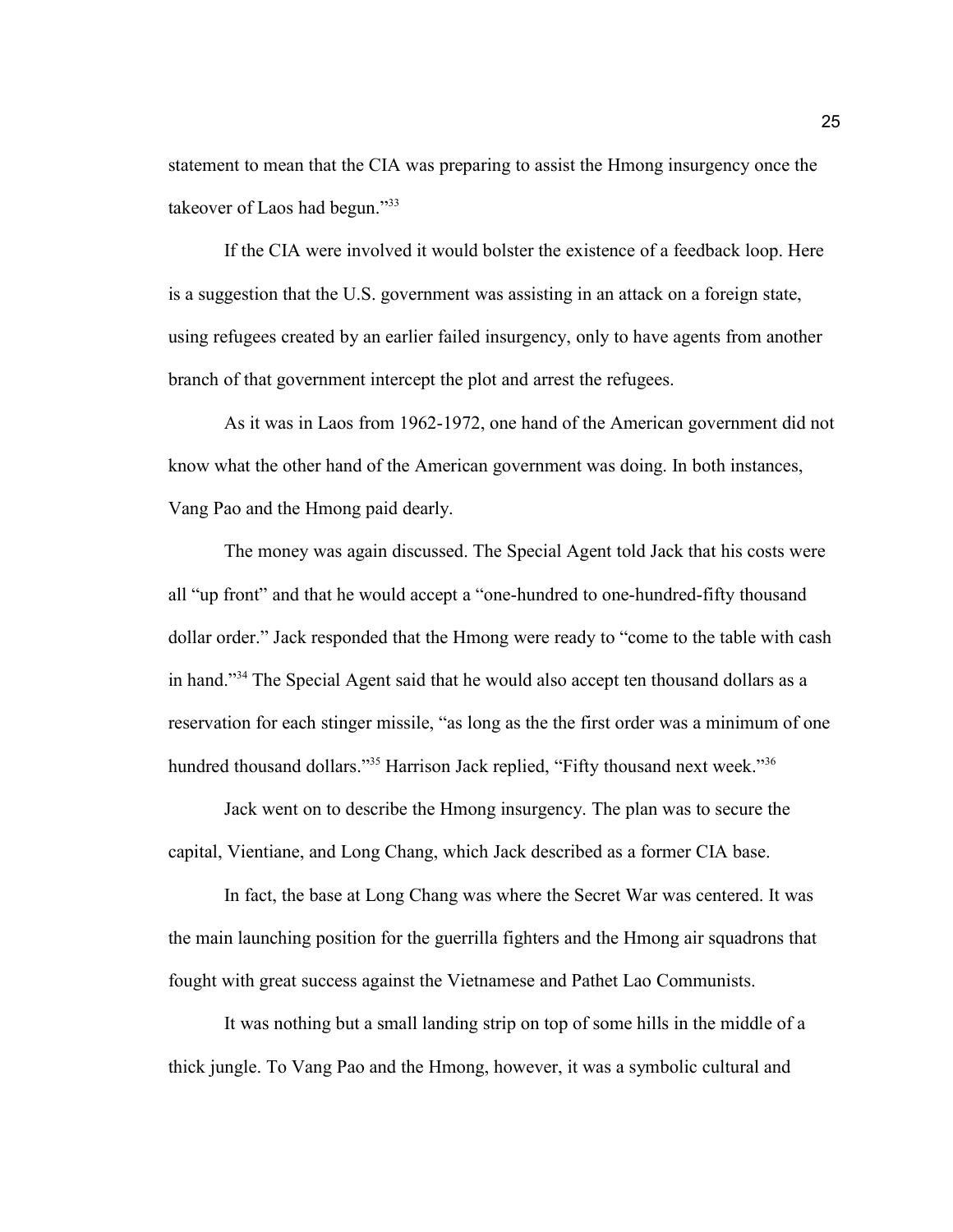political centerpiece. It was where they had risen up and had fallen from when Vang Pao led the Hmong out of Laos in defeat.

Jack described the Long Chang area to The Special Agent, and"suggested that it was a tactically advantageous area that would be easily defensible. Jack suggested that it could be used as a special operations base." He then asked for the opinion of The Special Agent. $37$ 

The irony is obvious. The same base of operation from which Vang Pao and the Hmong used in the Secret War from 1962-1972, Long Chang, was selected once again as a base of operations for the plot in 2007. The intended outcome in each case was the opposite of the actual outcome in each case. Unfortunately for Vang Pao and the Hmong the opposite outcome was the failure of their dreams for an independent Hmong homeland.

With the weapons list ordered, The Special Agent and Harrison Jack agreed to meet again, the next time with the money men of the Hmong community. On May 9, 2007 Harrison Jack telephoned Lo Cha Thao on a telephone that The Special Agent had wiretapped. During that taped telephone call, Jack told Thao that the payment for the weapons, the money exchange, needed to "be conducted in a place that is open and visible." This suggested to The Special Agent that there existed some suspicion about him, questioning the safety of dealing with him.

At one meeting, Jack and The Special Agent discussed this growing suspicion. Jack said "the Hmong people were questioning him regarding [The Special Agent's] identity and [his] ability to deliver the weapons.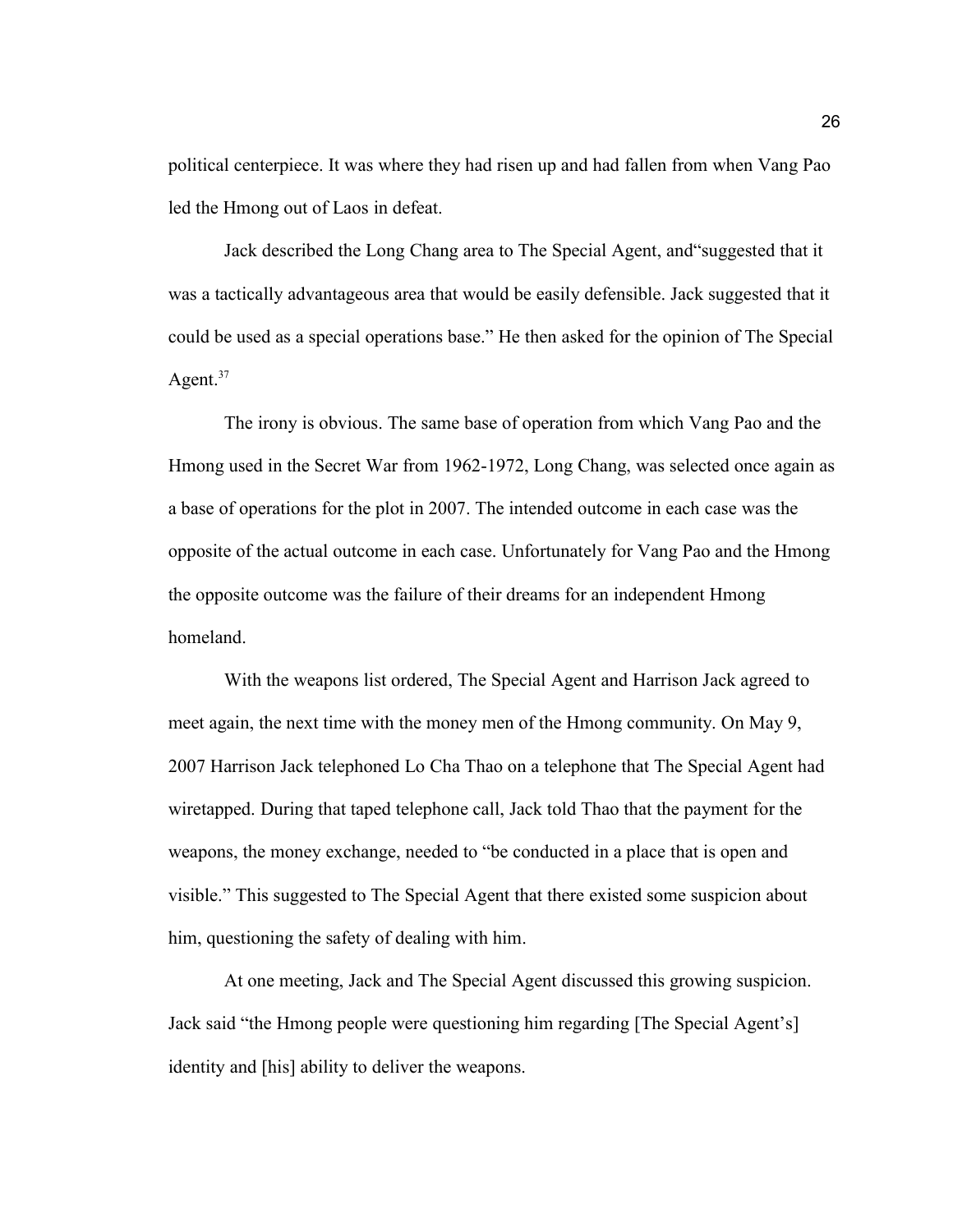Jack explained that this the concern arose because the Hmong have recently been identified as a terrorist organization. Jack said that according to Lo [Cha Thao], the Hmong are being designated as terrorist related people according to some type of new legislation and that they (Neo Hom) were getting nervous now that an exchange of money was near."<sup>38</sup>

### The Senator

The suspicion of the Hmong leadership about The Special Agent appears to have come from a political source of some merit. In a telephone call on May 9, 2007, on a telephone recorded by The Special Agent, a conversation between Lo Cha Thao and Harrison Jack reveals the level of suspicion and the source of the information. The wiretap transcript reads as follows: "Lo Cha Thao told Jack that during his meeting with the person of England, his boss (whom he referred to as "the Senator") was there. Lo Cha Thao told Jack that they told him not to do the deal in the United States… Lo Cha Thao said "the Senator" told him he knew about these sting operations and that they will make you feel comfortable but in the end they will get you. The Senator told him (Lo Cha Thao) that funds could not be exchanged inside the United States."<sup>39</sup> The investigation and the suspects were all in upheaval. The suspicion was possible evidence of *mens rea<sup>40</sup>* , the legal standard for malice. The Hmong and their accomplices sensed that their actions would be considered illegal if discovered, and attempted to hide it and were suspicious of agents looking for their plots and plans.

Harrison Jack and Lo Cha Thao discussed ways to test the ability and the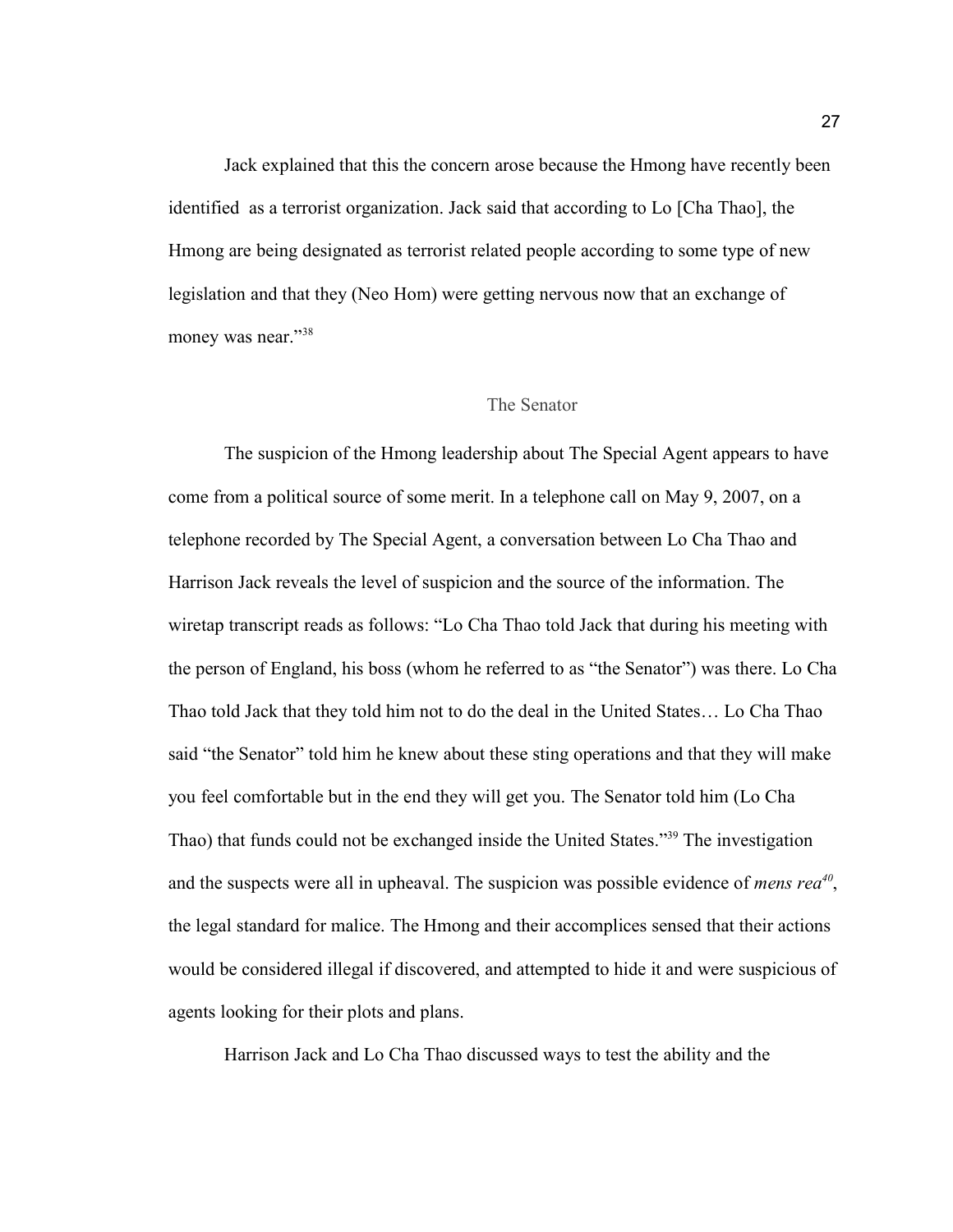trustworthiness of The Special Agent. They planned to ask The Special Agent to accept payment overseas.<sup>41</sup>According the "The Senator", if the payment happened overseas, Lo Cha Thao could not be arrested. Once again, the wiretap transcript reveals the telephone conversation between Lo and Jack: "The Senator sat on the judiciary committee and told him that five years ago the FBI used their own agents to sting the top FBI agent and that he (Lo Cha Thao) is nothing more than the FBI guy."<sup>42</sup> While the legal interpretation is interesting, it is more significant to note that the Hmong leadership were being advised by a Senator who sits on the Senate Judiciary Committee. The connection of a radical paramilitary group to a powerful United States Senator makes this case take on a greater significance beyond just a violation of the Neutrality Act. It presents a possible question about the legal connection between a Senator and a conspiracy to violate the law. The Senator even expressed detailed knowledge of the conspiracy to purchase and deliver the military weapons to Thailand, making the Senator an active plotter in the effort. Agents in the ATF wrote in their analysis of this conversation that, "La Cha Thao said that according to the senator, as long as no money exchange has occurred, no laws have been broken."<sup>43</sup>

The participation of an official of high position in the government is evidence of the feedback loop. This encouragement and assistance by a powerful American ally would encourage the Hmong to go forward with their efforts to overthrow Laos and achieve their forty year mission to return home in victory and defeat communism.

The temptation could not have been stronger for Vang Pao and his American Hmong. This support for an overseas expression of American values, albeit a fantasy,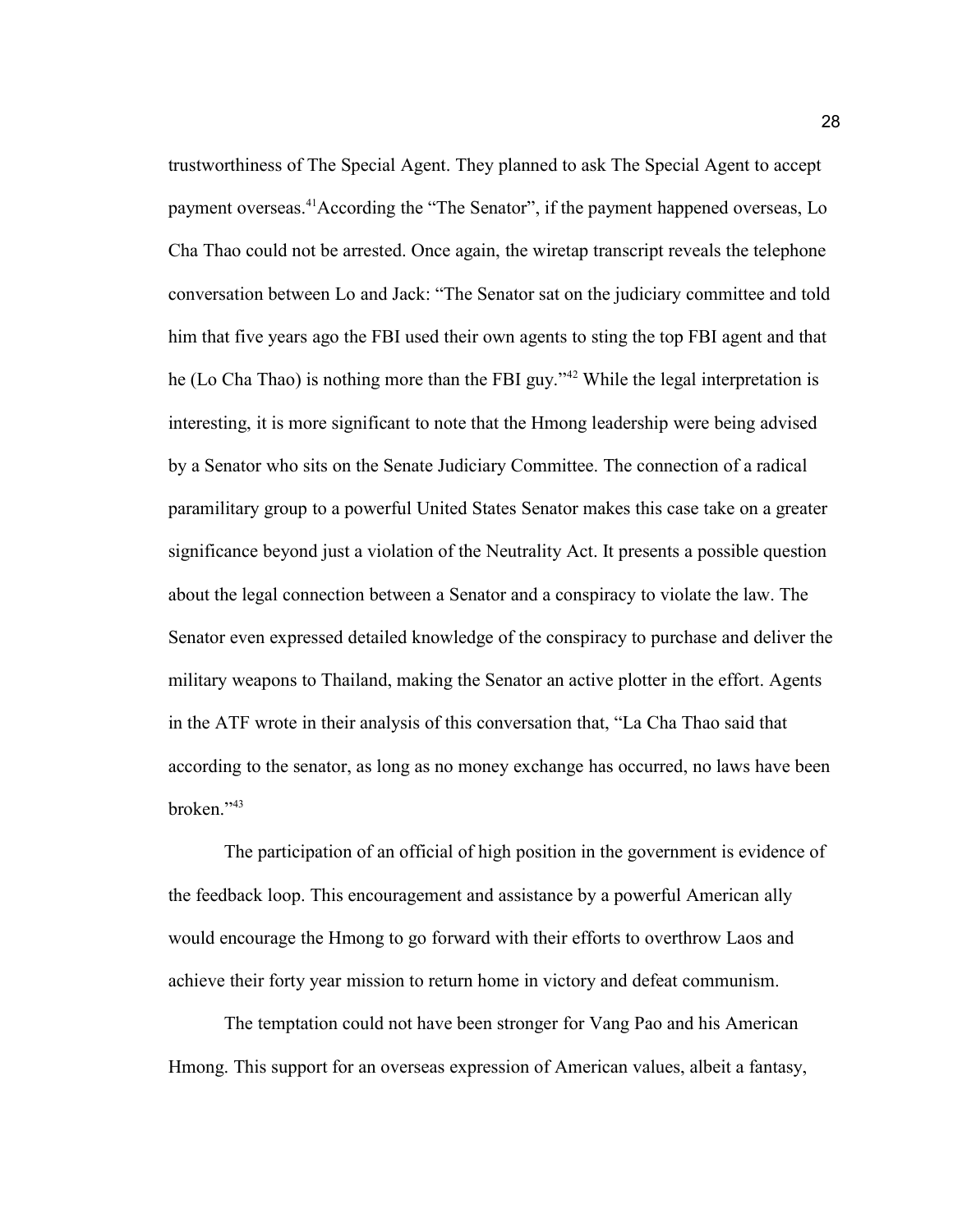represents the continuation of the same nativist ideology that sponsored the Secret War in Laos in the 1960's. Then, as now, the Hmong were being misled by the United States, to act as an instrument of American ideology, only to be betrayed by the United States again.

Just as in the failed war in Southeast Asia, the United States was again telling the Hmong one thing and then acting in a way contrary to the stated goals that the Hmong were led to believe. Again, the Hmong were being played for fools, this time by the ATF. In The Secret War in Laos, it was the war planners in Washington D.C. who had led the Hmong on a fool's errand. In Sacramento in 2007 it was the ATF who had led Vang Pao and the American Hmong into a trap. Both times the CIA was standing ready to support the Hmong. Time and time again the United States was acting at cross purposes. On May 9, 2007, Jack called The Special Agent and explained that he "wanted to complete the shipment payment in Mexico, Thailand or offshore in international waters.<sup>44</sup> Because of the wiretaps on Jack's phone, The Special Agent knew of the suspicion within the Hmong leadership. In order to satisfy their suspicions, The Special Agent told Jack that he would accept payment outside of U.S. and that Thailand would be a good location.<sup>45</sup>

"Lo Cha Thao then asked Jack if I told him what was being delivered, and Jack replied that it is one hundred and ten items (referring to AK-47 machine guns), twenty thousand rounds, four cases of smoke, red, green and a concentrate and ten cleaning kits including oil, patches and everything to maintain them."46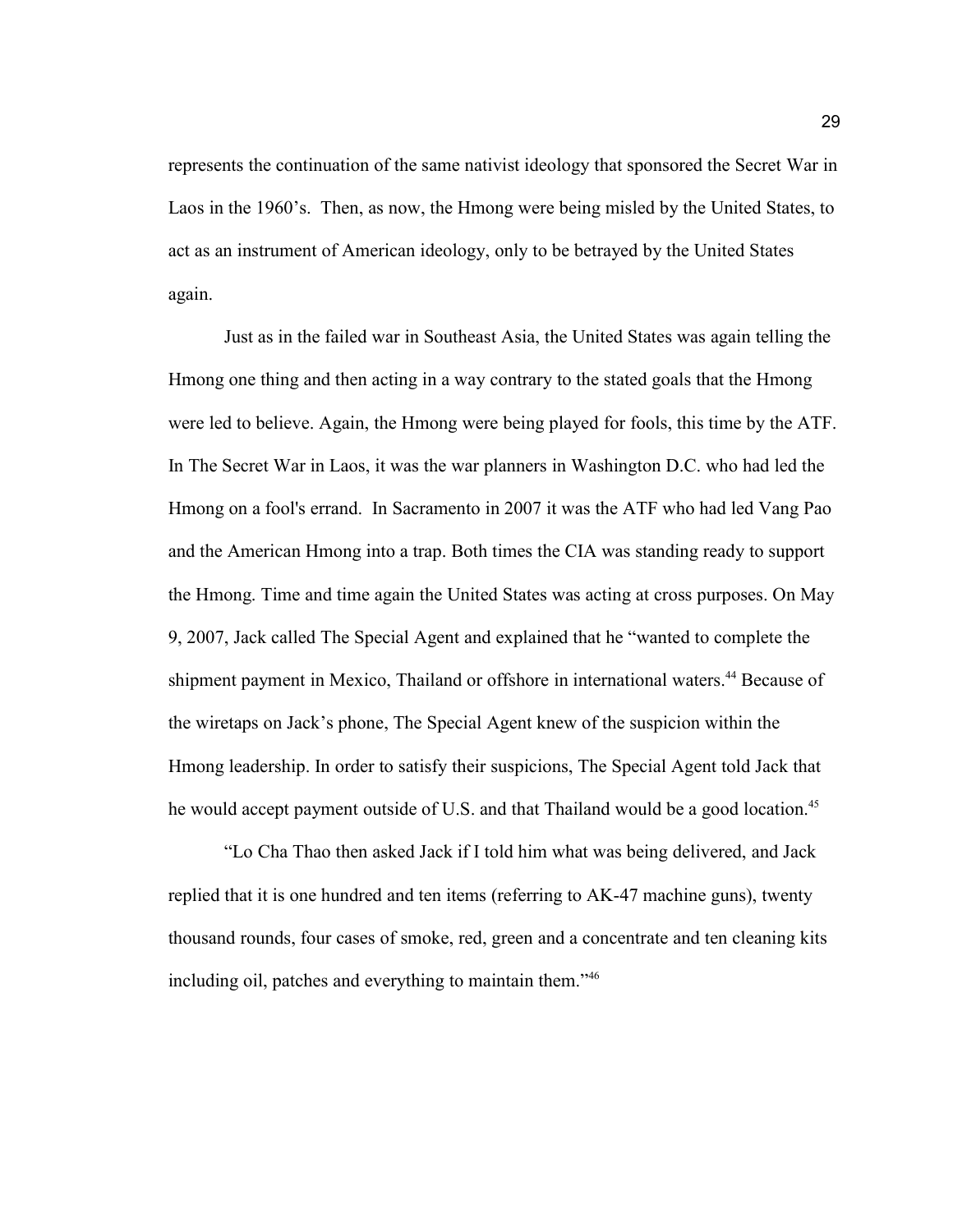The total order included an additional ten Kinkov-style rifles, bringing the grand total of weapons to one hundred and twenty five.<sup>47</sup> The Special Agent discussed with Jack a second shipment of arms, including advanced Stinger missiles.

These discussions frequently involved short telephone calls from Jack to The Special Agent, then from Jack to Lo Cha Thao, and finally again from Jack to The Special Agent. There seems to have been no direct communication between Lo Cha Thao and The Special Agent, as Jack served as an intermediary. Ironically, The Special Agent had a wiretap on Jack's phone, so every conversation Jack made was known to The Special Agent, despite Jack's efforts to act as a go-between.

The plan seemed to be coming together, something that Harrison Jack and the Hmong appeared to welcome with great relief and excitement. They had already made arrangements for a second shipment of weapons. Jack asked Lo Cha Thao if upon delivery of the first shipment there would be a second payment to complete the first shipment and immediate payment for the next order. According to Jack, Lo Cha Thao told him that the (Neo Hom) have a minimum of "150" in hand right now for the first order. (Suggesting that \$100,000 was for full payment of the first order and \$50,000 was to be used for partial payment on the second order.)<sup>48</sup>

The shipment represented the final link in a chain of contacts that were in place to launch an attack upon Laos and to topple the government. There was even more caution after it appeared that the weapons were about to be delivered to the Hmong contacts in Thailand. The Special Agent wrote in his affidavit, "Jack told me Lo Cha Thao believes the Thai forces are aware of Hmong efforts to organize, and Jack feels that things will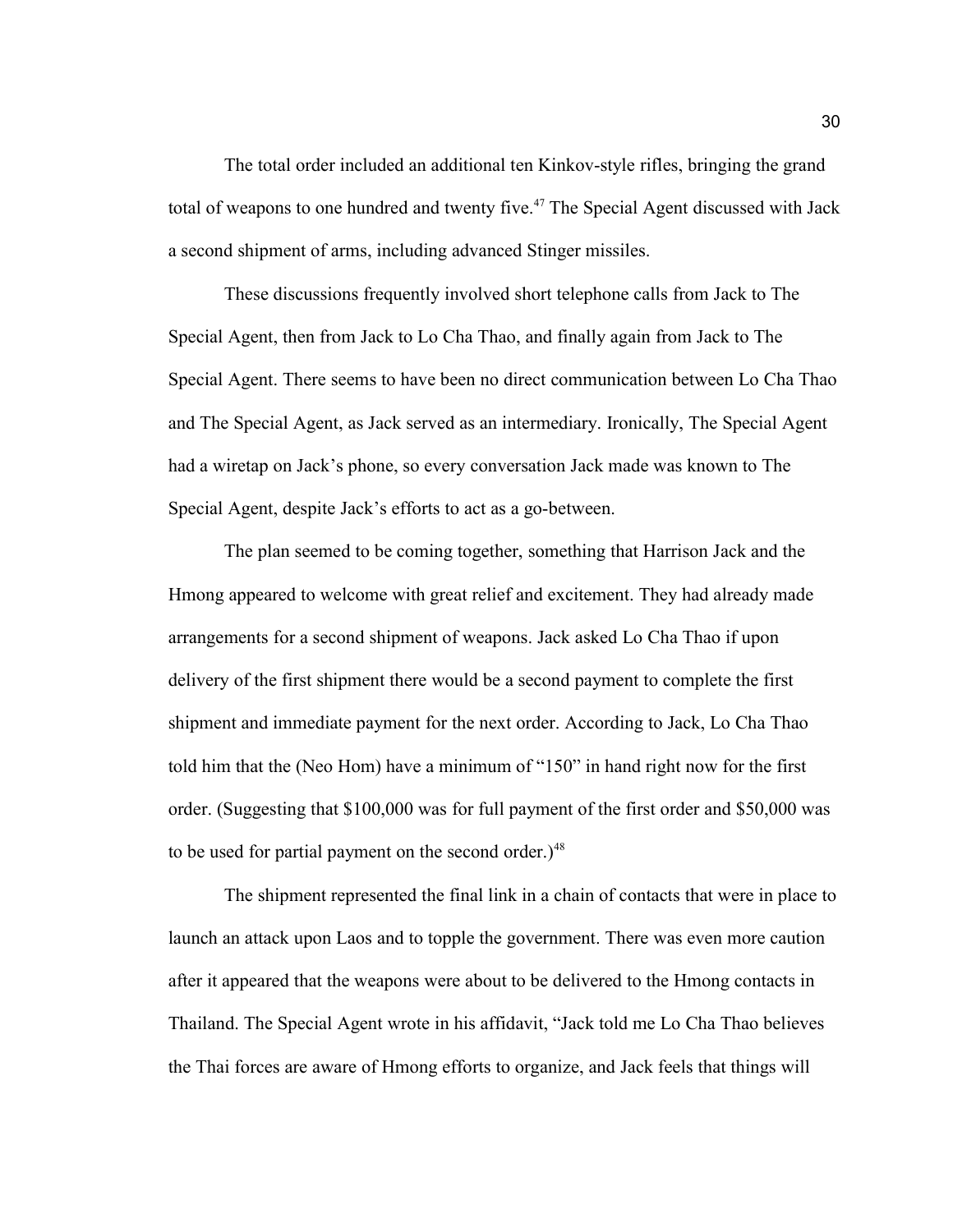move very quickly. Jack told me that they (Neo Hom) are moving money and they have their own network for getting in and out (of Laos). Jack told me that I represent their best resource for this initiative that they've been trying to get started for 35 years."<sup>49</sup> The plan to reignite the Secret War was finally coming together after so many years. It is as if the Hmong and their American allies had never stopped fighting, but merely paused their campaign against the Laotian Pathet Lao because of a lack of resources. Now that they had resources and suppliers of the means of war, they were ready to go back to their lost war for independence.

## Trapped in a Lost Cause

The Hmong were still trapped in a cause that had been lost in 1972, when the United States ended its Secret War in Laos. After the decision came to pull out, the United States had helped some of their Hmong army, the Royal Laos Army as it was officially titled, to escape the encroaching Pathet Lao, a communist group that ultimately took over Laos and continues to rule it in 2019.

The effort to save the Hmong who remained behind was a continuing obsession for the Hmong Leadership, especially for General Vang Pao. The effort to obtain military weaponry and save the Hmong who remained behind had led the American based Hmong community on a 35 year journey through the wilderness, eventually arriving at the meeting with The Special Agent and Operation Tarnished Eagle.

Operation Tarnished Eagle was named after the conspiracy by a once decorated and respected military veteran who had diminished his legacy by engaging in what the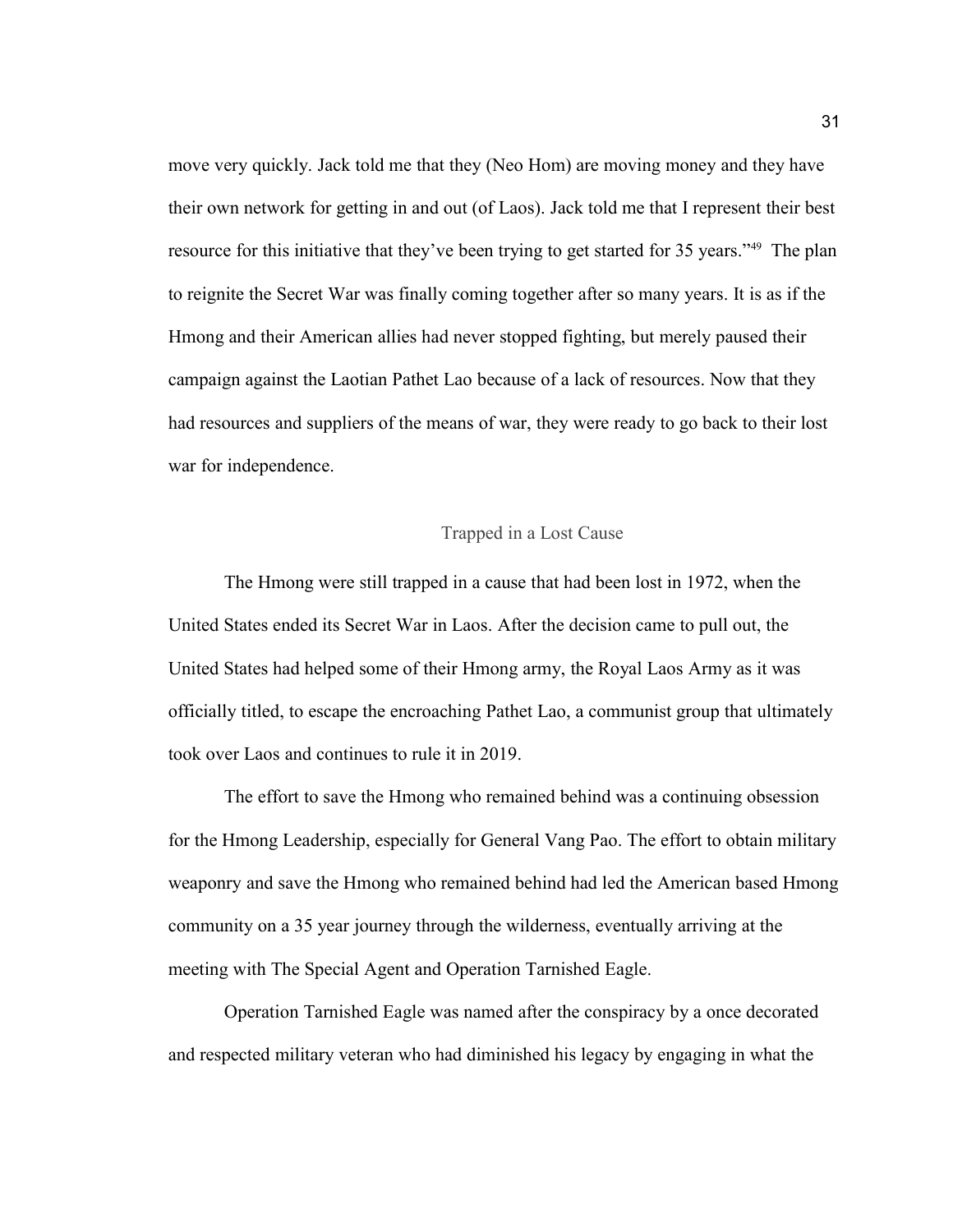government believed was a violation of the Neutrality Act, attempting to overthrow the Laotian government from within the United States. General Vang Pao was the "eagle", and his group's effort to procure military weaponry was a blemish, or tarnishment, of his respected legacy.

Now, in 2007, the mission was about to take a dramatic turn. The paramilitary arm of General Pao's Hmong diaspora, the Neo Hom, were ready to launch an overthrow of Laos, returning General Pao to Laos, and placing him at the head of its government.<sup>50</sup> General Pao had never shed his role as the leader of the Hmong, and maintained a place of significance and leadership within the community after relocating to the United States. During his time as leader of the American Hmong community, General Pao used the memory of his leadership in Laos to demand monetary support from the refugees and their families, maintaining himself in a comfortable lifestyle, and never assimilating to his new country, the United States.

This represents a life trapped in the past. In another sense it represents a people trapped in an imagined past. Since the end of the Secret War in Laos, the Hmong people have been living as a community focused on completing a mission for a war that is long ended. They cannot be free from this focus, always working toward a day when they can return to Laos and the country they love. When interviewed about General Pao, a leader of the Hmong community in Fresno California, Lar Yang, expressed a devotion to refugee return to Laos that was widespread: "More than half of the Hmong population expected to go back. The death of Vang Pao ended that."<sup>51</sup>

General Pao, as an instrument of the United States war in Indochina, became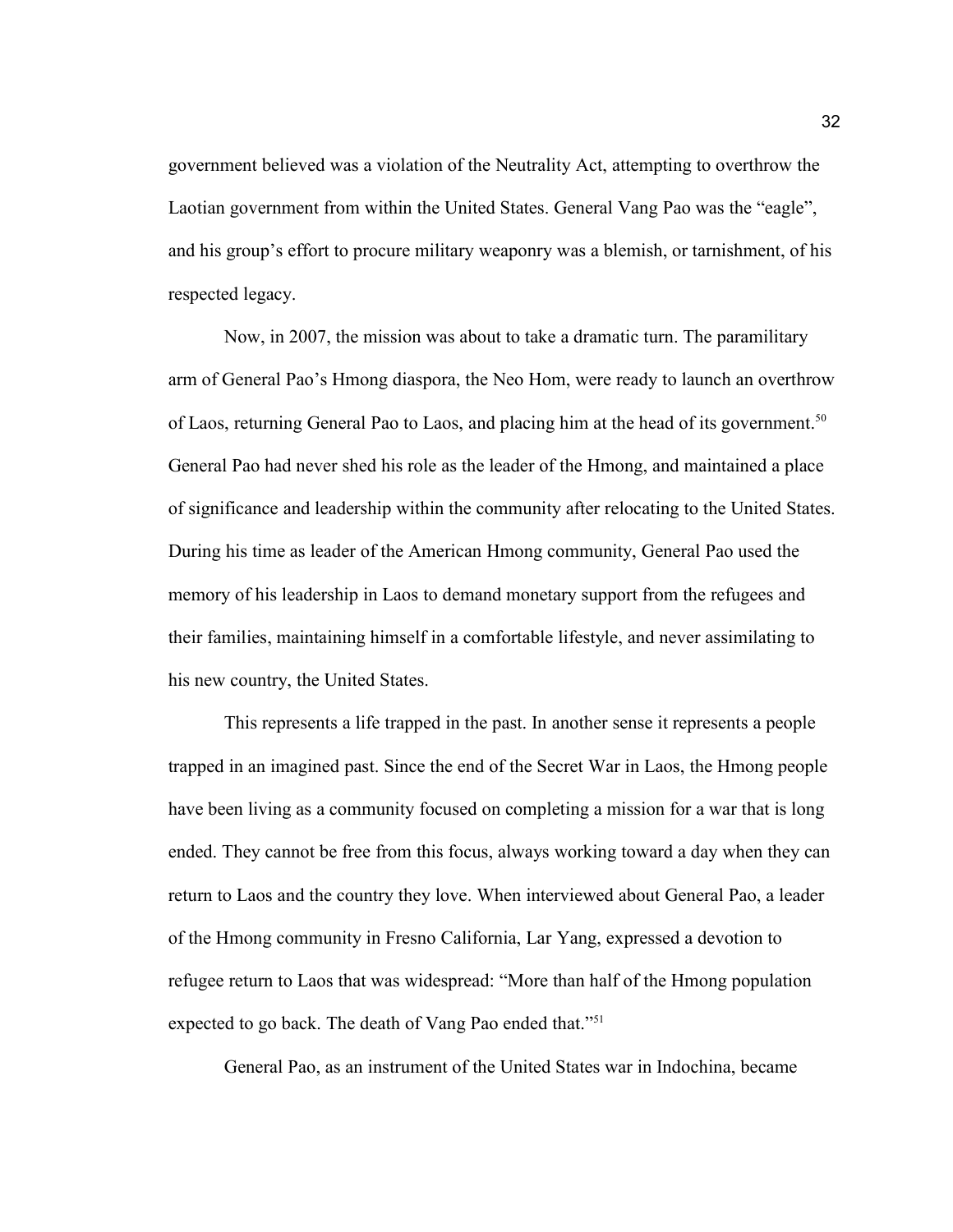trapped by the Cold War foreign policy of the United States. He was then a man without a nation, living the rest of his life as if still fighting a war that had, in reality, ended decades before. General Pao was trapped in time and space, not assimilating to the United States, but living as if he were still leading a rebel force in exile, waiting for his moment to return in victory to Laos. According to Lar Yang, "Vang Pao carried the burden of his people for three generations; as a deity in America, being the promise they would return one day and a the symbol of Hmong independence."<sup>52</sup>

The mission to return was the paramount focus of the Hmong community in a larger, unifying aspect. Vang Pao had used the memory of the lost Secret War as a way to raise funds for his continued leadership and his lifestyle. According to the affidavit sworn by The Special Agent, a letter was discovered describing how Vang Pao raised money from within the Hmong community to carry on his war for Hmong independence, despite it having ended more than three decades prior. The letter was written on Neo Hom letterhead, signed by General Pao, and "requests a \$1,000 donation from "each Committeeman" to "augment forces at the front, strengthening them to maneuver and destroy the enemy in each of our sectors."<sup>53</sup>

The money may have been used to continue the fight, as the military terminology leads a reader to believe. It is also quite possible that Vang Pao was using his position of leadership in the Hmong community to syphon financial support for himself, defrauding his own people and manipulating them with a memory of the past from which they could not escape and still consider themselves loyal to their community and their cause. With the passing of Vang Pao in 2011, the mission and unity of the Hmong community entered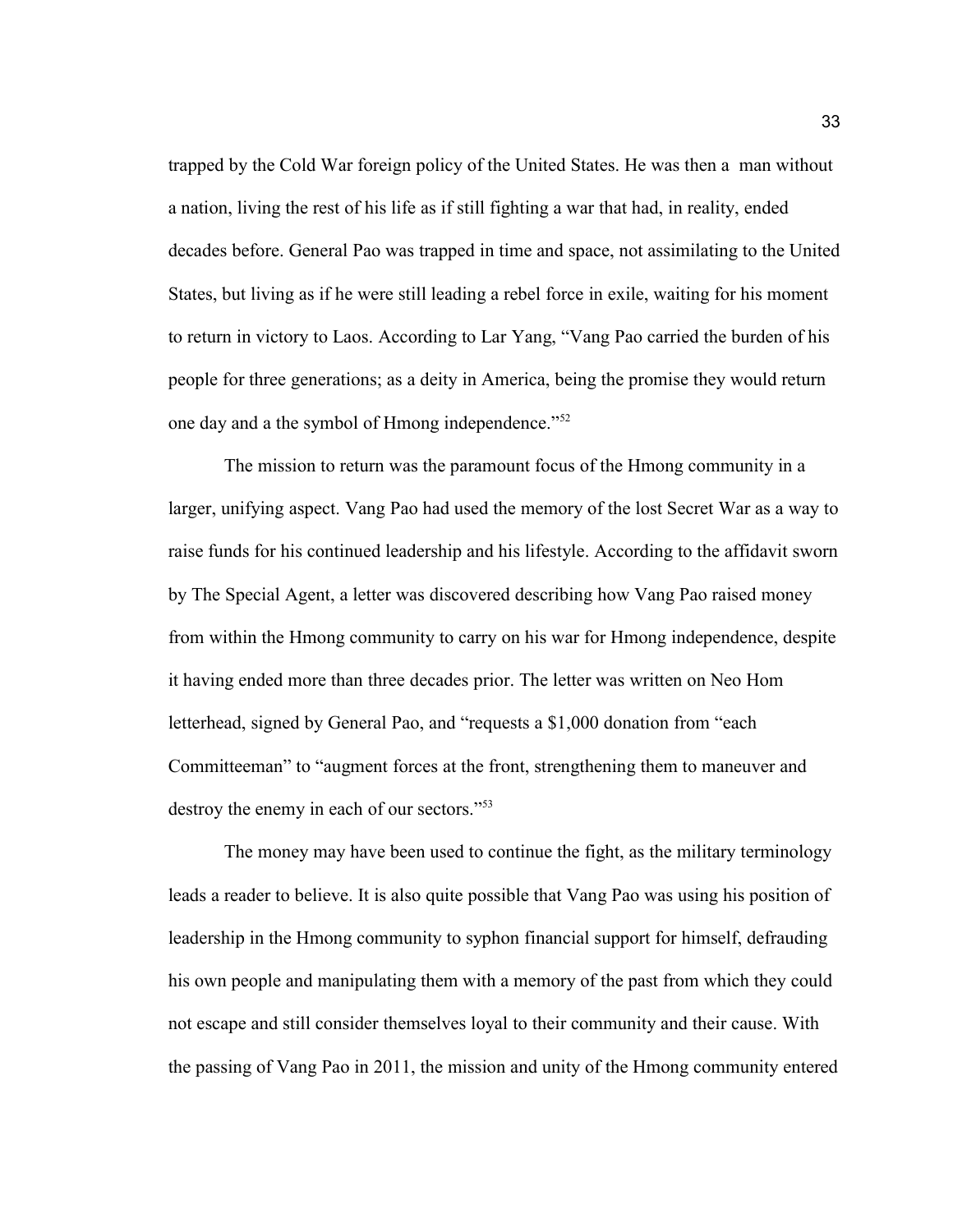a new phase, where the Cold War might not continue to trap and connect the refugees to a common purpose and identity. The Hmong in America were free at last to assimilate, unfettered by a failed past.

Before that passing, however, the mission remained the community identity. According to the affidavit sworn out by The Special Agent, on May 11, 2007, Lo Chao Thao and Harrison Jack met him at the Hangar 17 Bar and Grill at 1630 S Street in Sacramento, California. Lo Cha Thao told The Special Agent that the Neo Hom were trying very hard to make sure everything was in place, to facilitate delivery as they had planned. The Neo Hom had already dispatched nine or ten people, each carrying "ten each", which The Special Agent believed meant that they were each carrying \$10,000, in order to avoid being questioned. The cash was to be used to pay The Special Agent in Thailand, avoiding any illegal activity by not exchanging cash payments on U.S. soil. The three men agreed to meet in Bangkok, Thailand prior to the weapons being delivered, and exchange the payment then.<sup>54</sup>

This is how the conspiracy would have been illegal. The plotting of this crime, regardless of when the payment exchanged hands, was still illegal under U.S. law. The efforts by the Neo Hom, Lo Cha Thao and Harrison Jack to avoid breaking the law by intentionally exchanging money overseas was still illegal, and added evidence that they were working in coordination with a United States Senator to circumvent the law as part of the conspiracy.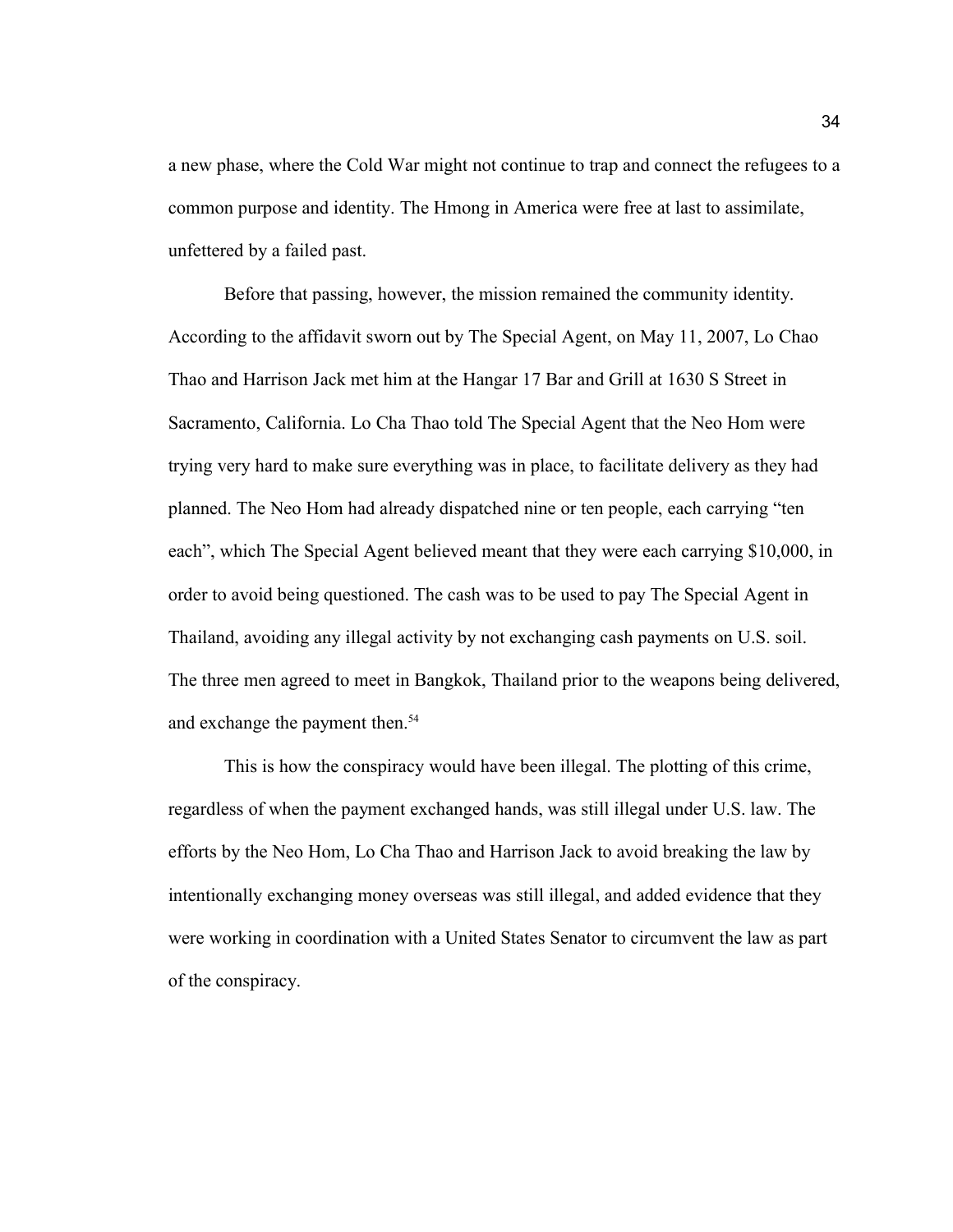### Operation Tarnished Eagle and the Bay of Pigs

It was at this May 11, 2007 meeting that the details of the attack on Laos were revealed. Jack asked Lo Cha Thao if the Hmong Insurgents were at rallying points right inside Laos. Lo Cha Thao confirmed they were already in place. Jack also the Special Agent that he had spoken to one of their Neo Hom strategic planners and was told they had five thousand men in downtown Vientiane, the capital of Laos. Lo Cha Thao needed some men to do a "quick set up" in Vientiane and said that any disaster would send the Laotian government out of the country.<sup>55</sup> This apparently meant that he was ready for the special operations forces to move in and set the plan into motion. Once the violence started, Lo Cha Thao was ready to take advantage of the chaos and assert control over the country.

This was evidence of significant organizing on the part of the American based Neo Hom, and the Laotian based arm of the organization. The size, scale, course and consequence of the attack had been investigated, estimate and prepared. All that was missing was the weapons that Lo Cha Thao and Harrison Jack were about to supply to the Neo hom. That, and of course, General Pao to act as the symbolic leader of the coup.

The plan had an amazing amount of thought and detail already in place. Jack asked Lo Cha Thao if his plan was to create diversion and just "slide in." Lo Cha Thao replied, that it was, and also said that the Neo Hom coup leader would then present the new democracy plan. Lo Cha Thao said that they have everything but the "equipment." Lo Cha Thao asserted that on the ground as much as eighty percent of the people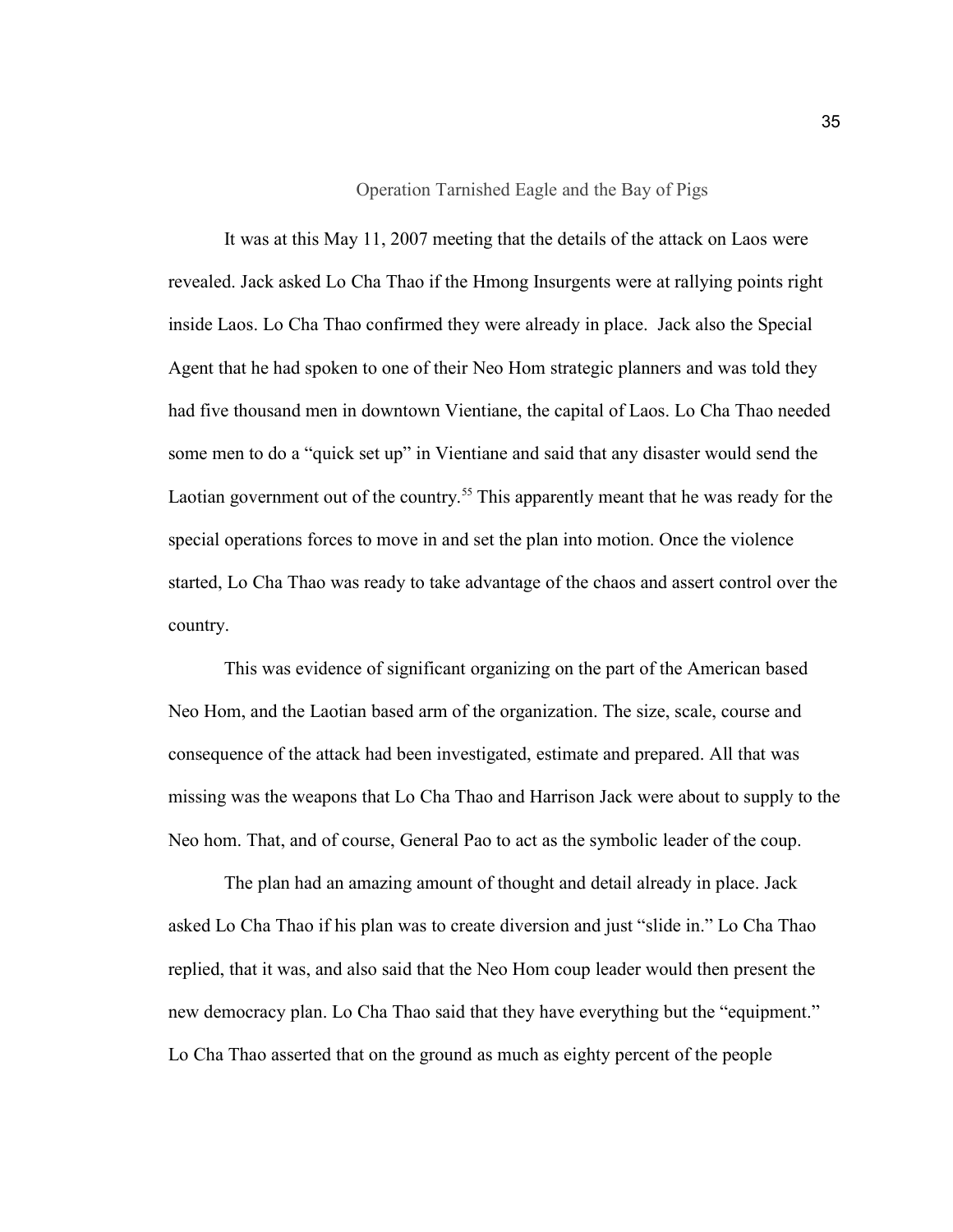supported democracy. He never offered any reason or evidence of this belief, however. <sup>56</sup>

To any student of history, the plot to overthrow Laos, as described by Lo Cha Thao, sounds reminiscent of the CIA's own plan to overthrow the communist government of Fidel Castro with the Bay of Pigs Invasion in 1960. In another way, these two plots have a similar mental obsession. The Cuban Americans, trained by the CIA to invade Cuba, believed as Lo Cha Thao assumed. Both the Hmong and the Cuban Americans felt that their invasion would be met by popular support form the people. The CIA was tragically wrong about the Cuban people in 1960, and it is possible that the Hmong were wrong to assume that the people still living in Laos would greet them as liberators. In the former plot we can see the error of assumption. In the latter plot we can not know if there was a similar error.

As both coup attempts were born out of the Cold War, it is interesting to note the common assumptions and obsessions. In Cuba, the rebels felt that they were restoring democracy by participating in an armed overthrow; an undemocratic coup. The Cuba insurgents believed that after they replaced the dictatorship in Cuba, that democracy would flower and peace would reign. There is not evidence that this was guaranteed, of course. Cuba has had a much longer tradition of undemocratic rule than it ever had under democracy. Indeed, the tradition in Cuba would lead to an expectation that democracy would not naturally sprout from the absence of dictatorship. If history is any guide, it may be expected that the removal of one dictator will only be replaced by another. The Neo Hom plot to overthrow Laos in 2007 has all of the similar assumptions and errors of expectation.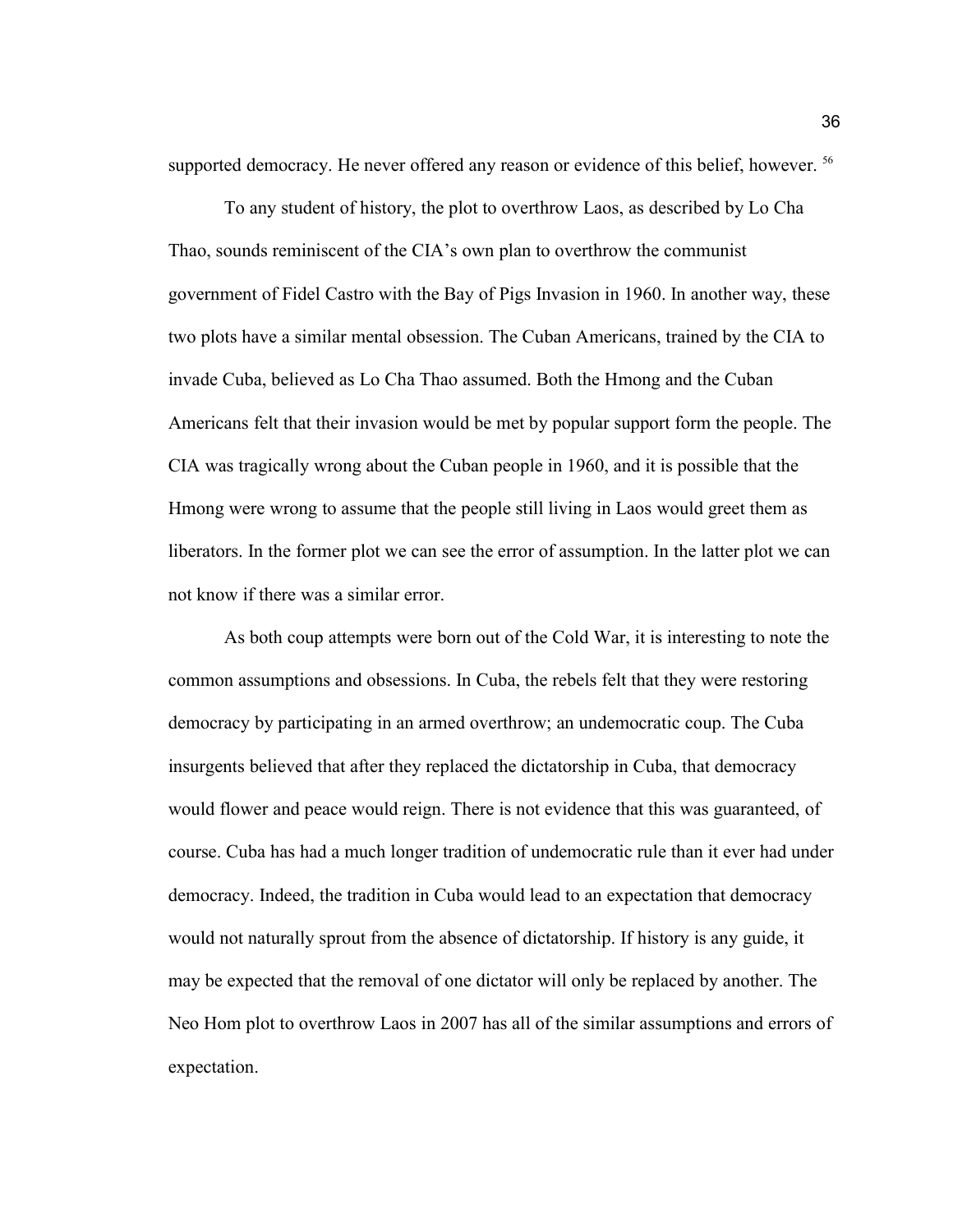The details of the overthrow were discussed at that same May 11, 2007 meeting. According to the affidavit sworn by The Special Agent, "Lo Cha Thao told me that he wanted seven or eight key government buildings blown up at the same time. I asked him how much damage he wanted done to the buildings, and he relied "like September 11th" (referring to the destruction of the World Trade Center on September 11, 2001.) I told Lo Cha Thao that it was going to take a lot of explosives and asked him if he wanted the buildings to be empty or full (meaning full of people). He replied that his people have been trying to overthrow the communist government for thirty-five years and they need the buildings to be brought down."<sup>57</sup> Lo Cha Thao and the Neo Hom we expressing a willingness to kill large numbers of innocent people in their effort to continue the Cold War struggle in Laos, a war that they were enlisted to fight by the United States. Ironically, in 2007, it was the United States, through agents of the ATF, that was entrapping the Neo Hom, and not enlisting their support.

Jack asked Lo Cha Thao if the buildings should be left standing so that they could be repaired after the take over by the Neo Hom. According to the affidavit, Lo Cha Thao responded, "No." Lo said that if the buildings were destroyed, the people would realize that the communists were no longer in control. Lo said that if there was destruction of the important government buildings, then the ruling class of Laos all would get on an airplane and fly out to Vietnam.<sup>58</sup>

This expectation seems to be unfounded, lacking evidence of the tenacity of the Laotian ruling class. It seems fanciful to expect that the leadership class, as a whole, would abandon the country after a 9-11 style assault on eight buildings in the capital. In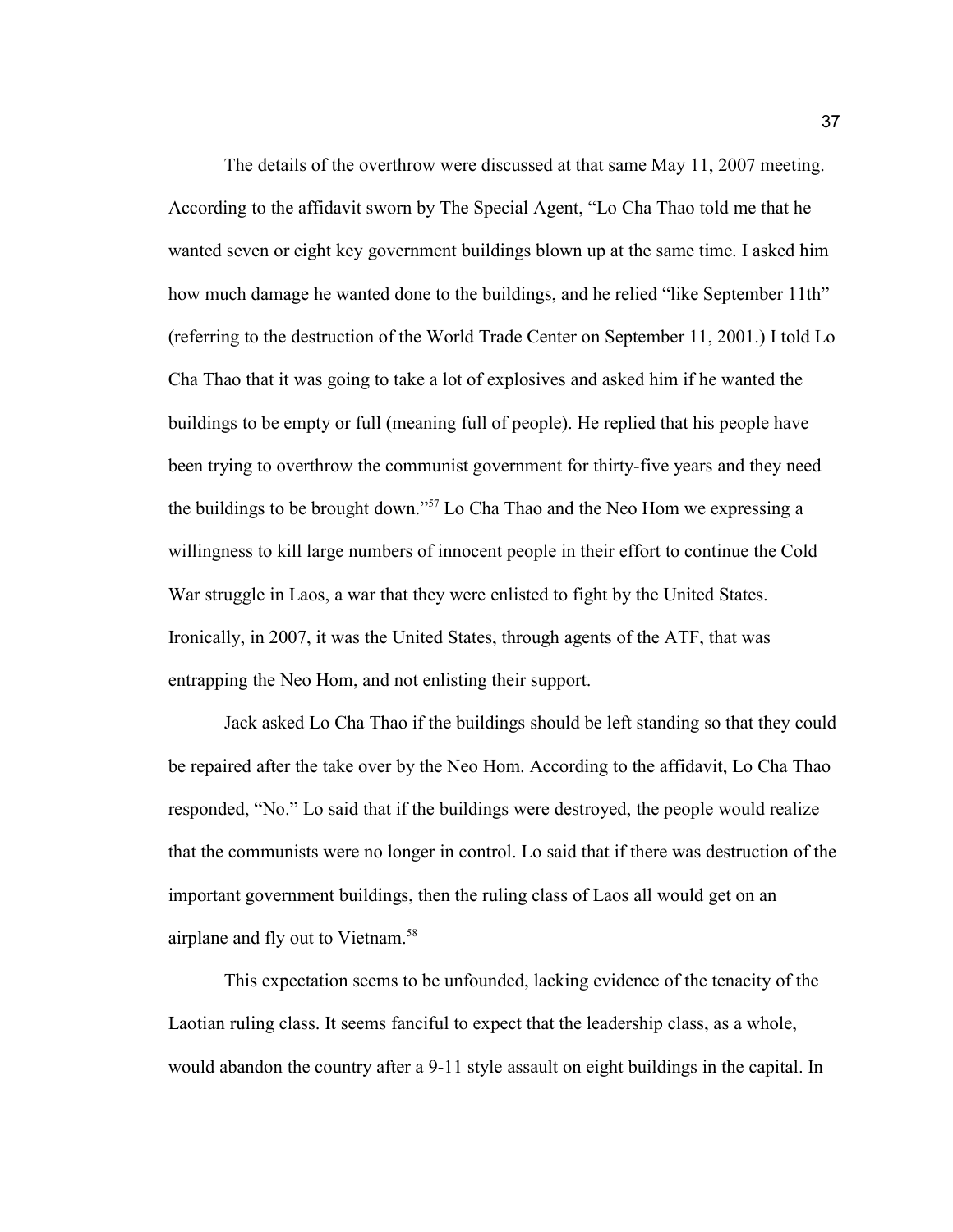fact is the same fanciful assumption that led to the Bay of Pigs fiasco and the expectation that american soldiers would be greeted as liberators when the U.S. invaded in 2003. <sup>59</sup>

The affidavit sworn by The Special Agent explains how the investigation was now completed, and that preparations for arrests were being made. "Lo Cha Thao now has insisted that the meeting for the initial advance payment of \$50,000 take place in Bangkok rather than Sacramento…. We are not going to make any actual delivery of arms and munitions to Jack, Lo Cha Thao, General Vang Pao or any of their associates. We are also not going to travel to Bangkok to take delivery of \$50,000 advance payment. We plan to arrest Jack, Lo Cha Thao, General Vang Pao and approximately 12 other coconspirators before they leave the United States to travel to Bangkok. We intercepted a call from Lo Cha Thao in which he said that he was flying to Bangkok on Tuesday, June 5th. As a result of Lo's travel schedule, we have scheduled all of the arrests for the morning of Monday, June 4." <sup>60</sup>

The arrests went down all across California on Monday, June 4, 2007, just as planned. The General and the Hmong leadership were arrested and taken into custody. The charges were brought against the coup plotters. Surprisingly, the charges against the coup plotters were later dropped.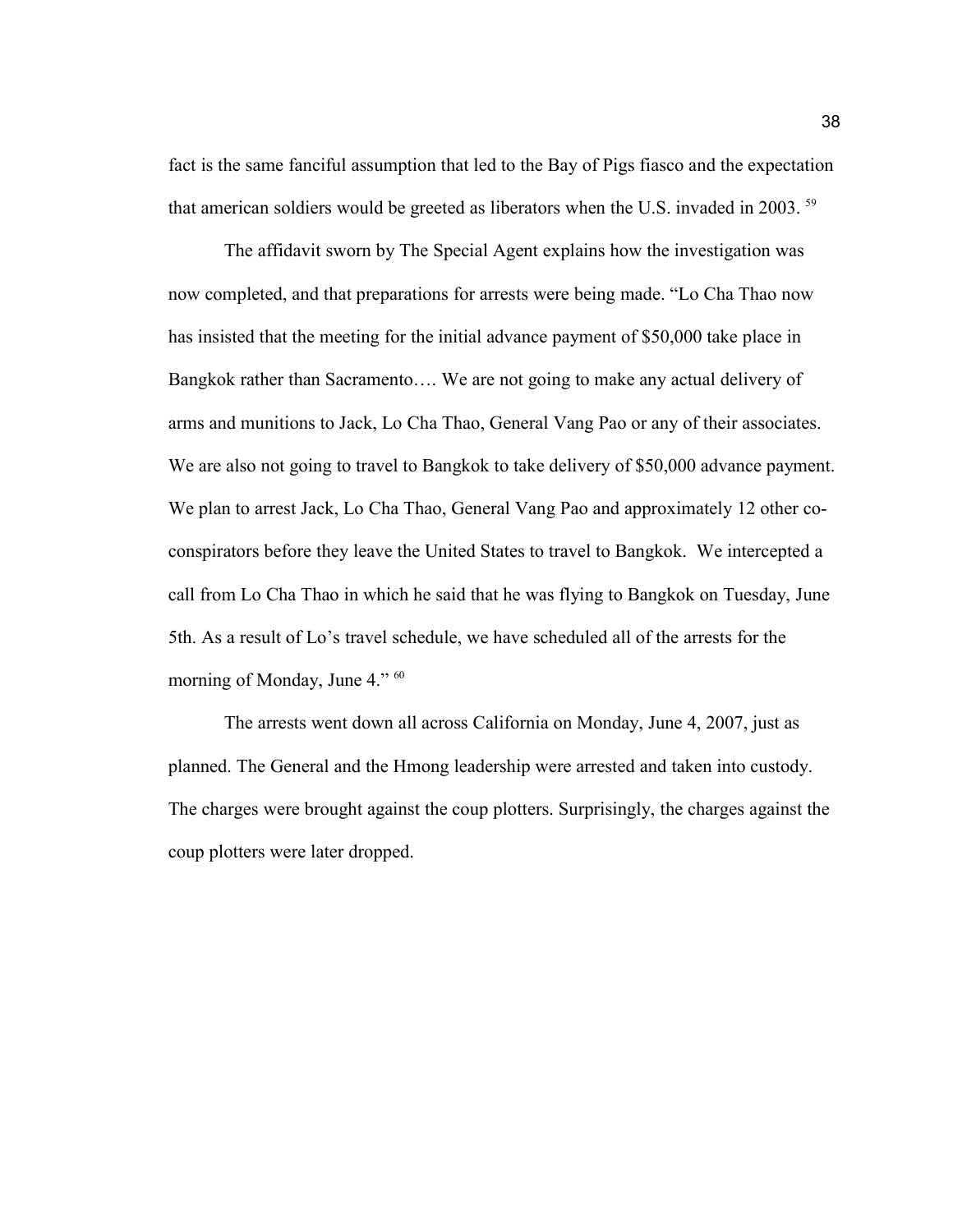#### Discovery and Dismissal

Attorneys for Harrison Jack, General Vang Pao, Lo Cha Thao and eight other defendants in the case filed an order for discovery with the U.S. District Court for the Eastern District of California on May 9, 2009. In it they requested documents evidencing the government's covert efforts toward Laos from 1961 through 2007. The attorneys for Vang Pao and Harrison Jack asserted that these documents would reveal that the United States was not "at peace' with Laos, a foundational burden in order to prove the violation of the Neutrality Act. In essence, the defense argued that Vang Pao and the Neo Hom would not have undertaken to overthrow the government of Laos without the direct assistance of the intelligence agencies of the United States, and that evidence of this would prove that the government itself was not "at peace" with Laos, therefore Vang Pao and the Neo Hom could not have violated the Neutrality Act.<sup>61</sup>

The Court agreed, in part, with the defense arguments that evidence of the government's covert actions against Laos since 2006 would be material to the case. The Court limited the discovery to include only the evidence of the covert actions of the United States against Laos since 2006, as that was when the government alleged the plot by Vang Pao and the Hmong began. The Court stated, "...even though we may be "at war" with another nation, we are "at peace" with them until it is exposed that we are in fact engaged in military activities against them, at which point we are no longer "at peace."<sup>62</sup>

In essence, the Court found that while Vang Pao may be prosecuted for violating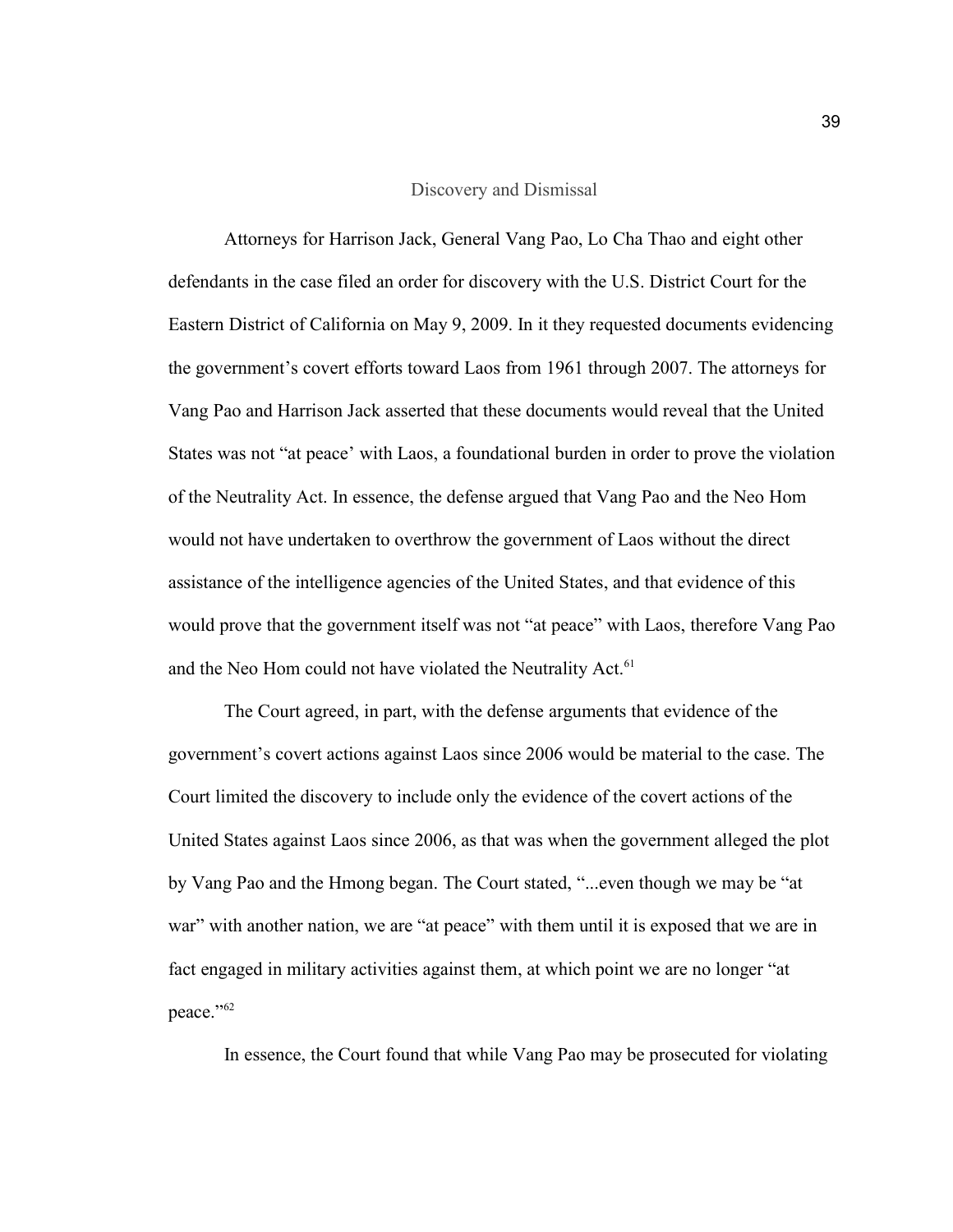the Neutrality Act and imprisoned if the U.S. was engaged in a covert war, once the covert activities became public, the charge of violating the Neutrality Act would no longer apply. This might suggest that the Court has found that the actions of the government are above the law, unless revealed to the public. Soon after this ruling by the Court, the charges against Vang Pao and the other co-defendants were dropped.

 The Federal prosecutor used an obscure section of the federal code that allowed all charges to be dropped it it would spare the Federal government any embarrassment from the trial to go forward. The embarrassment in this case would be the renewal in the minds of Americans that their government had once destroyed Southeast Asia, and that the refugees from that crisis were still present in the nation in 2007. The embarrassment would have been in a discovery of the CIA support for the new coup. The embarrassment would have been in the discovery of the intervention by high officials supporting the Hmong efforts to overthrow a government that had never attacked the United States.

The outrage in the Hmong community may have added to the influence that led to the charges being dropped. The men charged with violating the Neutrality Acts were all prominent members of the Hmong community in the United States, and their powerful allies in Washington D. C. certainly weighed in on the decision to go forward.

It also would seem important to note that the press coverage was an unwanted development. The story of Vang Pao and his service in Laos played in the media like a hero being unjustly charged. This would be accurate and proper to report, of course, as Vang Pao was a victim. He was a victim of the United States once again, and for the same misguided mission. Reports of his arrest brought back to the surface the ill feelings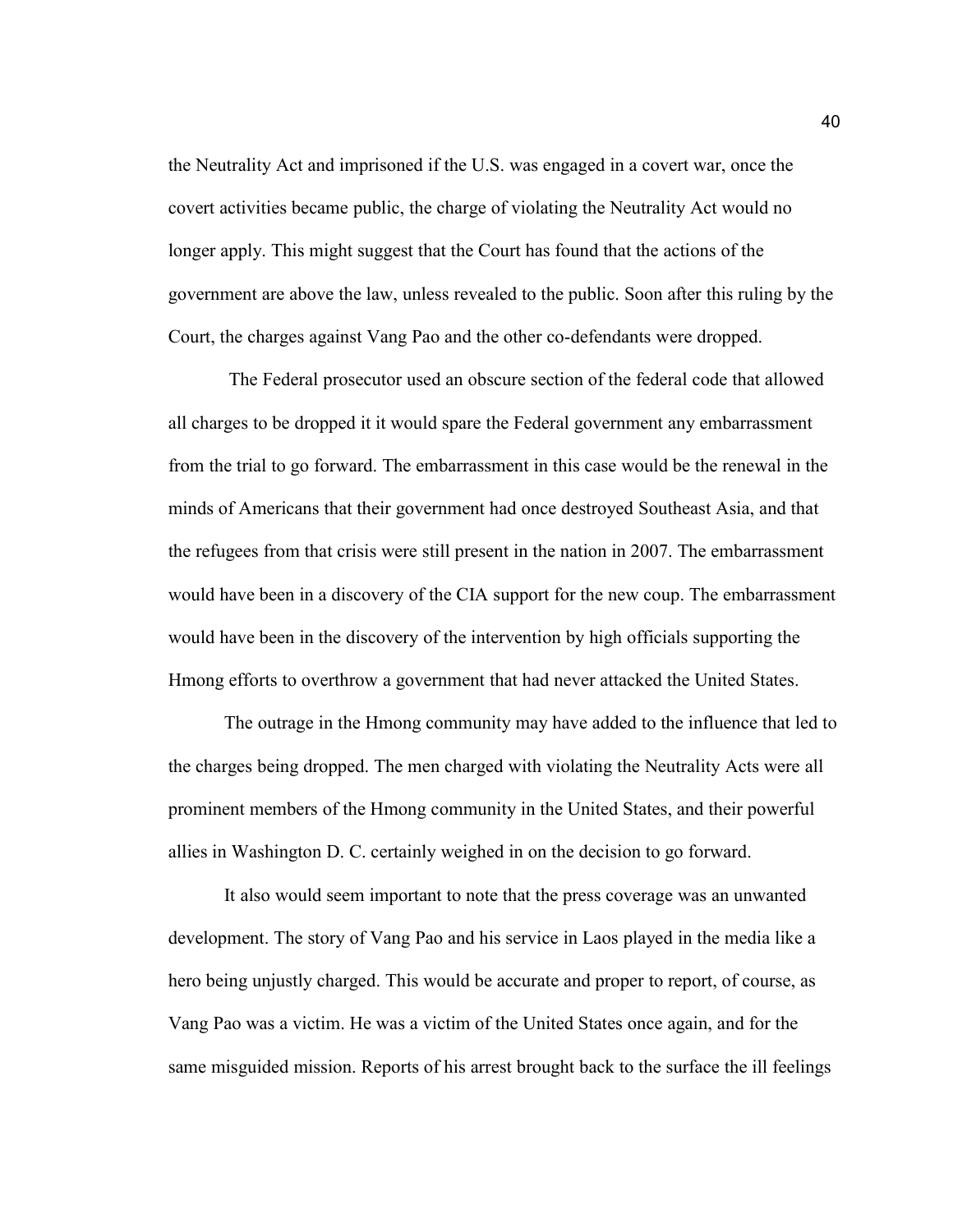about the Vietnam War and the illegality of the Secret War in Laos. In order to avoid more dirty laundry being aired in public, the decision was made to end the spectacle and drop the charges.

Regardless of the salacious revelations that might have come from this arrest, the fact of the investigation and arrest represent the tail end of the feedback loop of American nativism. The initial efforts to express American ideology abroad created the refugees from the violence inherent in the expression. Those refugee communities would fuel nativist reactions in the United States, which moved to pass immigration restrictions against the same refugee populations that were created by the initial foreign crusade.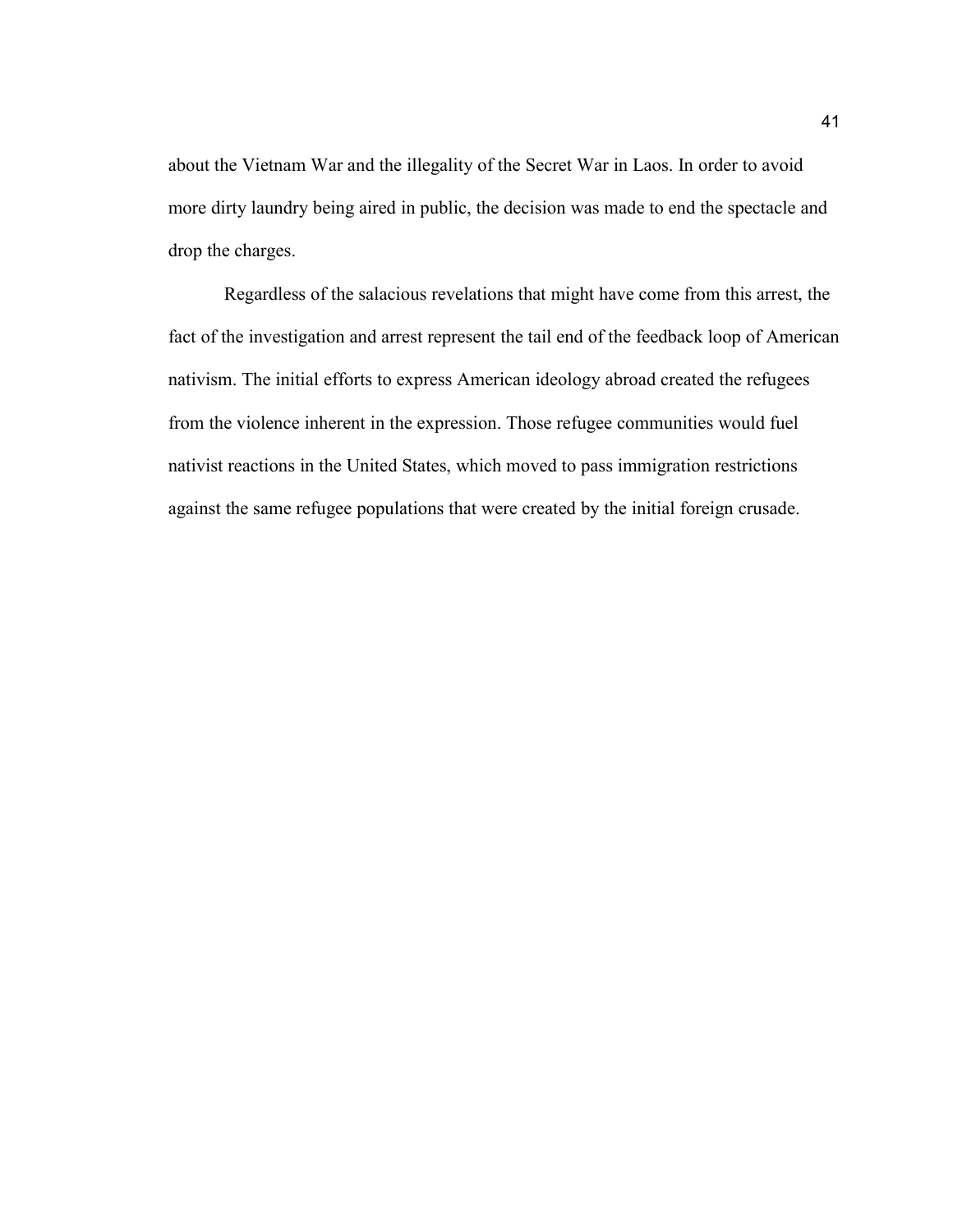#### The Feedback Loop of Nativism

Nativism abroad fueled nativism at home, both then and now. The arrest of Vang Pao is the manifestation of the feedback loop of nativism, defining American citizenship and ideology in terms of a narrow perspective. That perspective sees authentic America as Anglo-European in politics and economics, with a paranoid style that considers anything outside of that definition of America as evil, and needing destruction.

In Laos and Vietnam, this American nativism saw self determination of the people in Indochina as a threat to the American way of life. The paranoia refused to see the inherent message of freedom in the motives of Ho Chi Minh and the Vietnamese Communists, despite the fact that the Vietnamese Declaration of Independence is nearly a direct copy of the American Declaration of Independence. <sup>63</sup>

The arrest of Vang Pao, for continuing the mission he was given in 1962, represents how nativist-fueled policy abroad creates refugees in crisis, who are unable to break free from the devastation caused to them and their homelands by the American nativist wars. These refugees then come to the United States, unable to live anywhere else, and struggle to assimilate. They are people lost in time and space, seeking justice that can not be gained because the mission failed, and the United States definitely lost interest in their former allies. The lost allegiance is yet another manifestation of the nativism of the mission, which considers only the American ideals as important, and minimizes the sacrifice of those who are not born in America, and who do not hold Anglo-European heritage.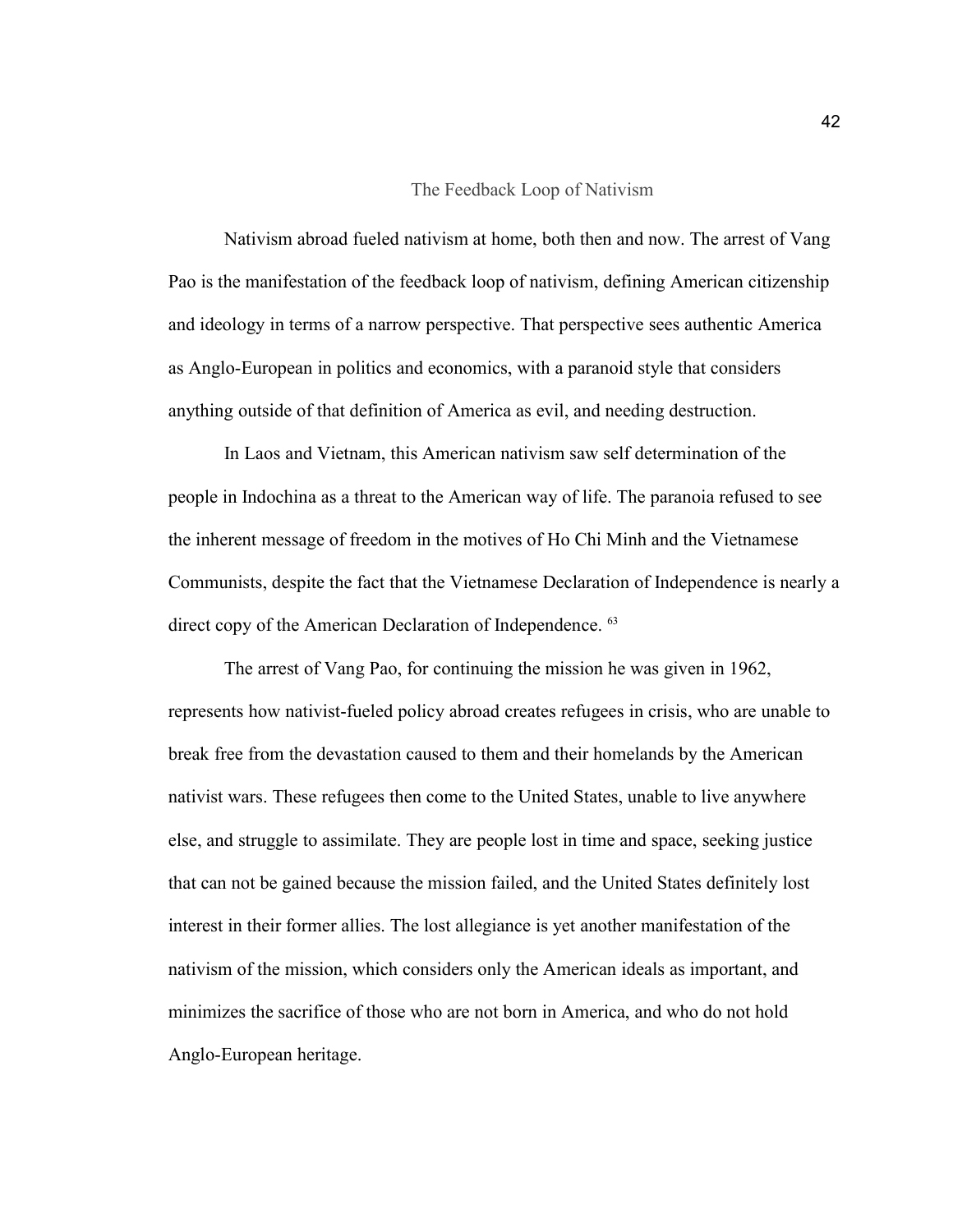This feedback loop undermines what American was meant to stand for. Imperialism, in the name of an imagined identity, is a far cry from the nation that was born out of immigration and diversity, where someone might resettle for the chance at a better life, independent from the Anglo-European social hierarchy. Imperialism creates a feedback loop of hatred that can cause more violence against the United States, a term referred to as "blowback" by members of the intelligence community.<sup>64</sup>

Interrupting this feedback loop will require many steps. It has been in place for over one hundred years. It will not dissipate tomorrow. Understanding of this feedback loop will be an important starting point. The American people need to know how the desire for an American way of life to be fostered around the world creates a nativist feedback loop. If the drive to define America in terms of an Anglo-European model can be identified, then it can be addressed. In this way the definition of what it means to be an American can be altered to be more inclusive and tolerant. Through inclusivity and tolerance, the wars abroad can end and acceptance of all peoples at home can begin.

Sadly, for Vang Pao, this is not a future he will ever see. A few years after his release General Pao died in 2011, in Clovis, California, far from his highland homeland. He was 81 years old. Houa Thao, a Hmong refugee, said in an interview with The Fresno Bee in 2007, "He is like the earth and the sky."<sup>65</sup> To the Hmong, Vang Pao was their world, even after he led them on a mission that made them refugees lost in time and space.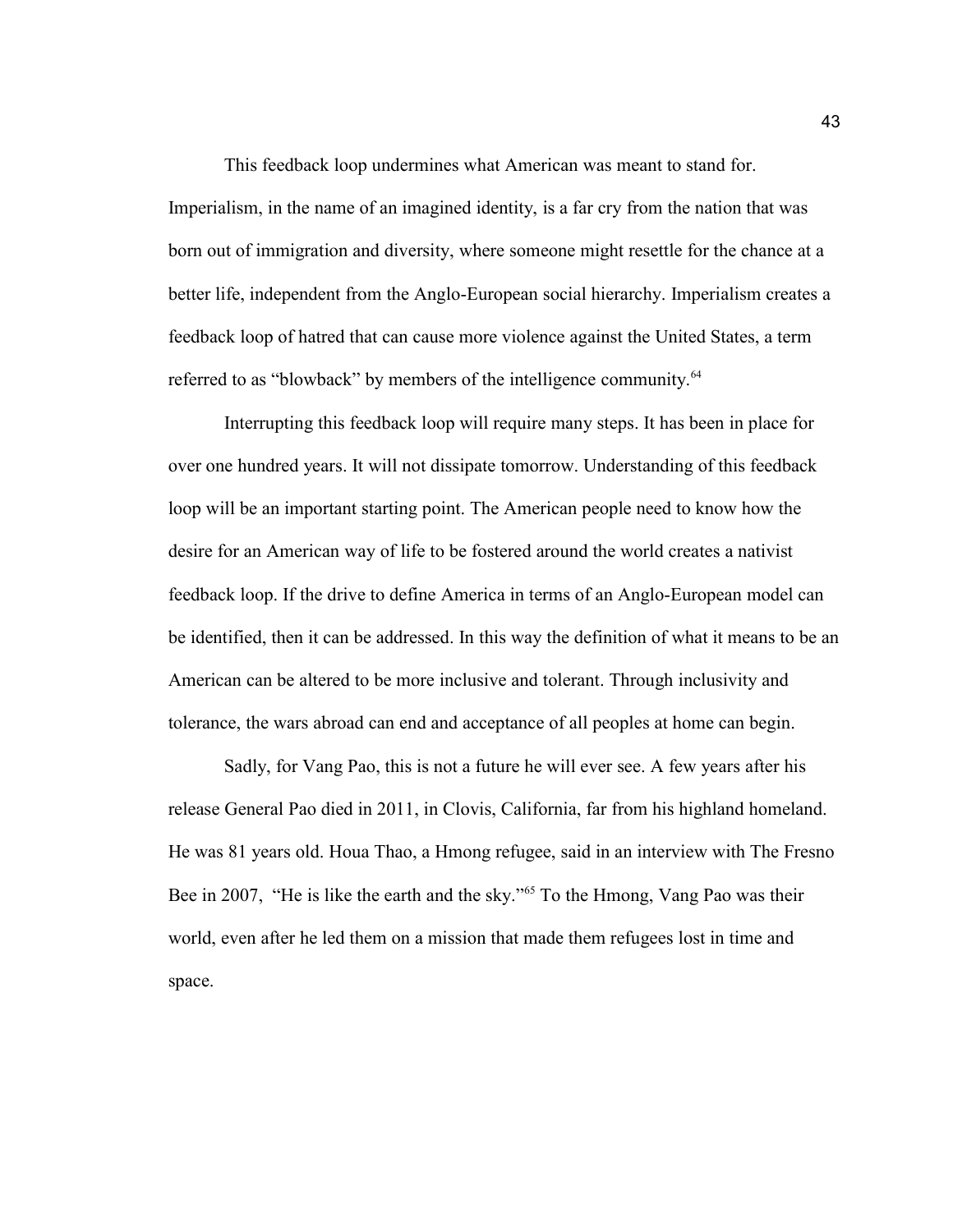General Vang Pao's request to be buried at Arlington National Cemetery was denied on February 4, 2011.<sup>66</sup> U.S. military rules frown upon displacing U.S. soldiers, by burying non-soldiers or foreigners at Arlington.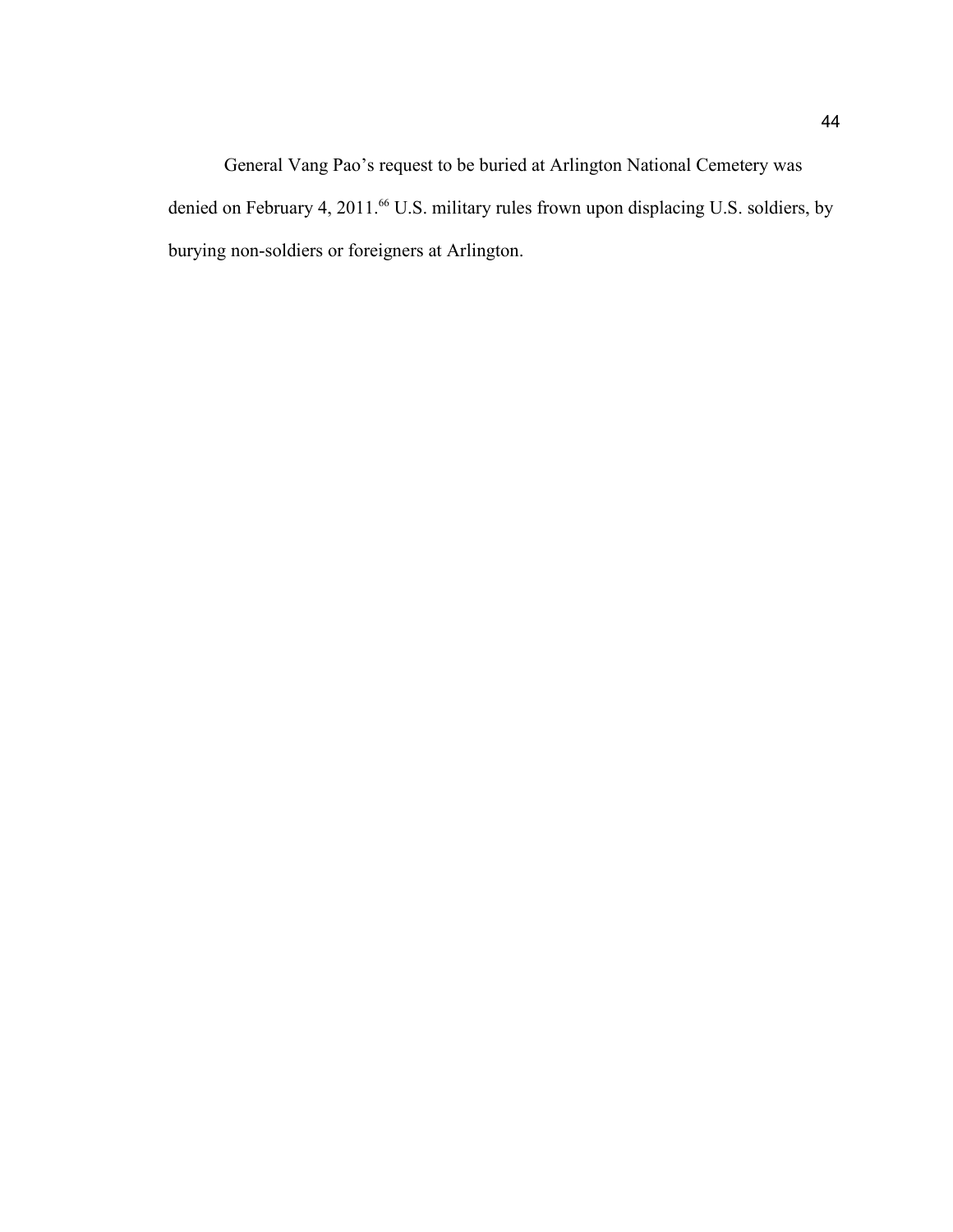# Chapter 2: The Secret War

The United States involvement in Vietnam from 1945 until 1975 is a welldocumented and tragic history, a failure of foreign policy and human understanding. The toll of this failure is well-established, having wasted the lives of 48,000 American soldiers and nearly 3 million Vietnamese. Among the many dark and disturbing lessons of this era is the story of the Royal Lao Army, led by an illiterate Hmong tribesman named Vang Pao, who would become one of the most successful guerilla fighters of that age.

The Royal Lao Army and General Vang Pao were created by the United States Central Intelligence Agency for the purpose of attacking North Vietnam. Acting as a surrogate army for the United States, the Royal Lao Army became a conscript in an effort to expand American ideological control over Southeast Asia. This effort ignored the reality of the Hmong desire for independence, and for a free and democratic Laos, favoring instead to focus on an obtuse perspective: stemming the expansion of communism from North Vietnam. The result of America's foreign policy in Laos was creating a people without a country, and turning the Hmong into a refugee population, persecuted at home and unwanted abroad.

The Hmong refugees were like other post-colonial populations, who mistakenly saw their identity as part of a larger imperial campaign, but realized too late that they were never included in the grand designs of an empire. The exclusion of the Hmong, like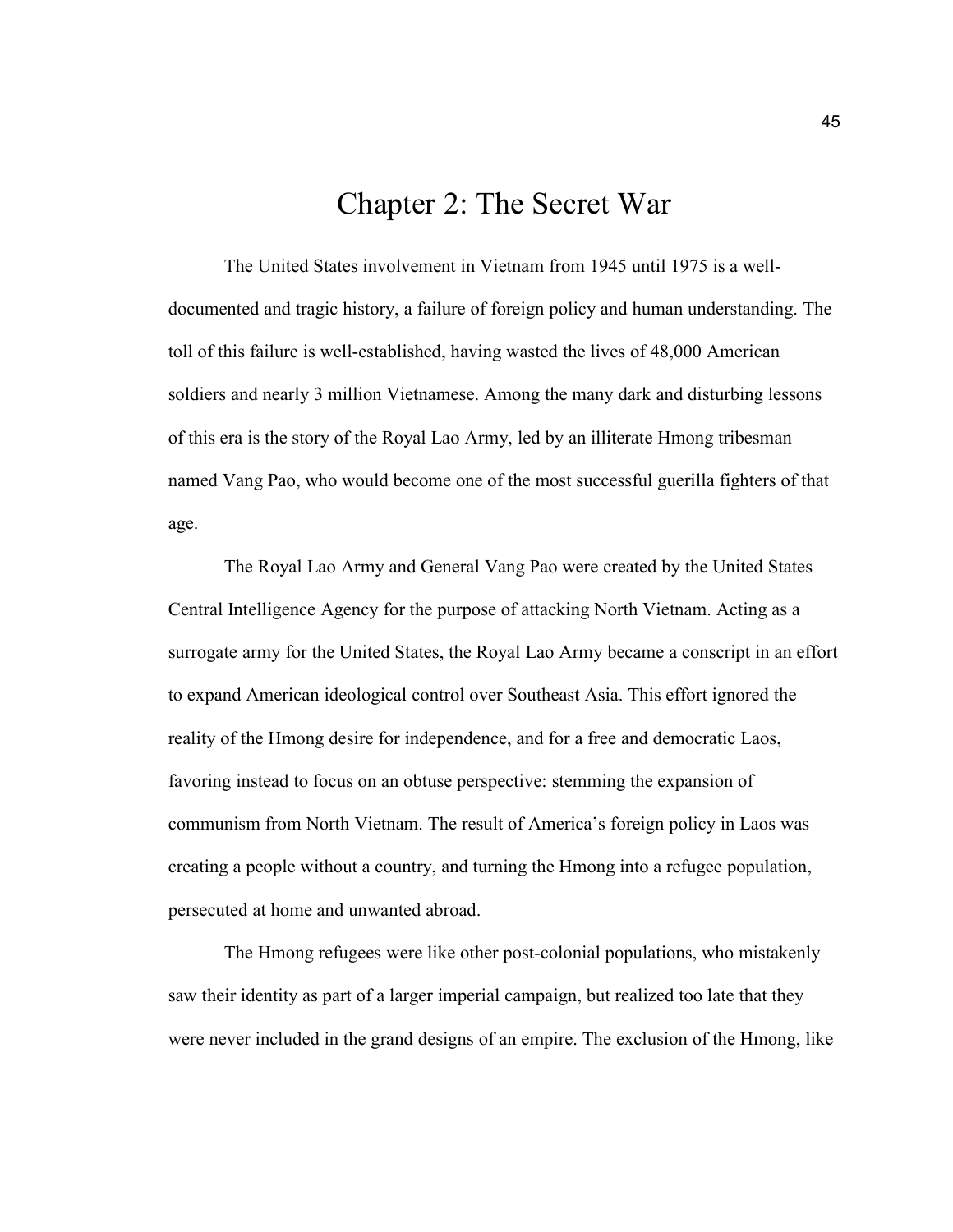other refugee populations, was due to the nativism of the Vietnam conflict -- the ideology that the American way of life is superior, thus trumping local self determination. In this story, American Exceptionalism, indeed created refugees of the Hmong.

Nativism sees the American way of life as defined by an Anglo-European tradition in culture, language, religion and economics. The nativist perspective seeks to expand the cultural superiority of the United States, spreading democracy and western capitalism abroad through military intervention. The impact of the violence of these interventions creates refugee populations that are considered a threat to the American cultural identity, as the people fleeing American violence abroad seek safety within the boundaries of the United States. Preventing those refugee populations from arriving in America becomes a reflexive nativist result, on the domestic front, to the nativism fight abroad.

The Secret War in Laos was a mission of the United States to express western democracy and capitalism into Southeast Asia. This mission was grounded in a mindset and world perspective that viewed democracy and capitalism as the best way to structure a society. This belief reflected a view of American governance, economics and social traditions as superior to all others, intentionally ignoring the independence and self determination of the people of Southeast Asia. This was nativism masquerading as foreign policy.

The Hmong were a means to an end in a small part of that nativist foreign policy. The failure of the Secret War, and the larger mission in Southeast Asia, forced the Hmong to flee Laos as refugees, unable to return. These refugees in turn become alien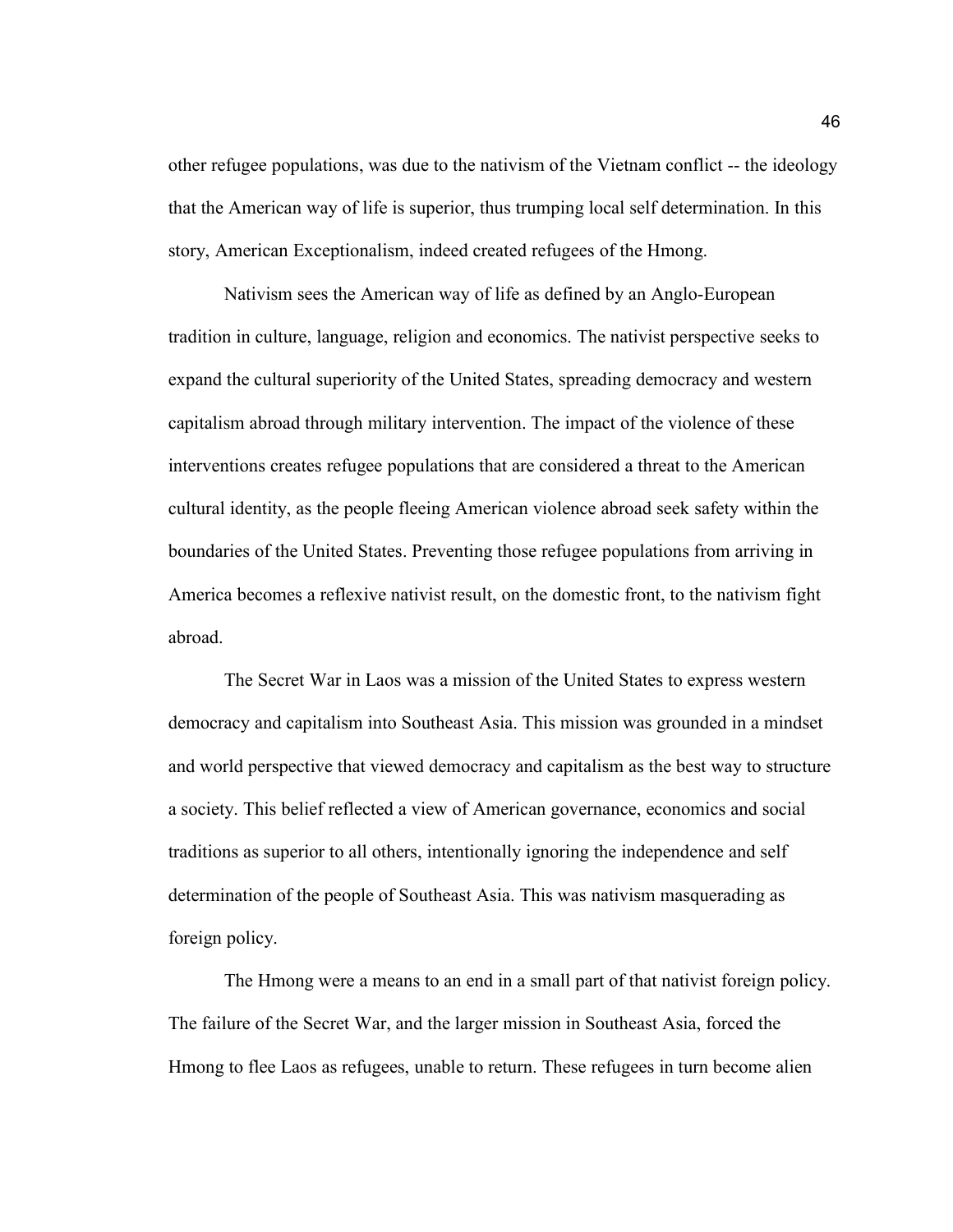populations inside America that feed into the nativist misconception of American identity, a belief that is expressed in restrictions on immigration and greater ideological warfare abroad.

The history of refugee populations in American history reveals that groups who immigrate to the United States often meet resistance to their assimilation, both from individuals and from law. These barriers to naturalization and assimilation represent nativism at work in domestic politics and immigration law. Together with the nativism of the foreign policy of the U.S., refugees represent the cause and the effect simultaneously of this nativism.

In essence, the Vietnam War is an example of a feedback loop of nativism, expressed through overseas wars of ideology, that create immigration pressures in the form of refugees of those wars, that feed the fear and ignorance that is the basis of nativist belief, that results in renewed nativist policies at home and abroad.

The Hmong are an example of the terrible effects of American ideological foreign policy, which is manifesting itself again in the current War on Terror, creating new refugee populations and fueling renewed nativism within the United States. Identifying the cycle of violence, nativism and refugee creation is the first step in interrupting the history of this cycle.

## The Cold War Comes To Laos

The Cold War came to Laos from Vienna, Austria, where U.S. President John Kennedy met with the Soviet Premier Nikita Khrushchev in June of 1961. At that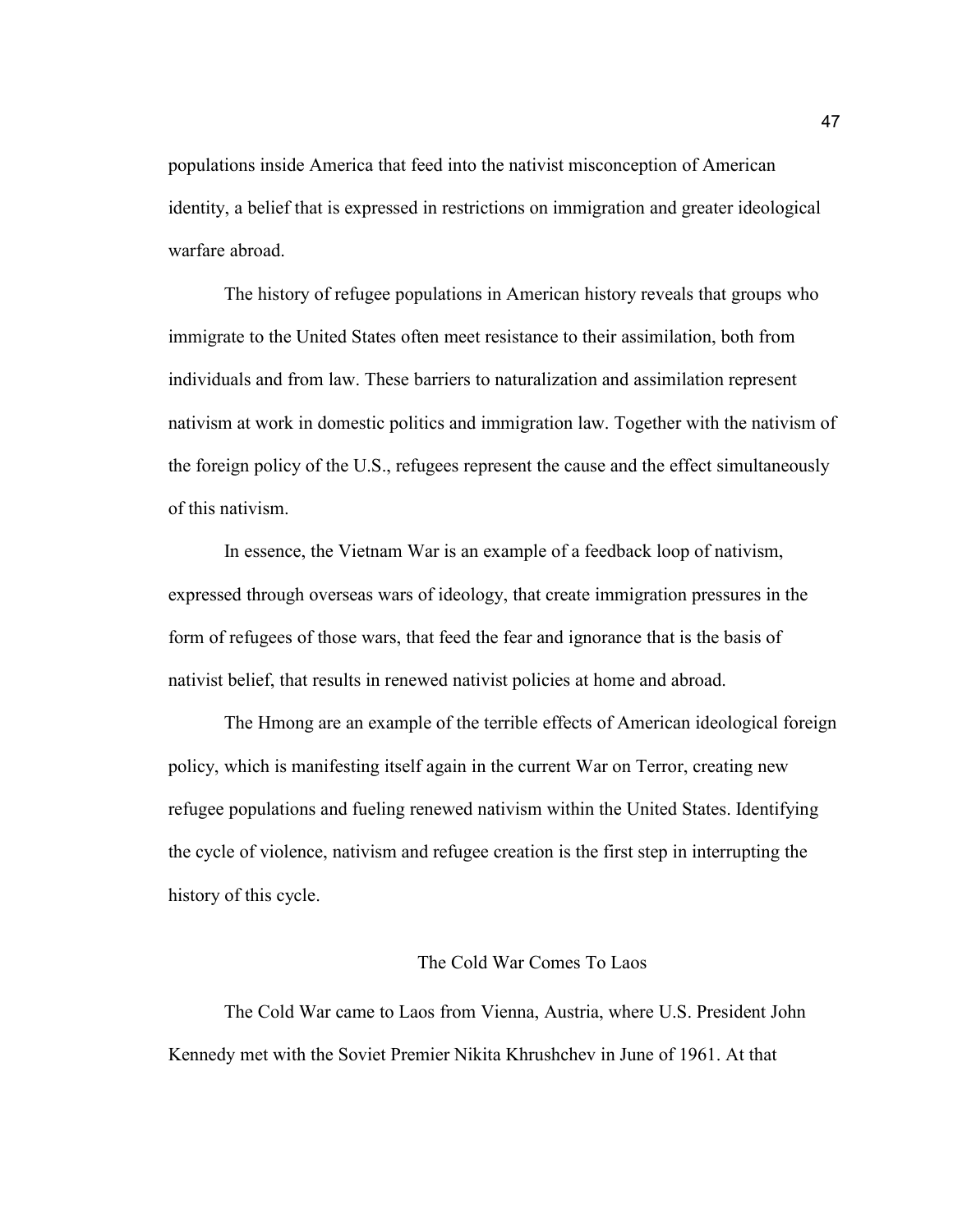meeting the two leaders issued a joint statement on Laos, declaring their support for "a neutral and independent Laos."<sup>67</sup>

Like many Cold War communiques, this one included subtexts that might seem to contradict the intended message. As the two Cold War leaders were announcing their intentions that Laos remain independent, they were also negotiating intervention in Laos to distribute aid to the people displaced by the fighting in neighboring Vietnam.<sup>68</sup> It was a very "Cold War moment," where pledges of independence came with programs designed to create intervention and dependency.

The United States had trained 9,000 Hmong tribesmen to transport rice to tens of thousands of their people who were displaced from their traditional homeland because of the fighting in Vietnam. The CIA had brought the Air American transport effort into Laos to bring in supplies and develop airstrips for the transport of future deliveries. These initial "Victor Sites" as they were named, grew to become over one hundred "Lima Sites" by late 1964, and more than four hundred sites by the early 1970's.<sup>69</sup>

As the evidence will reveal, these aid distribution efforts were always intended to become a covert military expression of the imperial war for control of Southeast Asia. The nativist effort is inherent in the denial of the independence of the Hmong and the Laotian people to be free from the very beginning.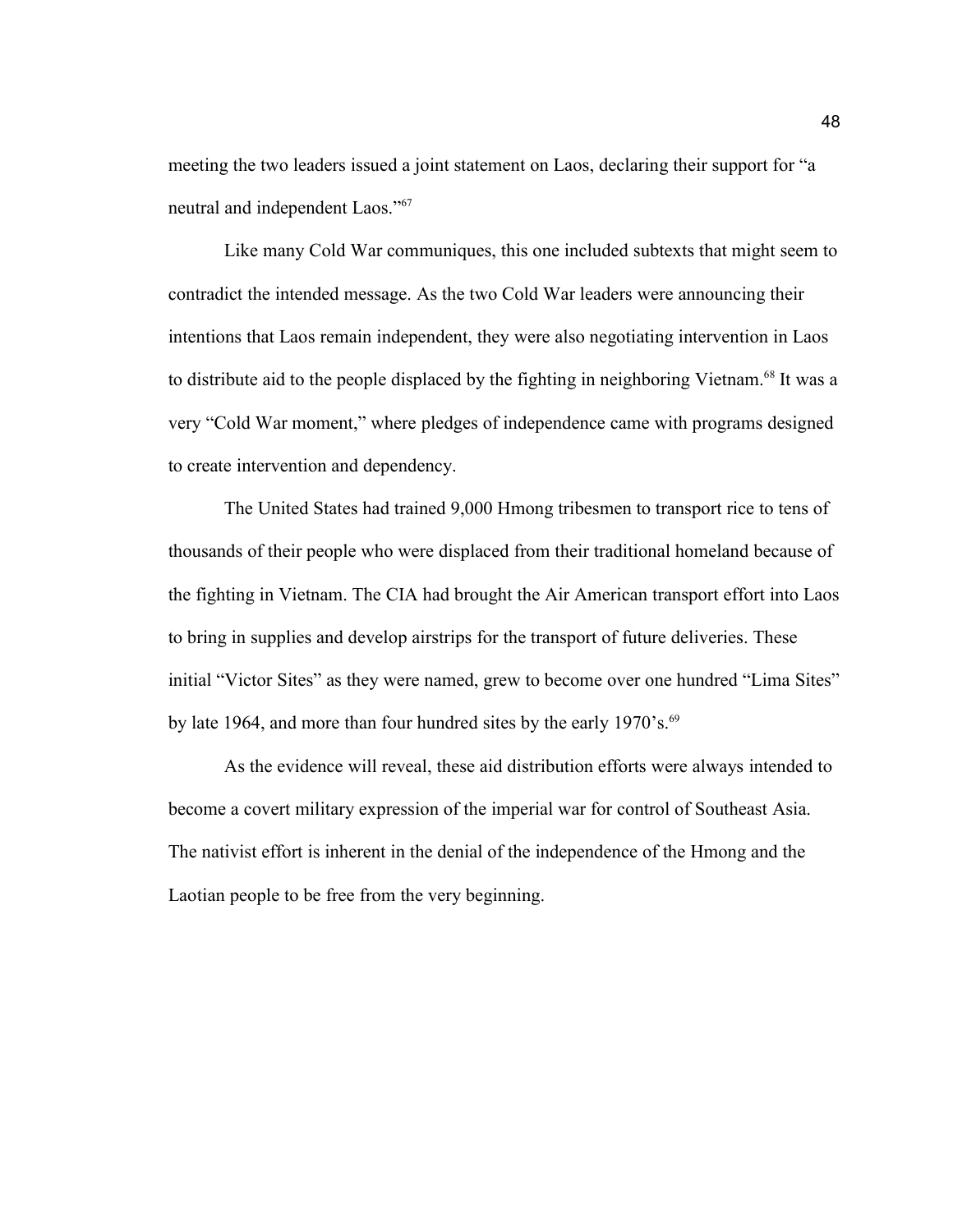Edward G. Lansdale was a Major General serving at one point in the Army, and later in the Air Force. He advised the Chairman of the Joint Chiefs in 1961, General Maxwell Taylor. In the Landsdale Memo to Maxwell Taylor on Unconventional Warfare in Southeast Asia, it states that the intention of this early effort is to ultimately project force from the region against Vietnam. It is telling that this memo predates the direct entry of the U.S. into the campaign against North Vietnam, suggesting an alternative motive for the operation than just assistance to the local population.

The memo, which was undated, but has been identified by the *New York Times* as originating sometime in July of 1961, states that

About 9,000 Meo tribesmen have been equipped for guerrilla operations, which they are now conducting with considerable effectiveness in Communist-dominated territory in Laos. ...Estimates on how many more of these splendid fighting men could be recruited vary, but a realistic figure would be around 4,000 more, although the total manpower pool is  $larger.<sup>70</sup>$ 

This identification of the Meo, also known as Hmong, as guerilla operatives reveals the military purpose of the CIA operations in the region for almost immediately after the Kennedy-Khrushchev announcement of intentions for Laotian independence.

The need to assist the Hmong in their fight against Vietnamese Communists forces made the mission in Laos one of imperial control and not just refugee management from the beginning. It was American imperialism because it sought to extend American influence and control over a region, regardless of the consent of the people. No where in the Pentagon Papers memo from Lansdale to Taylor on unconventional warfare in Laos does it mention the independence of the Hmong or the Laotians as part of the mission.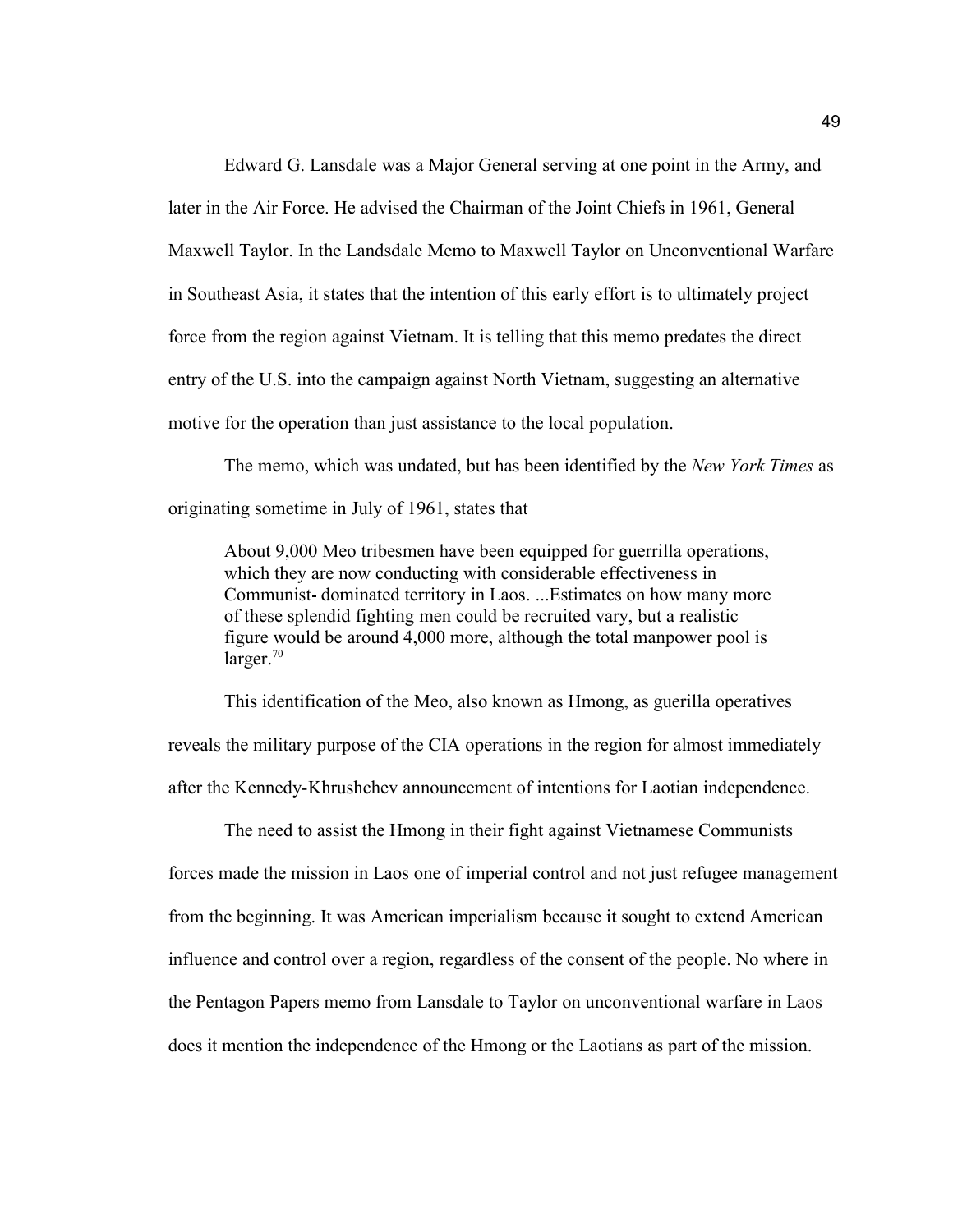The Lansdale Memo describes the leadership as under control of the CIA, with military advisors already present in the region to direct military operations. Early in the memo, the scouting of the Hmong people for good commanders was evident. The CIA and U.S. military identified a young Hmong tribesman as a potential leader for their surrogate army.

Political leadership of the Meos is in the hands of Touby Lyfoung, who now operates mostly out of Vientiane. The military leader is Lt-Col Vang Pao, who is the field commander. Command control of Meo operations is exercised by the Chief CIA Vientiane with the advice of Chief MAAG Lao's: The same CIA paramilitary and U.S. military teamwork is in existence for advisory activities (9 CIA operations officers, 9 LTAG/Army Special Forces personnel, in addition to the 99 Thai PARU under CIA control) and aerial resupply.<sup>71</sup>

The refugee problem created by this military adventure is anticipated by

American leaders in advance of the war to come in the next decade. The memo describes

the need to consider the Meo/Hmong people, but is absent any details on how their needs

will be met in the post-conflict Laos environment.

The memo describes the need in terms of the ideological conflict, never

mentioning the desire of the Hmong to be free and independent. Ironically, the memo

identifies a problem the Hmong face as being over-run by Communists, the cause being

that the Hmong men are away serving in the insurgent army led my Vang Pao. It is ironic

because the Hmong villages would have been safe from Communist attack if the Hmong

men were not away fighting for the American cause.

As Meo villages are over-run by Communist forces and as men leave food raising duties to serve as guerrillas, a problem is growing over the care and feeding of non-combat Meos. CIA has given some rice and clothing to relieve this problem. Consideration needs to be given to organized relief, a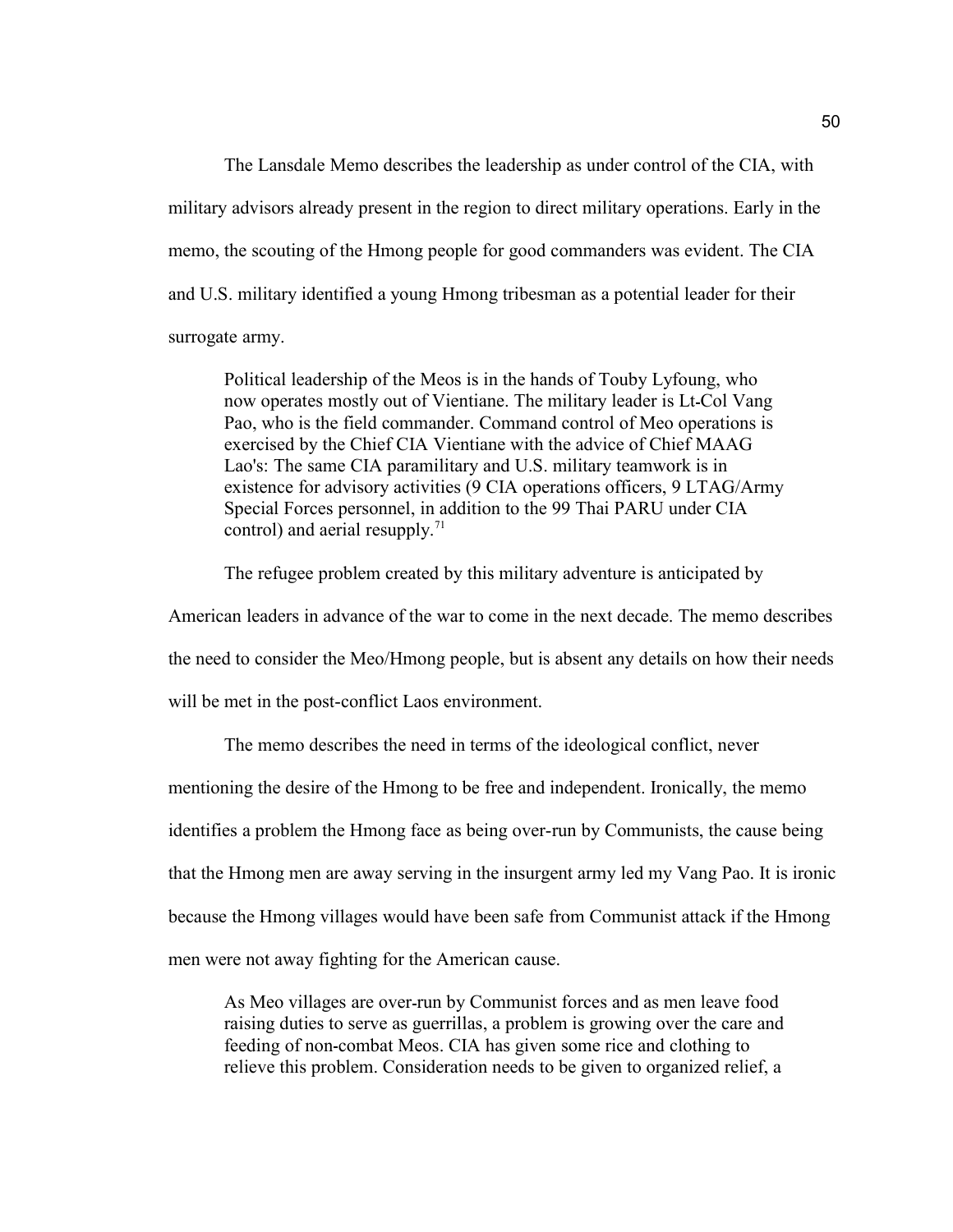mission of an ICA nature, to the handling of Meo refugees and their rehabilitation $^{72}$ 

The importance of Laos was only significant in terms of American ideals, which gave little importance to the needs and aspirations of the Laotian people, especially the Hmong. This is apparent from the earliest American involvement in the region, immediately after the French defeat at Dien Bien Phu in 1953.

This military loss to the North Vietnamese created the impression that it was necessary for the United States to intervene for the sake of preserving the freedom of the people who lived in Southeast Asia. Without any sincere interest in the region, beyond the desire to spread the ideological argument, nativism is easy to see in the motives of the Americans. In the Pentagon Papers, this nativist calculation is plainly apparent. In a section of the Pentagon Papers entitled, "Reappraisal of Domino Theory After Dien Bien Phu", the Secretary of State, John Foster Dulles, expresses that the loss of Southeast Asia would not be of significant importance for the interests of the United States because the region is a small player economically.

Secretary Dulles in a press conference on May 11 ( four days after the French surrender at Dien Bien Phu ) observed that "Southeast Asia could be secured even without perhaps Vietnam, Laos and Cambodia." He went on to note that although he would not want to underestimate the importance of these countries he would not want either to give the impression that "if events that we could not control, and which we do not anticipate, should lead to their being lost that we would consider the whole situation hopeless and we would give up in despair. In a remark at the press conference that has later deleted from the official transcript, Dulles said that Laos and Cambodia were important but by no means essential because they were poor countries with meager populations.<sup>73</sup>

Evident from this secret document is the sincere intention of the United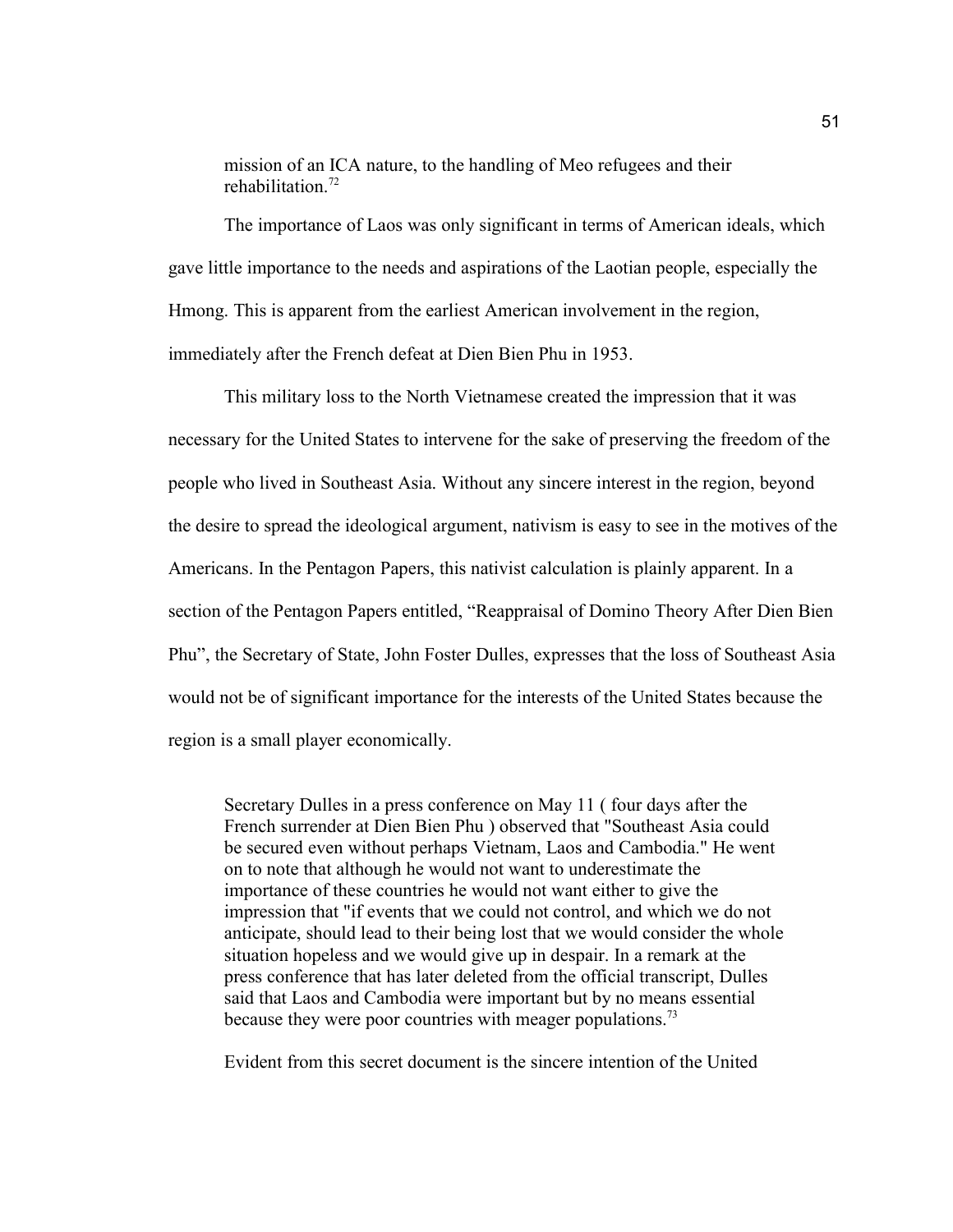States to project its conception of the proper society, based upon an Anglo-European conception of politics and economics, and without sincere interest in the freedom for the people upon whom American intends to exert this influence. The Secretary of State expressed that Laos was not essential to the interest of the United States because the people of Laos were poor and "with meager populations."<sup>74</sup> The perspective suggests that American ideology values individuals based upon the wealth of the country and the size of the population. This perspective, a version of realpolitik, is also reflective of American nativism. The value of the people of Laos was seen only in terms of their value to the United States, and not, as advanced publically, in their common love of freedom with the United States.

### Money for Nothing

Within a year after the Lansdale memo was drafted, the CIA's influence in the area would cause the overthrow the government of Laos. This unstable situation only increased the CIA mission in Laos, hoping to gain more direct control in preventing the country from falling into the sphere of influence of the North Vietnamese government. While not planned in advance, the coup was a result of influence of aid provided to Laos by the United States. The money created an environment that destabilized the social, political and cultural independence of the nation.

This perversion of Laotian society by American assistance is another example of the nativist influence of American foreign policy. Assuming aid would assist the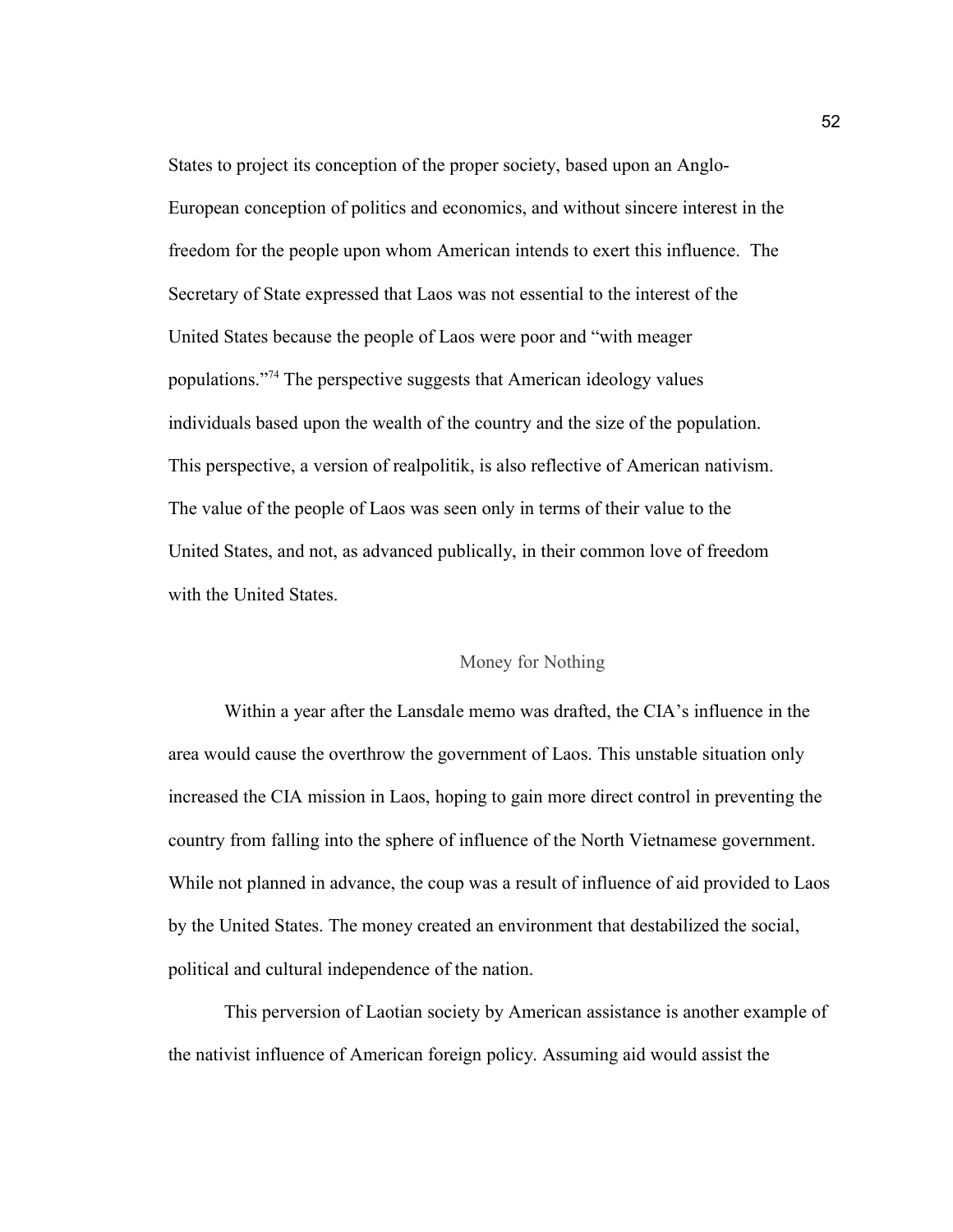Laotians, the United States interjected western capitalism and corruption into a society unfamiliar with the corrupting influences of western capitalism and the corrosive influence of money in politics. According to Roger Warner, a historian who has researched the ebb and flow of what would become known as The Secret War, the effort was based upon a cost/benefit analysis of the money invested in the region, to bring about an outcome that served the purposes of the United States, regardless of the impact it may have on the local people or society at large.

The Lansdale memo describes the soft power of the United States in Laos: "There is also a local veterans organization and a grassroots political organization in Laos, both of which are subject to CIA direction and control and are *capable of carrying out prop agenda*, sabotage and harassment operations. Both are located (in varying degrees of strength and reliability) throughout Laos."75

The propaganda agenda of the U.S. mission is key to understanding how the United States was involved in a nativist effort overseas. The propaganda reference here is the projection of the belief that the western, democratic and capitalist perspective, that places whites at the top of a social hierarchy, which the U.S. wanted transplanted into Southeast Asia.

Awareness of this nativism is not clear, of course, because of the tradition of white privilege. This is the condition allowing white Americans to deny their actions are based in racism and bigotry if the motives can, in any way at all, be described as originating from any other motivation. White privilege in Southeast Asia in the 1960's allowed for the war to be seen as a Cold War conflict, essential to the survival of the United States.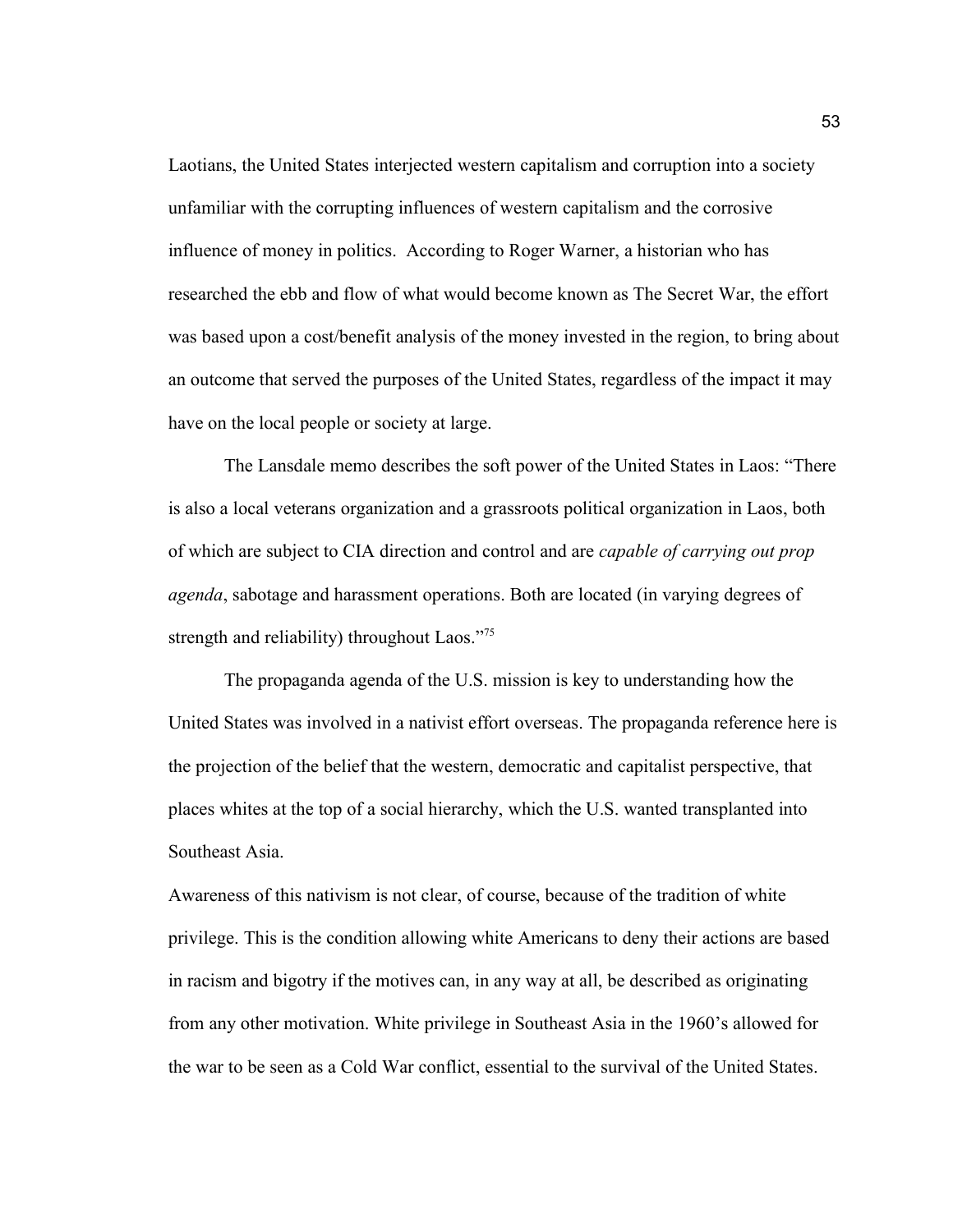Later it would be acknowledged to have been an imperial war, ignorant of the realities on the ground; a failure of vision that even Robert S. McNamara would acknowledge in his review of the war.<sup>76</sup>

Roger Warner argued that this blind nativism then undermined the independence of the Laotian government, writing, "The U.S. caused the coup unintentionally. Starting in 1957 the U.S. had spent more on foreign aid to Laos per capita than it had on any other nation. It worked out to about \$150 per Laotian, twice the average person's annual income, though the average Laotian didn't receive a penny of the aid."<sup>77</sup>

Indeed the influence of the American effort to induct Laos into a western style capitalist world view created a level of political corruption that was counter to the ideology that the United States purported to be advancing through its intervention. Warner further notes, some of the money went to support pro-American candidates in an election. They won by lopsided, not to mention embarrassing, victories in balotting that was obviously rigged."<sup>78</sup> The corrupting influence of money in elections has been well established, yet it did not appear to enter into the thinking of American covert advisors in Laos. The only apparent downside to the diminishment of a free and independent democracy in Laos appears to have been that it was embarrassingly obvious that it was due to the corrupting influence of American money in the politics of Laos.

The money and influence of those advisors to distribute the aid made them *de facto* insurgents against the Laotian government's fledgling democracy. The first victim of the United States mission in Laos was the independence of its government, something never considered by the American advisors. The Laotian government's sovereign status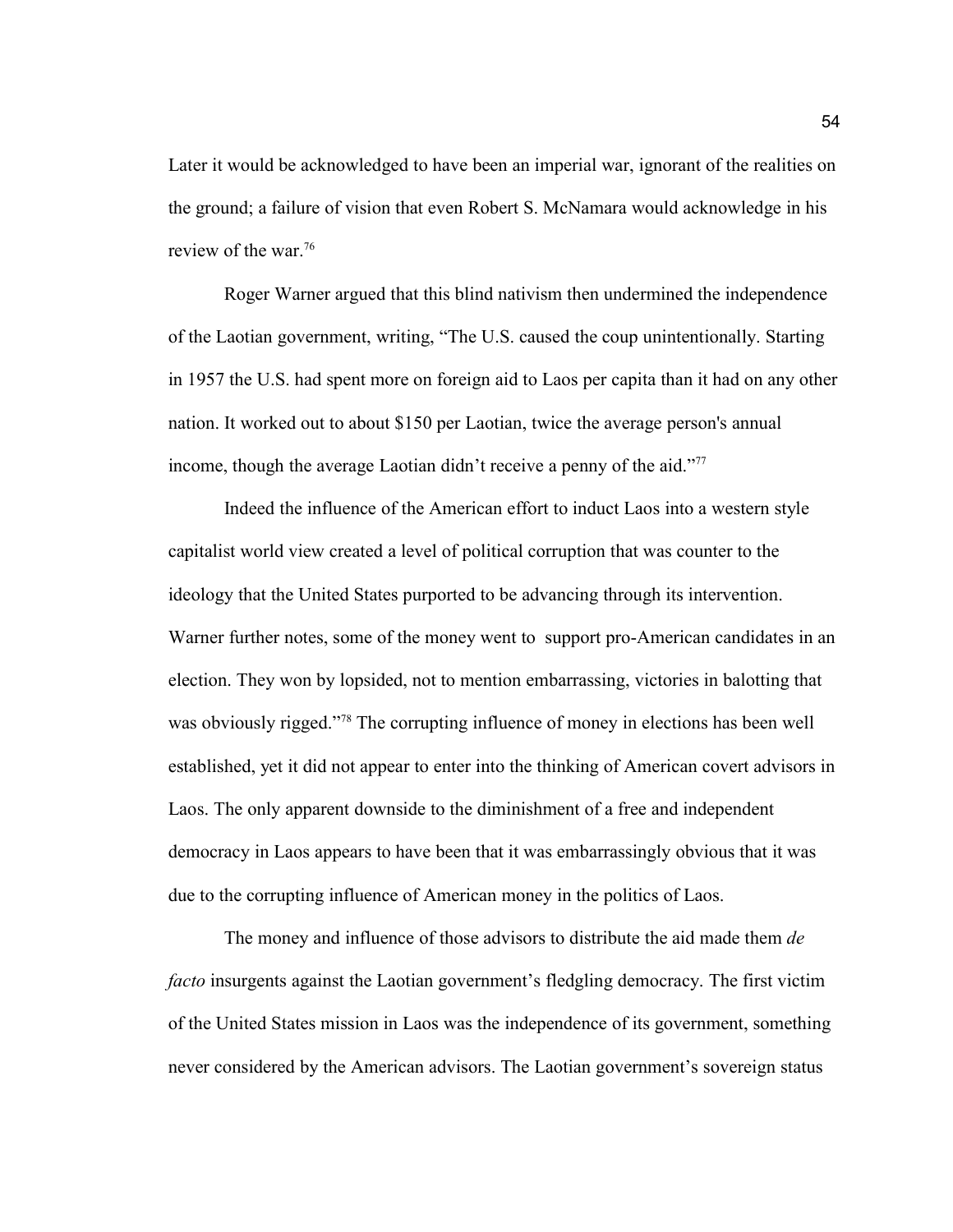does not appear to enter into their consideration before flooding the impoverished nation with funds that would poison its political tradition. The absence of this consideration reflects the nativist perspective of the American agents in Laos, choosing to see their actions as legitimate regardless of the negative impact they might have, because those interests reflected the American concept of its cultural supremacy.

Evidence of this negative public relations effect can be seen years earlier, however. Prior to American involvement in the insurgency on Laos, discussions with the French colonial government and the United States reveals that there was awareness that the role of western powers in this conflict came with a difficult rationale. In a Memo of Conversation, drafted by Secretary of State John Foster Dulles and recorded in the Pentagon Papers, the reality of the nativist mission that the French and the American governments were backing seems apparent. In the memo, Dulles writes of the aggression by communist forces against the government of Laos. He discussed with the French Foreign Minister Bidault and the French Prime Minister Mayer the question of raising objection in the United Nations Security Council.<sup>79</sup> The objection would be against the intervention of American forces to defend Laos from Vietnamese attack.

The Pentagon Papers also contain a National Security Council memo that states, "Our effort has therefore shifted from the negative one of attempting to prevent disastrous concessions to the Pathet Lao to the positive one of helping the Lao government carry out the settlement already reached, with a minimum of damage to the Free World position."<sup>80</sup> This reflects the view that compromise with communism was seen as failure, and support of violence was preferred. The United States was preparing to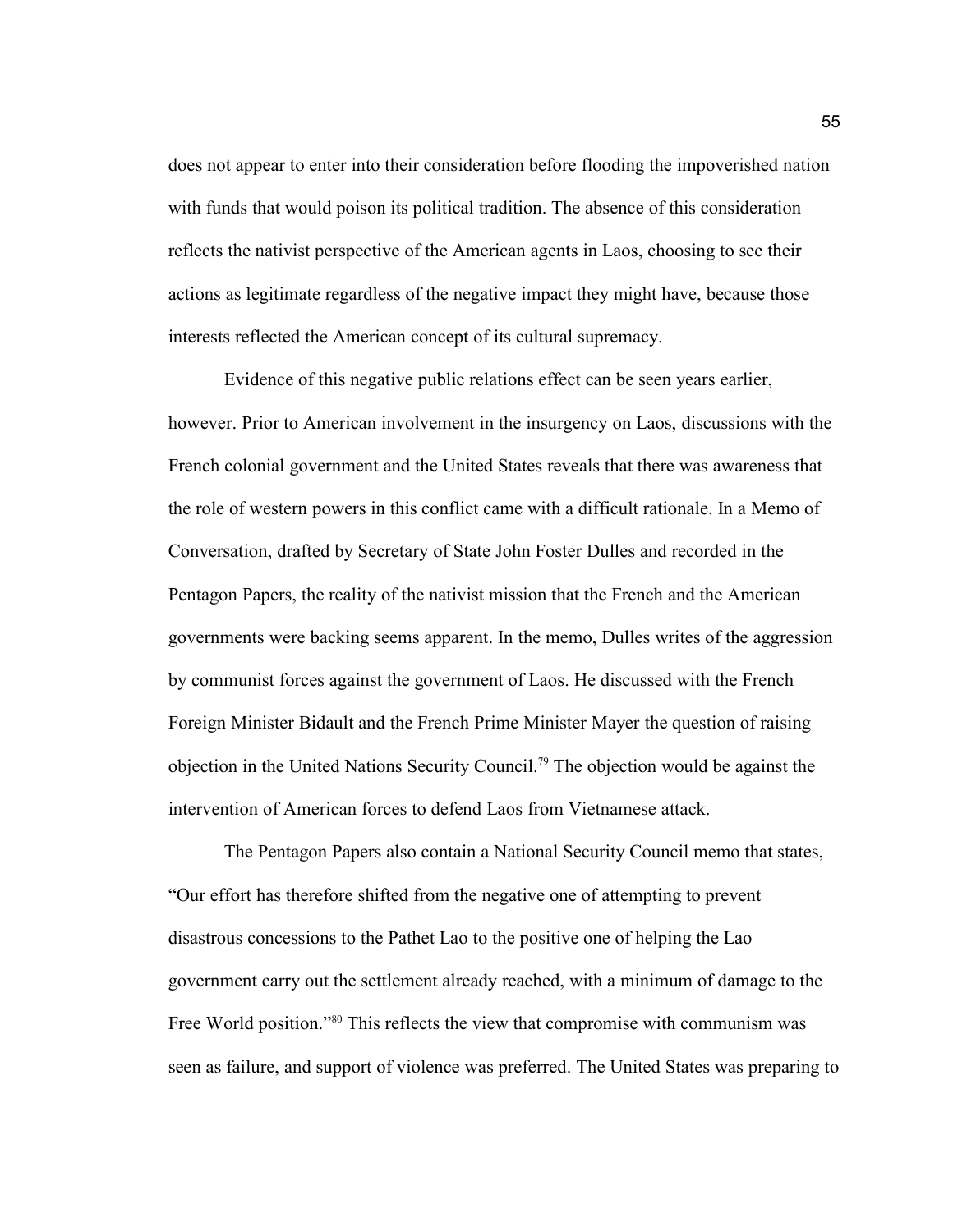intervene with military aid to create an insurgency in Laos because it believed that diplomacy with communism was in alignment with the American ideological worldview.

The influence of the United States foreign policy in Southeast Asia had already toppled the government of Laos by 1961, and created a refugee population among the Hmong tribesmen. The continued and increased involvement of the CIA in the Secret War in Laos would militarize the Hmong, further alienating them from their compatriots, ultimately making their continued presence in their homeland impossible, relegating those Hmong who remained behind after the war to a persecuted minority. The knowledge of this tragic legacy kept the Hmong refugees in America trapped in a desperate effort to continue the fight in Laos, leading to the plot to attack the government on Vientiane in 2007 and the arrest of General Vang Pao by undercover agents of the ATF.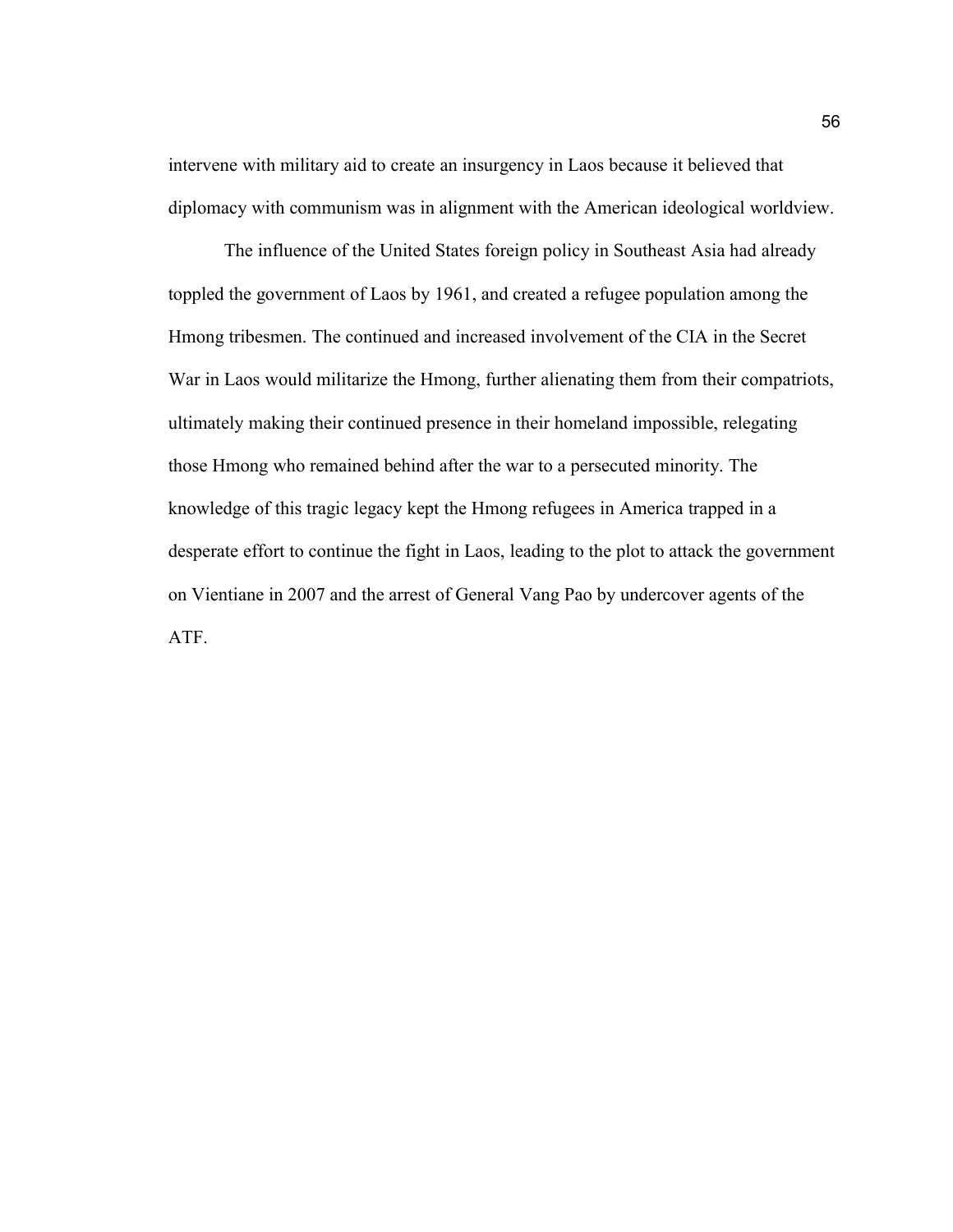### The American Way is the Best Way

The corruption of the Laotian democracy in 1962 played a part in the invasion of Laos by communist forces in May of that year. When communists seized the provincial capital of Nam Tha in northeastern Laos, President Kennedy ordered 3,000 American military personnel into Thailand, in anticipation of a defense of greater Laos if necessary.

Laos continued to dissolve into chaos because of the influence of American foreign policies and intervention by communist neighbors. The belief that communism could not be chosen by the local people was a belief so strongly held by the American leadership that it overshadowed any consideration of the popular will. It may not be clear that the people of the region wanted to choose communist leadership, but in the absence of influences by western powers bent on seeing their view of good government in place in Laos, the real desire of the Laotian people can never be truly known. The view from an American perspective was that the American way of western democratic capitalism was the only alternative for the region. This narrow perspective reflected the nativist belief that the "American Way" was the best way.

Roger Warner explains this perspective as being prominent in the minds of the CIA officers who led the American effort in Laos. Edgar Buell, an International Service Volunteer with the U.S. Agency for International Aid, led the initial contact with the Hmong, helping to establish them as the guerilla army the United States needed to counter the communist influence. Warner wrote of Buell's perspective,"As a people, the Vietnamese had been trying to take over Laos for centuries, long before communism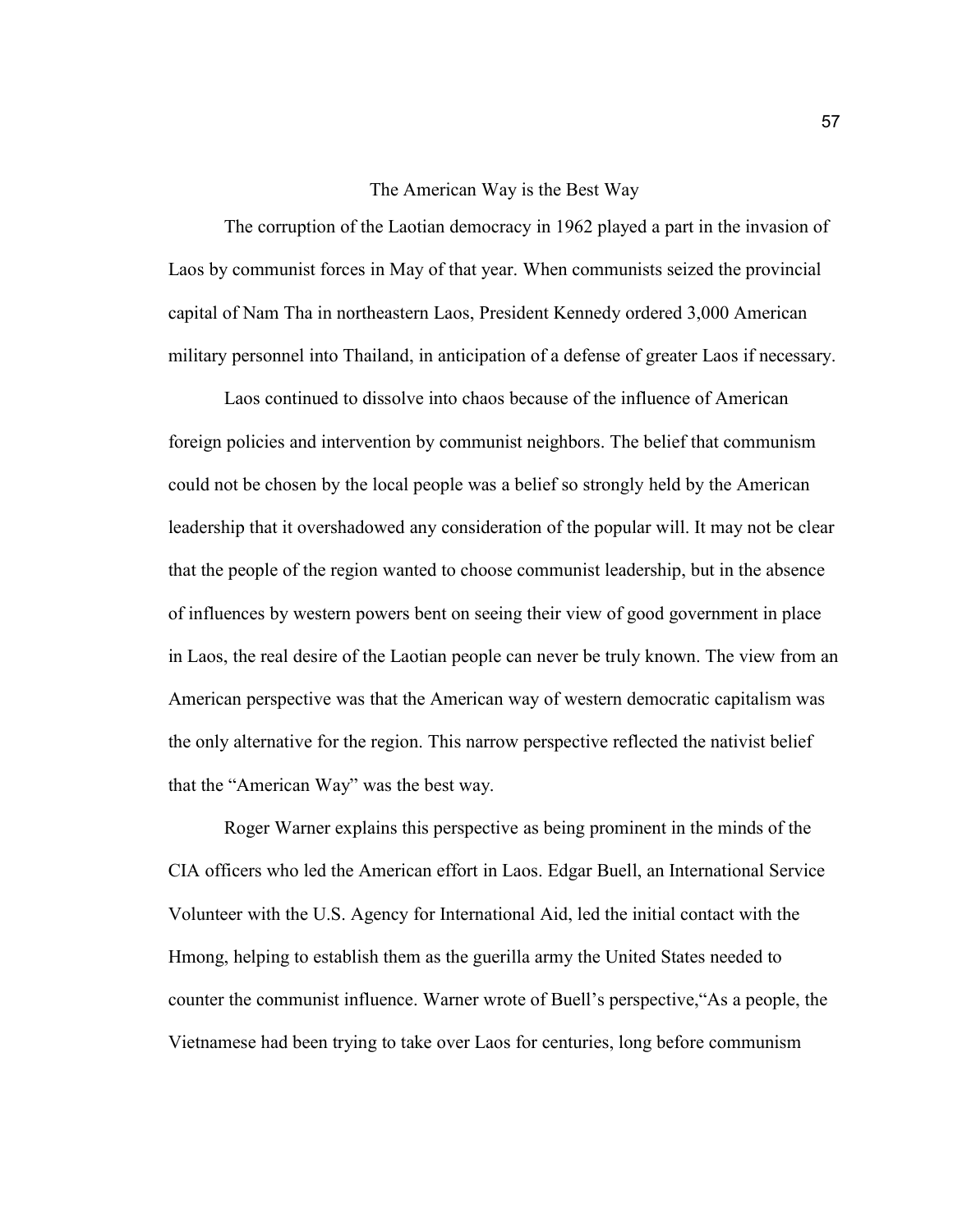existed; their own country was crowded and they wanted more land. But Buell, a fervently patriotic American, saw the struggle for Laos in terms of Cold War morality, as a struggle between free world good and communist evil." <sup>81</sup>

There, from the very beginning, is the now established consensus that the American adventure in Southeast Asia denied the reality of the situation in favor of a prospective blinded by Cold War ideology.

While this revelation is not insignificant, combined with the understanding of American nativism, it begins to take on yet another dimension. When seen as a manifestation of a deeper American characteristic, the perspective that blinded the CIA in Laos becomes a feature that continues to undermine and influence the American society in a negative manner.

## The Paranoid Style of American Politics

In his famous 1964 essay, *The Paranoid Style in American Politics*, historian Richard Hofstadter described the character of the American perspective on the world as extreme and binary. He wrote: "Since the enemy is thought of as being totally evil and unappeasable, he must be totally eliminated - if not from the world, at least from the theatre of operations to which the paranoid directs his attention. This demand for total triumph leads to the formulation of hopelessly unrealistic goals, and since these goals are not even remotely attainable, failure constantly heightens the paranoid sense of frustration."<sup>82</sup> This reflects Egar Buell'sview that communism was an existential threat anywhere it existed, and that determined the mission and the failure of American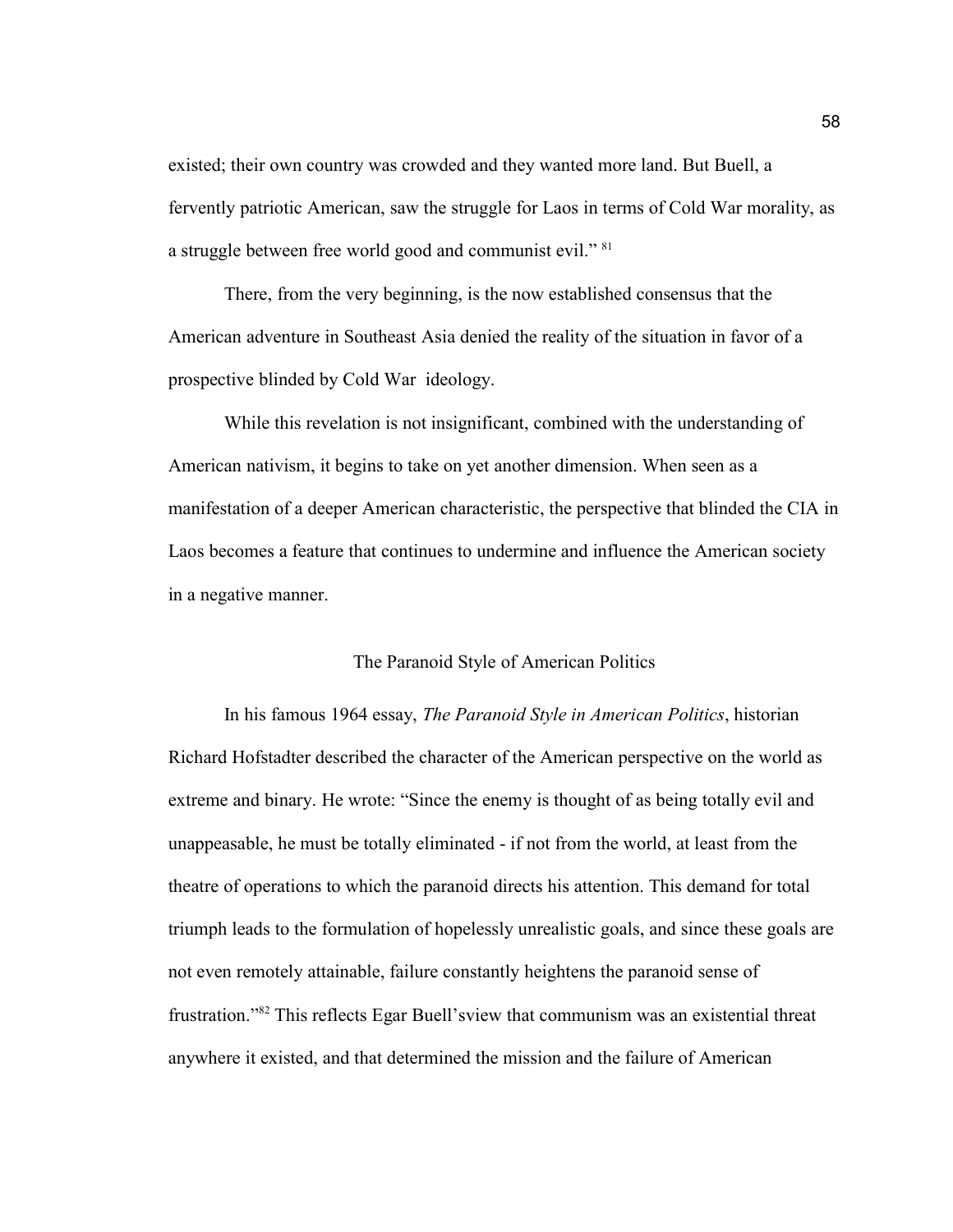intervention in Southeast Asia. This demand for "total triumph" leads the United States to make unrealistic goals for itself in policies foreign and domestic.

Hofstadter is describing the nativist essence of the American political tradition. In a binary fashion, the American political class sees the world as divided into two camps, us and them. "Good versus bad" colors the perspective of the American government, its people, and their collective view of themselves and the world.

In terms of immigration, this tradition has lead to laws such as the Chinese Exclusion Act of 1882 and the Immigration Act of 1924. These barriers to entry into the US reflect a view that some are welcome in America, and others are detrimental to America. The reality of these judgements is weak on evidence and strong on racial bias.

In terms of American foreign policy, the paranoid style of American politics created a conflict in Southeast Asia after World War Two, where the United States felt compelled to inject ideological structures like capitalism and democracy into societies that had no expressed interest in those western traditions. In this view, the United States had no choice but to invade the region. Because of this paranoia, the foreign policy of the American empire was naturally inclined to inject democracy and capitalism into a region of the world that neither invited intervention, nor desired democracy and capitalism from the West. In order to frame the region as one in peril, the nativist tradition of the United States defined the conflict as essential, creating an emergency situation where no emergency existed, not in real terms of in terms of national interest.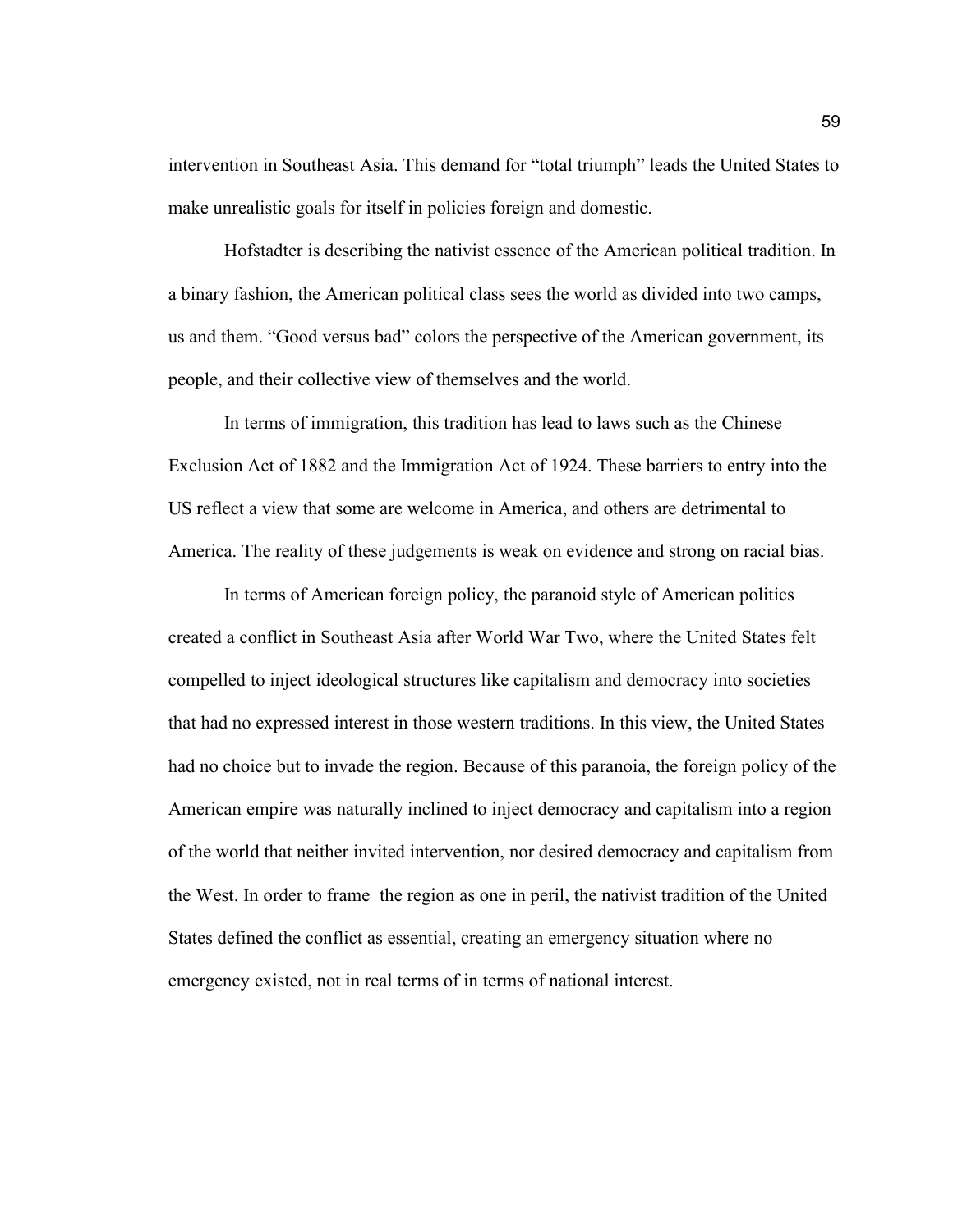#### Indonesia

It is important to understand the wars in Indochina in terms of a larger geopolitical strategy for American nativism. While the war in Laos and Vietnam failed, it could be argued that it succeeded in Indonesia. In that country, while Americans were actively fighting to "defend freedom" with boots on the ground in Vietnam, Laos and Cambodia, the U.S. government acted as a support mechanism to aid the Indonesia army in its overthrow of the Indonesian government.

The army, supplied by American military aid, killed the Indonesian communists in a genocide that claimed the lives of nearly two and one half million people. The United States aided this killing, as it saw the goals of the military in alignment with its own goals for the region and the world in strict Cold War terms. <sup>83</sup>

Historian Geoffrey Robinson has suggested that "without the army's logistical and organisational leadership ... the mass killings could not have happened".<sup>84</sup> He argues the U.S. and British governments who -- for reasons of cold war realpolitik -- facilitated the army's crackdown. According to Robinson, they waged a devious campaign of psychological warfare before, during and after the massacres, in the hope of giving the army a pretext to act against the communists. The purpose was to suppress accurate reports of the murders, and promote a positive view of the outcome in the fight against communism. U.S. diplomats and the CIA's Indonesia station gave the army money, equipment and lists of Indonesian communists.

The killing of the communist movement in Indonesia represents a successful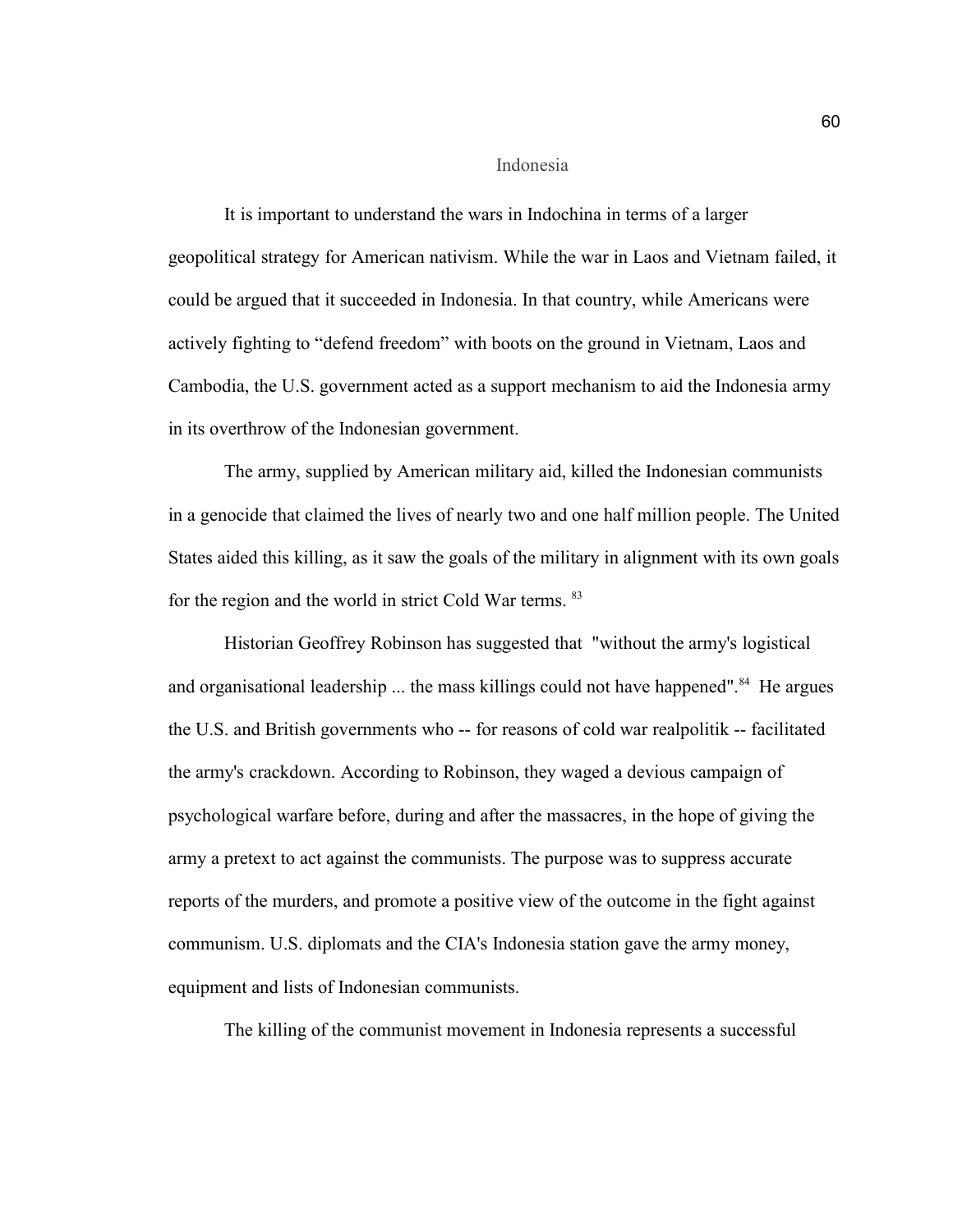model of nativist foreign policy for the United States. It was successful because it ended without creating refugees and with a positive model for the Cold War goals of the United States. The genocide that the United States sponsored in Indonesia was largely overlooked domestically, an additional benefit for the military and political leadership.

The genocide in Indonesia killed millions who were considered to be expendable. The communists in Indonesia, like those in Vietnam, Laos and Cambodia, were understood by the paranoid perspective of American politics to be evil and expendable.

This style of American politics creates monsters where none exist. The paranoia drives the United States to create emergencies where no danger lurks. Hofstadter describes this imagined boogeyman in this way, "The enemy is perfectly delineated: he is a perfect model of amoral superman - sinister, ubiquitous, powerful, cruel, sensual, luxury loving." <sup>85</sup> It is obviously and logically incorrect to see the world in these binary terms, creating threats where none exist. While incorrect, it is a real element of the American national psyche. In this way it matters and can be understood to have a value, albeit a negative value in some context.

Because of this paranoid nature, the plight of Southeast Asia became a necessary crusade of the United States to undertake. Allowing the region to determine for itself that communism would be the best system for their self governance was not conceivable for the United States in the Cold War of the 1960's. Any communist expansion, especially after China fell to communism in 1953, was a failure of American foreign policy. Despite the American ideal, stated in the Declaration of Independence, that just governments derive their just powers from the consent of the governed. The denial of this truth in Laos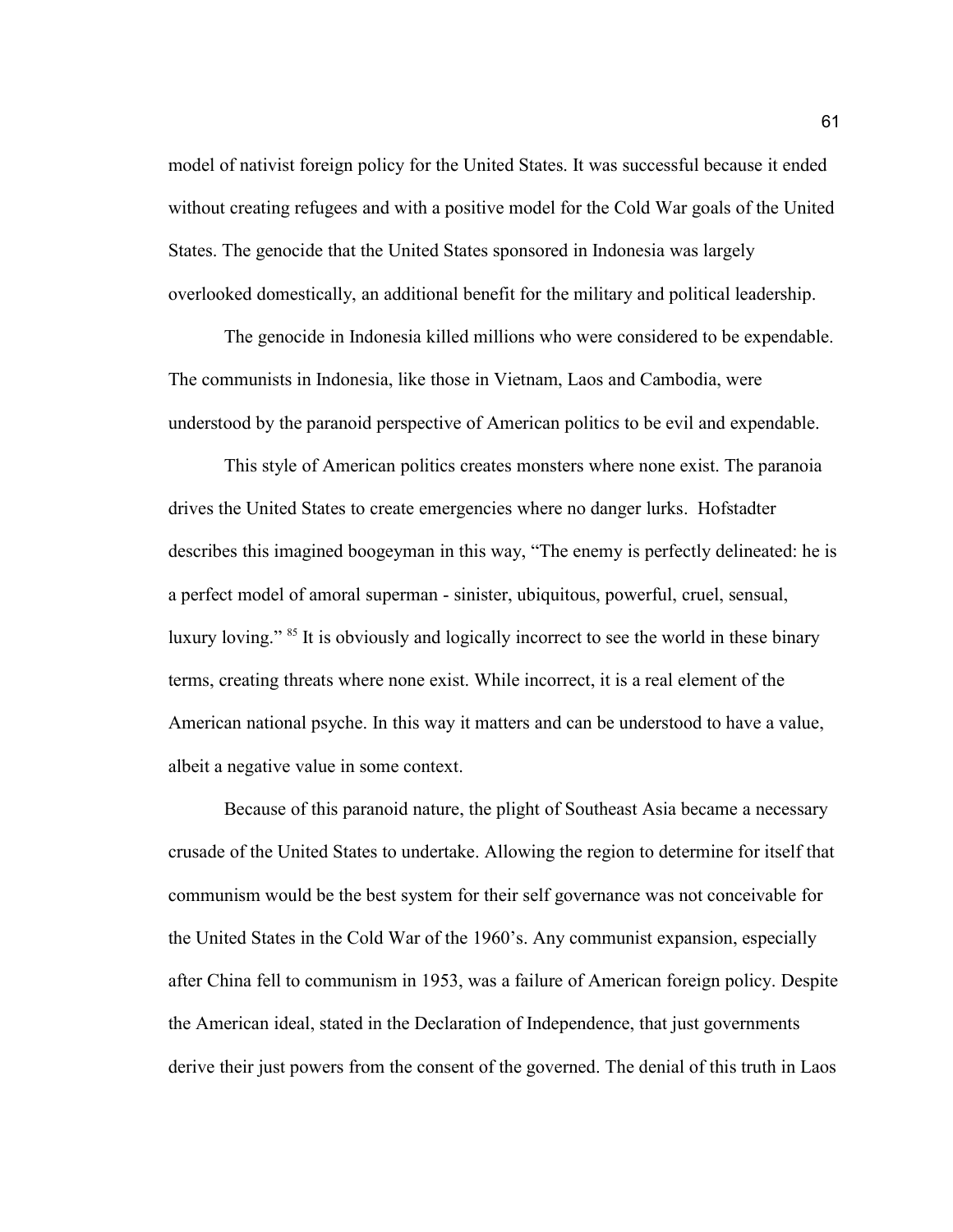did not seem self evident to the Americans, blinded as they were by their nativist belief that they were acting in the best interests of the Laotian, even as they undermined their freedom and independence by corrupting their government with foreign aid.

President John Kennedy announced the importance of Laos to the United States at a press conference on March 23, 1961. Standing at the newly opened State Department headquarters, he explained that,

Laos is far away, but the world is small. Its two million people live in a country three times the size of Austria. The security of all Southeast Asia will be endangered if Laos loses its independence. Its own safety runs with the safety of us all - in neutrality observed by us all. I want to make it clear to the American people and to all the world that all we want in Laos is peace, not war; a truly neutral government, not a cold war pawn; a settlement concluded at the conference table and not on the battlefield.<sup>86</sup>

Kennedy's first introduction of the American effort to aid Laos reveals his nativist perspective in his own foreign policy. Kennedy explains that the safety of a nation far away, small in size and almost unknown to most Americans at the time was essential to the safety of the United States.

The expression of this paranoia gives a framework of understanding to the entire Cold War, and to a certain extent to much of the history of US foreign policy. According to Hofstadter, "The Paranoid spokesman sees the fate of conspiracy in apocalyptic terms he traffics in the birth and death of whole worlds, whole political orders whole systems of human values."<sup>87</sup> In short, the enemy must be matched and defeated always and everywhere, as the enemy is the embodiment of evil and will constantly seek to destroy the United States both from within and from without. The consequence of not being eternally vigilant is the destruction of life as it is conceived by the American political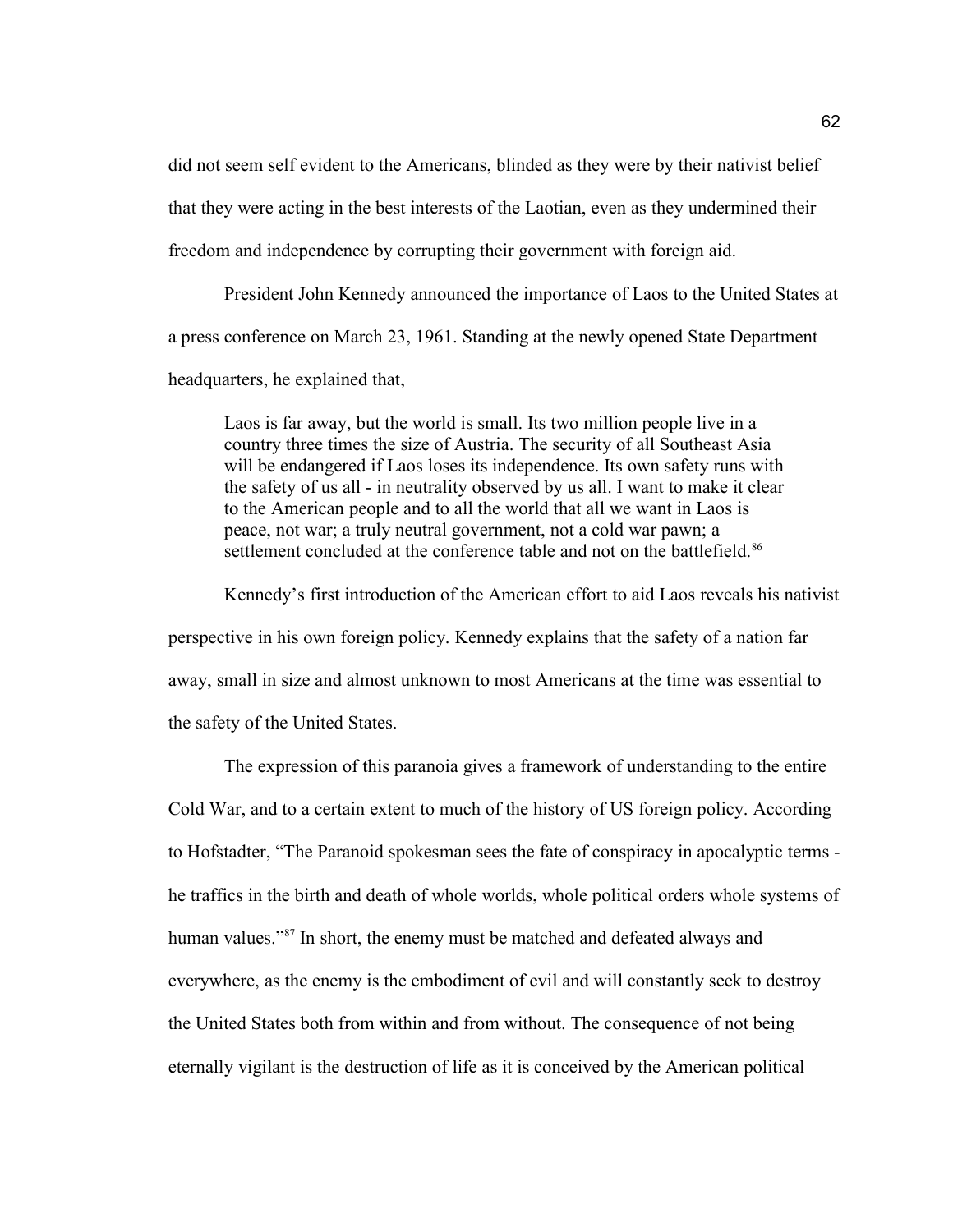perspective.

In Kennedy's comments on March 23, 1961 we can see how this paranoid style takes shape around the mission in Laos. The communist enemy threatens the safety and neutrality of Laos, and thereby it threatens the security of the United States. This logic defies reality, bending the absurd to fit a desired perspective. If Laos were to become communist, then more of the world would be in a system unaligned with the American conception of right; the American system. The world, in terms of the paranoid style of American politics, needed to conform to the view that the American way was the best and only- way for everyone.

## Racial Scripts

The nativist perspective in Southeast Asia is reflected in domestic immigration restrictions on the homefront. Historian Linda Kerber wrote of this characteristic of the American political tradition in *The Journal of American History*, describing the instinct to divide the world into binary camps with domestic consequences. According to Kerber, the paranoia that drove the United States into Vietnam is reminiscent of the paranoia that limited immigration to the United States. Immigrants initially were welcomed, but in an uneasy way. She wrote, "When confused welcome gave way to fear, we had the Immigration Reconciliation Act of 1924, now we have Proposition 187 and the Personal Responsibility and Work Opportunity Reconciliation Act of 1996." <sup>88</sup> Just as the mission in Laos was initially born out of sincere desire to assist a displaced people, it quickly gave way to an aggressive and violent effort to save some and destroy others. This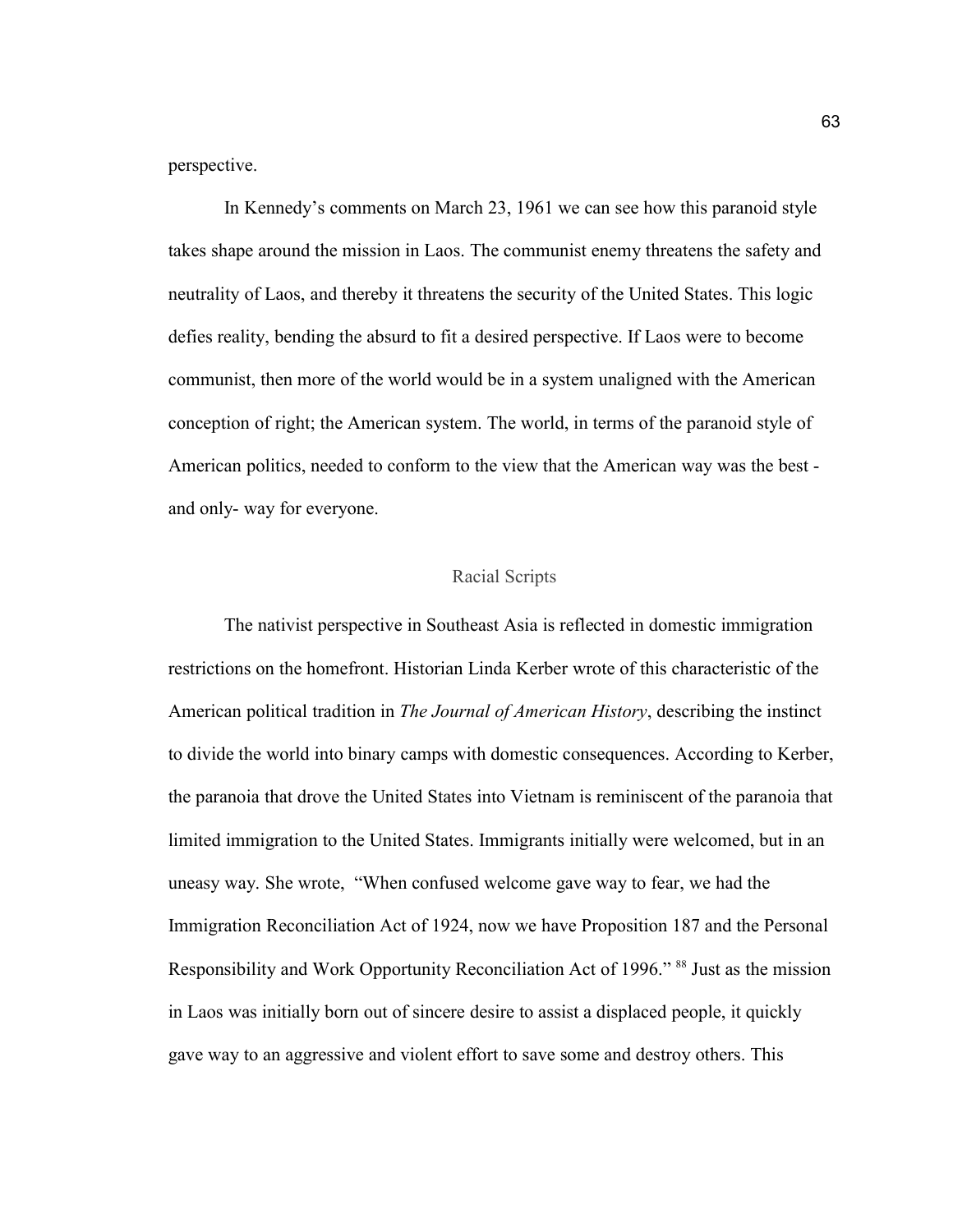nativism perverted the altruism of the effort in Laos, transforming it from a mission of charity to a mission of nativist empire.

This marriage of Hofstadter's ideas about the paranoid style of American politics and the experience of the Hmong applies a relatively new historiography to immigration and foreign policy. It adopts the "relational approach" of Natalia Molina, a historian of immigration who uses racial scripts to describe the experience of one immigrant group as similar to another group. In her approach, Molina changes the traditional focus of immigration history, away from the individual experience, and examines it using a racial script, where immigrant groups are cast in terms that are reused over and again by the majority to define, limit and exclude new immigrants from the American identity.<sup>89</sup> The Hmong experience is not unlike the experience of immigrant and refugee groups that come before and after their relocation after the Secret War in Laos. Using the racial script model of Molina allows for a pattern to be examined; a pattern that reveals a tragic error repeating itself in a cycle stretching over decades.

The racial script of the Hmong begins with their importance to the foreign policy of the United States. As the mission in Laos grew from 1961 to 1964, the change from help to harm, and from sanity to paranoia can be observed.

Early on the CIA knew it needed help. It had only two officers in country, Bill Lair and Edward Buell. Lair was straight out of Langley, while Buell had come to the mission via USAID, helping to spearhead the aid effort before becoming involved in the insurgency against communist creep in Laos. These two men represented "true believers" in the nativist mission of the United States in Southeast Asia in the 1960's. To them the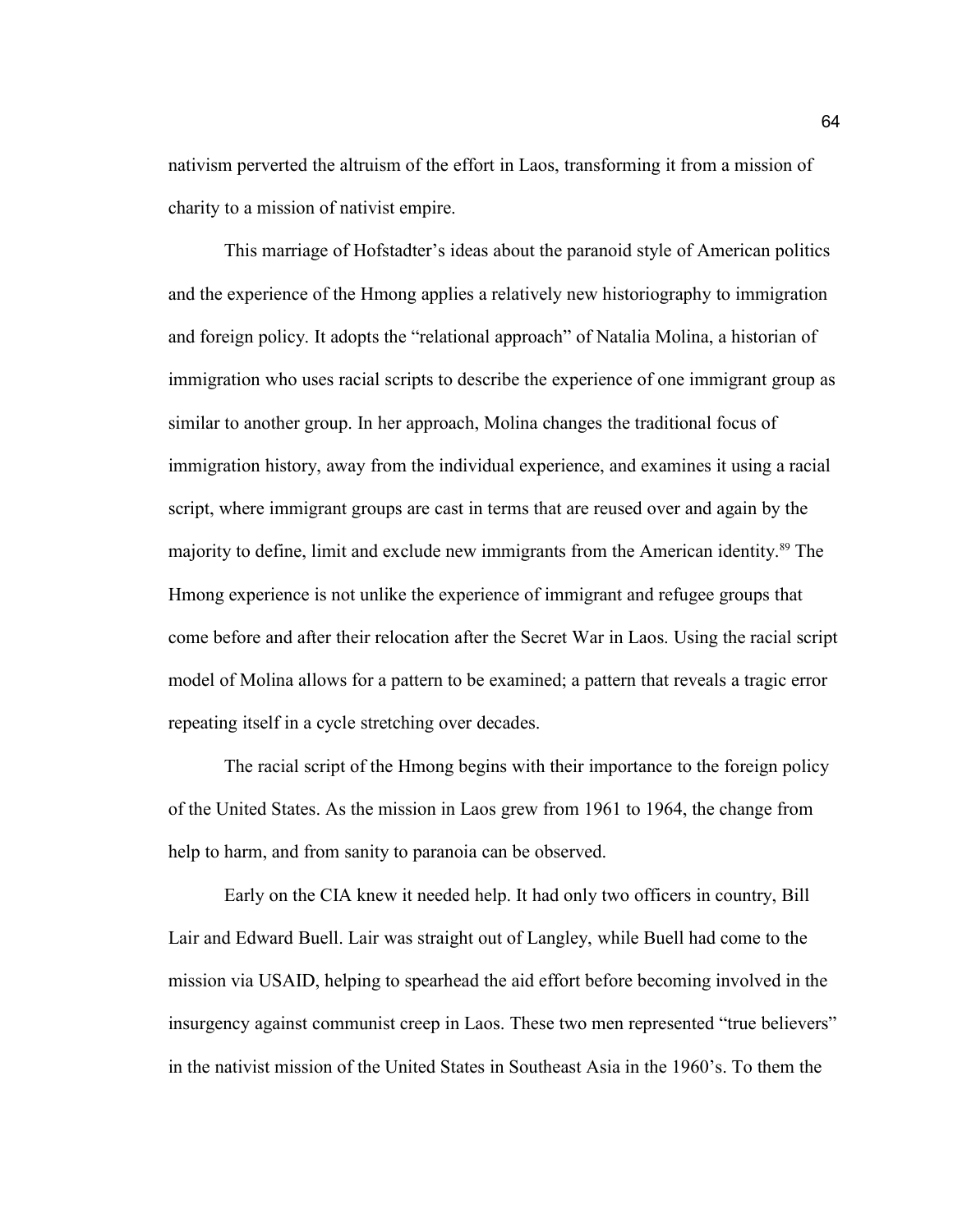fight was an existential clash between the west and the Soviet Union. Any renegade fighters who could be culled into the pro-western camp were welcome, regardless of their motives; they practiced a "the enemy of my enemy is my friend" approach to policy. These men were hardened Cold Warriors with a view to expanding western capitalism and pro-American democracy into Laos, regardless of the will of the people.

In 1959, the United States was already moving toward a war footing in the region of Southeast Asia. The geostrategic placement of Laos made it particularly valuable in the eyes of these American agents. The country of Laos lies directly south of China, a major Communist threat, and South and West of Vietnam, a growing concern for them in 1959. Additionally, fragile allies like Thailand and South Vietnam were south of Laos, making the Kingdom a perfect place from which to control the entire region of Southeast Asia. If control was not possible, then it denial of control by America's enemies was just as valuable. In short, American control or regional chaos both supplied the desired outcome for the United States.<sup>90</sup>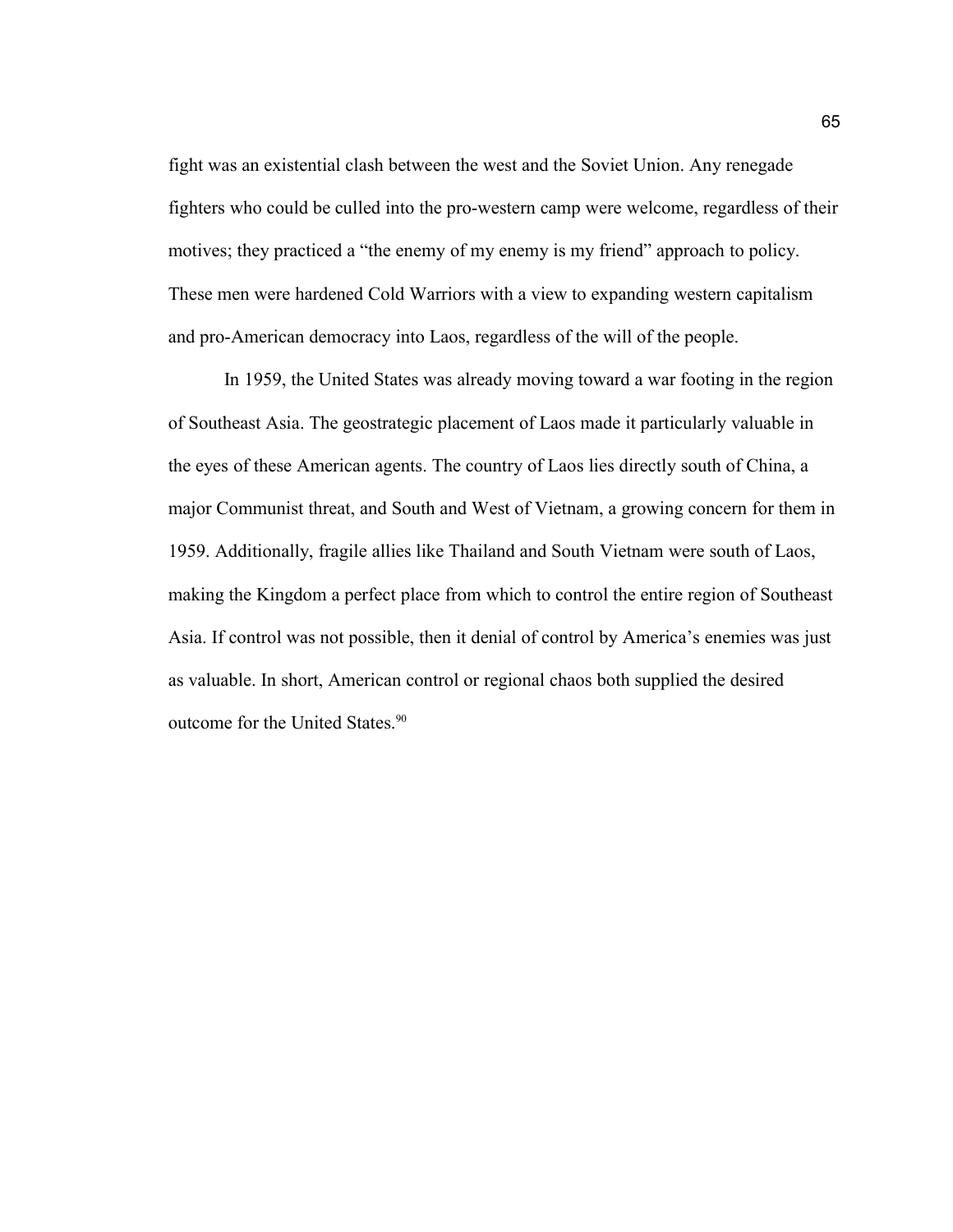"He's the one we've been looking for."

To exert region control or to sow regional chaos, the United States needed surrogate actor who could project this influence. This is where the Royal Lao Army became key to the plans of the United States. Supplying a guerrilla army was not a problem, as the CIA was able to bring huge amounts of supplies into the country. Leadership, however, was what was needed to make this plan come together. The United States sought advice from Thai commanders in the area, who were familiar with the people and the geography. Col. Pranet Ritchenchai, a Thai commander, made a sweep of the country in search of the proper person to lead this insurgent army. Ritchenchai returned to Bill Lair with a simple message. "He's the one we've been looking for." he reported.<sup>91</sup> He was a Hmong tribesmen call Vang Pao.

Vang Pao was about five feet tall, with a constant smile and a small wart above his left eyebrow. His face was round, bright and tanned. Born in 1931 in the Plain of Jars, Vang Pao was the middle son of a peasant father, from a family of no real significance in the Hmong people. During World War Two he worked as a courier for the French, hiding in the countryside from the Japanese occupiers. After the war, Pao trained as a policeman, excelling and graduating first in his class from the police academy in Vientiane. When the French were expelled from the region in 1954, Vang Pao became a captain and then a major in the Royal Lao Army. In 1959 he met with the United States representatives in Laos, who were starting to aid the Laotians in their suffering from the encroachment by Vietnamese Communists.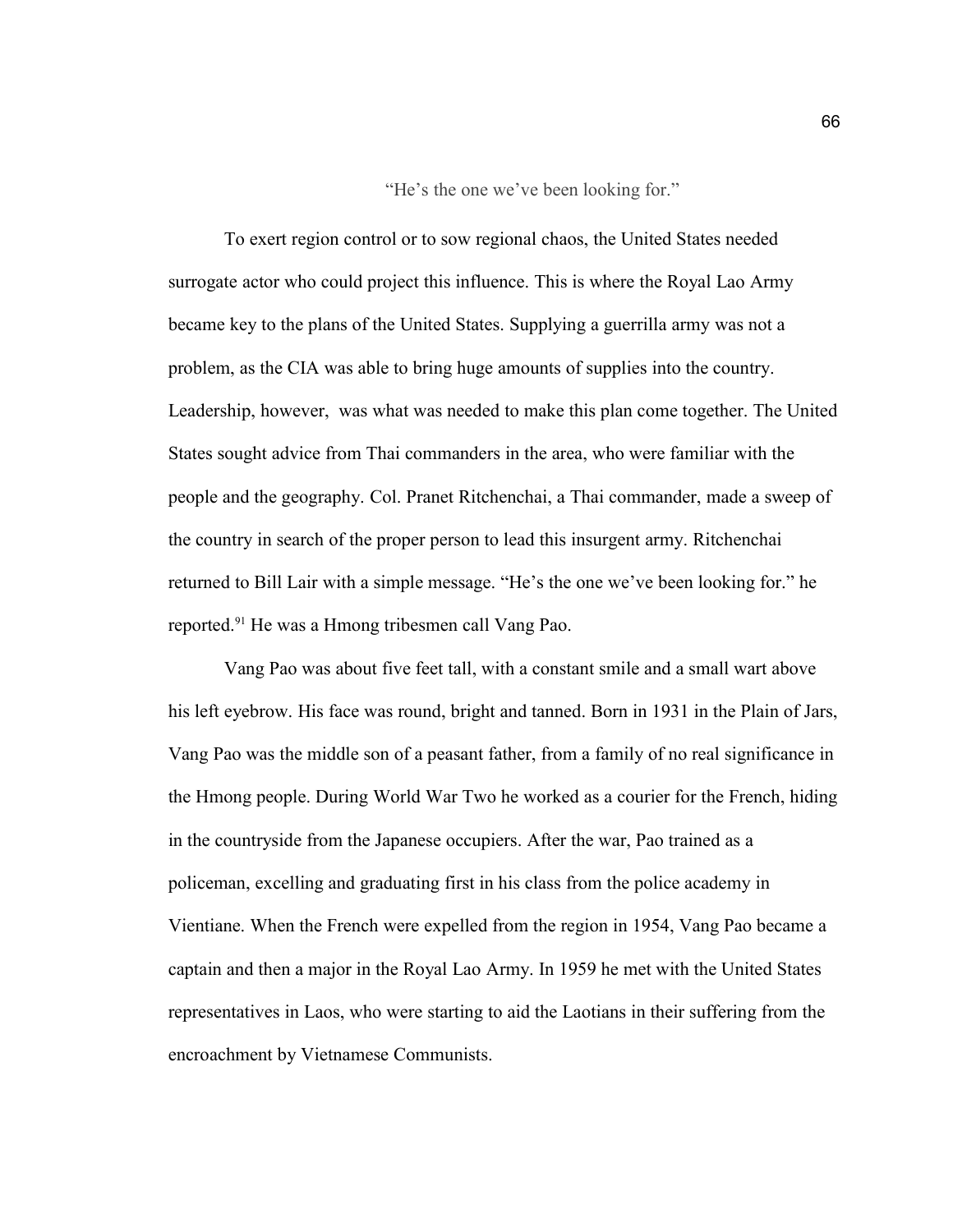Lair wanted to investigate how Vang Pao would fit as a potential leader of the guerilla force in Laos. Pao claimed he could help the American effort, supplying ten thousand men, as long as the Americans supplied enough guns. Vang Pao said, "They want to keep their way of life and follow their own leaders. They want to fight the communists. They will follow me, and I am loyal to the king."<sup>92</sup>

The CIA selected Vang Pao to lead their guerilla army in Laos. The two CIA agents on the ground in Laos sought a leader who could not only fight for them, but grow their force into a significant army. James Lair and Richard Burr, both American agents in Laos, were seeking someone for their surrogate, to lead their fight against Vietnamese Communists in North Vietnam.

Vang Pao saw that the Americans were interested in him and the Hmong, and quickly understood the opportunity that such interest represented. The Americans quickly saw that Vang Pao had a violent side. For example, he regularly kept prisoners sleeved inside fifty-five gallon barrels in holes in the ground. He was not above summarily executing prisoners, or even members of his own tribe who fell out of his favor. Despite these obvious barabrities, the Americans felt that Vang had the right balance of leadership and ruthlessness to lead their guerilla army. Vang was strong willed, intelligent yet illiterate, energetic and intuitive. He loved the Hmong deeply as a people, but had within him the discipline to make hard choices, even on life and death matters, easily and without remorse.<sup>93</sup>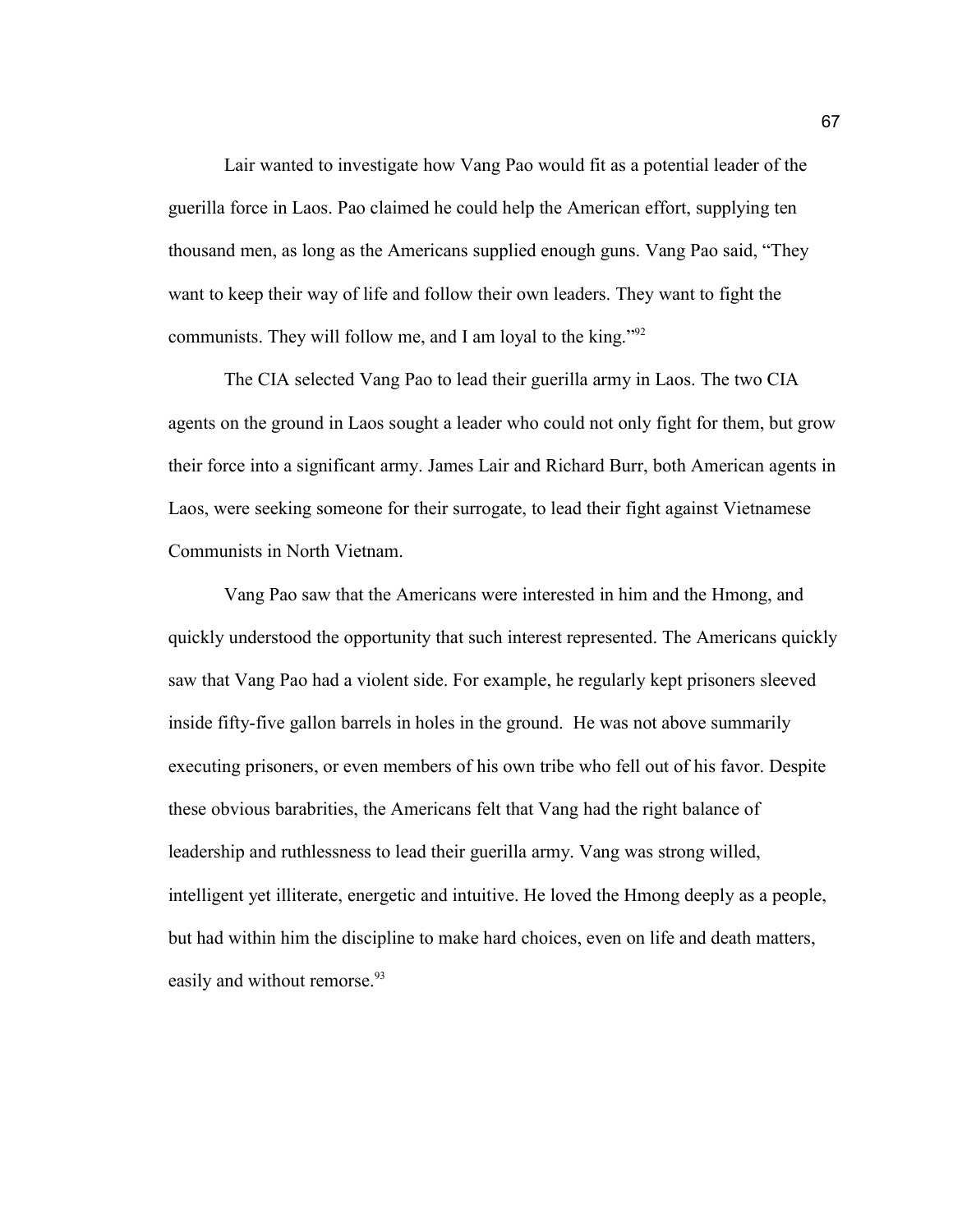Opium cultivation was a cultural tradition for the Hmong, growing, using and selling the drug grown in their hilly regions. Vang Pao did not use the drug, but did not stop the drug trade. Vint Lawrence warned Vang that the CIA would not tolerate participation in the drug trade. If Vang was ever caught running opium, Lawrence warned him, the CIA would not intervene to save him. Nevertheless, the CIA did not stop Vang and the Hmong from continuing to harvest and sell opium during the Secret War. In terms of law, Vang Pao seemed flexible in his approach, but in terms of politics he was just as hard line as the CIA, and the nativism that guided their approach to Laos. Vang Pao saw capitalism as good, communism as bad. The world was divided into good guys and bad guys, for Vang Pao, and he was smart enough to side with the good guys.  $94$ 

Vang Pao and his politics, his willingness to kill and his belief in his own righteousness fit well with the paranoid style of American politics. As further described by Hofstadter, "I think there is a deeper eschatological significance that attaches to the person of the renegade: in the spiritual wrestling match between good and evil which is the paranoids archetypal model of the world, the renegade is living proof that all the conversions are not made by the wrong side. He brings with him the promise of redemption and victory."<sup>95</sup> Vang Pao represented that wrestling match between good and evil. He was a renegade, willing to fight for the cause of the Americans, representing the promise of redemption and victory for both himself, the Hmong and the American cause against the spread of Communism. If the Americans could make Vang Pao into their surrogate in the fight against communism, it could represent a redemptive victory compensating for the loss of China to the Communists in 1953.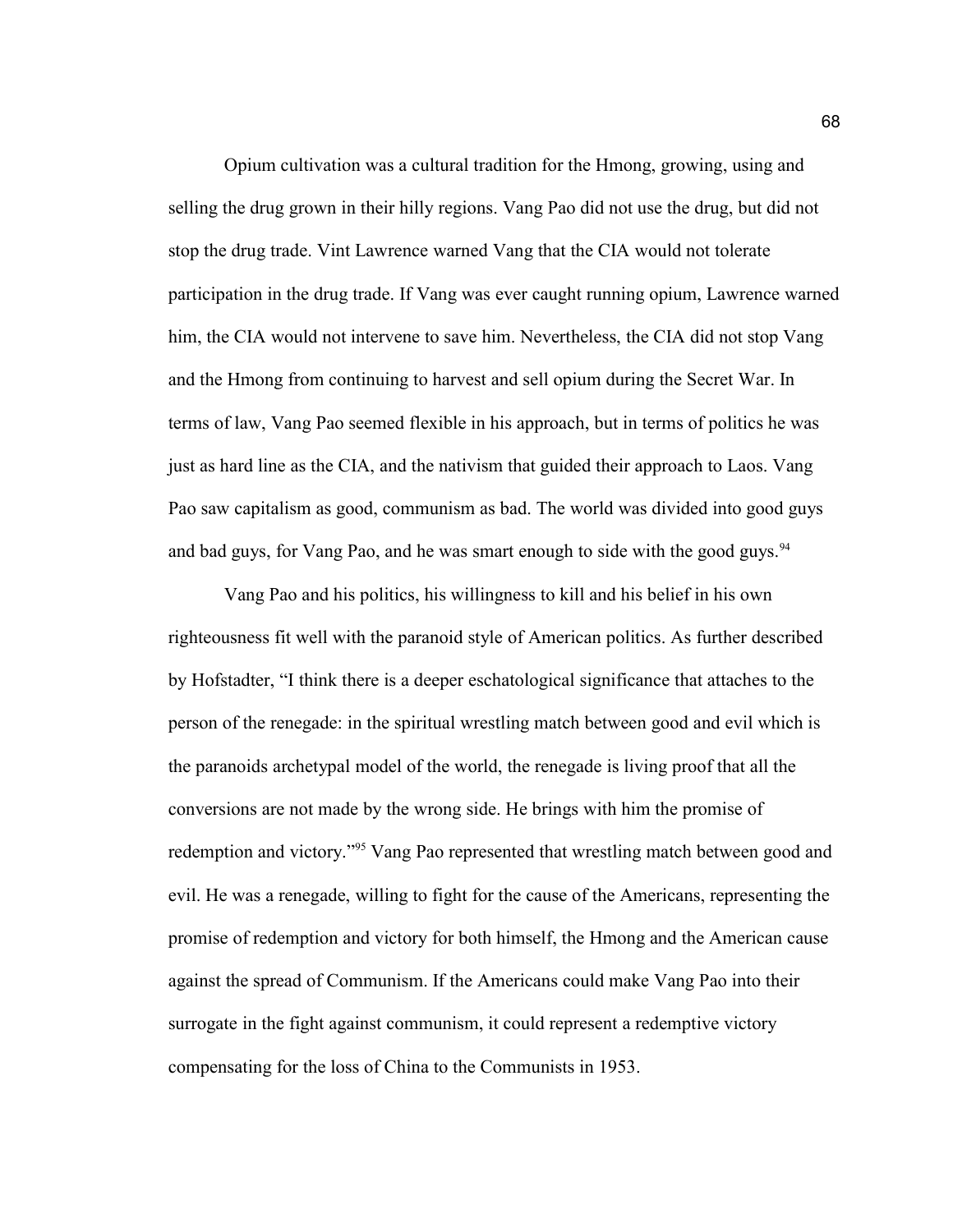But Vang Pao was unwittingly not leading a redemptive crusade for the people of Laos. He was leading a nativist crusade for the United States. Like his western colonial patrons, Vang Pao began to see the mission in binary terms. He began to see the people of Laos as enemies to be divided from patriots. He tortured his fellow countrymen, seized their lands and homes, and displaced them if they were assumed to be favoring the Communists over the U.S. backed Laotian government.

As Roger Warner wrote in his book, "It was one thing to torture the enemy, another to let the American people read about it in their morning papers. Luckily for [Vang Pao], the reporters didn't know about Laos, and didn't ask him about his torture center at Pah Khao, or about the spies he used among his own people at Long Tieng, or about the ugly, heavy-handed methods his organization was using to recruit teenage boys, now that his army was running short on soldiers."<sup>96</sup>

The war became one where the noble crusade was lost to the paranoid belief that any sacrifice could be made to achieve victory. The sacrifice of the Hmong people was a tragedy that was never contemplated by the CIA or the American leaders in Washington. Instead, the perspective of the American imperialists was myopic, seeing the war only in terms that reinforced their Cold War thinking, a perspective born out of the paranoid nature of American politics.

To the Americans, Vang Pao and the Hmong did not represent the freedom and independence of the Laotian people, but rather the redemption of their cause through violent victory against godless Vietnamese communism. It is as Hofstadter had described. The renegade Vang Pao was living proof that the nativism of the U.S. gained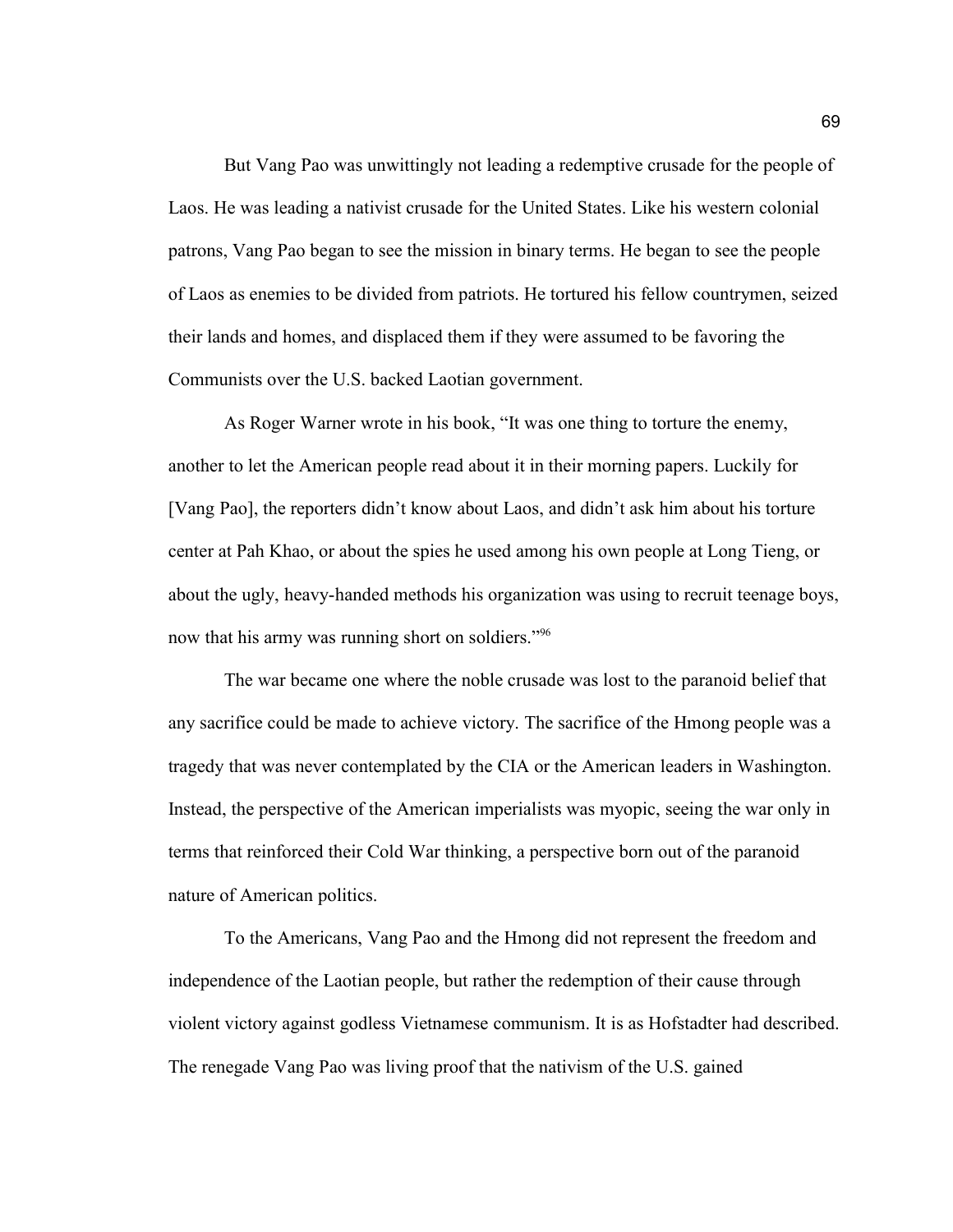conversions, and that Communism could not win the hearts and minds in a similar

fashion. Through his belief in the American nativist perspective for the future of Laos,

Vang Pao represented to the Americans in Laos evidence of the promise of their ultimate

victory over Communism in the Cold War.

Ironically, the lesson was the opposite. The redemption that Vang Pao and the

Hmong sought by serving the American war in Laos was to make them into the

instrument of their own alienation and failure. As Paulo Freire wrote in the *Pedagogy of* 

*the Oppressed*,

Because it is a distortion of being more fully human, sooner or later being less human leads the oppressed to struggle against those who made them so. In order for this struggle to have meaning, the oppressed must not, in seeking to regain their humanity (which is a way to create it), become in turn oppressors of the oppressors, but rather restorers of the humanity of both $^{97}$ 

The Hmong lost their humanity, in a sense, by becoming the oppressor of the Laotians in the Secret War.

This transformation, from liberator to oppressor, is an inevitable one when nativism drives the foreign policy of the United States. The core mission in Laos was to inject western style democracy and capitalism into the region, regardless of the desires of the people of the region. This belief that American values were supreme over local self determination, is born out of a nativist perspective that American values are superior to local or self determined values. As a result, the instruments of American foreign policy become instruments of oppression.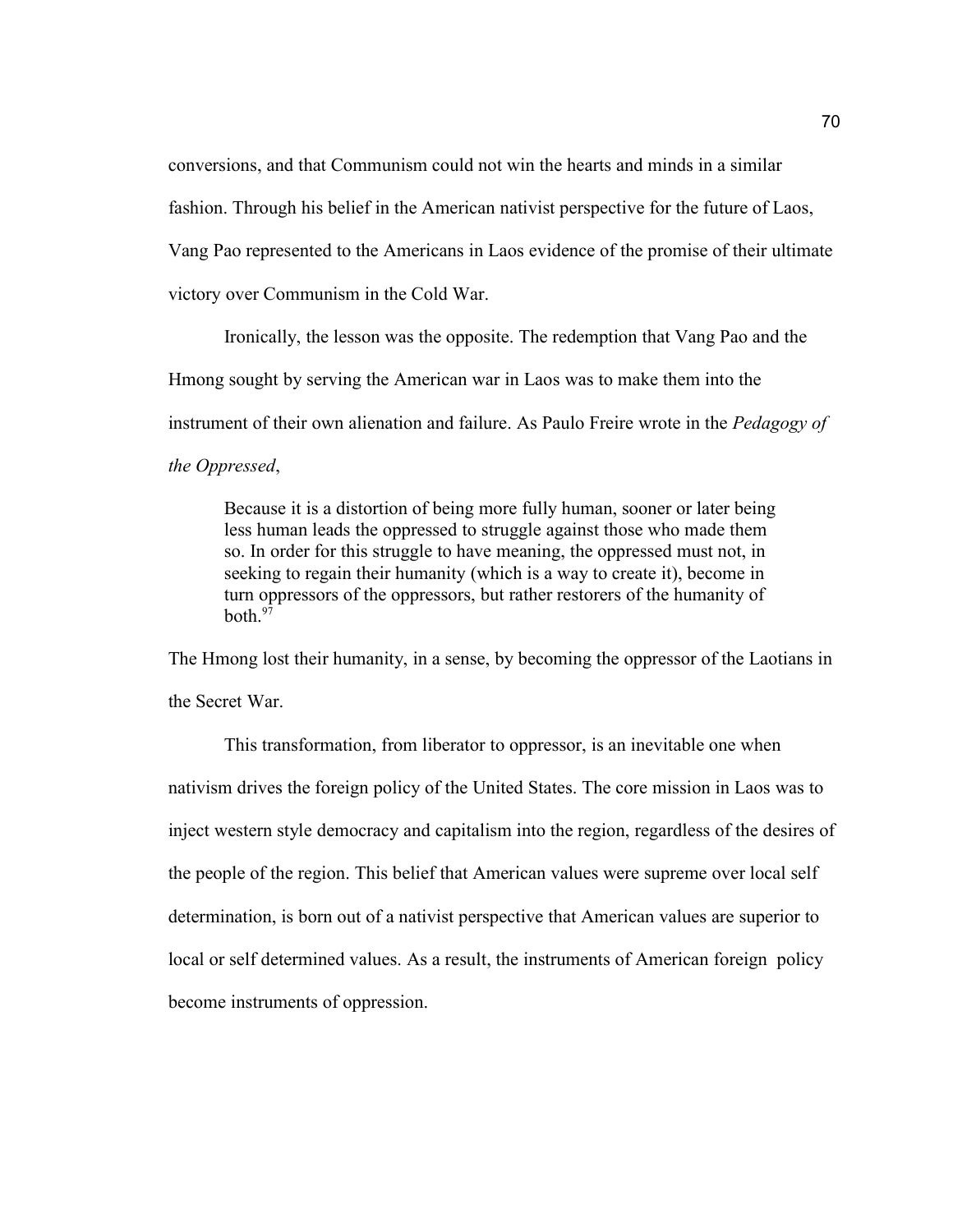# Chapter 3: The Hmong Diaspora

"You who are so liberal, so humane, who take the love of culture to the point of affectation, you pretend to forget you have colonies where massacres are committed in your name."

> ~Jean Paul Sartre, from his introduction to *The Wretched of the Earth*, by Frantz Fanon

In June of 2007 on a hot afternoon in Sacramento, California, seven men met for lunch at a local Thai restaurant to discuss old times, past adventures and memories of their youth. It was not unlike what old men do, dreaming and reliving the past, remembering the days when they were powerful and important.

After lunch the men exited the restaurant, emerging into the bright heat of the California Central Valley. Walking across the parking lot they climbed inside an RV, where the dreams they had recalled met with the future they still dreamt about. Inside the RV was a stash of weapons, AK-47 assault rifles, laid out like surgical instruments in an operating room or like a diamond tennis bracelet in a jeweler's display.

One of the men, the most famous of the group, picked up an assault rifle like a baseball player might handle a bat years after retirement. The familiarity was still obvious after so many years, on display in his gait and cradle of the weapon.

The man, General Vang Pao, was the leader of the Royal Lao Army, an anti-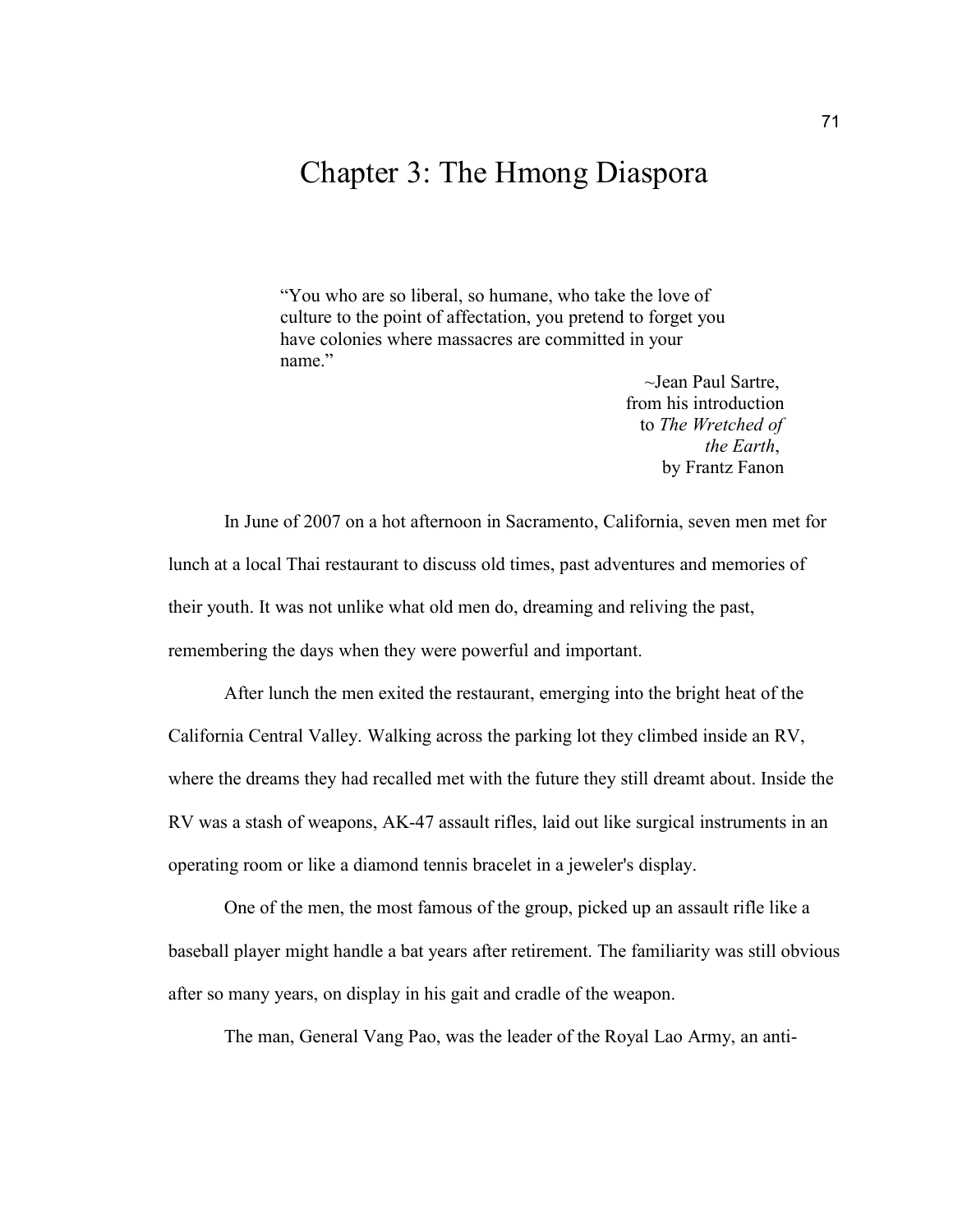Communist guerrilla force that had fought for the United States in Laos in the 1960's to stem the spread of Communism into the country. So many years later, Vang Pao was living as a refugee in Sacramento, but still revered among the Hmong people. One of the men in the RV was not as reverential of Vang Pao, however. In fact, one of the men was an undercover agent of the Bureau of Alcohol, Tobacco and Firearms, and the RV was the pinnacle of a six month investigation into plans by the Hmong community to carry out a 9-11 type attack on the government of Laos. Vang Pao was arrested soon after picking up this assault rifle by agents of the ATF for plotting to overthrow the government of Laos, a violation of the Neutrality Act.

The charges carried a maximum life sentence, but would later be dropped by Federal prosecutors, who exercised their power to alter the charges based upon history and consideration of the implications of a conviction for the country. In short, because Vang Pao had fought a secret war for the United States government in Laos he would not be prosecuted for violating a law that prohibited him from continuing to plot and pursue that same war from within the United States.

### The Tradition of Nativism in American Immigration

The story of Vang Pao and the Hmong immigrant community reveal the common themes of American immigration history of failed assimilation, destructive government interference (both in push and pull factors), and the institutionalized nativism of the American government. Understanding the story of Vang Pao and the Hmong community is a window into the continuing a harmful legacy of immigration law. The lesson here is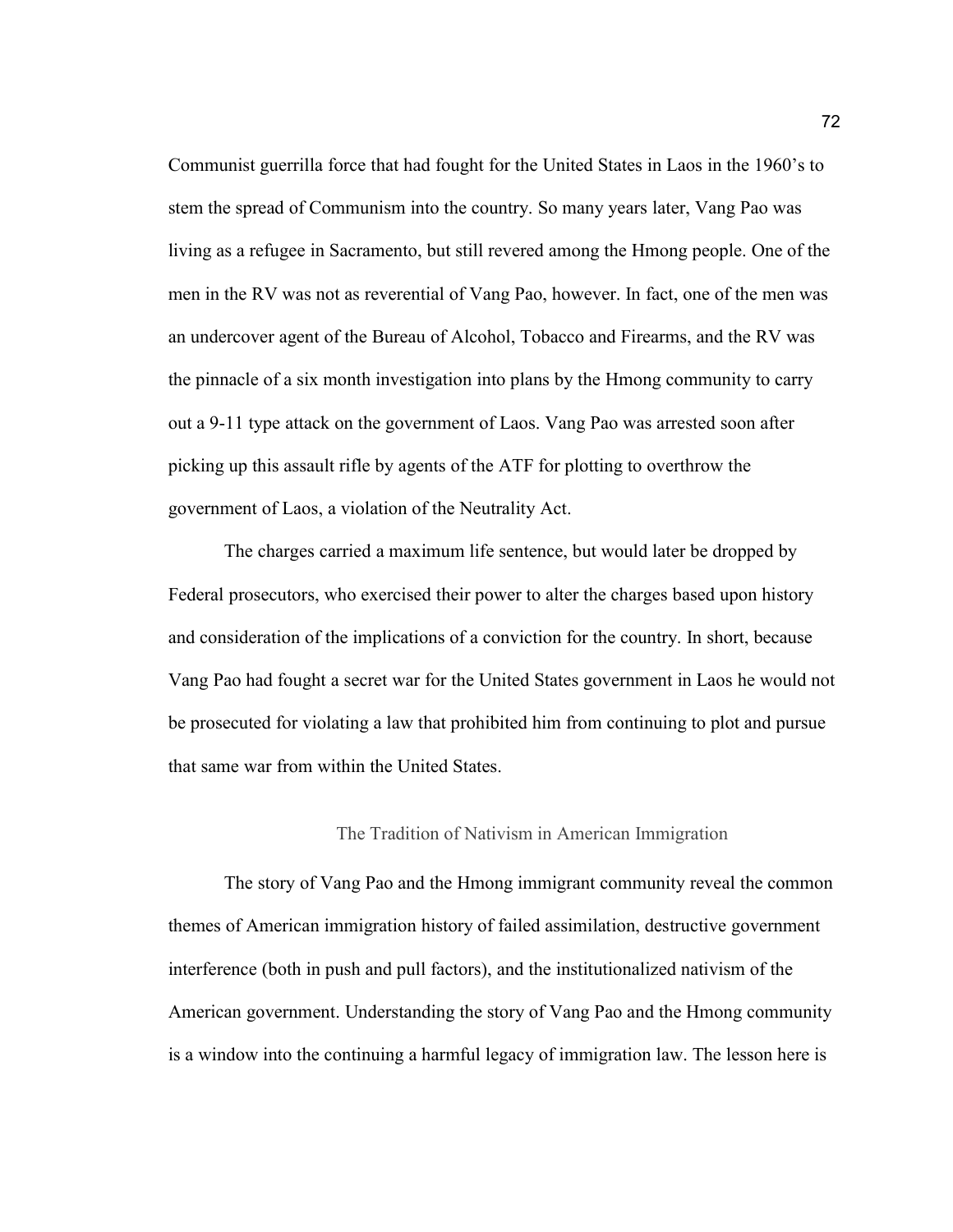that the imperialist tradition still at work in the United States long after the end of the Cold War, as a cycle of empire that perpetuates racism abroad and at home.

The role of imperialism in creating the Hmong refugees, as well as Vang Pao's subsequent arrest, stem from a *nativist* drive to define Americanism through imperialist nation building. The effort to make Laos a pro-Western democracy, friendly to the capitalist system and government of the United States, led to the armed resistance of Vang Pao's Royal Laos Army. While not nativist in name or mission, the tradition of conquest in the name of American values matches the traditional role of nativism in American history.

There are many similar stories of immigration, nativism and the detrimental effect they have on people who arrive in the United States from abroad, either fleeing their former situation or seeking a new one. These stories reveal that the experience of Vang Pao is not unique, but rather follows a familiar well worn path that other immigrants have trod before. These lessons from history help us to identify the impact of nativist forces within the American mythos and cultural headwinds that propel the exclusion of non-Anglo-European groups and create tensions that could easily be avoided. The tragedy of this tradition of exclusion is that it often leads to violence against the immigrants, and creates the environment of resentment and revenge for nativists and naturalized Americans alike. It need not be so. It was not intended to be this way.

As John Higham wrote in his immigration narrative, *Strangers In The Land*, "...we cannot afford to ignore the simpler ethnocentric judgements that persist beneath the ebb and flow of nativism. Although those judgements often exist where nativism does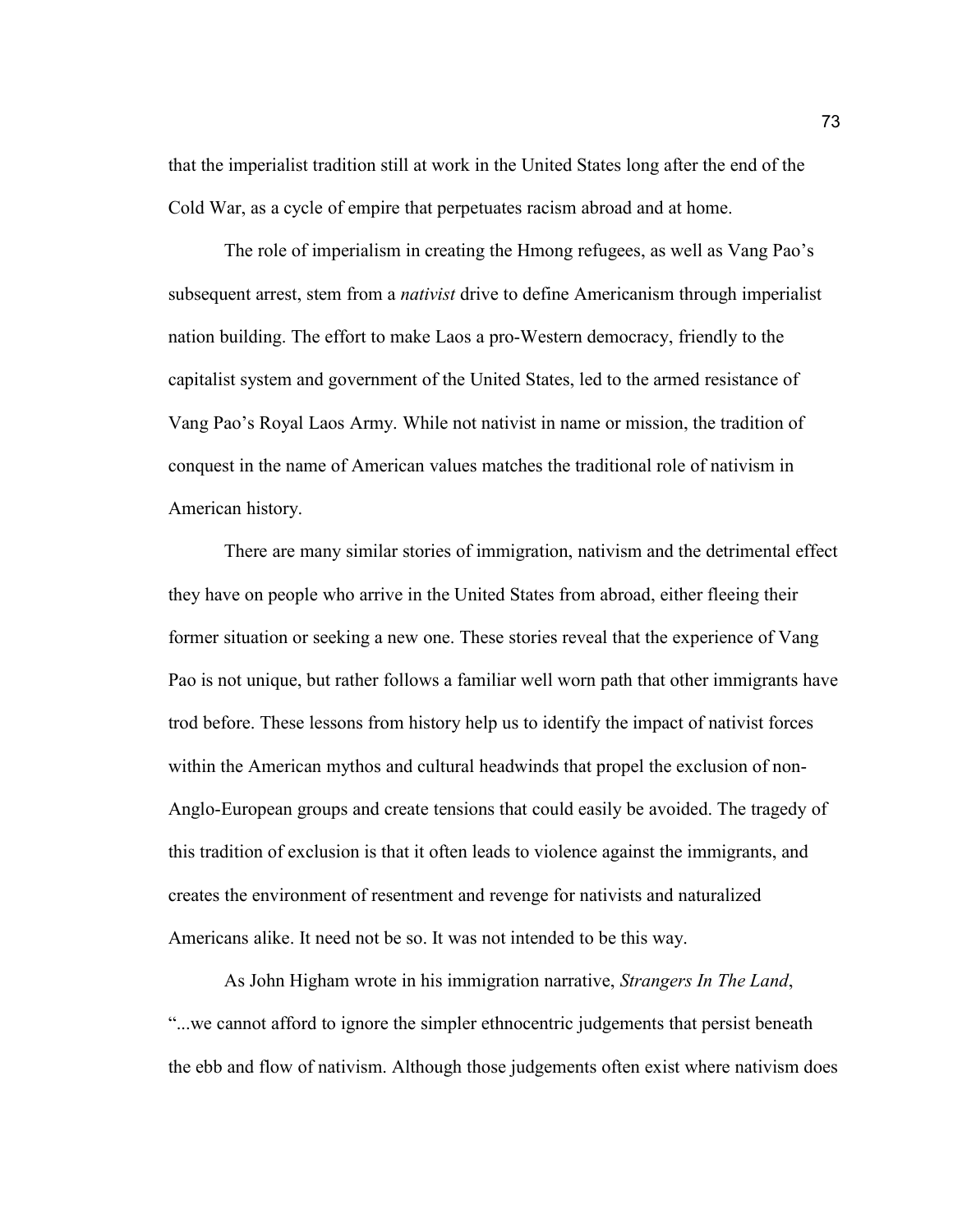not, they provide the cultural subsoil in which it exists."<sup>98</sup> It is important to establish the foundations of the American approach to immigration and nationalism into which we can see the experience of Vang Pao. Higham describes the American culture as one based upon an Anglo-European tradition which sees as valid only those who also come from that tradition and ancestry. The validation of this tradition is expressed by invalidating the immigrant groups that diversify and therefore dilute this tradition. The cultural subsoil that Higham describes maintains itself by weeding out the transplanted cultures that do not conform to the Anglo-European vision of the white majority of American society throughout history.

## Hmong Identity and the Legacy of the Cold War

The United States could be said to have fought the wars in Indochina in order to assert its view of the world on the region, where Anglo-European democracy and capitalism were accepted *de rigueur,* as proper and preferred. In fact it was this nativist perspective that blinded the United States from seeing Vietnamese support for Ho Chi Minh for the independence movement it was in reality, instead substituting a Communist threat in its place.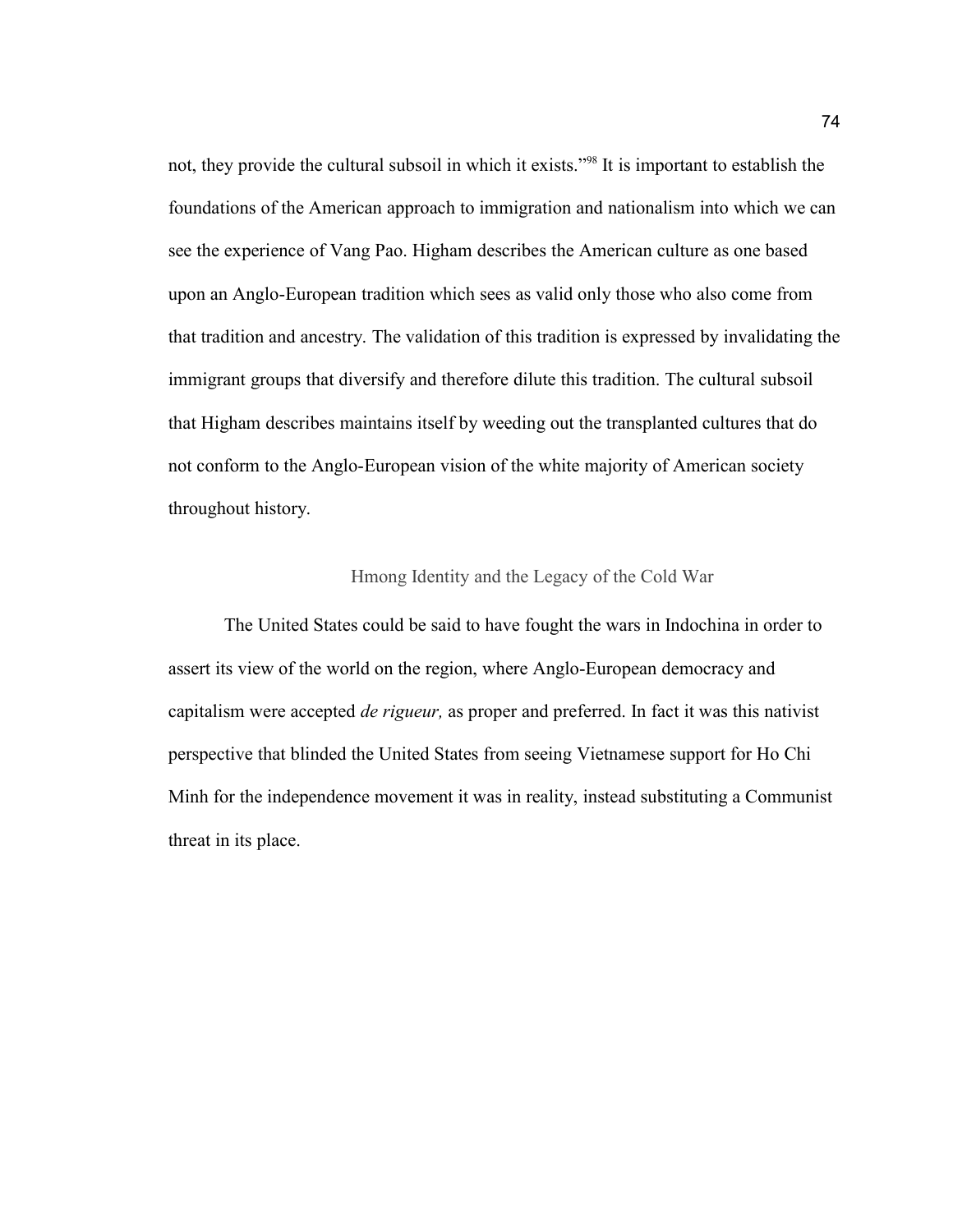It was because the United States sought to impose liberal democracy and western capitalism upon the former colonies of European empires that the Hmong were enlisted to fight the North Vietnamese. The contradictions of domestic liberal tolerance and imperialist foreign violence was identified by many, among them Jean Paul Sartre.

You who are so liberal, so humane, who take the love of culture to the point of affectation, you pretend to forget you have colonies where massacres are committed in your name.<sup>99</sup>

Sartre urged the West to remember the brutality that leads the speartip of imperialism, and which Vang Pao led for the U.S. in Laos during the Vietnam War. U.S. Cold War mentality saw communism as an existential threat to the "American way of life", a way of life defined by nativist ethnocentric sentiments. Sartre wrote of this in his introduction to Franz Fannon's *Wretched of the Earth,* writing, "Europeans have only been able to make themselves human beings by creating slaves and monsters."<sup>100</sup>

At the same time, the Hmong were (and continue to be) a persecuted minority in their ancient Laos homeland, divided from it by their allegiance to the shared code of anti-communism that they embraced when they chose the American concept of liberal democracy. This shared code has acted to freeze the American Hmong community into a continuous frame of reference for their identity ever since. As a result it has placed this community out of time and sync with their ancestral lands, and ironically also within their adopted country. They are, in short, in between cultures.

The Hmong have also retained an identity trapped in the past by the code and frame of reference that defined their resistance in the Vietnam War. They are bound together in exile because of this common frame, always mindful of its significance.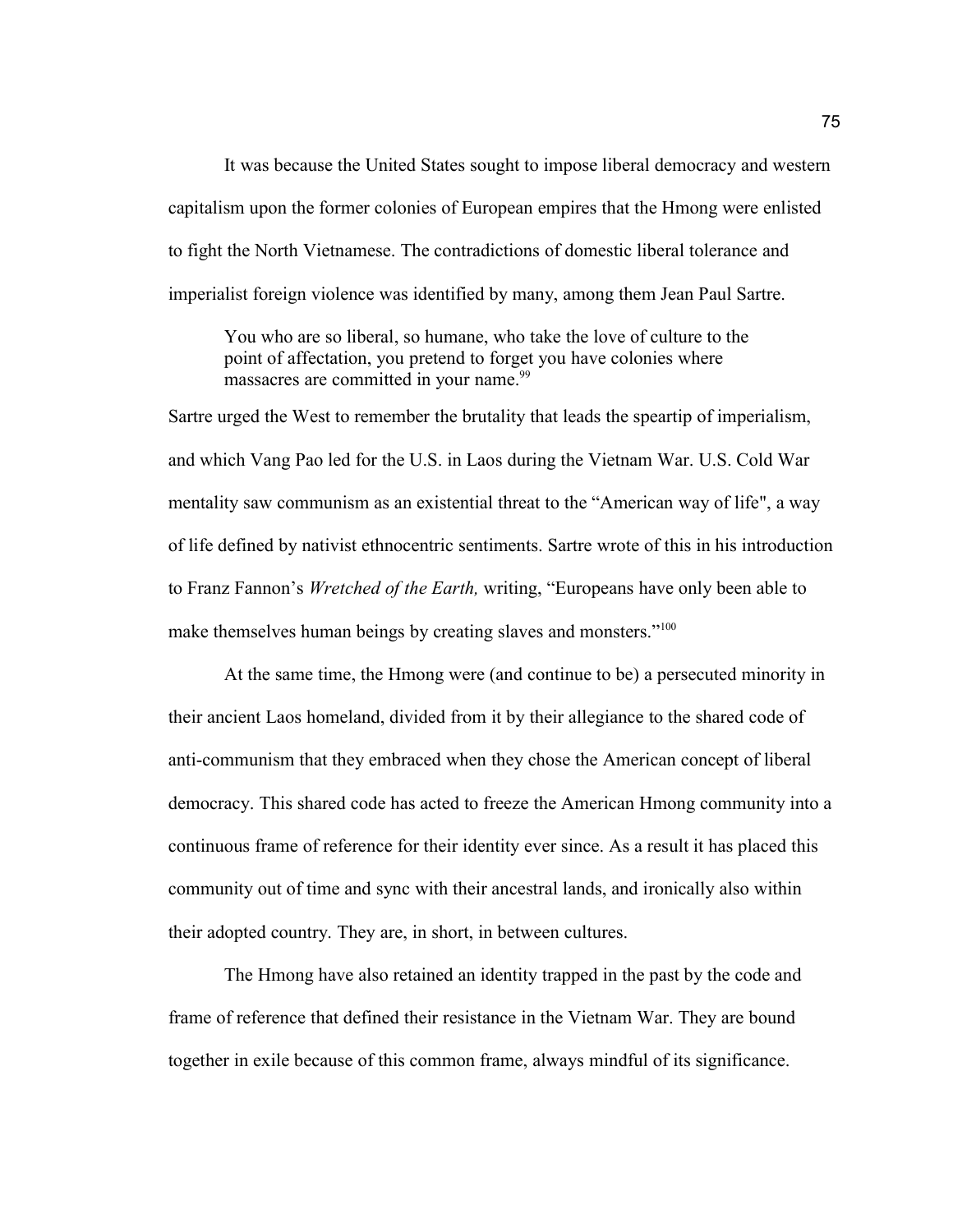Therefore their path to assimilation is undermined by this frame of reference. The Hmong are trapped in a frame of reference, a cultural loyalty, which limits their ability to assimilate and succeed.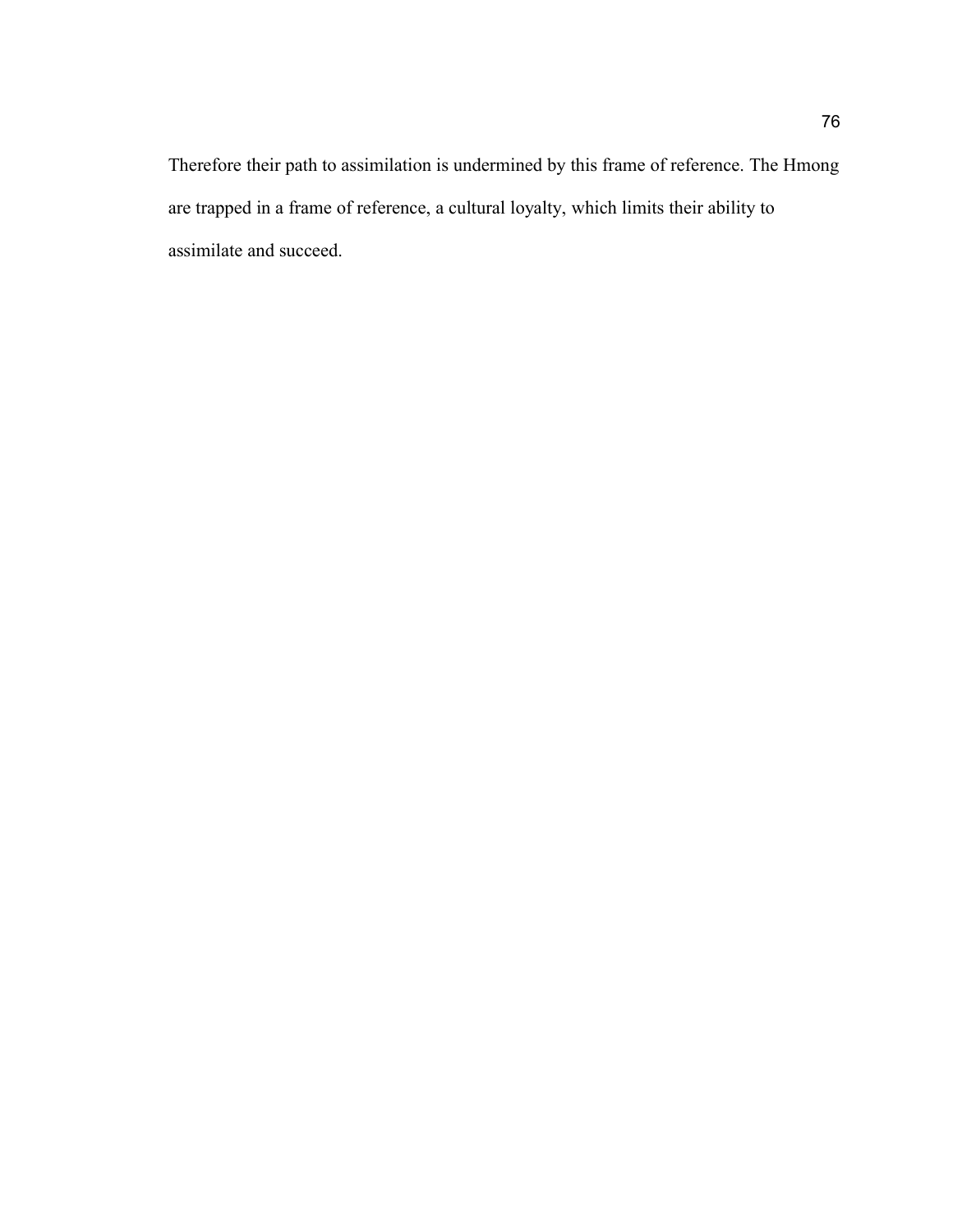### Upright Citizens and Colonists

The continuation of cultural loyalty to those left behind after emigrating is similar to the narrative laid out in the story of Japanese immigrants to California at the turn of the 20th Century in Eiichiro Azuma's narrative, *Between Two Empires*. In it, Japanese immigrants to the United States are mindful of their imperialist colonization of the United States in the name of the Japanese Imperial government. Azuma writes, "...the Japanese in America were from the beginning upright citizens and colonists with a sense of commitment to the Japanese nation and a mission larger than mere self interest."<sup>101</sup>

The ties that bind the Japanese immigrants to their homeland are just as strong as the ties that bind African Americans to the United States and the Hmong to Laos. In each case the immigrant group transports its original culture to the adopted destination. Each group always assumes that this is a final destination, sincerely attempting to put down roots in the new land. However, each group is simultaneously unable to completely sever the ties to the abandoned homeland. In research done by Jo Ann Koltyk on Hmong culture in America, the ties to the past lives in Laos remain sacred years after immigration to America. She writes, "It is not uncommon to find Hmong families playing homeland videos throughout the day as entertainment...The social context for viewing homeland videos is one of "communal re-creation as participants recall, or re-experience, and share pasts with the group."<sup>102</sup>

For the Hmong and the Japanese, a lesson can be learned. The role of governments engaging in imperialist actions can create forced migrations of people, in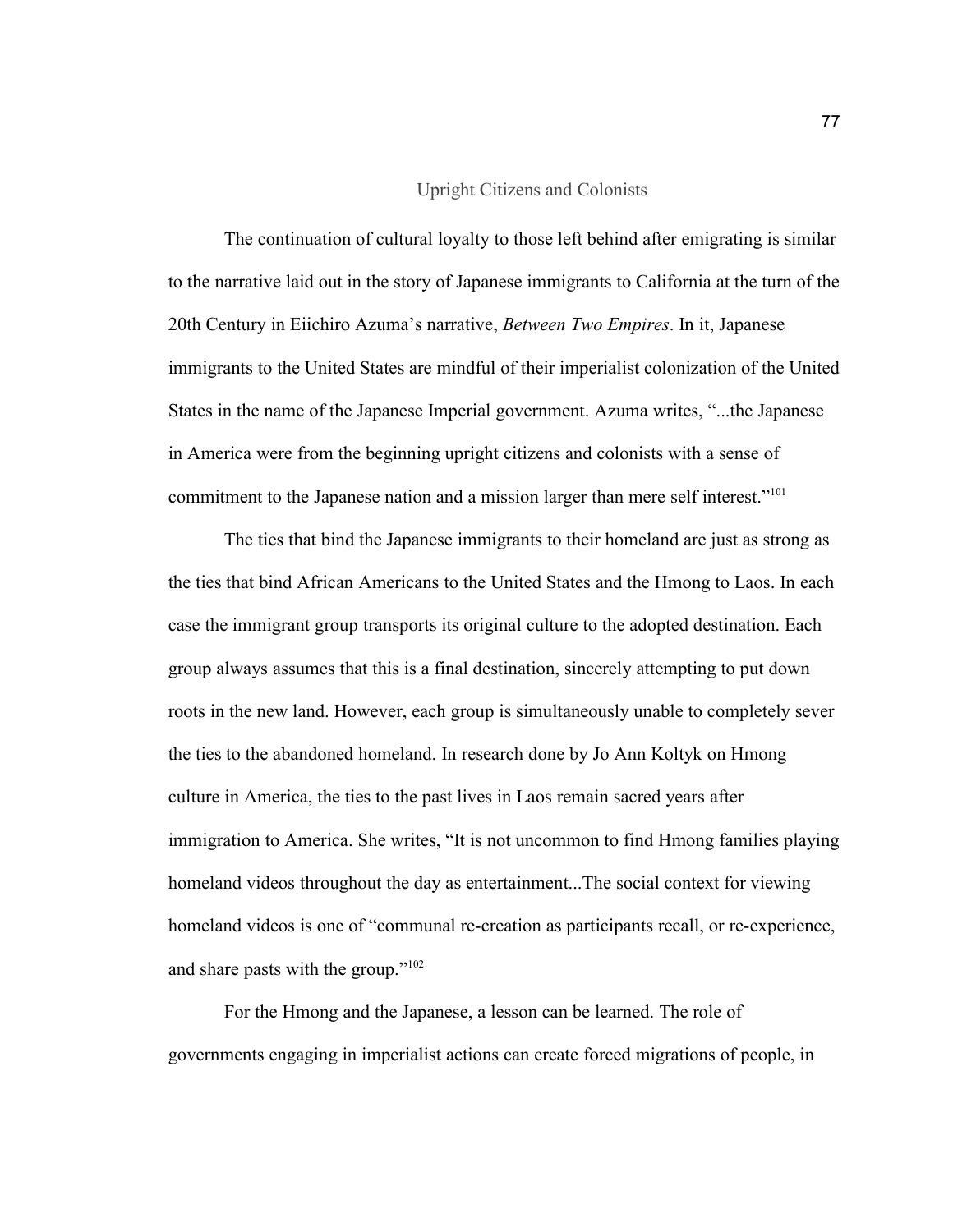the service of that imperialist government, that lead to hardship and suffering. For the Japanese, it was the struggle to rise economically, in the face of nativist attitudes and government restrictions against Japanese farmers and landowners. For the Hmong, the difficulty arose after they were used by the Federal government as a surrogate army, fighting for the U.S. against Communism in Laos in the 1960s.

The Hmong, like the Japanese retain a sense of national pride. The Japanese were mindful of the will of their Emperor, seeking to carry out his plans for expansion. The Hmong remain painfully aware of the suffering of their fellow Hmong in Laos, plotting to return to fight in their defense.

### The Pawns of Imperial Powers

The struggle of the Japanese and the Hmong is similar to the struggle of Cuban refugees, fleeing the Castro regime and finding that they too are pawns in a global game of Cold War fighting. This can be understood by examining the narrative of Cuban migration as told in *From Welcomed Exiles to Illegal Immigrants: Cuban Migration to the U.S., 1959-95,* by Felix Roberto Masud-Piloto. He describes how rebel minority groups can become pawn of competing powers during the Cold War. Like the Cuban refugees before them, the Hmong were used by the United states to oppose communism in an effort to exert nativist imperialism overseas.

As the United States opened wide the doors for Cubans seeking freedom, Castro responded by calling the bluff, sending hundreds of thousands of Cubans to Florida. This tested the limits of the ability of the United States to accept refugees. The transfer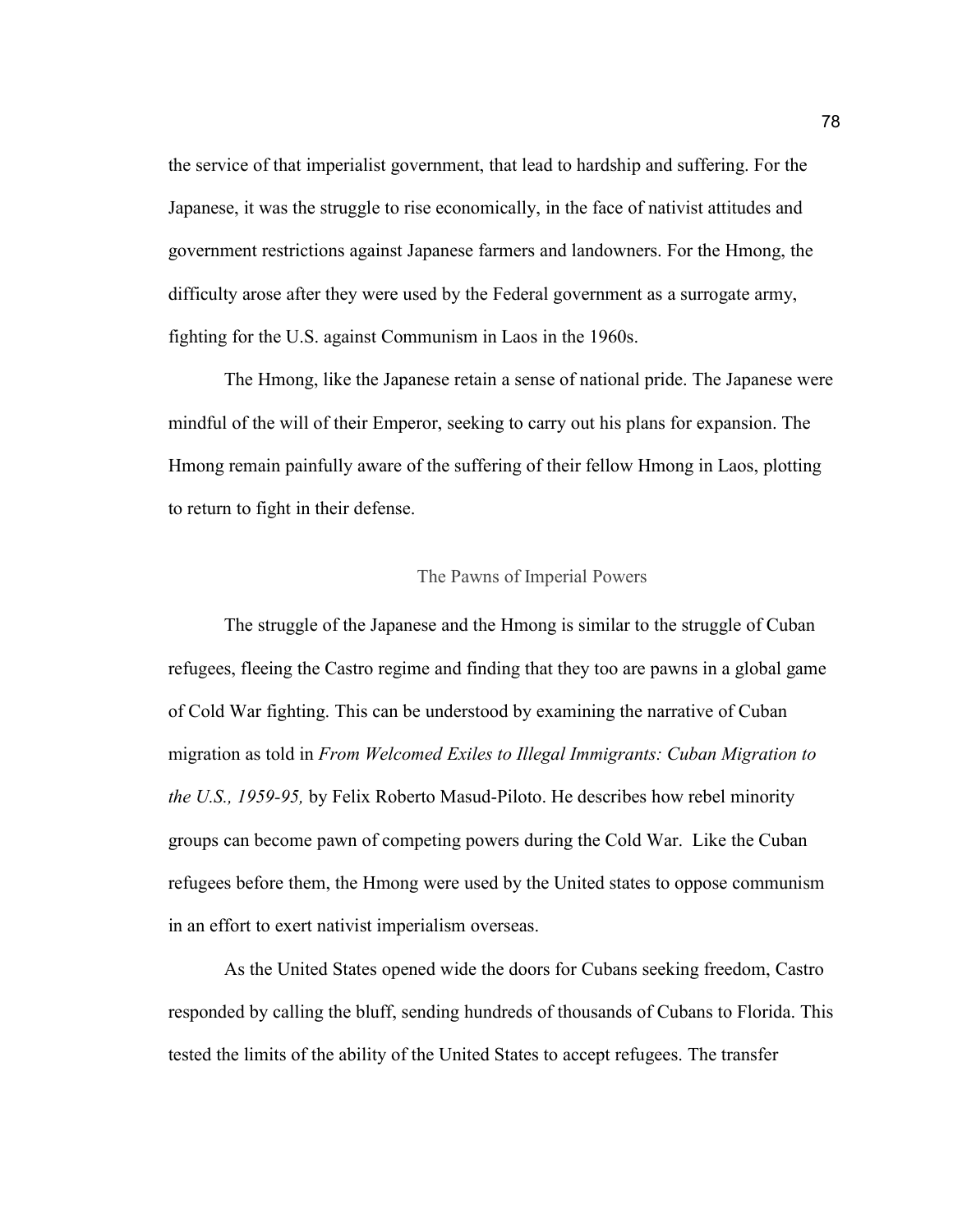stressed the United States and empowered Castro. The refugees, however, seemed as an afterthought for both governments.

The revolutionary spirit of the Cuban resistance movement created a radical tradition of violence in the name of progress, undermining the legitimacy of democratic traditions and institutions. This radical spirit ultimately necessitated the expulsion of poor and desperate Cubans from the island, in order to cement a government authority, and sadly a dictatorship. Nevertheless, the experience of the revolutionary spirit led the refugees to continue plotting the overthrow of Castro from Miami, leading to a terror campaign by the Miami Cuban community for nearly forty years.

The lesson of immigration history is that radical resistance movements fostered by the United States can become reactionary to the point where compromise is no longer possible when achieving their Cold War mission. For the Cuban exiles the concept of compromise with Castro was unthinkable, and any who suggested it would be rejected or violently attacked.

For the Hmong, even three decades after the end of their fight against in Laos, they were still willing to make plans with an American agent to violently overthrow the government in Laos and to "make it look like the results of the attack on the World Trade Center in New York on September 11, 2001."<sup>103</sup> In the same way, Masud-Piloto writes of the Cuban people in post revolutionary Cuba, "Afterwards, it was much less easy to expect their radical sons (and daughters) to place faith in liberal solutions."<sup>104</sup> This example of the Cuban Cold War 5th column is merely the Atlantic coast version of the Hmong 5th Column which Vang Pao was arrested for organizing in the parking lot of a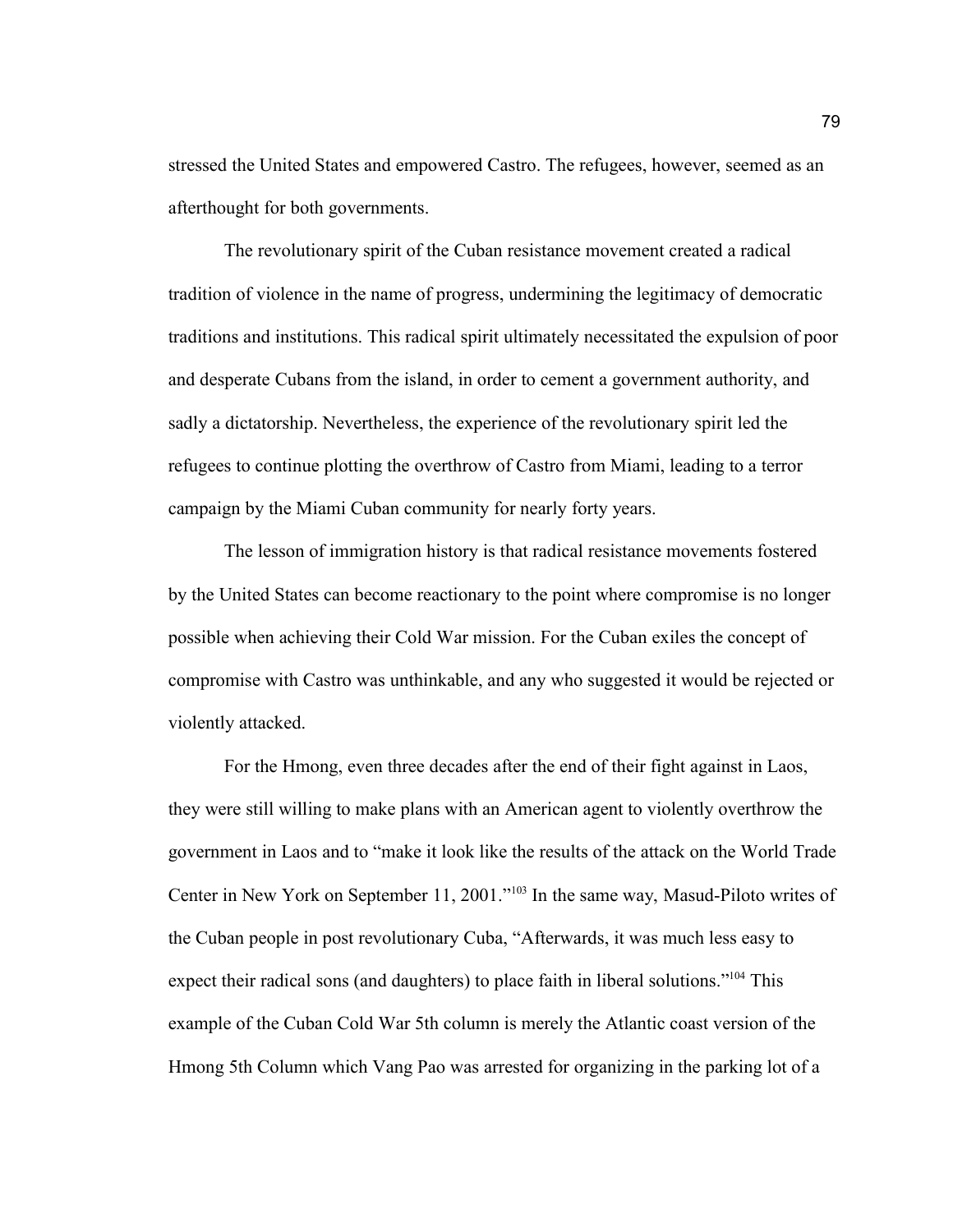Sacramento Thai restaurant.

The unchanging contours of meaning for the Cuban and Hmong refugees in America make them fixated upon the forces that expelled them to the United States. Despite the shifting divisions and vicisitudes of actual history that makes Cuba decidedly Pro-Castro and Laos a peaceful trading partner of the United States both groups remain determined to undo what was done to them and their fellows. The shared cultural codes which provide the Hmong with a stable frame of reference as a noble community living in exile in the United States does not reflect the reality of the changing nature of history as regarding Laos.

### Gatekeepers of the Nation

The investigation of Vang Pao and the Hmong by the Federal Bureau of Alcohol, Tobacco and Firearms reveals how the government engaged in nativism against a group deeply loyal to the United States. Like the example of the Chinese in Erika Lee's narrative history, *At America's Gates: Chinese Immigration during the Exclusion Era, 1882-1943*, the Hmong experienced similar institutional nativism. Lee explains that, "[b]oth the West's history of extending and reinforcing white supremacy in the region and its unique relationship with the federal government paved the way towards Chinese exclusion and the larger gatekeeper nation."<sup>105</sup> The tradition of White supremacy moved government agents to investigate the Hmong community for possible conspiracy to violate the Neutrality Act.

These ethnocentric judgements tie Vang Pao to American identity, and make the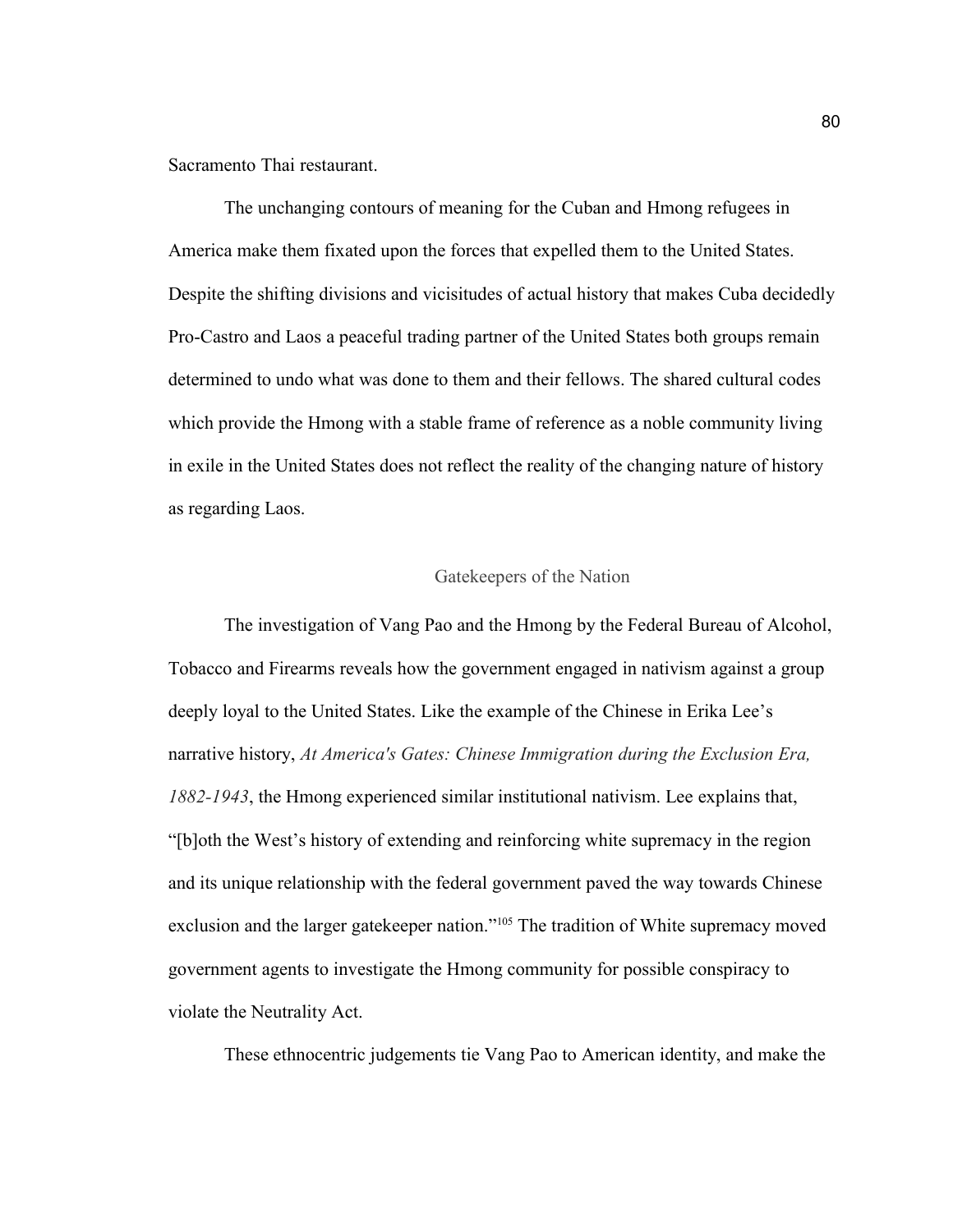Hmong symbolic of other immigrant groups who dream of lives in America. As Stuart Hall wrote in his essay, *Cultural Identity and Diaspora*, "Our cultural identity reflects the common experiences and shared codes which provide us, as "one people", with stable, unchanging and continuous frames of reference and meaning, beneath the shifting divisions and vicisitudes of our actual history." <sup>106</sup> Vang Pao and the Hmong community are bound into the American culture through their common experience as anti-communist fighters in the 1960's.

### Massacres Committed In Our Name

The charges brought against Vang Pao and his friends reflect their frozen identity, seeking to win a war long over but never ended in their reality. The frame of reference of the Hmong challenged the supremacy of the United States to determine when its imperialist wars would cease.

The nativism of the agents of the ATF sought to imprison Vang Pao for his frozen identity, because American nativism has moved on from the imperialist efforts Van Pao led for the United States in the 1960's. To continue to seek victory when the United States government has reframed the conflict would undermine the nativist supremacy of Vang Pao's white masters.

Federal prosecutors did not explain why charges against Pao were dropped, while maintaining them against ten others, except it is within the power of prosecutors to consider "a person's culpability and history as well as the consequences of a conviction."107 It was best described by Phillip Smith, executive director at the Center for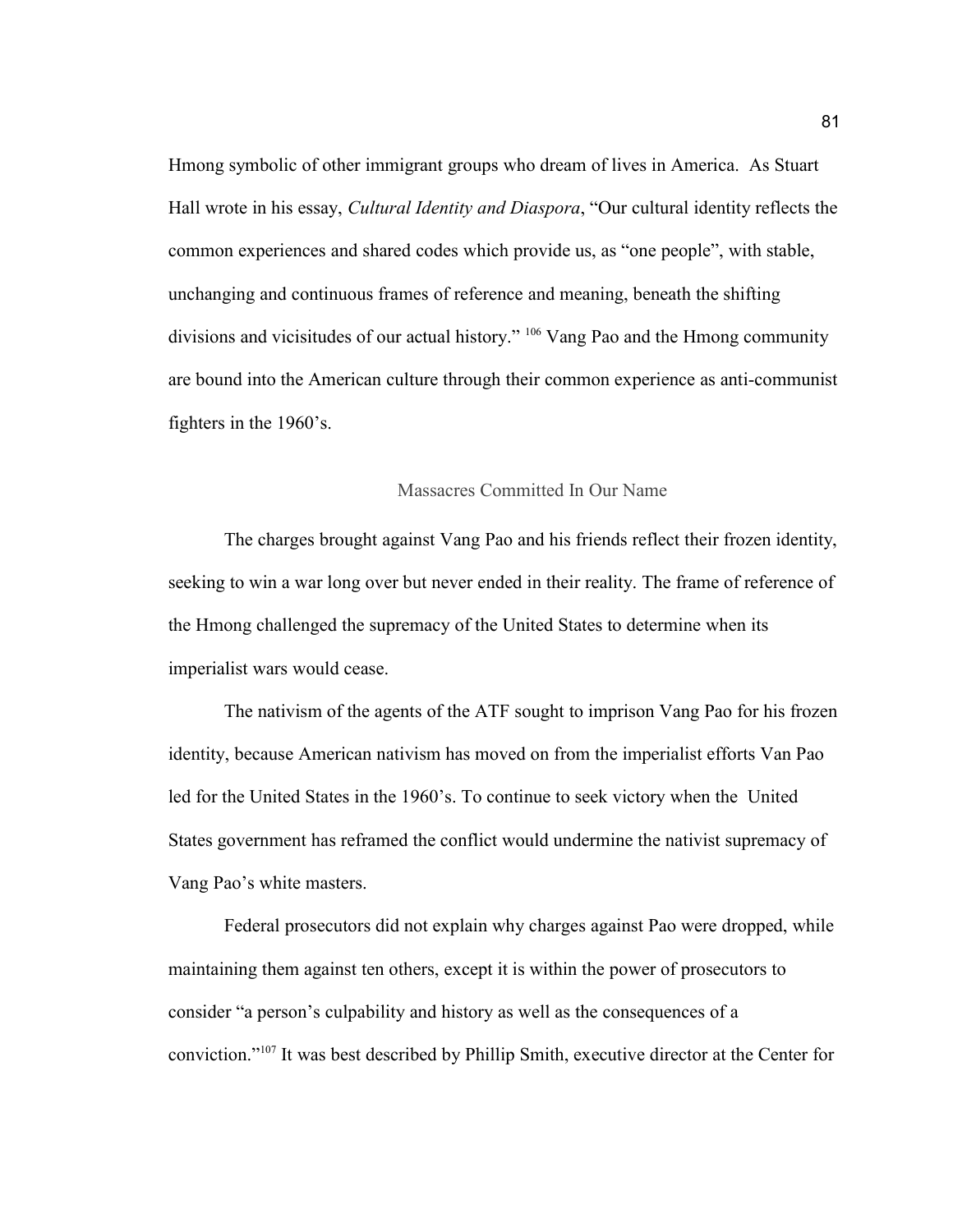Public Policy Analysis in Washington D.C.,""He's viewed as a quasi martyr...If these charges had remained, the government would have been putting itself on trial for betraying the Hmong."

The Hmong community felt deeply betrayed by the investigation and arrest of Vang Pao. This insult was only compounded when Vang Pao was later denied military burial honors at Arlington National Cemetery, despite his actions in the service of U.S. military goals in Indochina during the Vietnam War Era.<sup>108</sup>

Stuart Hall's description of the shifting division and vicisitudes of our history applies clearly to the experience of Vang Pao and the Hmong community in the U.S. Their shared cultural code of liberal democracy and capitalist freedom meshed well at one time with the nativist imperialism of the United States. Over time, however, this stable, unchanging and continuous frame of reference and meaning was not shared by the United States government in the same way toward Lao, despite that the Hmong continued to hold it dearly. The result was that the Hmong were left unassimilated and isolated in time, space and culture because of the role of the United States in using them as a pawn of the Cold War.

Frantz Fanon wrote pointedly of this disparaging outcome in his seminal treatise on colonization and the colonized, *The Wretched of the Earth.* He wrote, "This new reality, which the colonized are now exposed to, exists by action alone… The people in arms...march on… Violence alone, perpetuated by the people, violence organized by the leadership, promotes the key for the masses to decipher social reality. Without this struggle, without this praxis, there is nothing but a carnival parade and a lot of hot air."<sup>109</sup>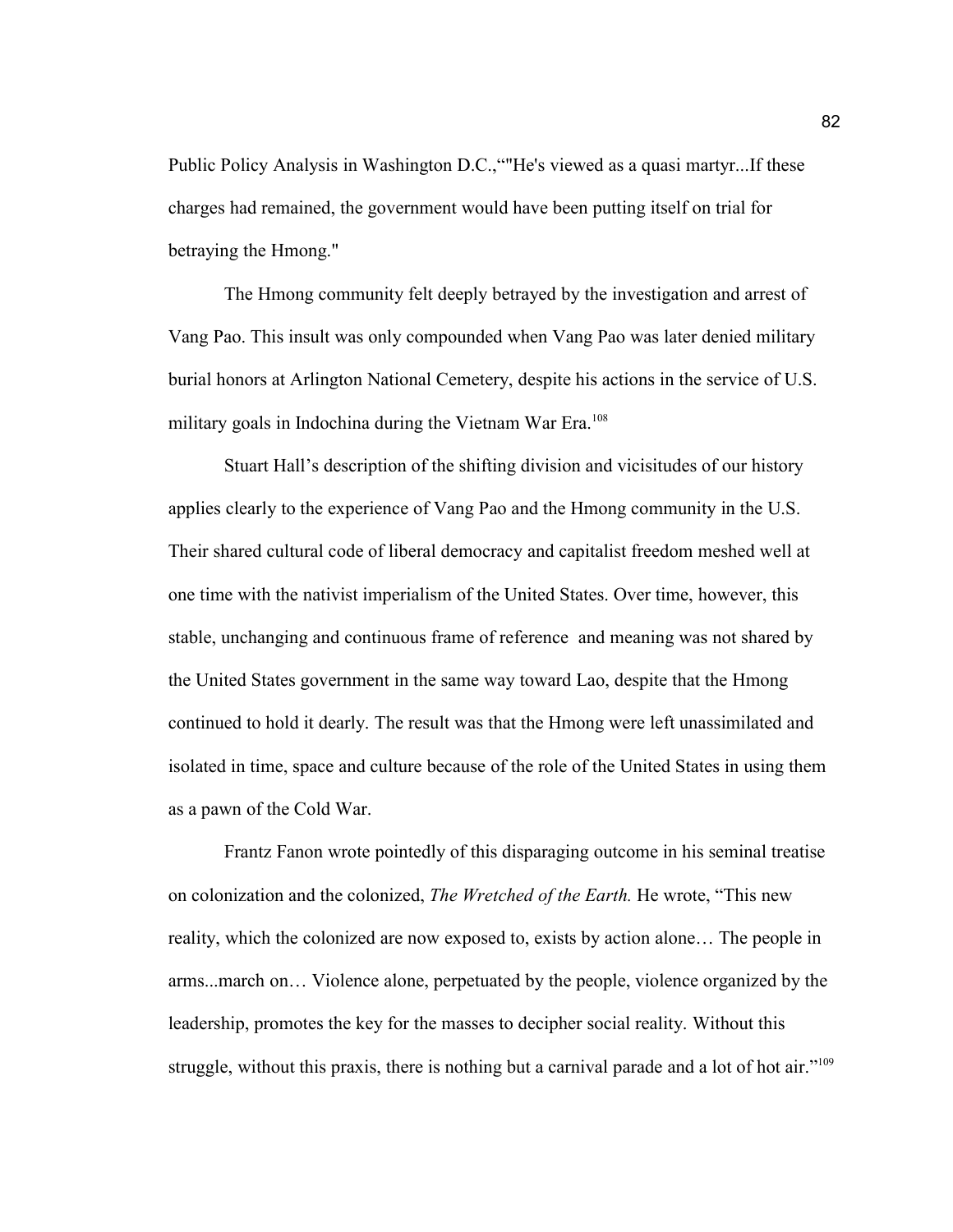Immigrant groups to the United States bring with them essential elements of their home culture, frozen in their perspective, and therefore divorced from the changing nature of that culture. This creates a separate reality, unique from the original and separate from the adopted culture. This separate frame, frozen in time and reality is needed to preserve the identity of the immigrant group, but ultimately undermines their assimilation.

American resistance to these groups has always been based on nativist ideology and identification, a force that was expressed globally during the Cold War in colonial wars for American political and ideological control. Vang Pao and the Hmong seemed to need the colonial struggle to define their social reality in exile in the United States because of the interference of the United States, their inability to assimilate and the efforts of the government to undermine them and imprison their leaders. Because of this, the struggle defined the community, leading it to pursue a fantasy insurgency, created in a government investigation and sting operation.

Without the struggle, it is just as Fanon describes, and just as we see in Sacramento on that hot July day in 2005. The Hmong veterans, led by Vang Pao, paraded across the Thai restaurant parking lot, through a lot of hot air in pursuit of a dream that exists in a frame of reality distant in geography and time. This carnival parade ended with a show trial, an insult at Arlington National Cemetery for Vang Pao, and the betrayal of another immigrant community in the long history of American immigration.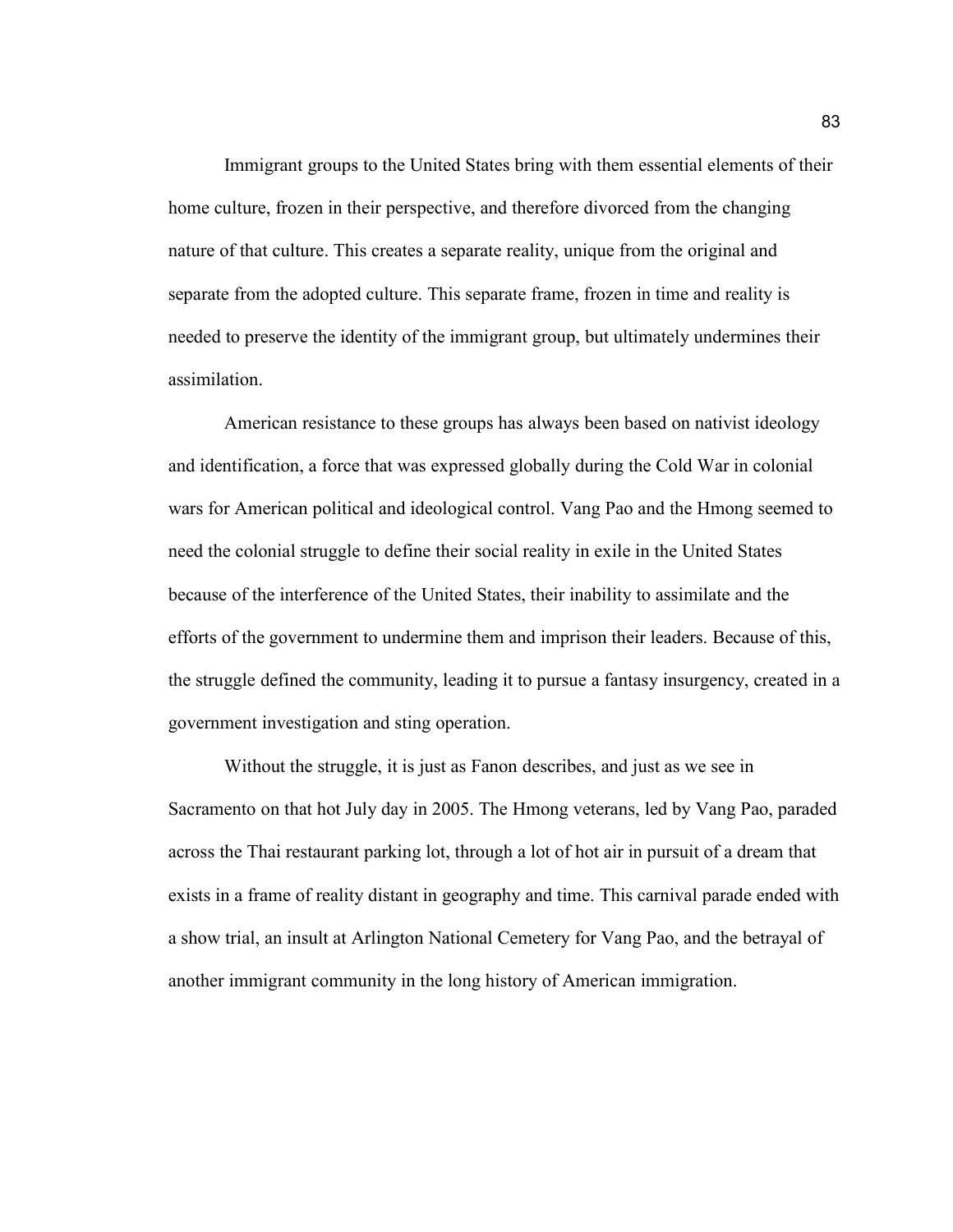## Chapter 4: The Feedback Loop

The United States has a long and controversial history of wars against other states and territories. It is a dark and controversial history, because many Americans refuse to hear about the wars fought by the United States, in terms other than glorification of the crusade and the advancement of the ideals of America. Indeed, American presidents often announce that the United States is the greatest force for good in the world, and that the United States has freed more people from tyranny than any other nation. These views of America's overseas adventures are representative of the nativism that is projected abroad through violence. The defense of that nativism comes through appeal to patriotism, justice, and love of the military. All of these deflect from the reality of the wars, fought in the name of democracy, capitalism and freedom. The reality is one that suggests a world view that is couched in white supremacy, and expressed through cultural superiority, Anglo-European imperialism and naked capital interest.

The history of America's wars reveal a tradition of deception, often arguing that the nation is defending itself from aggression, when in fact it is aggressively pursuing its nativist self interests. For this examination of the use of foreign policy and war to advance a nativist identity, it is useful to start with the Mexican American War, one of the first expansionist conflicts in U.S. History. Following that example, a pattern emerges when subsequent foreign conflicts are analyzed.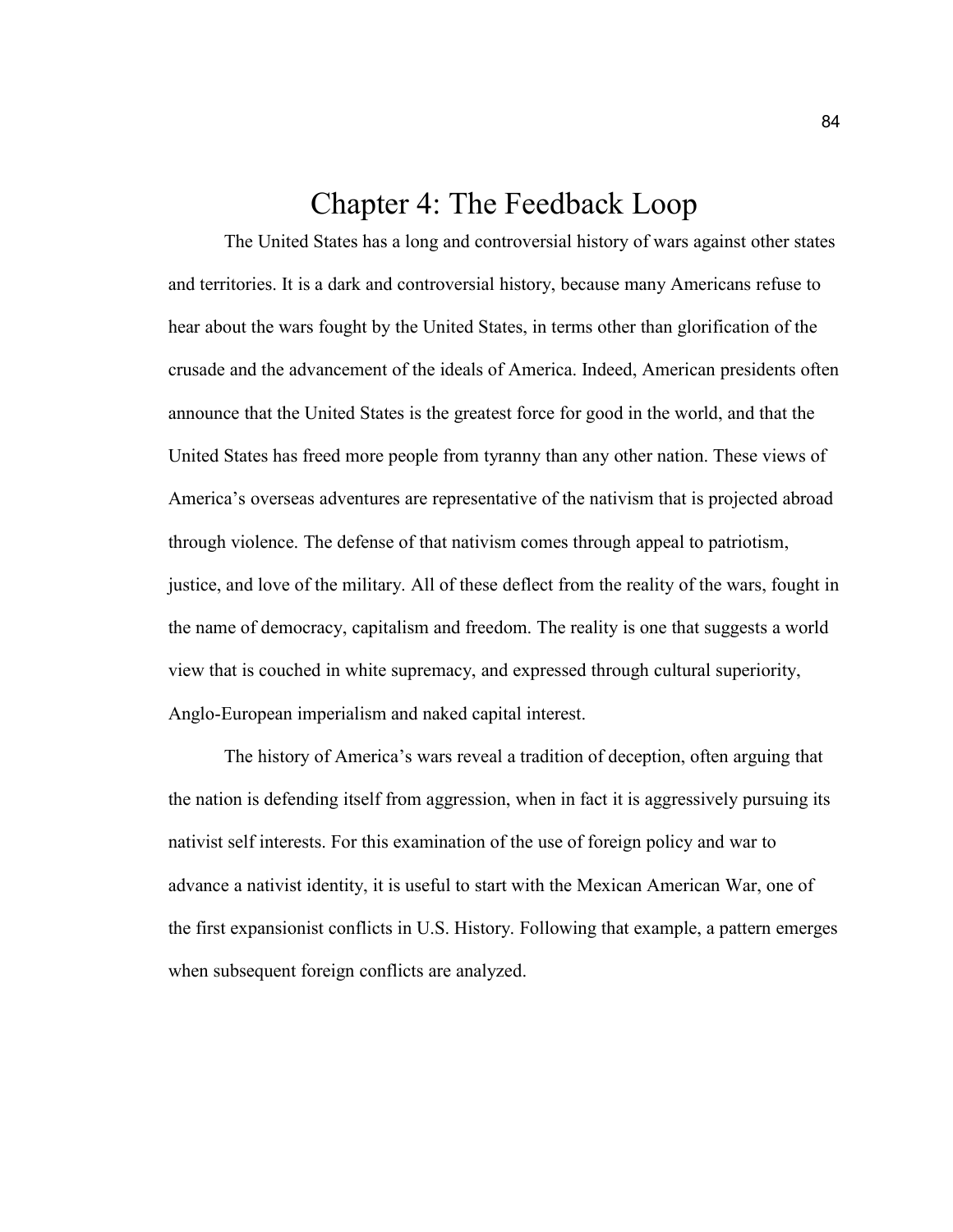### Napoleon on the Stump

The Mexican American War was elective, not having been forced upon the United States, but instead chosen for the nation by the President, James K. Polk. Polk was a uniquely successful president, who was a political unknown before his elevation to the presidency. He promised few things to his supporters, and delivered on all of them, making Polk perhaps the most successful president in the history of the nation. He promised a settling of boundaries with Mexico, the addition of California to the nation, and a deal with Great Britain on the Pacific coastal boundary with Canada. Upon the expiration of his four years in office, he had delivered on all these promises, and promptly did not run again for office. The "Napoleon on the Stump" as he was called, then retired to his home in Kentucky, never to be seen on the national stage again.

In many ways the Mexican American conflict was born out of the nativist desire to extend white supremacy beyond the boundaries of the United States, and to incorporate the institution of slavery in these new areas. The institution of slavery served a double purpose, one of racial hierarchy and economic foundation. The spread of this "peculiar institution" was fundamental to the identity of the United States both economically and socially. This is reflected in documents and iconography of the time.

In an editorial published by Frederick Douglass in his newspaper, *The North Star*, the nativist mission of this foreign aggression is obvious and painful. In his perspective, Douglass sees the war as one of white supremacy manifesting through violence, justified by naked bigotry and racism. Recalling a conversation he heard between two white men,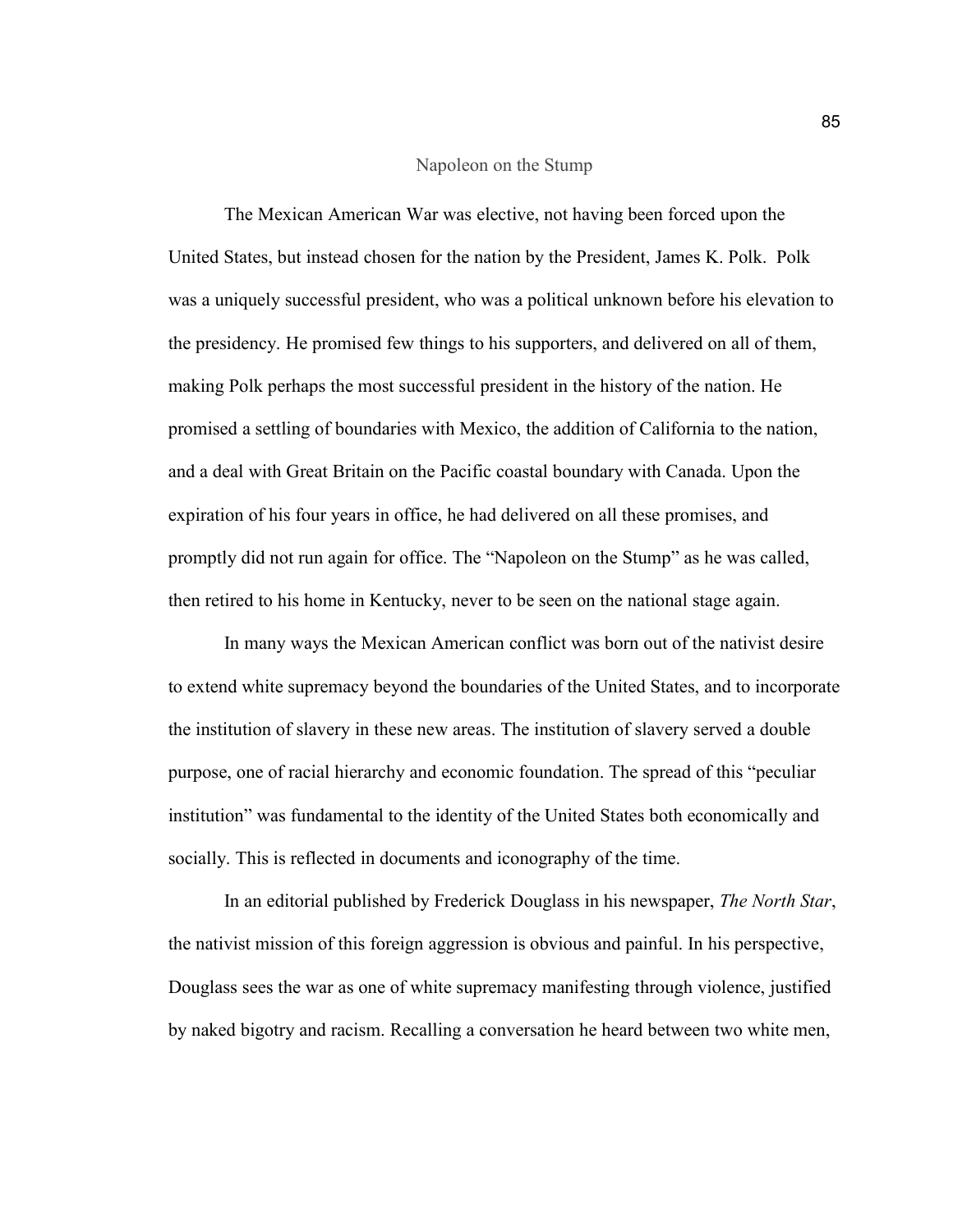Douglass explains how the perspective was representative of many in the support they shared for the war with Mexico. "The main argument in favor of the war was the meanness and wickedness of the Mexican people; and, to cap the climax, he gave it as his solemn conviction, that the hand of the Lord was in the work!"<sup>110</sup> The argument here was couched in a perspective that the enemy was inhuman, evil and insidious, not unlike the paranoid character of American politics put forward a hundred years later by Richard Hofstadter, in his essay on the American political psyche, entitled *The Paranoid Style of American Politics*.

## The Rod To Chastise Them

The force of this line of argument is powerful, and may reveal why it persists to defend American foreign policy today. According to Douglass, the use of a manifest destiny, countenanced by a divine force, is so compelling as to silence all counterargument. "...God was now making use of the Anglo Saxon race as a rod to chastise them! The effect of this religious outburst was to stun his opponent into silence: he seemed speechless; the ground was too high and holy for him; he did not dare reply to it; and thus the conversation ended. When men charge their sins upon God, argument is idle; rebuke alone is needful; and the poor man, lacking the moral courage to do this, sat silent." <sup>111</sup> This is the effect of nativism on American foreign policy from early on the American history. The effect of this silencing power was to see nativism become an unchecked influence on future wars, and laws regarding the preservation and elevation of white Americans and Anglo-European cultural atop a racial caste system.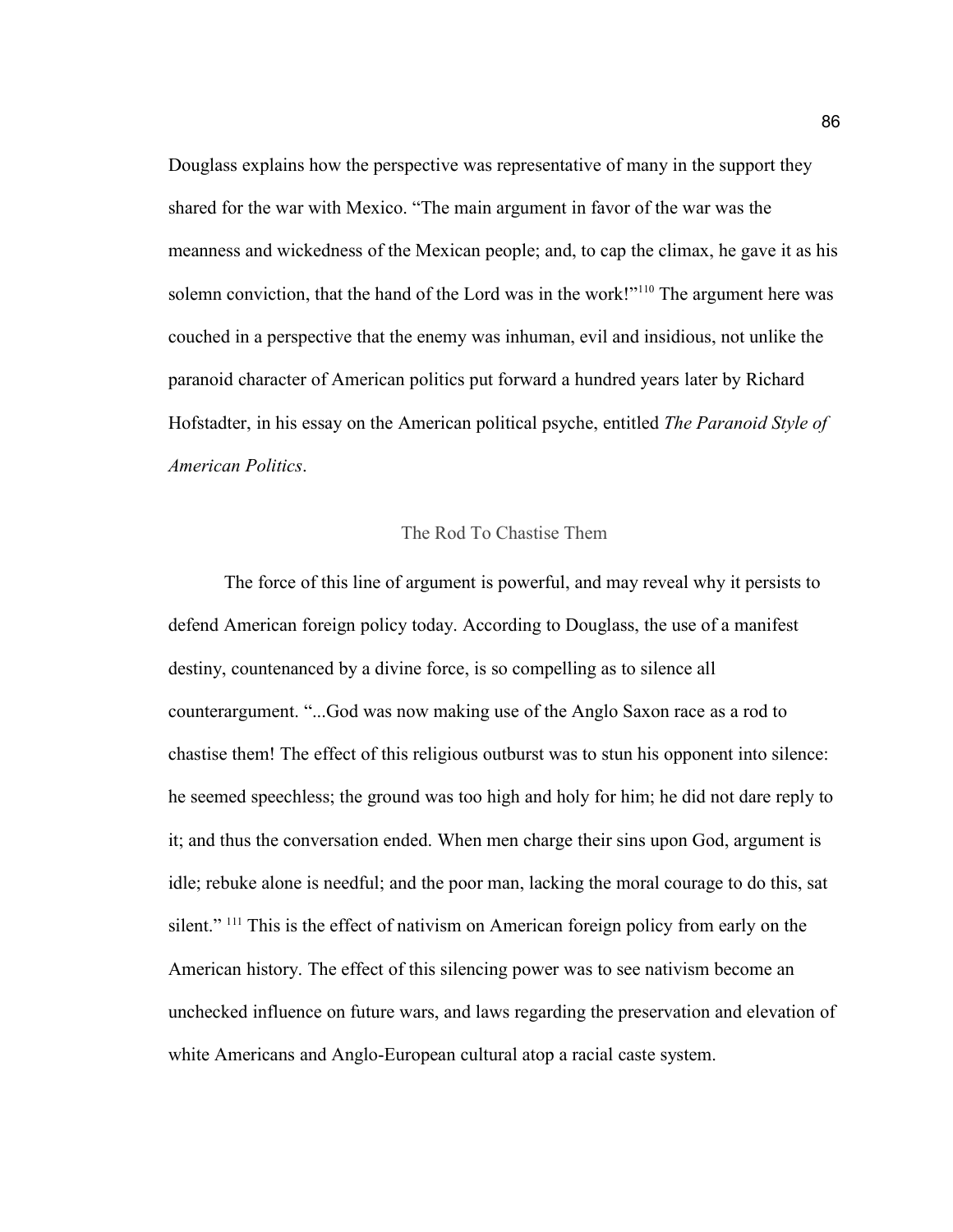Douglass explained that the war was inevitable, despite the show of opposition in Congress. He wrote in his *North Star Editorial*, published January 21, 1858, "Mexico seems a doomed victim to Anglo Saxon cupidity and love of dominion. The determination of our slaveholding President to prosecute the war, and the probability of his success in wringing from the people men and money to carry it on, is made evident, rather than doubtful, by the puny opposition arrayed against him."<sup>112</sup> Even to observers at the time, the war against Mexico was a war of nativist aggression, plainly and deliberately projected as a war justified in noble terms.

Challenges to those justifications came with a fierce backlash, which Douglass also explained. "No politician of any considerable distinction or eminence, seems willing to hazard his popularity with his party, or stem the fierce current of executive influence, by an open and unqualified disapprobation of the war. None seem willing to take their stand for peace at all risks; and all seem willing that the war should be carried on, in some form or other."<sup>113</sup> This is on opinion, of course, but it is also evidence that to Frederick Douglas, the war was not opposed by politicians who might have raised objection. The absence of any voices for peace, against what was a war based upon a lie would seem to show that the force of nativist patriotism had overpowered the opposition to the violence it was projecting against Mexico.

### The Half Insane Mumbling of a Fever-dream

Even the few voices for peace seem to support the idea that the war could not be stopped by logic or outrage. A young Congressman from Illinois, Abraham Lincoln,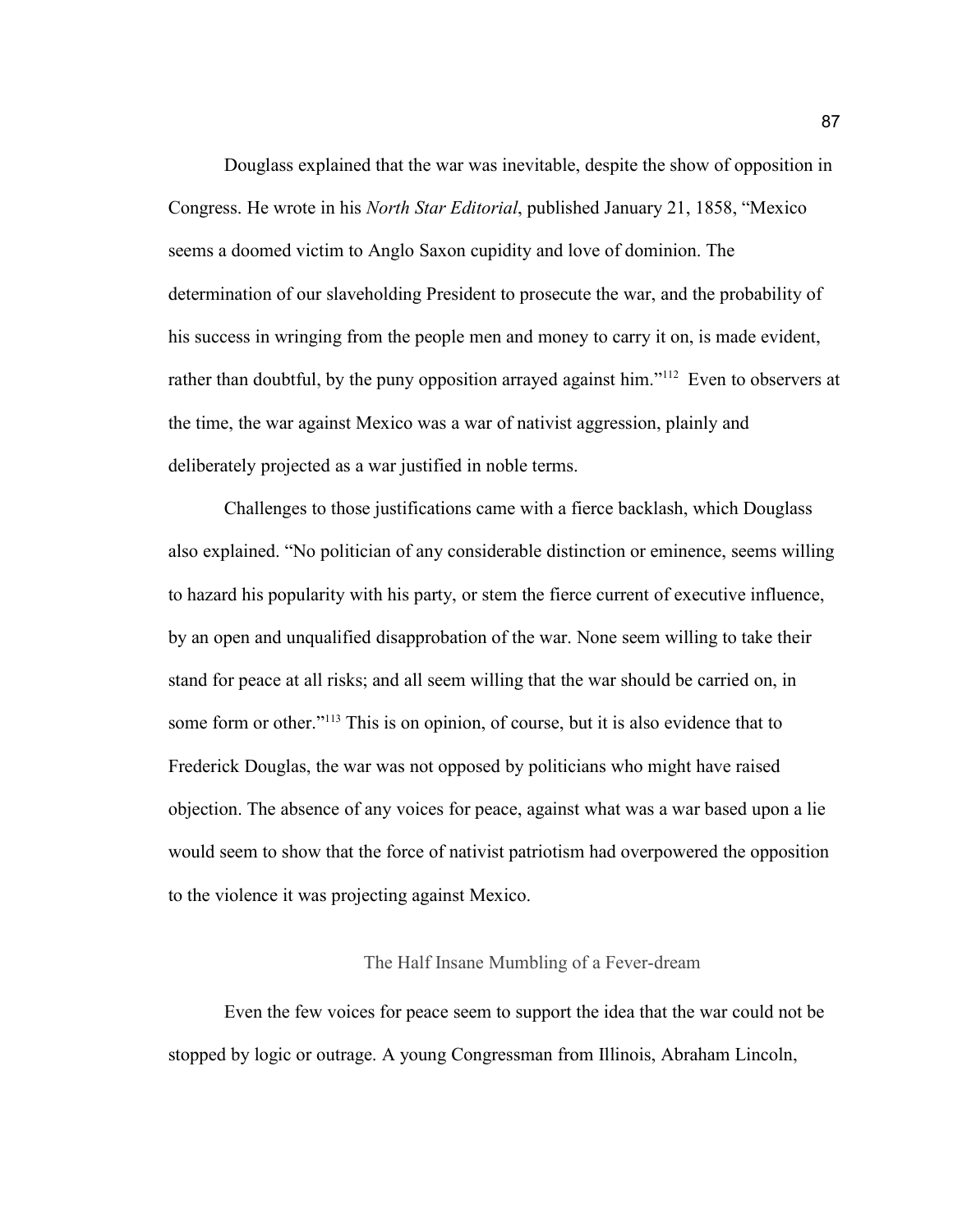opposed the war, even going so far as to call for President Polk to show him the spot on the map where American blood had been shed on American soil<sup>114</sup>.

His critique of Polk's aversion to logic is notable for how it describes the force sand logic of the nativist tradition. Lincoln declare in his speech, delivered from the House of Representatives on January 12, 1848, "How like the half insane mumbling of a fever-dream, is the whole war part of his late message! At one time telling us that Mexico has nothing whatever, that we can get, but territory; at another, showing us how we can support the war, by levying contributions on Mexico." Lincoln is drawing attention to the lack of consistency which the advocates of the war use to justify and distract criticism.

He continues, "At one time, urging the national honor, the security of the future, the prevention of foreign interference, and even, the good of Mexico herself, as among the objects of the war; at another, telling us, that 'to reject indemnity, by refusing to accept a cession of territory, would be to abandon all our just demands, and to wage the war, bearing all its expenses, without a purpose or definite object[.]'" Lincoln is bordering on satire at this point in his rejection of Polk's logic on the war, making it obvious that the war is about an unspoken support for slavery, a concept justified by nativism.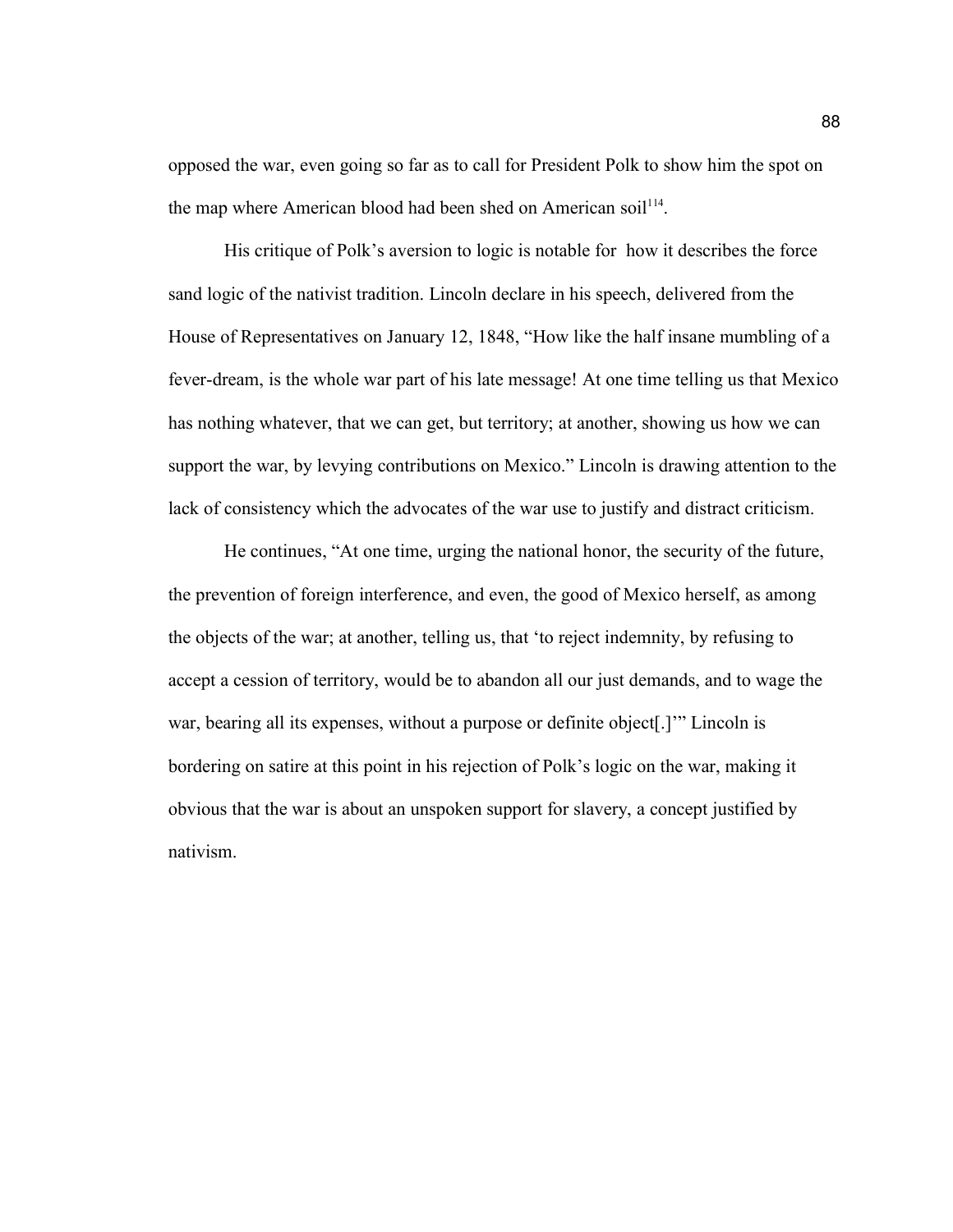He concludes, "So then, the national honor, security of the future, and every thing but territorial indemnity, may be considered the no-purposes, and indefinite, objects of the war!"<sup>115</sup> This turn of phrase exposes that Lincoln sees the use of nationalism, patriotism and nativism as illogical and yet the root causes of the war against Mexico. The fever of nativism expressed through violence in foreign crusades for American identity, exactly the noble calling of the Mexican American War, meant that even men a great and patriotic as Abraham Lincoln were ignored by the voting public.

### Maximum Effort to Avoid Acknowledgment

In terms of Laos and Vang Pao, the example of the Mexican American War can be readily connected. The effort to subdue the region for America's strategic goals was a form of nativism akin to the call for conquest against Mexico. The interesting comparison here is in the reversal of American expressions and admission of nativism as the core philosophy for the war. In Laos, it was an open secret that the United States was operating an insurgent guerrilla operation, violating the terms of the Geneva Accords.

The message of this brazen violation was intended to send a message to North Vietnam that the United States was willing to do whatever was necessary to stem the spread of Communism into the region, even if it meant undermining the international agreements made by the United States. To protect the reputation and diplomatic standing of the nation, however, diplomats constructed a clear strategy of denial in order to maintain the nativist, pro-western, Anglo-European intentions of the mission in Laos. The denial in this case is the evidence of the real intentions.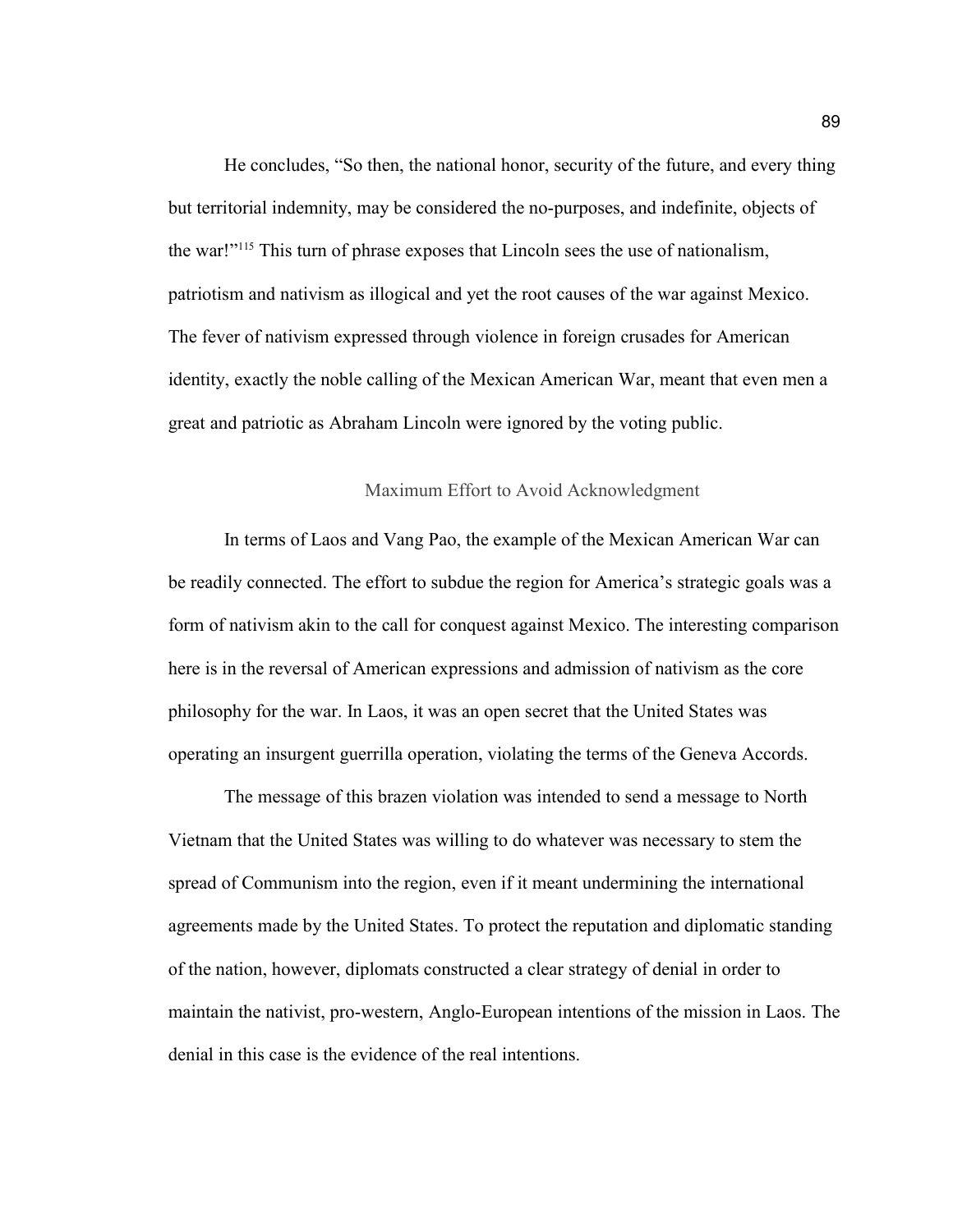When Secretary of State Dean Rusk instructed the embassy in Vientiane approval of cross- border ground operations but warns to adopt "maximum effort to avoid acknowledgment", it was to be done either by "declining comment on communist propaganda charges, if such were original source," or by "citing apparent navigational error."<sup>116</sup> How, too, like James K. Polk is the efforts by Dean Rusk to divert and confuse any logical analysis of the foreign policy of nativism. In Vietnam the policy was very clearly as unclear as possible.

In the Mexican American War, Abraham Lincoln described President Polk's logic as "First he takes up one, and in attempting to argue us into it, he argues himself out of it; then seizes another, and goes through the same process; and then, confused at being able to think of nothing new, he snatches up the old one again, which he has some time before cast off.<sup>117</sup> Both Polk and Rusk are unable to logically explain the efforts by the United States to project the American tradition of nativism, believing that white, Anglo-Europeans are superior.

The "Splendid Little War": Nativism and the Spanish-American War

Perhaps there is no greater example of American nativism driving American foreign policy that the Spanish American War. In 1899 the United States desired to become a member in the brotherhood of empires, taking its presumed place alongside Great Britain, France, Germany, and other European empires. This lust for empire was nobly advanced by prominent American voices, most notably William McKinley.

As president during the Spanish American War, William McKinley argued that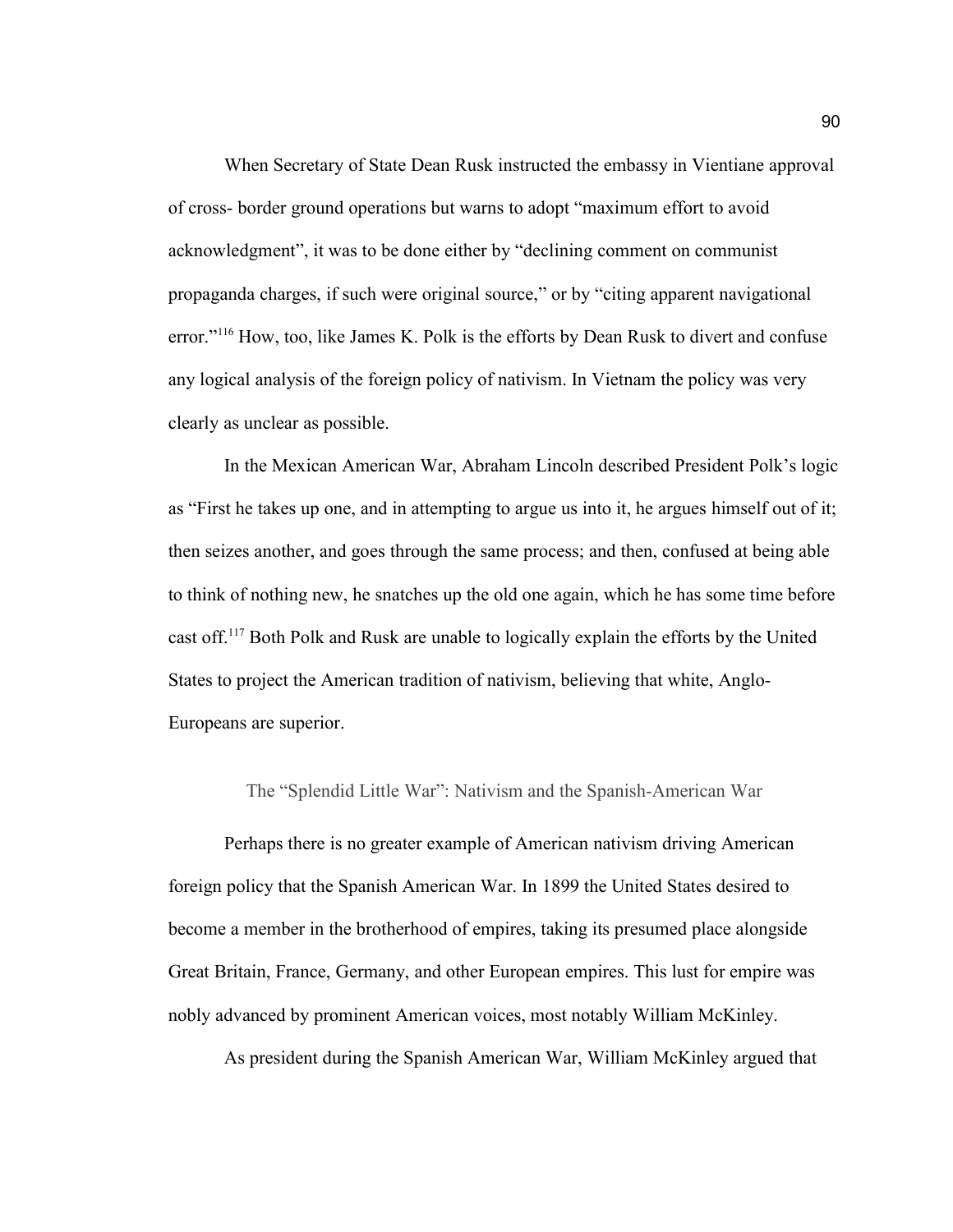the United States needed to expand its reach beyond the natural boundaries of North America. He was like many of his day who saw the American frontier as essential to the national identity. That identity was born out of a spirit of conquest, spreading Anglo-European culture to regions considered backward and savage. This conquest was achieved at great human cost , as the United States spread across North America, pushed by a sense of noblesse oblige termed Manifest Destiny.

This spirit of nativist expansionism met the edge of the Pacific in the later Nineteenth Century, and needed somewhere to go. To leaders like William McKinley, this meant expanding the United States across the ocean, transforming it into an empire. After claiming the Philippines, Guam, and Puerto Rico from Spain in the Spanish American War (1898-1999), McKinley betrayed his promise of freedom for the Filipino people, explaining,

> " It is nonetheless true, however, that without any original thought of complete or even partial acquisition, the presence and success of our arms at Manila imposes upon us obligations which we cannot disregard. The march of events rules and overrules human action. Avowing unreservedly the purpose which has animated all our effort, and still solicitous to adhere to it, we cannot be unmindful that, without any desire or design on our part, the war has brought us new duties and responsibilities which we must meet and discharge as becomes a great nation on whose growth and career from the beginning the ruler of nations has plainly written the high command and pledge of civilization<sup>"118</sup>

The idea of an American empire is problematic and controversial. The push for empire created not only a crisis of identity for the United States, but led to the use of foreign wars to spread a nativist national identity as part of the expanding Empire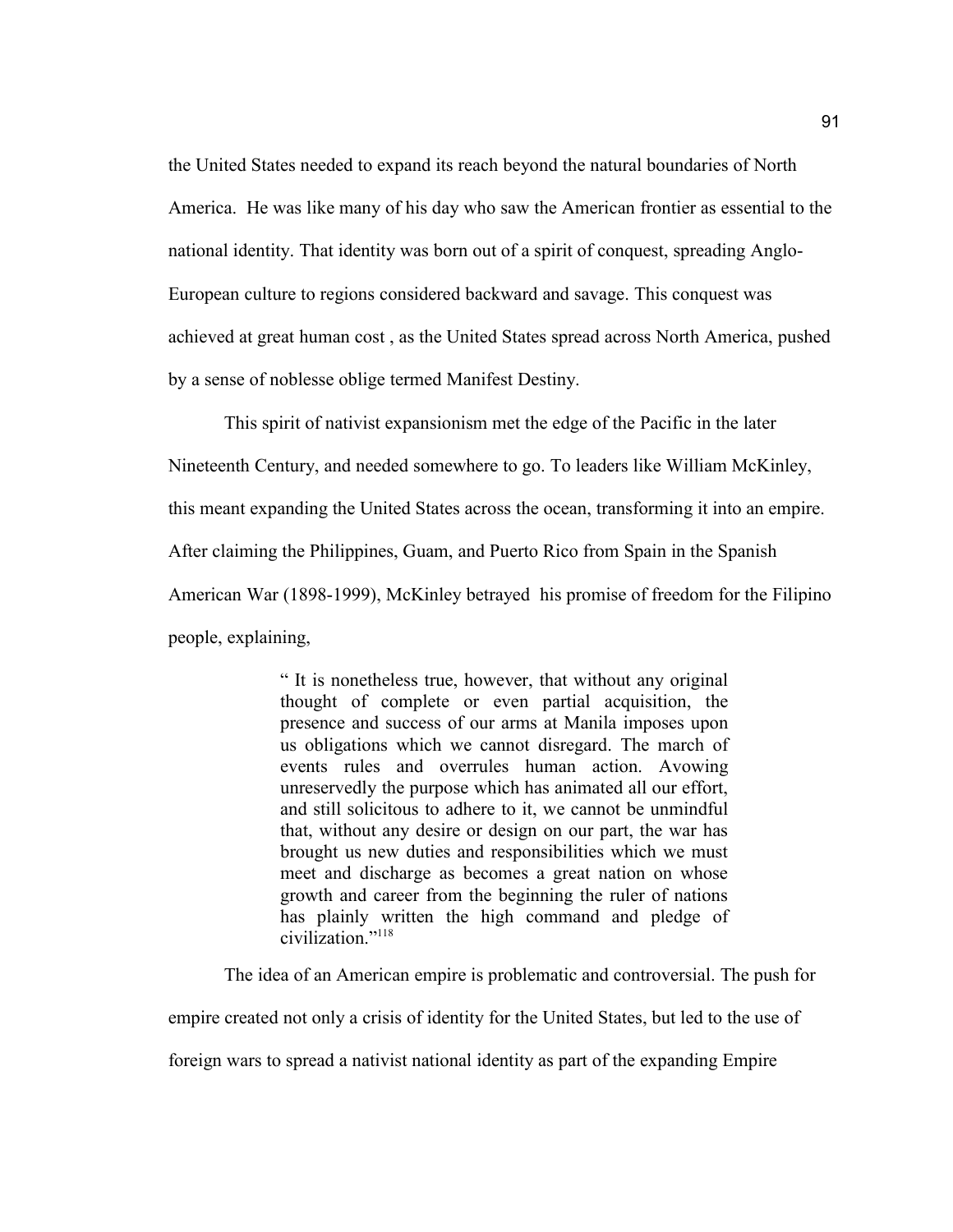Americana. This moment in American history stands as a crossroads from which it is possible to see how the feedback loop of nativism and foreign conflict was first established, intentionally, by the American government. Matthew Frye Jacobson, the William Robertson Coe Professor of American Studies & History and a professor of African American Studies at Yale University writes, "As modern American nationalism took shape within an international crucible of immigration and empire building, some of its harshest stains derived from a disturbing recognition of the barbarian virtues."<sup>119</sup> The virtue of using violence to help develop the character of American greatness in the next generation of Americans goes along with the effort to project this American nativism abroad through foreign warfare. It is ironic to spread civilization through an embrace of barbarity, a contradiction that was obvious to American leaders and yet acceptable. This would suggest that nativism denies the irony of an illogical approach to reality.

President McKinley was not alone in his call for an American empire. He was joined by many newspapers and political leaders who shared his view of American civilization as superior to others in the world. Furthermore the necessity of conquest for civilization was also a commonly held value of the day, promoted by significant voices, none more significant than Theodore Roosevelt.

Roosevelt saw American empire as benevolent, divinely ordained and democratic. He advocated for empire because he believed it would help both the colonizer and the colonized. It would help those who were taken "under wing" by the United States because it would provide liberty and civilization. Jacobson explains that the view was ultimately a step toward the disintegration of the original character of the United States.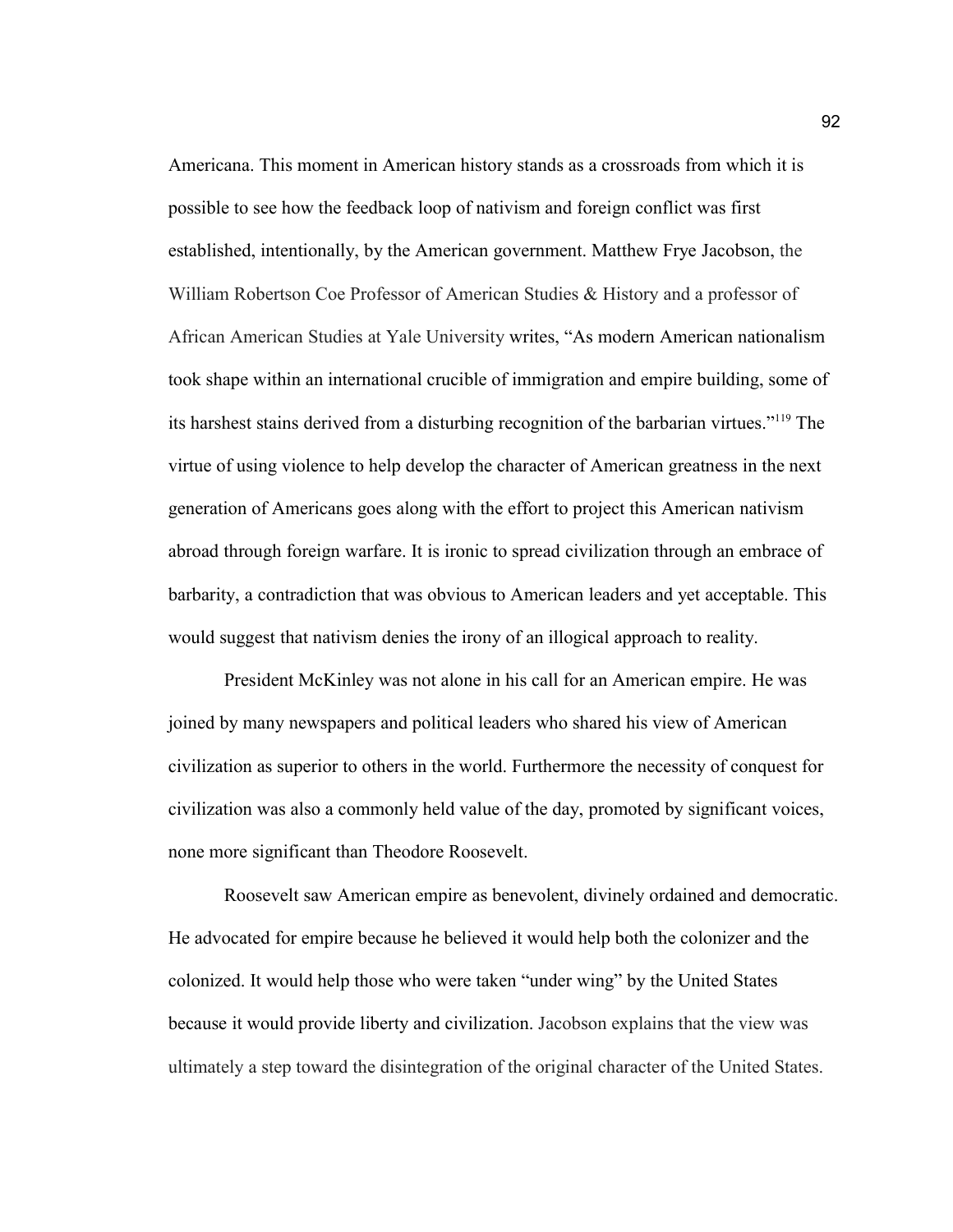He wrote, "If the delicate U.S. experiment in democracy required a particularly virtuous polity, then the nation's very destiny as 'steward to the backward races of the world' and an 'asylum for the oppressed' was fraught with peril. American greatness itself… was a corrosive national virtue."<sup>120</sup>

Jacobsen is identifying how the nature of the American experiment in democracy is dependent upon the influx of people to the nation, in order to maintain its population. At the same time the national character of the nation is defined by the political elite as Anglo-European in decent. These two elements conflict with each other as they diversity of immigration erodes the purity of the national character as defined by American nativism.

## "America is God's Crucible"

The counterbalance to this corrosive combination of nativism and immigration is the birth of the American empire. In order to define the character of the United States clearly, and in the process minimize the influence of immigrants bringing undesired traditions, languages and religions, wars for empire served to promote and preserve the national character in a nativism tradition. Fighting for the American way of life became synonymous with American patriotism, even though a single way of life was proscribed by American nativism. Horace Kallen, a professor of philosophy at the University of Wisconsin, wrote that the United States was symbolic of an orchestra, where diverse instruments played together as a beautiful sound.<sup>121</sup>

This, unfortunately, was a minority counter argument in 1915 when he wrote his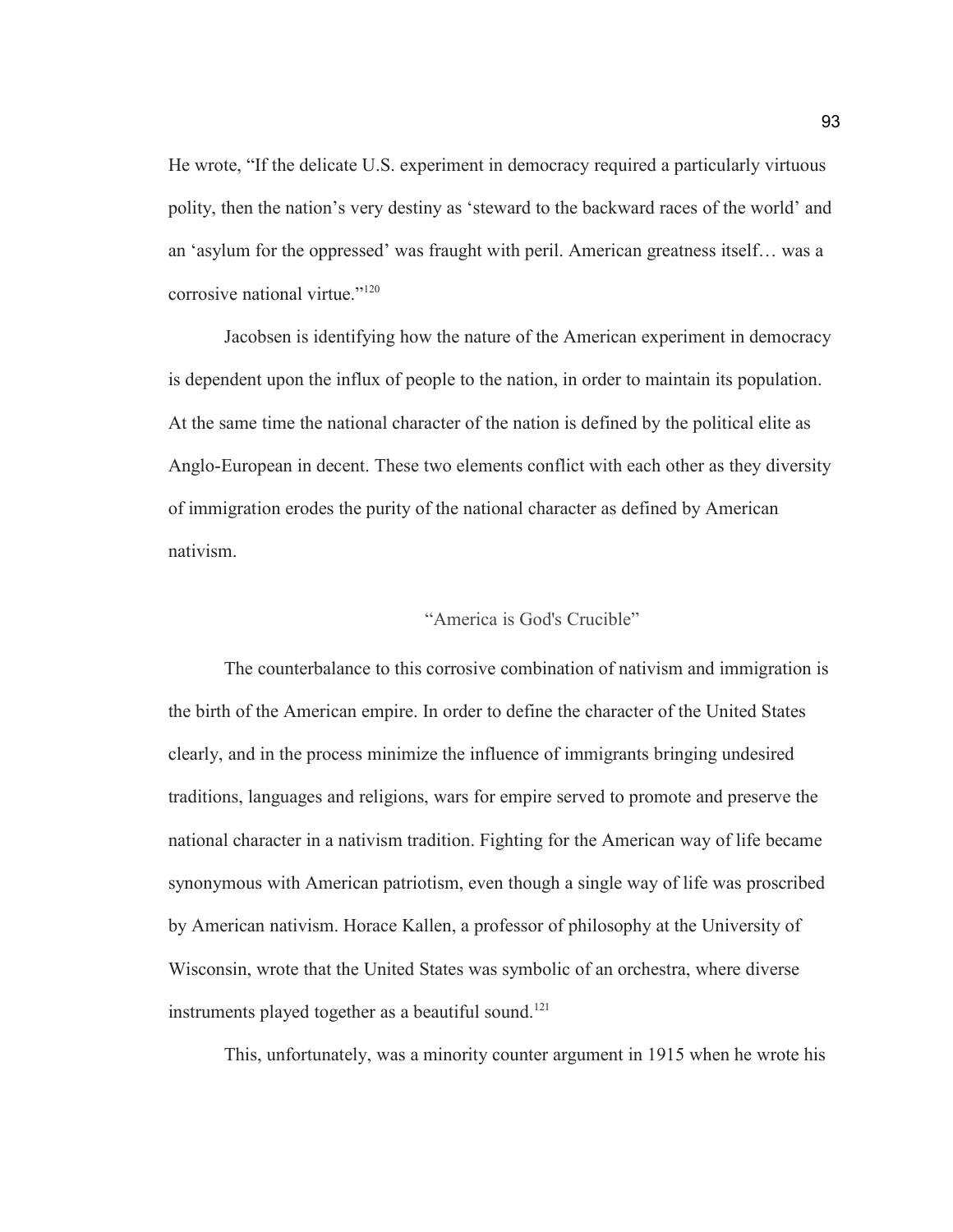book, *Culture and Democracy in the United States*. A more popular view can be seen in the work of English playwright and America-phile, Israel Zangwill, who in 1915 wrote the play *The Melting Po*t, became synonymous with American for the next fifty years. In Zangwill's play, the characters exclaim that, "America is God's Crucible, the great Melting Pot where all the races of Europe are melting and reforming!. . .. the real American has not yet arrived, he is only in the Crucible, I tell you-it will be the fusion of all races, the coming superman!"<sup>122</sup>

In essence, Zangwill's declaration from the stage was resonant in the hearts of the political leaders and nativists of the United States when they chose to transform the country from a republic into an empire. The desire for a super race of men, leading the world and delivering righteous civilization to the backward savages of the world became the ideal of American patriotism from that point onward. This is the start of the feedback loop of nativism and immigration.

The benefits were intended to be domestic, in addition to international. Theodore Roosevelt felt strongly about the benefits of violence to bring out the best in the American character. He advocated for empire as a way to define and develop the American identity. Theodore Roosevelt in a transcribed conversation with the psychologist G. Stanley Hall claims that, "Over-sentimentality, over-softness, in fact washiness and mushiness are the great dangers of this age and of this people. Unless we keep the barbarian virtues, gaining the civilized ones will be of little avail"<sup>123</sup>

The expression by Roosevelt of the need for violence and conquest to maintain the American spirit is an essential contradiction in the nativist perspective; an irony that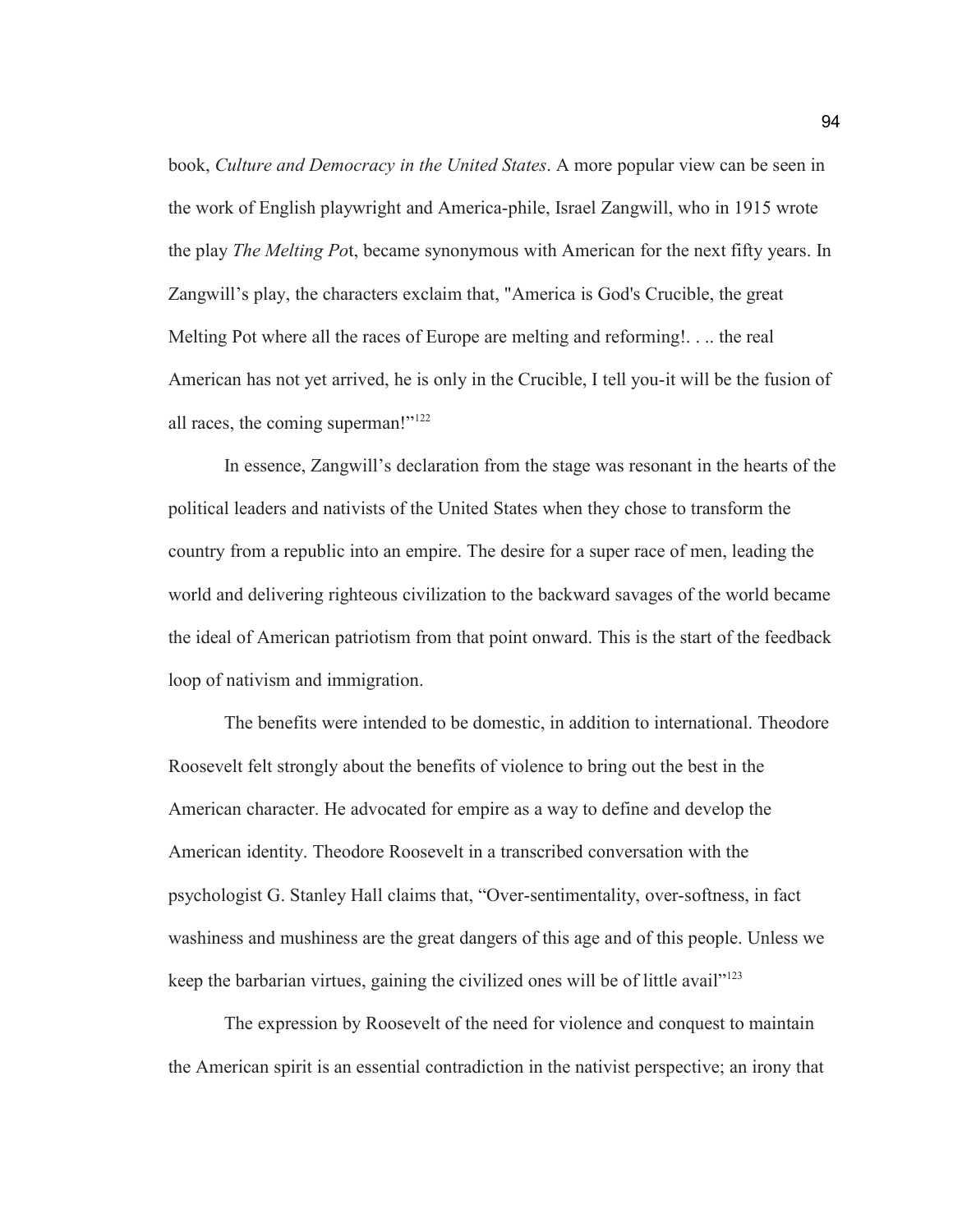is represented by the feedback loop of nativism in foreign policy leading to increased immigration restrictions. Indeed it is this feedback loop that needs identification of the feedback is to ever end.

As the United States tried to exert dominance over foreign territories it creates refugee populations that fuel nativism reactions at home. As Jacobson wrote, "This approach to entire peoples as pawns in a vast geopolitical game represented a heightened degree of imperialist vision, which became standard fare over the course of the twentieth century."<sup>124</sup> The domestic nativism then fosters more immigration restrictions and more foreign interventions abroad.

Just as Roosevelt and McKinley were advancing the American empire in the name of saving the American identity, the impact upon the United States was simultaneously detrimental. The violence being done in the name of the nation was destroying the original ideal of equality, limited government and freedom upon which the United States was first founded.

Domestically the embrace of "barbarian virtues" and the promotion of an American civilization abroad fostered and emboldened the development of the Eugenics Movement, an early twentieth century offshoot of the Progressive Movement. Eugenics advocates felt that the health and moral welfare of the nation was a risk by the influx of immigrants. They advocated governmental intervention into the lives and freedoms of immigration populations in the name of public health, moral development and improved social order.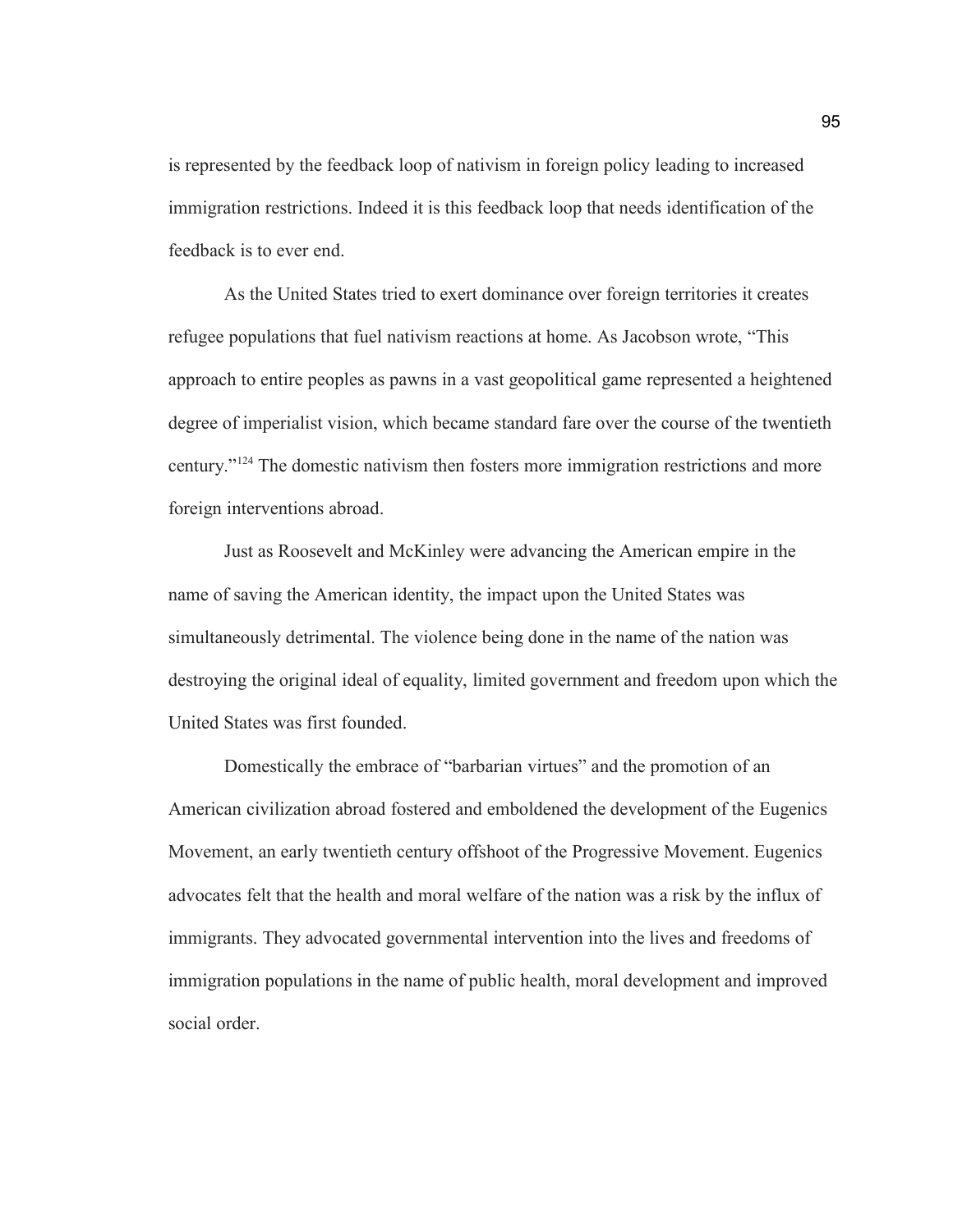The War To Make The World Safe For Democracy

World War One was a watershed moment for the United States, as the people began to see that they did not desire the American Empire as much as their leaders desired it. The entry of the United States into the war was so unpopular that is can be argued that the 19020's were a decade long backlash against everything that President Wilson did while in office. The entry of the United States into World War One represents another manifestation of the feedback loop; the drive for projecting American nativist values abroad leads to a counterbalancing rejection of immigration and refugees from the wars for the American Way.

The method Woodrow Wilson enlisted to bring the U.S. into the war is reflective of the power of the nativist argument. Appeals to American patriotism, democracy and world leadership fit into the nativist definition of the American ideal. Using appeals to these themes in American nativism allowed Woodrow Wilson to bring the U.S. into the war, despite overwhelming opposition to the war before the American declaration of war in 1917.

Indeed, Wilson even capitalized on the opposition to the war in his campaign for re-election in 1916. With public opinion decisively anti-war, Wilson campaigned on a slogan of "He kept us out of war!"<sup>125</sup> Appealing to the emotional logic of the public gave Wilson a narrow victory in the 1916 election. He then used an appeal to the emotional patriotism of Americans to gain their support for entering World War One, a war they about which had already signaled their emotional rejection.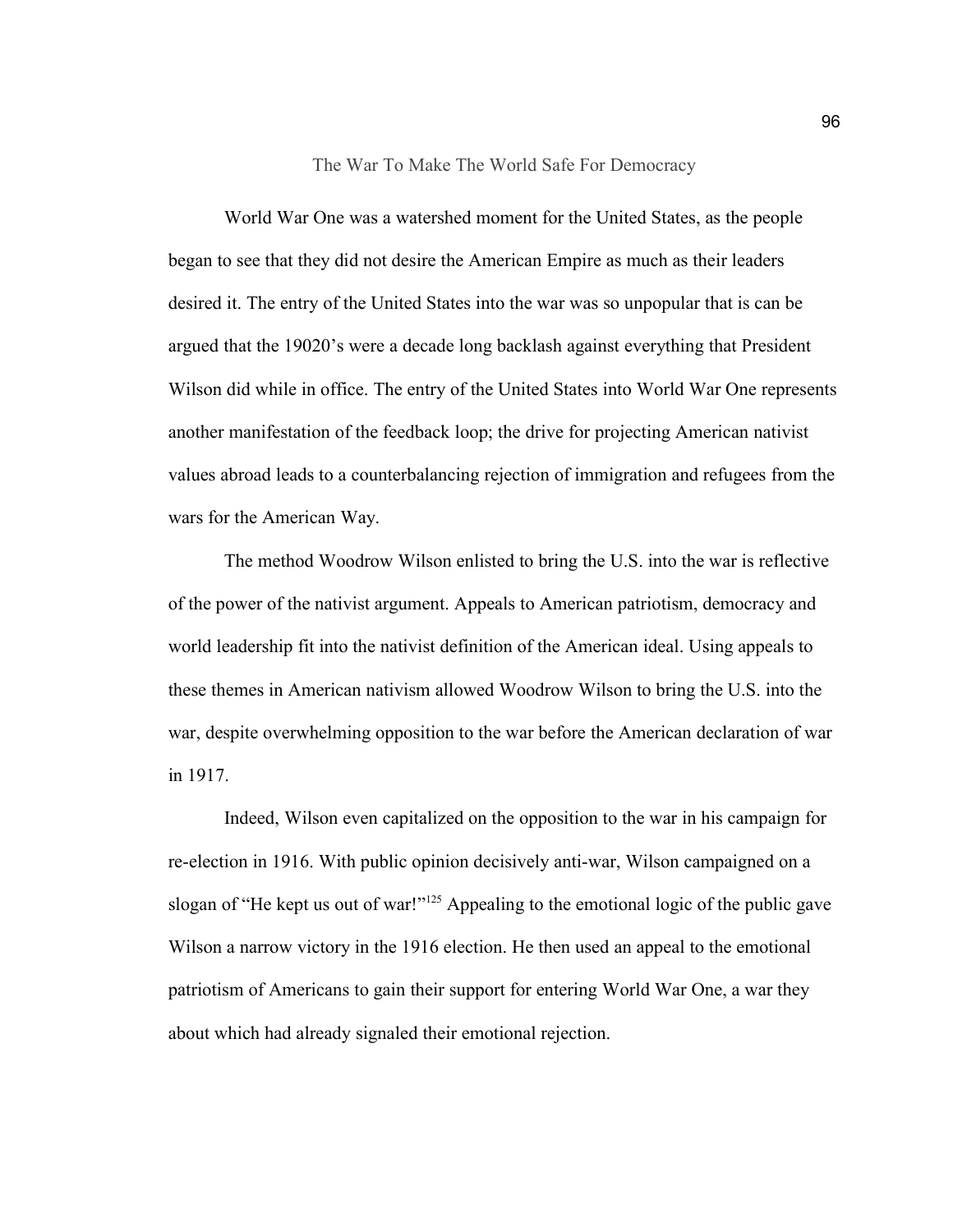Despite repeated attacks on American shipping in the years 1915-1917, Woodrow Wilson had not pushed the nation to respond with a declaration of war. It was the interception of a telegram from the German Foreign minister, George Zimmerman, to the German ambassador to Mexico that ultimately convinced Wilson to go to war. This is a dubious influence when given closer examination. The message in the infamous Zimmerman telegram was that if Mexico would agree to attack the United States, in support of Germany, Mexico could expect to receive the lands of New Mexico, Arizona and California in exchange. No evidence has ever surfaced to indicate that Mexico accepted this offer, nor that there was ever a threat to the United States from its Southern neighbor.

Indeed, there is no evidence that even the United States took this imagined threat seriously, as no military response even came after the discovery of this message. While Wilson did receive a declaration of war from Congress to go to war in Europe, the United States military never sent troops to defend the southern border from a Mexican attack.

The strange turn of public opinion, from anti-war to defenders of freedom in a crusade to end all wars, in curious. The American public became rabid supporters of war so quickly because the appeal of nativist ideology and propaganda played upon their emotional sensibilities. Indeed, while Wilson was establishing the Office of Public Information, the first official propaganda office of the U.S. government in American history, crowds of Americans attacked innocent citizens of German heritage or anyone who spoke critically of the war effort. Indeed, even an Ohio minister was beaten by a crow of angry war supporters when he gave a sermon that was seen as critical of the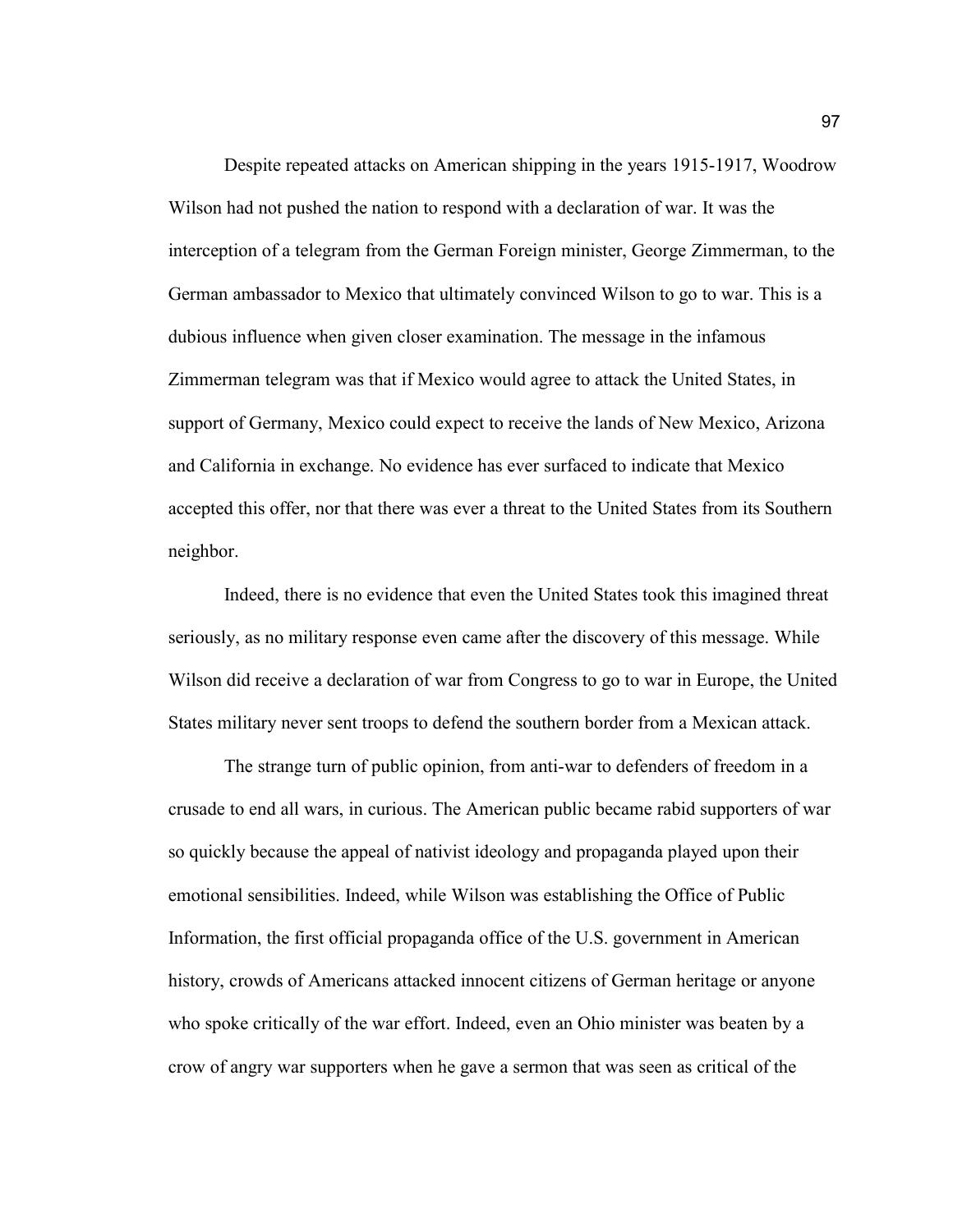war.<sup>126</sup>

William Randolph Bourne wrote about this phenomena in an essay, entitled *The State*, discovered only after his death. In it he described the "spiritual alchemy" that transforms the public from one perspective to another on war, and how they convince themselves that it was a transformation of their own choosing. In The State, Bourne lays out the power of the American nativist ideology, born out of the barbarian virtues that were promoted by Theodore Roosevelt. Bourne wrote,

> Wartime brings the ideal of the State out into very clear relief, and reveals attitudes and tendencies that were hidden. In times of peace the sense of the State flags in a republic that is not militarized. For war is essentially the health of the State. The ideal of the State is that within its territory its power and influence should be universal. As the Church is the medium for the spiritual salvation of man, so the State is thought of as the medium for his political salvation<sup>127</sup>

As Roosevelt argued when he told Dr. Stanley that violence was necessary for the American character to continue, here it is evident how Bourne sees the appeal of war in 1917. Despite writing *The State* before the war began, Bourne accurately described how the appeal of violent foreign warfare would unite a nation unconnected by a common ancestry, language or religion. War is the great unifier that nativism uses to fuel it's wars abroad and its restrictions at home.

Bourne said "War is the health of the State. It automatically sets in motion throughout society those irresistible forces for uniformity, for passionate cooperation with the Government in coercing into obedience the minority groups and individuals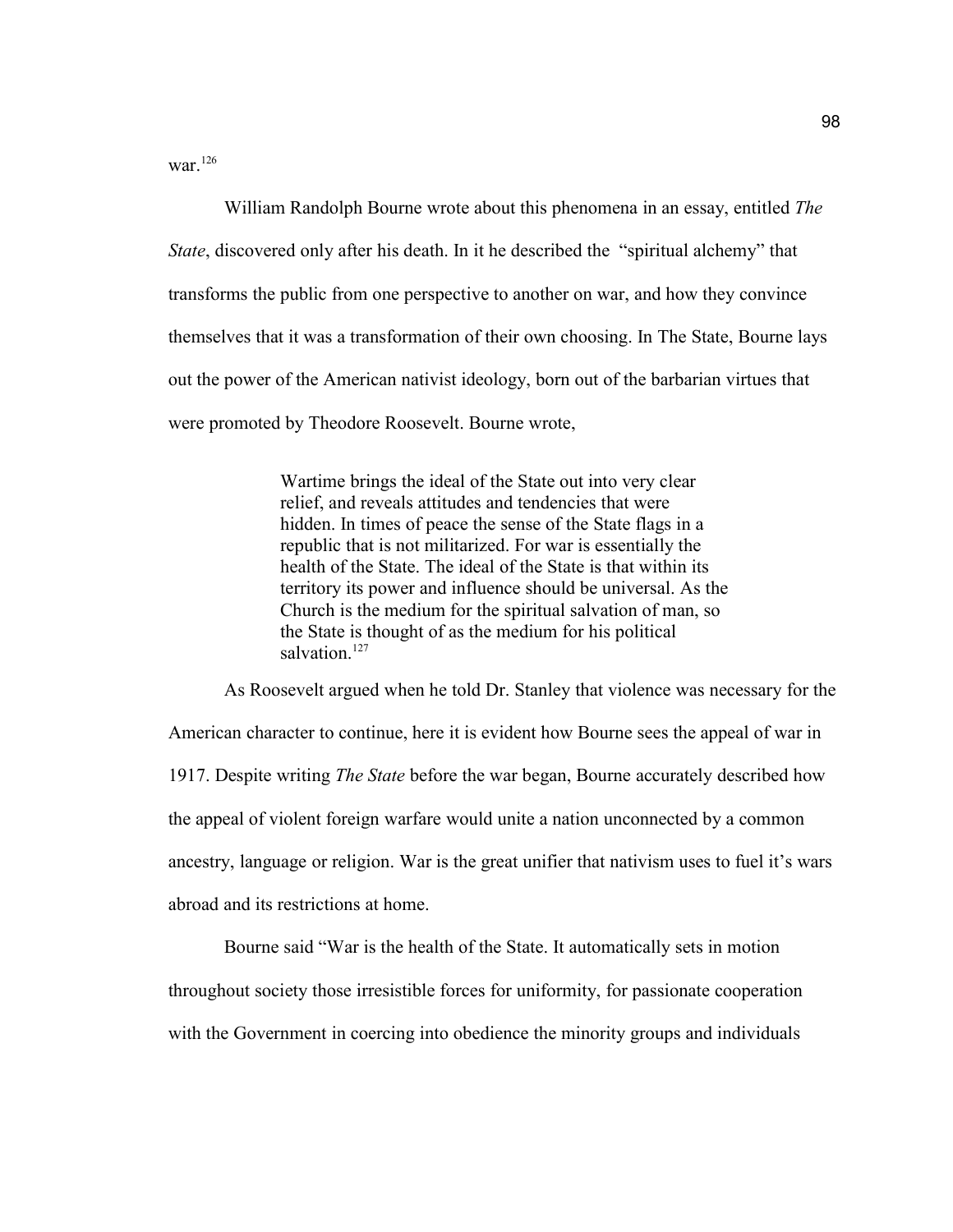which lack the larger herd sense."<sup>128</sup>

It is exactly what a nativist would desire in any ideal nativist society. A uniformity of the herd, and a totalitarian control of the identity, the citizenry and the mission of the culture. This was made manifest during the war, as civil liberties were curtailed, immigration was ended, and suspicion of radicals and immigrants permeated the post war 1920s.

The same is evident in Lao with Vang Pao and his Hmong tribesmen in the 1960's. When Vang Pao first met with the CIA field agent Bill Lair, he told him that he had nothing in common with his fellow Laotians who were communists. "I've been in touch with the Communists. They've been around here for years", Pao told Lair in 1961. "But my people can't live with them. Their life is too different from ours." How different the life of a highland Hmong tribesman could be from a Laotian communist on the Plain of Jars, a few miles away, would appear to be slight. Yet because he was moved by the nativism of the mission, the powerful pull of a fight for identity and with the financial gain that the Americans could offer, Vang Pao was willing to see his fellow Laotian brothers as alien to him, worthy of death. "We have two choices," Pao told Lair, "We fight them, or we leave. There is nothing else we can do. If you give us guns, we will fight them."<sup>129</sup>

It is not unique to the American condition, of course. Nativism and herd mentality are human traits. Jean Paul Sartre wrote of this in his preface for *The Wretched of the Earth* by Franz Fanon. Sartre was describing the post-colonial realization of peoples freed from their European oppression. He wrote, "The European elite decided to fabricate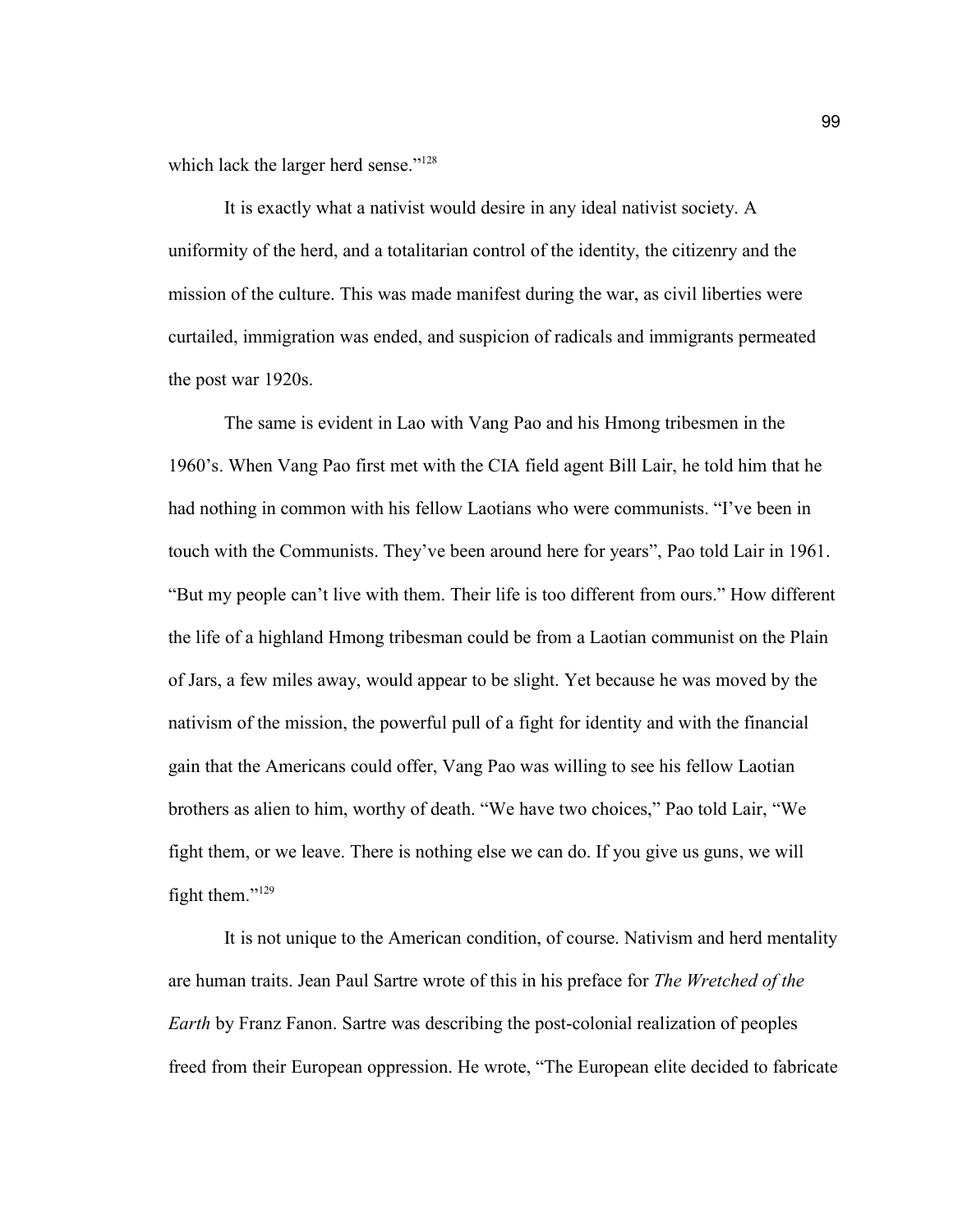a native elite, they selected adolescents, branded the principles of Western culture on their foreheads with red hot iron and gagged their mouths with sounds, pompous awkward words that twisted their tongues."<sup>130</sup>

As the American people embraced the ideology of war, the unity of the nation solidified, and a new generation of American nativist idealism was seared into the cultural fabric of the nation. Indeed after World War One ended, the United States saw a return of the Ku Klux Klan, the passage of restrictive immigration laws, and the execution of radical Italian anarchists Sacco and Vanzetti. All of these could be considered hallmarks of the nativism symbolically branded on the foreheads of the next American generation with red hot irons, gagging their mouths, and twisting their tongues.

Vang Pao and the plight of the Hmong went through a similar transformation. When the United States began supporting an insurgency in Laos in the 1960's, the Hmong people were selected by CIA agent Bill Lair. Vang Pao was the man they were looking for, according to Bill Lair. Vang Pao had been a devoted police officer before the United States brought the war to Laos. When the threat of communism made it necessary for the United States to flood Laos with aid, the effects transformed the nation from independence to dependence, and instituted a clear identity for Laos that was defined by the western capitalist, pro-democracy perspective of the United States.

Vang Pao went from being a loyal Laotian citizen to being a loyal American guerilla leader. The Hmong were transformed from a minority ethnic group in Laos into t people without a notion, unfamiliar with the United States and hunted in their native Laos.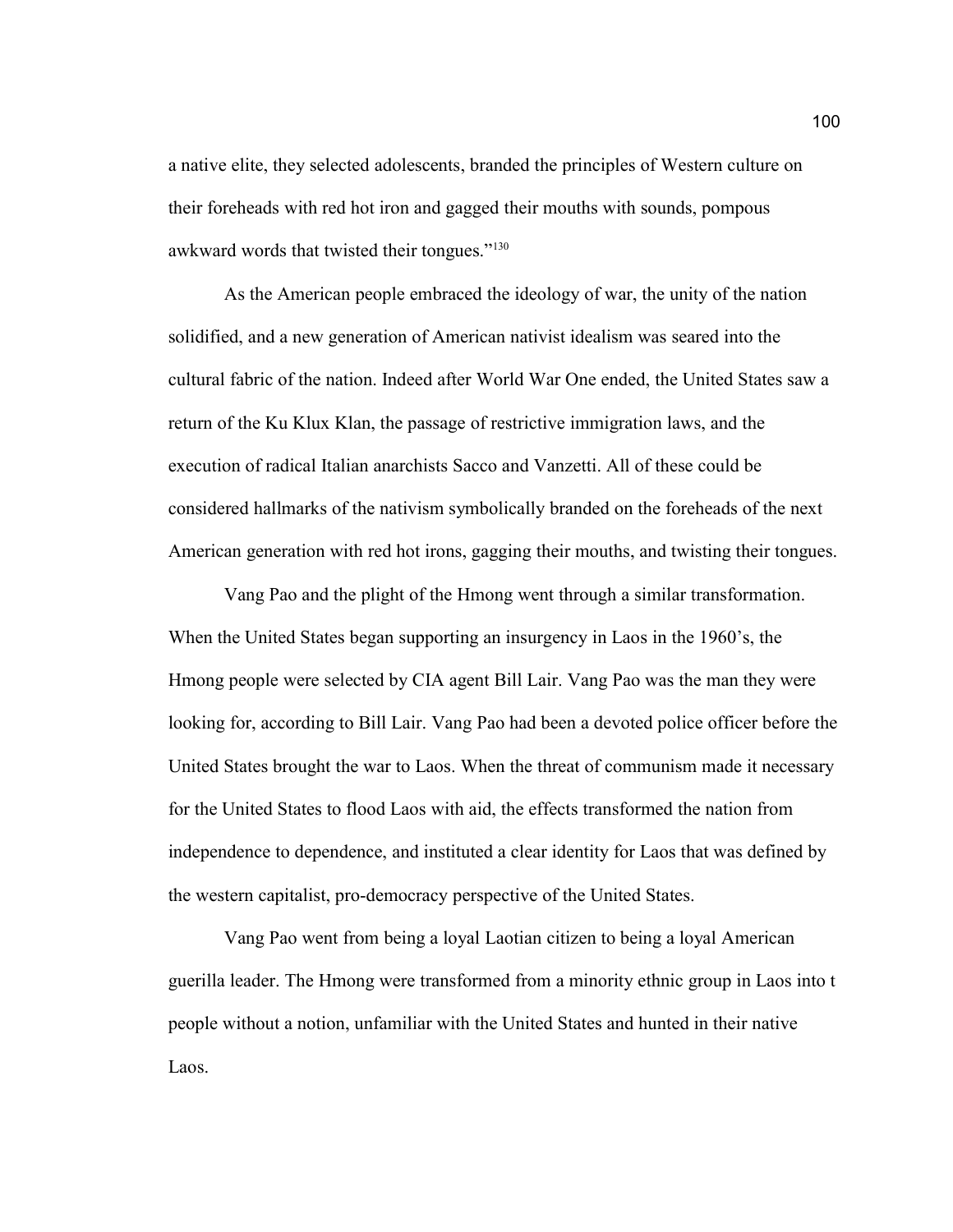Hannah Arendt, a German philosopher and political theorist, described this transformation in her description of the refugees of the First World War . "Once they had left their homeland they remained homeless, once they had left their state they became stateless; once they had been deprived of their human rights they were rightless."<sup>131</sup>

#### The Red Scare

America after World War One reacted to the war by turning inward, rejecting the diversity that war had unleashed. The reaction of the United States to the war reveals the feedback loop; war for nativist ideals abroad leads to rejection of immigration and a curtailing of civil rights at home. This feedback loop is evident in the 1920's as American moved to limit immigration, redefine citizenship for Anglo-Europeans, and to end diversity of thought that did not adhere to the nativist conception of the national identity.

Emma Goldman was a victim of the post World War One hysteria that was made manifest in the 1920's. Her critique of the nativism that infected the American society made her an enemy of the people in the eyes of the government. She was tried and convicted of conspiracy to defeat the military conscription law, also known as the Selective Service Act. The requirement that all men register for military service was another new tradition established during the First World War, and one that Goldman considered to be a violation of freedom.

The feedback loop of nativism abroad coming home in the form of nativist restricts is clearly seen in the case of Emma Goldman. As an anarchist and a publisher, she represented freedom of thought and freedom of speech. As an immigrant from Russia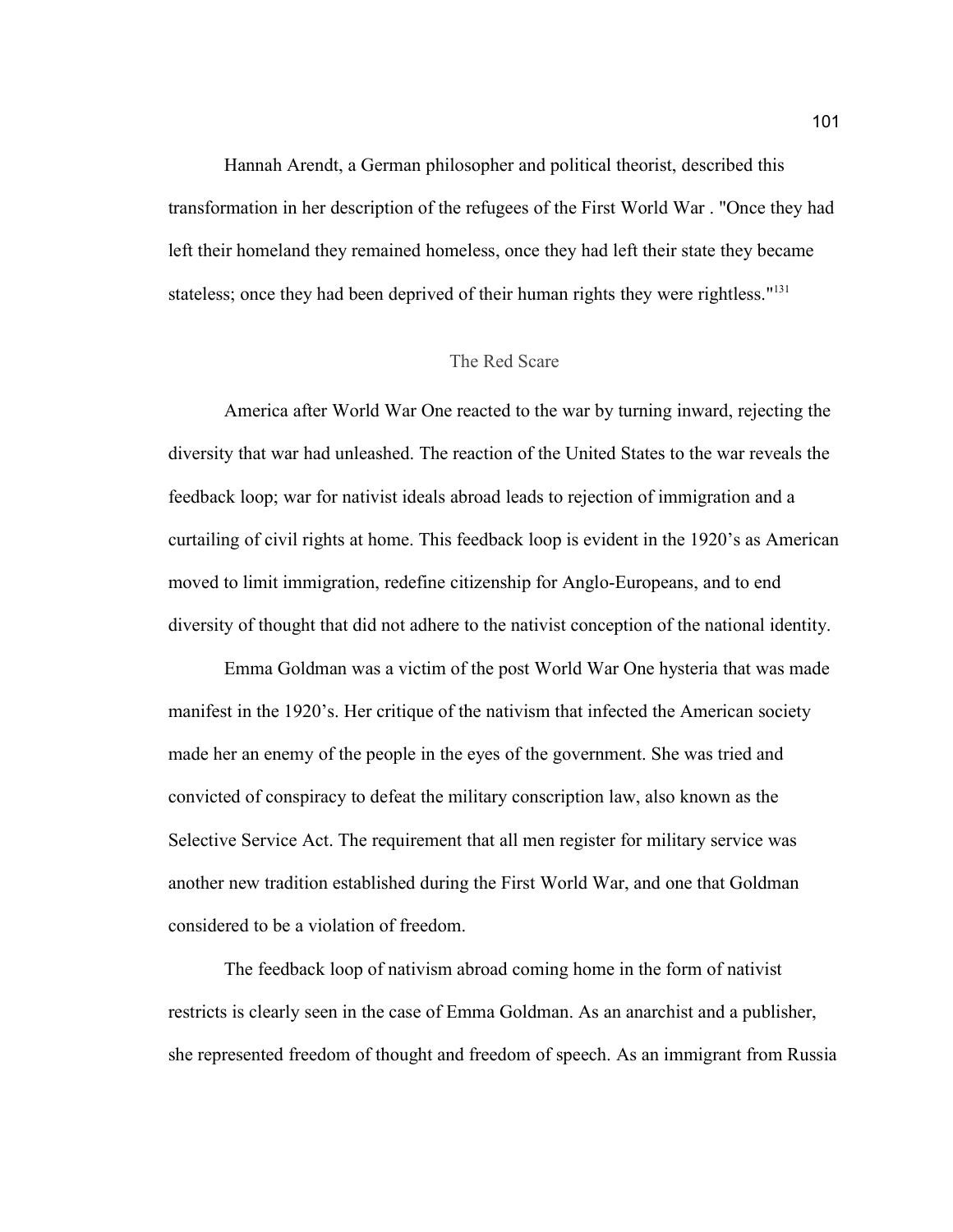she represented the diversity of America that nativists in the political elite wanted to limit. Challenging the forced militarism of the United States made her an easy target for nativists who held the unity of the nation together through militarism, racism and religious bigotry. Emma Goldman was everything that American nativists were not, and therefore they wanted to destroy her.

Goldman summarizes the feedback loop of nativism in her 1908 essay, "Patriotism, A Menace To Liberty."<sup>132</sup> She wrote of the perspective that she opposed, but which would ultimately deport her from the United States. "Patriotism", she wrote, "assumes that our globe is divided into little spots, each one surrounded by an iron gate." Goldman doesn't call it nativism, but it is exactly as a nativist would argue. The idea of national sovereignty is used to justify nativism. "Those who have had the fortune of being born on some particular spot, consider themselves better, nobler, grander, more intelligent than the living beings inhabiting any other spot. It is, therefore, the duty of everyone living on that chosen spot to fight, kill, and die in the attempt to impose his superiority upon all the others."

The United States has used this nativism, masquerading as patriotism, to instill support for its foreign wars for nearly two hundred years. The duty of young people to "support the troops" and "be all you can be" is branded into their minds through nativist propaganda that sees the United States as "the greatest for good in the world."<sup>133</sup>

At home, Americans are taught to despise the "aliens" of other lands. Immigration laws are written to protect the people of the United States from being overrun by alien immigrants seeking to destroy the American way of life. The description of the American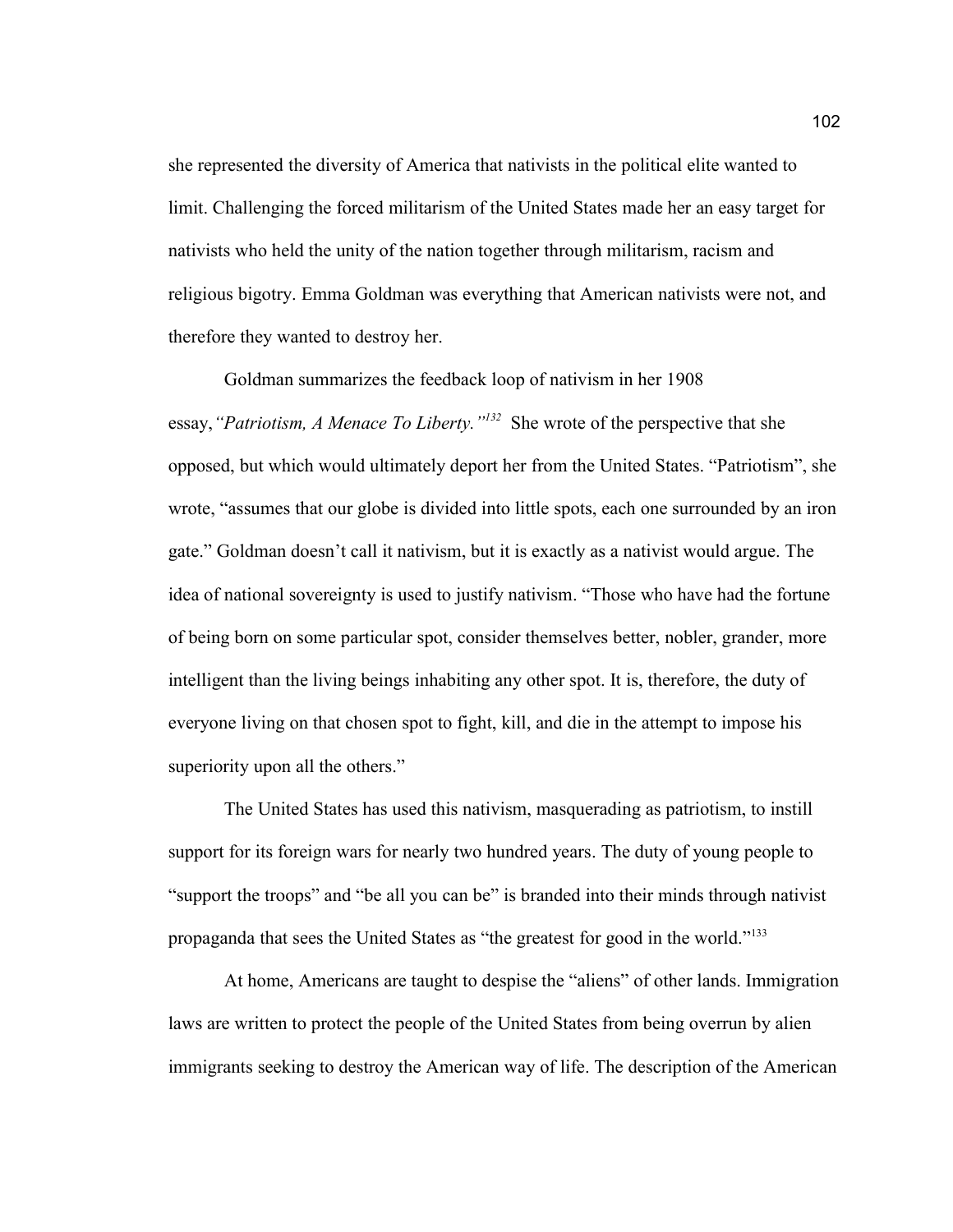lifestyle as other than inclusive of diversity is itself a nativist perspective. Historian Natalia Milona wrote of the effects of immigration law on society in "*How Race Is Made in America*." She explains how racials scripts, created from a nativist perspective, help to drive the understanding of race in American history. These scripts are thematic and traditional, reused against new minority groups that are considered unacceptable to the white majority class in America.

Molina explains, "Racial scripts naturalize racist tactics when they get recycled and, in the process, appear justifiable."<sup>134</sup> The law banning immigrants from finding safety and opportunity in the United States appear logical to the public. They make reasonable appeals to their conscience. They seem to be based upon traditional understanding s of right and wrong.

President Donald Trump recently argued that former president Barack Obama had a ten foot high wall surrounding his home, implying that it justified a wall on the southern border of the United States.<sup>135</sup> To many Americans this logic is sound, and justifies the restrictions on immigration. It is just as Natalia Molina and Emma Goldman have argued is the hallmark of nativist policy.

Goldman described what the effect of this nativist rhetoric would be upon future generations. "The inhabitants of the other spots reason in like manner, of course, with the result that, from early infancy, the mind of the child is poisoned with blood-curdling stories about the Germans, the French, the Italians, Russians, etc. When the child has reached manhood, he is thoroughly saturated with the belief that he is chosen by the Lord himself to defend his country against the attack or invasion of any foreigner."<sup>136</sup> Molina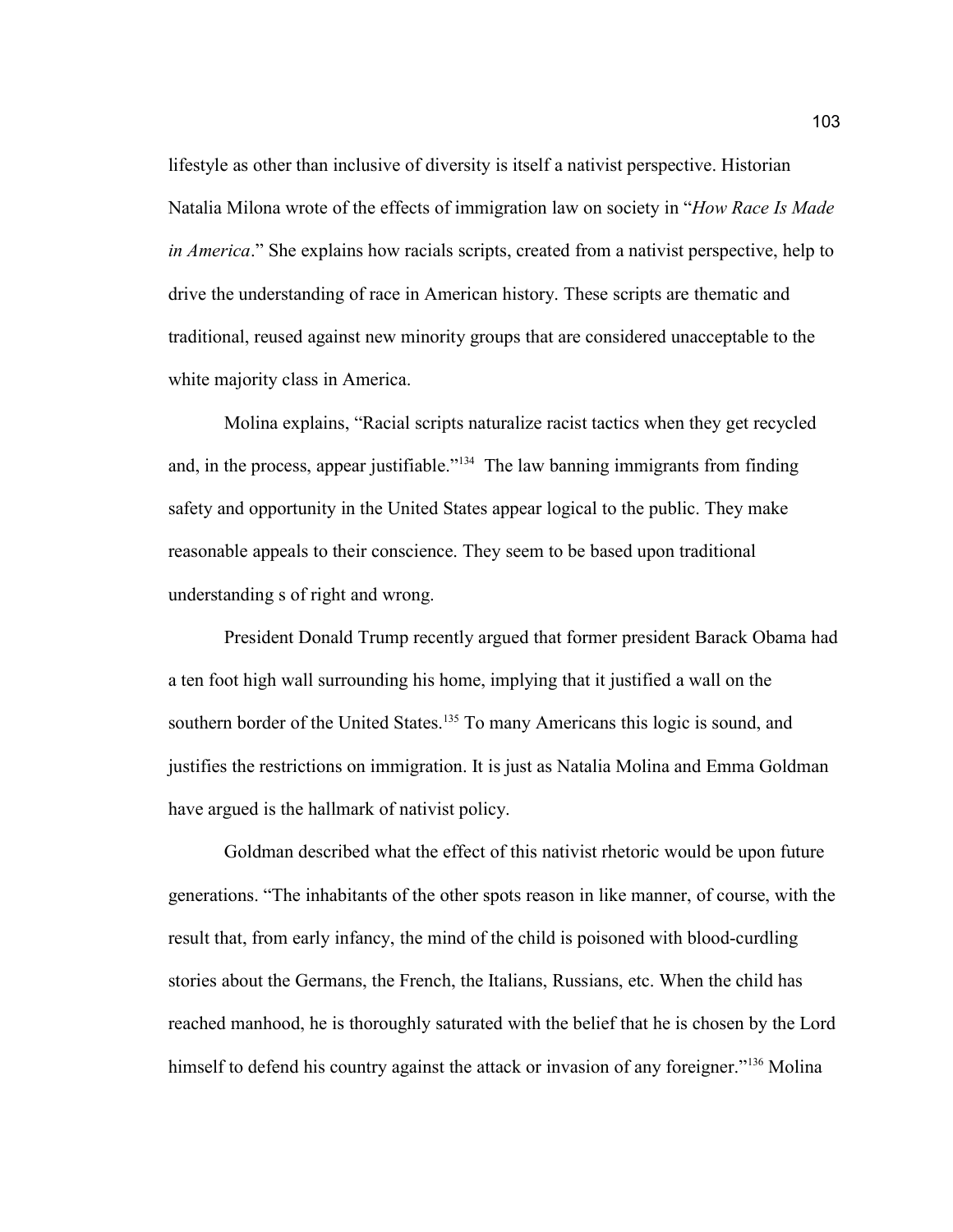describes this, explaining how the view of immigrants as evil manifests itself in law. "Manifest Destiny was used by politicians, officials and journalists beginning in the 1840's to justify westward expansion. As an ideology it expressed a belief that those who were taking over the land were spreading democratic institutions for those who were not capable of self government. Jingoistic politicians, journalists, writers and citizens alike singles out Native Americans especially , and those of non-European origin generally, as not fit for self government."<sup>137</sup> This is seen in the rhetoric around Mexico in 1846, in Cuba in 1898, and in wars across the 20th century.

This is how the feedback loop is created in the minds of American in history. The belief in an American identity, based upon Anglo-European ancestry and tradition, is considered ordained by divine power and spread in the name of benevolent civilization. Opposition to this nativist white supremacy is considered evil and regressive, worthy of violence and destruction. It is so inherent in the American tradition that it has married itself into the political thinking of the nation, to see anything outside of this tradition as evil, fearing that it plans to overwhelm the nation and destroy the American people as a constant fear, beating like a drum in the subconscious minds of all white citizens.

Understanding the history and current manifestation of this tradition helps to make sense of the current view on race in American society. Despite awareness of slavery and racism, Jim Crow laws and the Modern Civil Rights Movement, Americans when polled believe that white people are subjected to more discrimination than any other group in the country.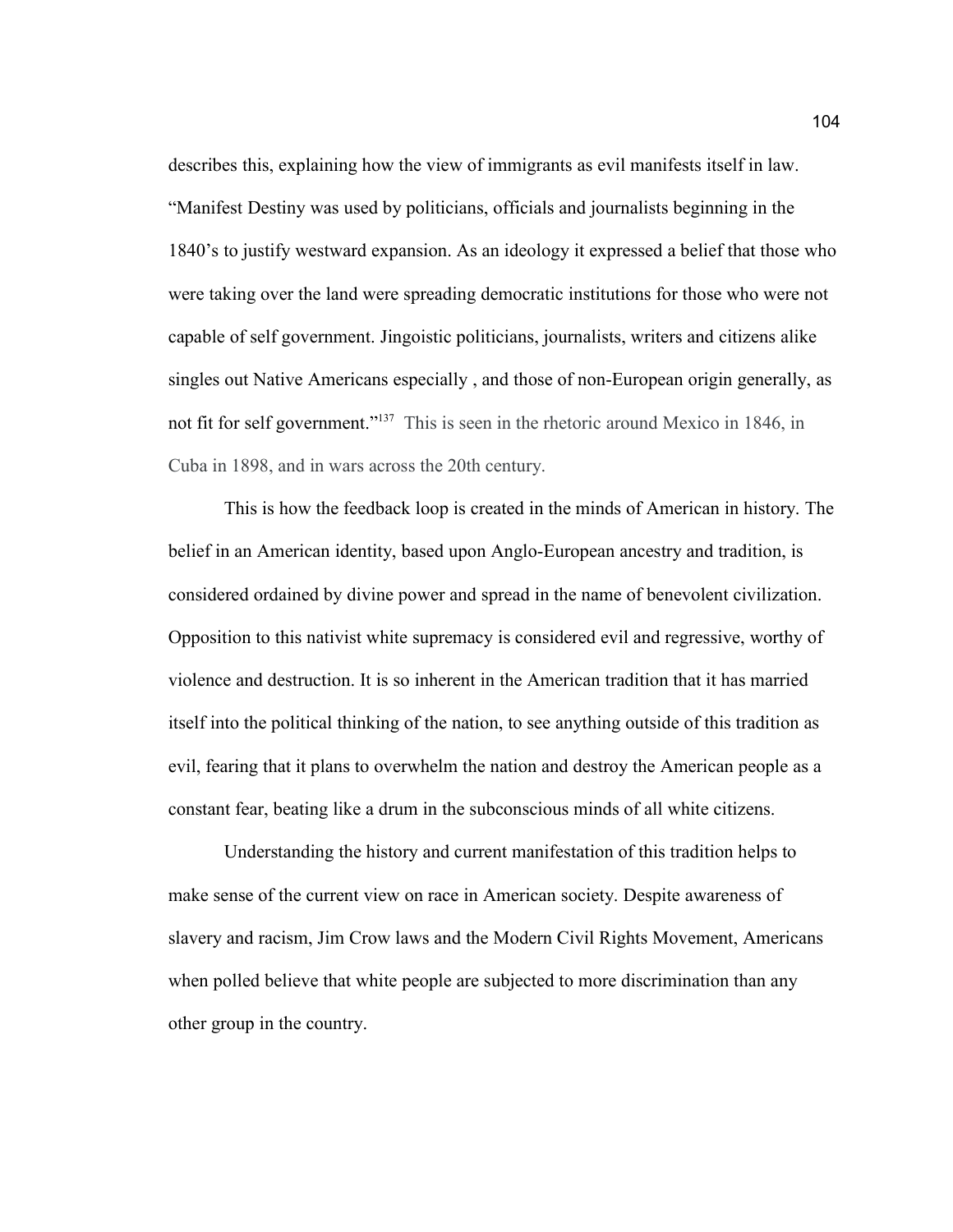A poll conducted by National Public Radio in October of 2017 found that 55% of white Americans believed that their racial group had been victims of racial discrimination.<sup>138</sup> How it is possible for a majority of white Americans to come to a perspective so unsupported by evidence can only be understood if we consider the tradition of white supremacy, white privilege and nativism in the history of the United States. As we have seen throughout this examination of nativism in American history, it is a perspective divorced from logic and frequently unsupported by evidence.

Beyond the advent of the Modern Civil Rights Movement, the effects of this feedback loop are observable in how the Cold War changed domestic political perspectives. The view of the New Deal and its social safety programs, necessary to enable the nation to survive the Great Depression, became seen as illegitimate.

This change can be argued to have stemmed from the Cold War animosity toward communism, and a desire to define America in terms of a clear morality, economics and leadership style in the world.

Historian Mae Ngai, wrote of this effect in her book, *Impossible Subjects: Illegal Aliens and the Making of Modern America.* She described how the Cold War changed the perspective of Americans toward their domestic politics: "The advent of the Cold War in the late 1940s, however, quickly eclipsed and stemmed these trends, resituating them in a bipolar world order in which United States liberal capitalist democracy was defined as the "good" of the world and its best hope against the "evil" of Soviet Communism.

American social democracy, as articulated in the popular front politics of the thirties and forties, become de-legitimized as communistic and un-American.139 This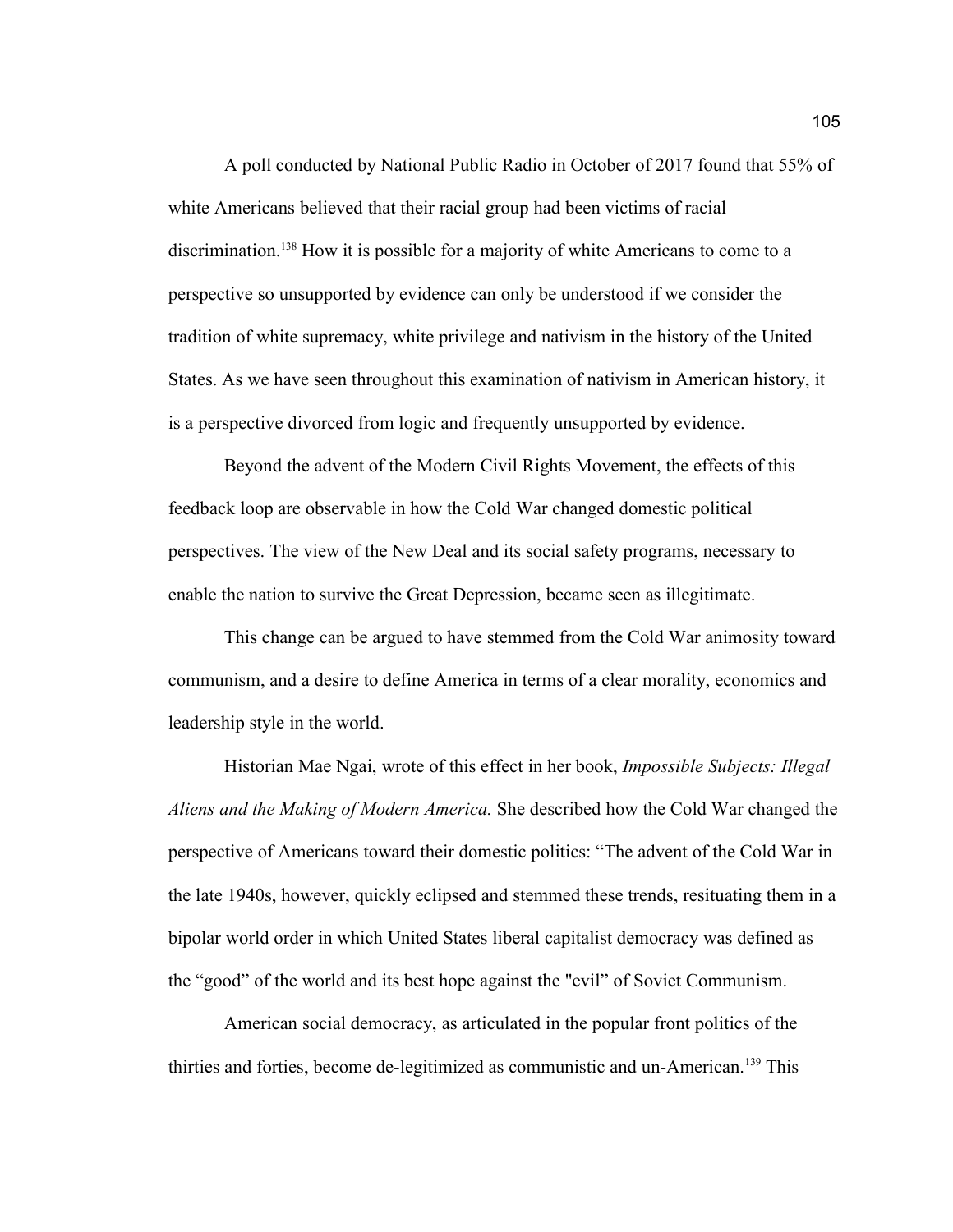revisionist perspective would seem to stem from the ideological discipline that was driving the post WW2 American social code. What formerly had been the saving grace of American life, the New Deal, was now seen as soft, weak and un-American. Because it smacked of socialism, an ideology too close to Communism in the minds of Americans, the New Deal was considered unacceptable, despite the numerous continuing examples of it. The Interstate Highway System, Social Security, Medicare, and the G.I. Bill were all unquestioned in the political discourse of the 1950's, but anything that was targeted was deemed too closely aligned with communism, and was therefore un-American. This illogical perspective is consistent with the nativist approach, lacking logic and based upon weak evidence, as has been made apparent throughout this examination.

One example of domestic policy that became intertwined with Cold War ideology was immigration. The feedback loop begins to come into clearer focus when we consider how efforts to define America abroad in terms of ideology come to define American citizenship and immigration at home in the same nativist ideological terms. Ngai described this as,"unquestioned assumptions about national interest, both economic and geopolitical, have entrenched a nationalist orientation in immigration policy. That nationalism resists humanitarianism and remains blind to the causal connections between the United States global projections and the conditions abroad that impel emigration."<sup>140</sup> In the view of Ngai, the foreign policy projections of the U.S. cemented nationalism into immigration policy. This nationalism is based, she writes, on a clear assumption about the best economic and political system; the American system.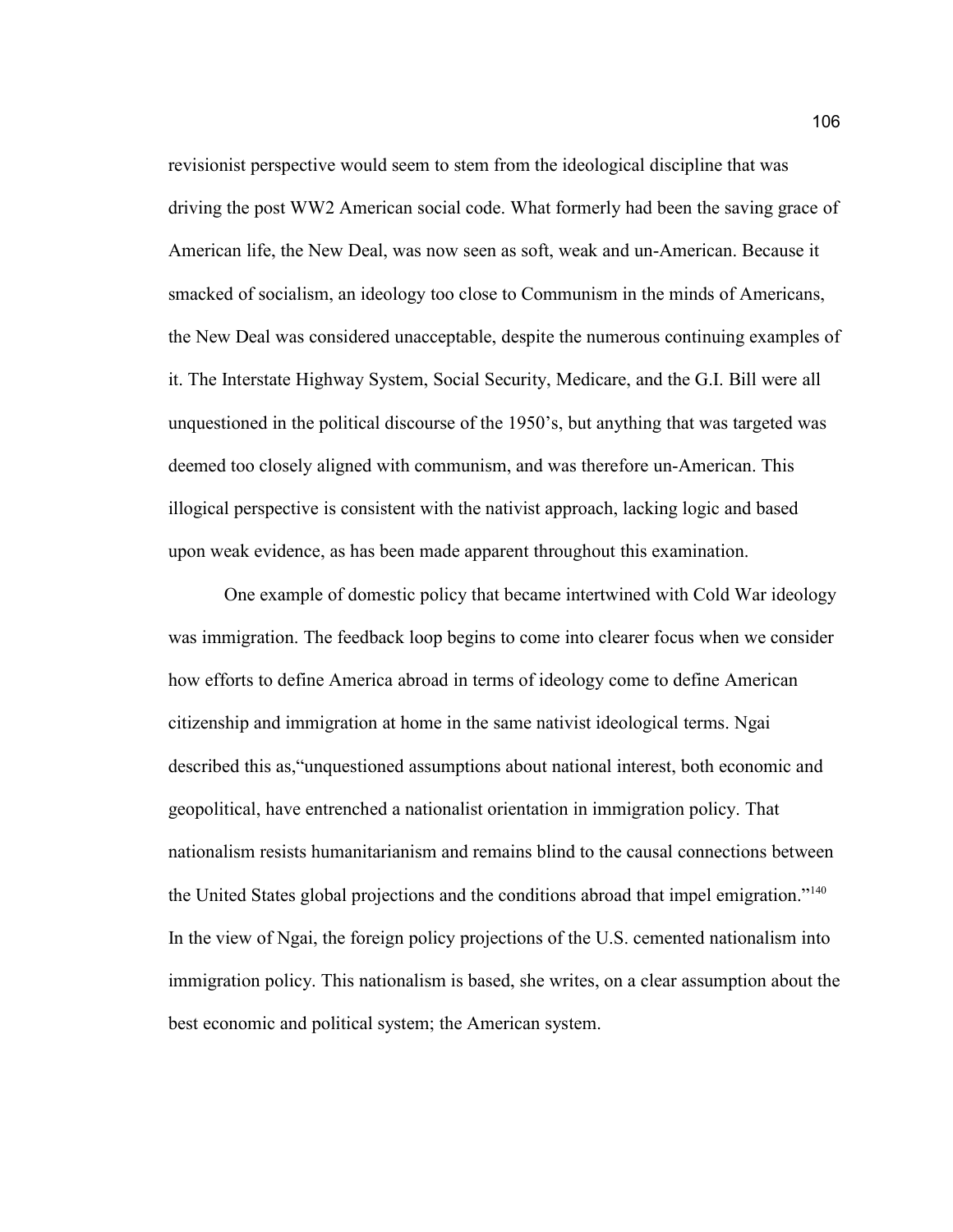#### The McCarran-Walter Act

In 1952, Congressed passed the Immigration and Naturalization Act, also known as the McCarran-Walter Act. The chief architect of the bill, Senator Pat McCarran of Nevada explained that the law was intended to preserve "this Nation, the last hope of Western Civilization." He also said, "If this oasis of the world shall be overrun, perverted, contaminated, or destroyed, then the last flickering light of humanity will be extinguished."<sup>141</sup>

The law re enacted provisions in the Internal Security Act for the expulsion of aliens whose activities the attorney general deemed "prejudicial to the public interest.<sup>142</sup> This vague description of the power of the state to expel individuals from with the nation is arguable evidence of the desire to exclude anyone who does not conform with a nativist perspective. While tolerance of difference is possible under the McCarran Walter Act, the possibility of intolerance and racism seems to have been intentionally left within the powers of the legislation.

The use of immigration law to project an ideological profile of what it means to be American is evident in the different application of refugee status for people emigrating to the United States in the Cold War. People fleeing from totalitarian regimes in Eastern Europe were often give priority over others seeking to enter the United States for their economic self interest.

While understandable at first glance, this prioritization gave an image of the United States as a bulwark against tyranny, and a safe harbor for those seeking freedom.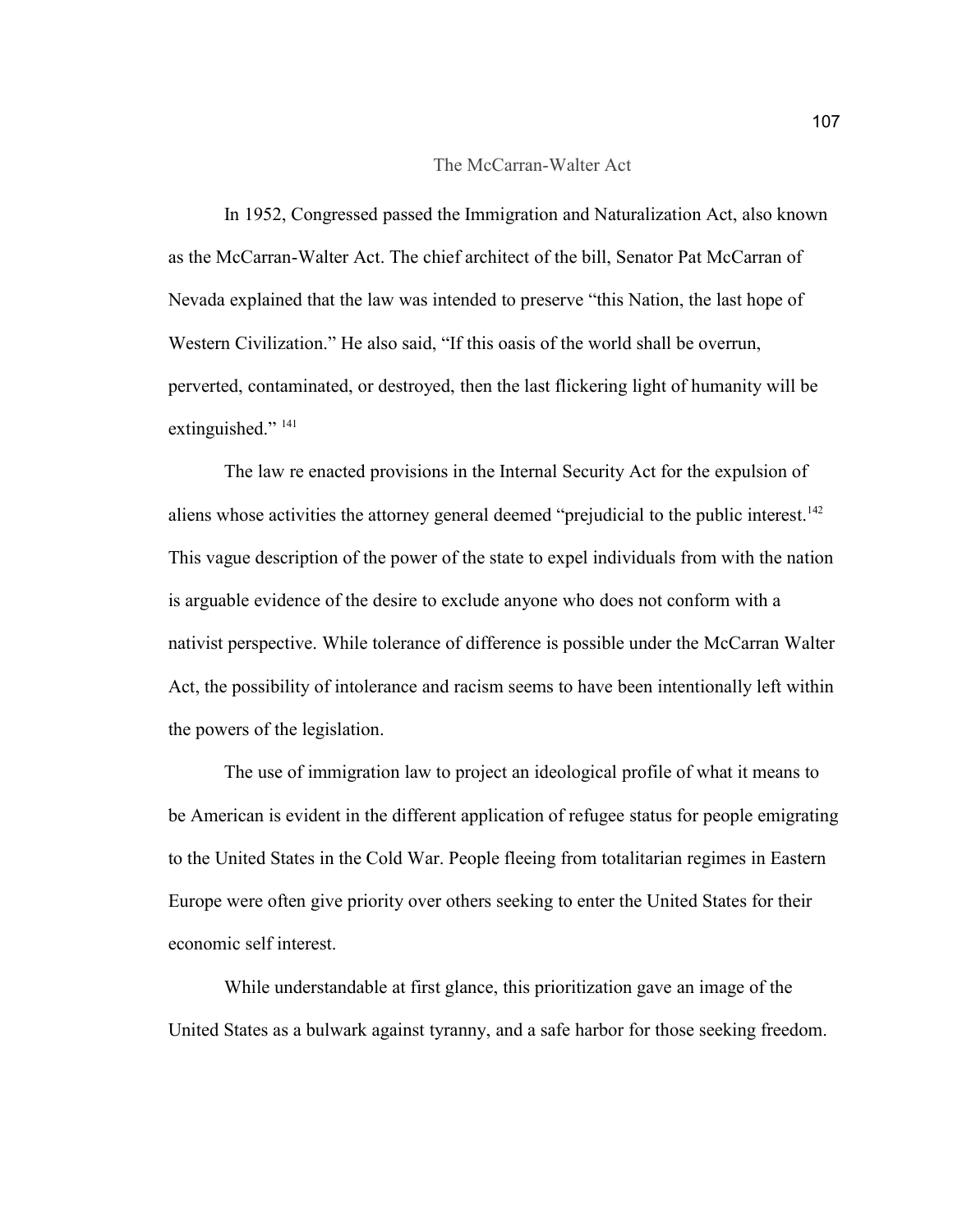Historian Rachel Ida posits another interpretation: "This Cold War distinction [for refugees] has long functioned to underwrite U.S. foreign policy, so that after WW2, displaced persons fleeing the Iron Curtain were preemptively viewed as seeking freedom, just as the two million Iraqis currently petitioning for refugee status must be denied to bolster the illusion of progress there."143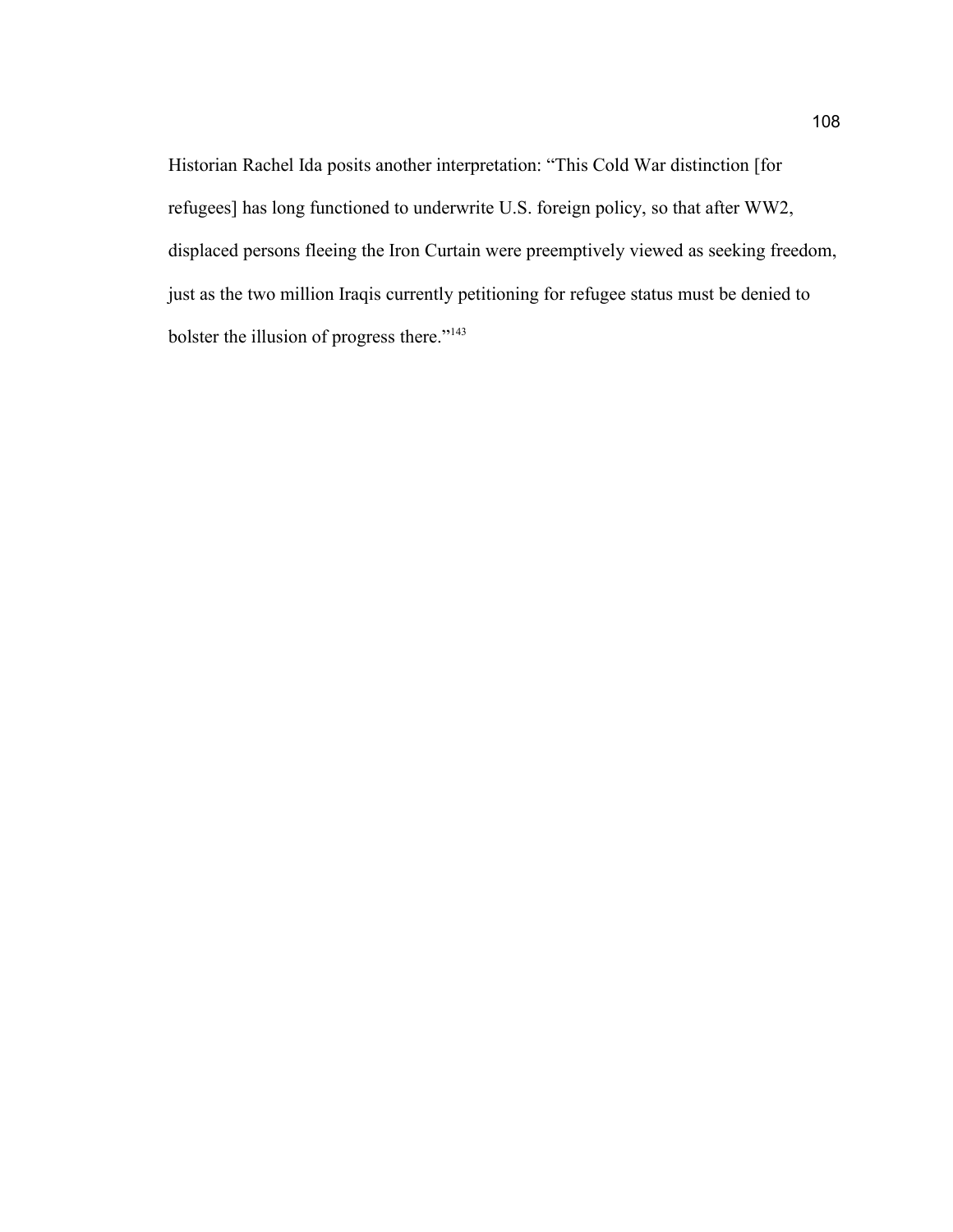# Chapter 5: The Feedback Loop and The War On Terror

As we approach the War On Terror, the feedback loop becomes more apparent, and less hidden. The efforts by political elites to hide their animosity toward immigrants and refugees over the last twenty years has weakened. Attacks on immigrants, refugees and religious minorities are now welcomed in American politics.

The most recent manifestation of immigration law has yet to pass through Congress. The Cotton-Perdue Immigration Act of 2017 proposes limitations on immigration similar to those we see in the Emergency Quota Act of 1924, and the McCarran-Walter Act of 1954.

Like earlier immigration bills, the Cotton Perdue Immigration Act seeks to severely limit immigration, shrinking the number of people allowed to legally immigrate to nearly nothing. According to Ronald Brownstein, a writer for *The Atlantic*  magazine,"The sponsors' claim that the bill would increase skilled immigration is based almost entirely on the possibility that this point-based approach would admit more highly educated immigrants than the existing employer system."<sup>144</sup> While this effort on its face seems legitimate, critics of the law, like Stuart Anderson, the executive director of the National Foundation for American Policy, say that the law would end immigration to the United States.<sup>145</sup>

Currently immigration is nearly at a standstill. Visa application rejections have risen 37% between 2016 to 2018. Visa approvals are down 86% for nations covered by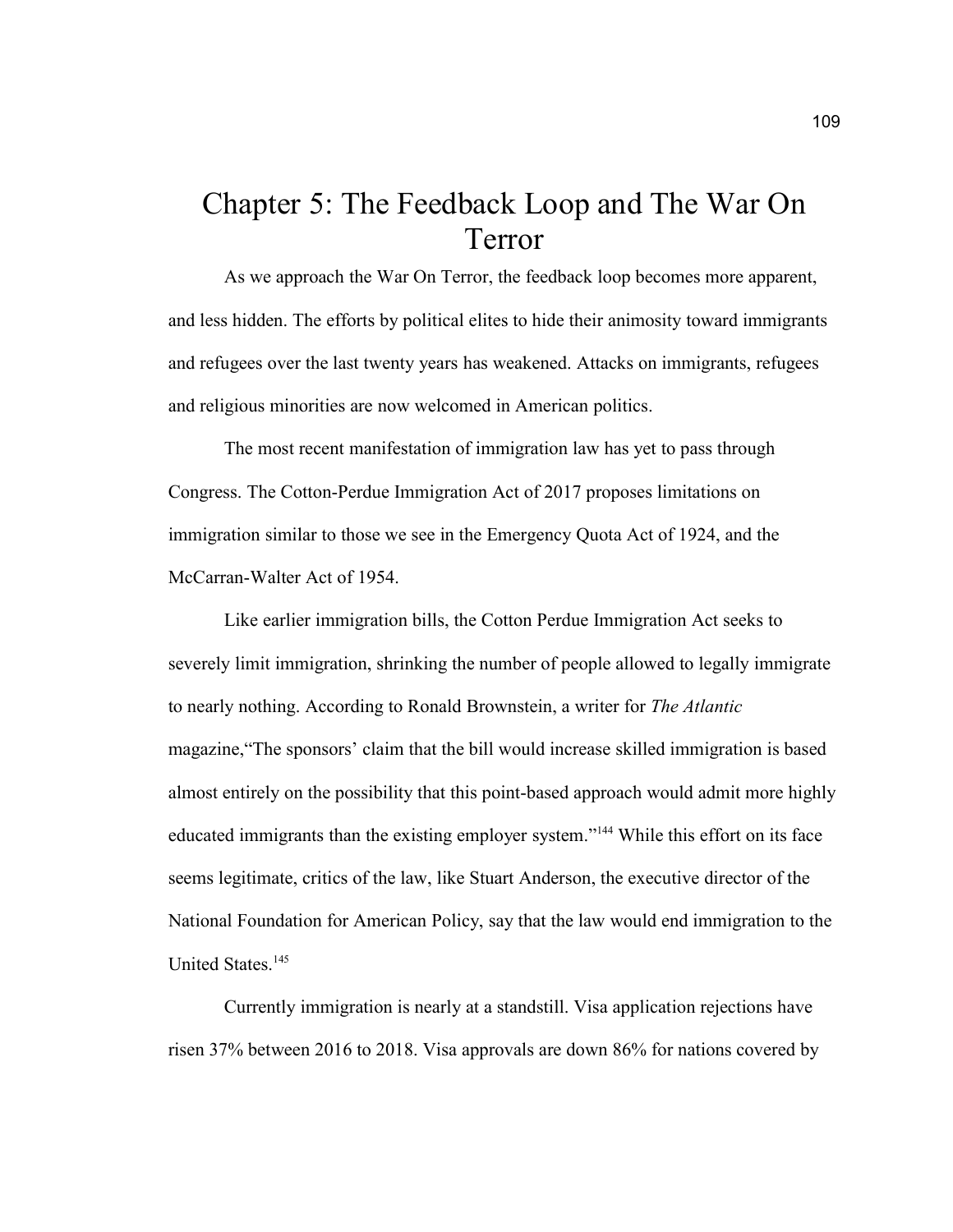the Muslim travel ban. Refugee resettlement has dropped 73.5% since 2016.<sup>146</sup>

In the years preceding this decline, Ronald Brownstein writes that in 2016, the United States admitted nearly 1.2 million legal immigrants. Those who are sponsored by employers number about 140,000 annually; refugees and asylum seekers totalling 160,000; nearly 50,000 admitted through a diversity lottery; and about 800,000 relatives of American citizens and legal permanent residents.<sup>147</sup>

In a nation of over 350 million, this represents less than one half of one percent of the population. Under the McCarran Walter Act, immigration was capped at 270,000 individuals. By current statistics, the immigration policy of the United States is more restrictive than at any other time in the history of immigration policy.

The end of the feedback loop suggests that there will be a rise in American nativism abroad. Knowledge of the history of this feedback loop may help to raise awareness of the cycle starting again. The domestic nativism currently dominates the political discourse, and may remain consistent until the next Presidential election cycle in 2020.

As this election approaches we may yet see an expression of American nativism abroad in order to bolster support for the president among his supporters. It has happened before, and history suggests that it works to influence elections. Therefore the value of an examination of the feedback loop lies in the lessons were derive.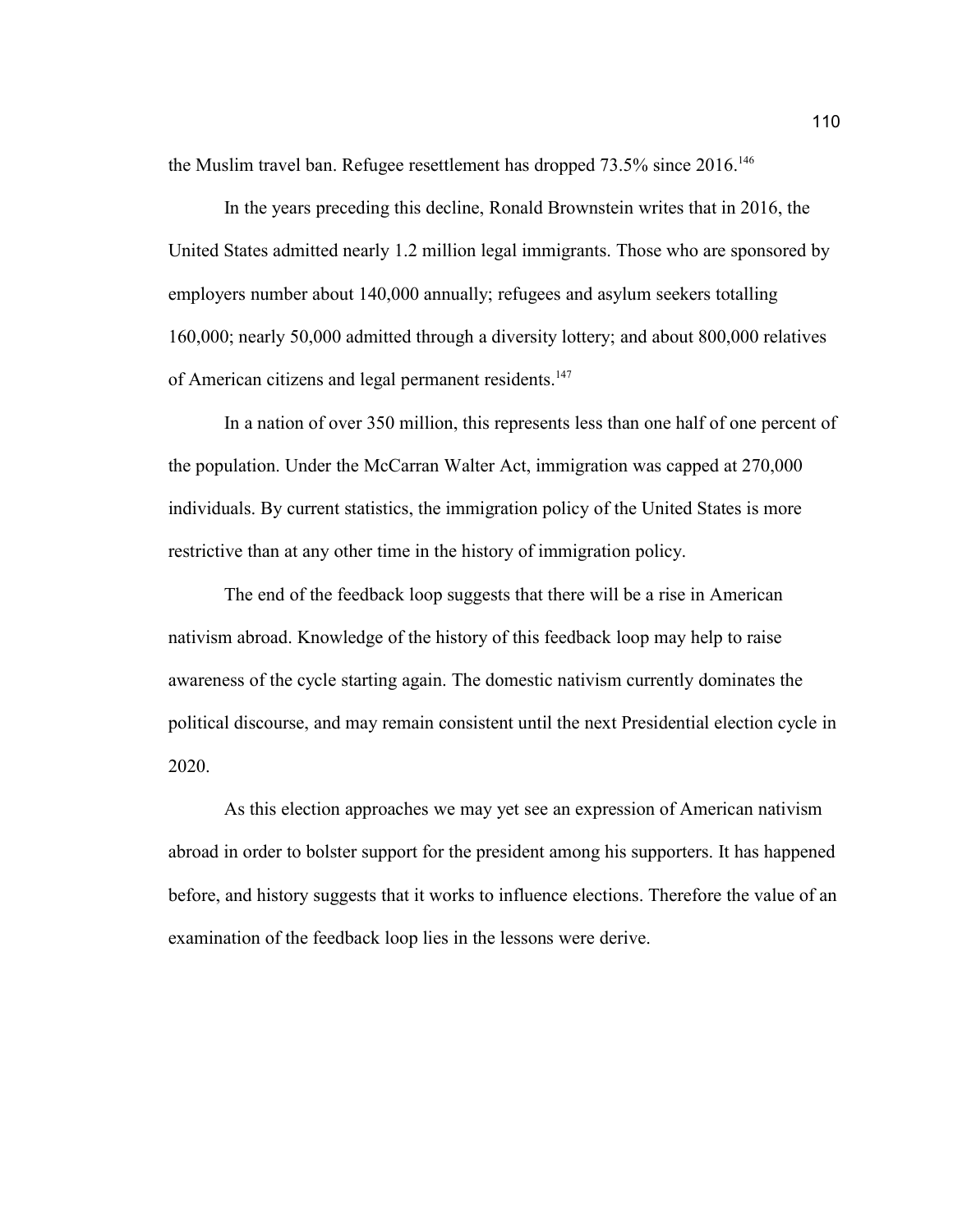#### The Purpose, Utility and Value of History

[America's] glory is not dominion, but liberty. Her march is the march of the mind. She has a spear and a shield: but the motto upon her shield is, Freedom, Independence, Peace.

> John Adams Warning Against the Search for "Monsters to Destroy," 1821

One purpose of history is to make sense of the past. In the example of Vang Pao and the American Hmong, history has helped to illuminate how they arrived where they are, and the influence history continues to have over their current situation.The utility of history is that it allows us to use the sense of the past to comprehend the context of our present situation. The arrest of Vang Pao takes on a larger context when we consider his role as a refugee leader, a Cold Warrior and a tormented soul seeking to return to a land that no longer exists as he envisioned it. Understanding his role in the feedback loop helps us to understand a larger importance that his life represents.

Lastly, the value of history lies in its ability to help us to make choices about our future, based upon the sense of the past, and the context of the present. The arrest of Vang Pao and the feedback loop of nativist policy and war guides us to avoid continuing to create new refugee populations and to aid those who have already been created.

Today the United States is facing a refugee crisis originating in Latin America and the Middle East. Both waves of immigration may arguably originate in failed U.S. foreign policy in those regions. Understanding Vang Pao and his journey will help us to accommodate these new refugees and to prevent future refugee populations from being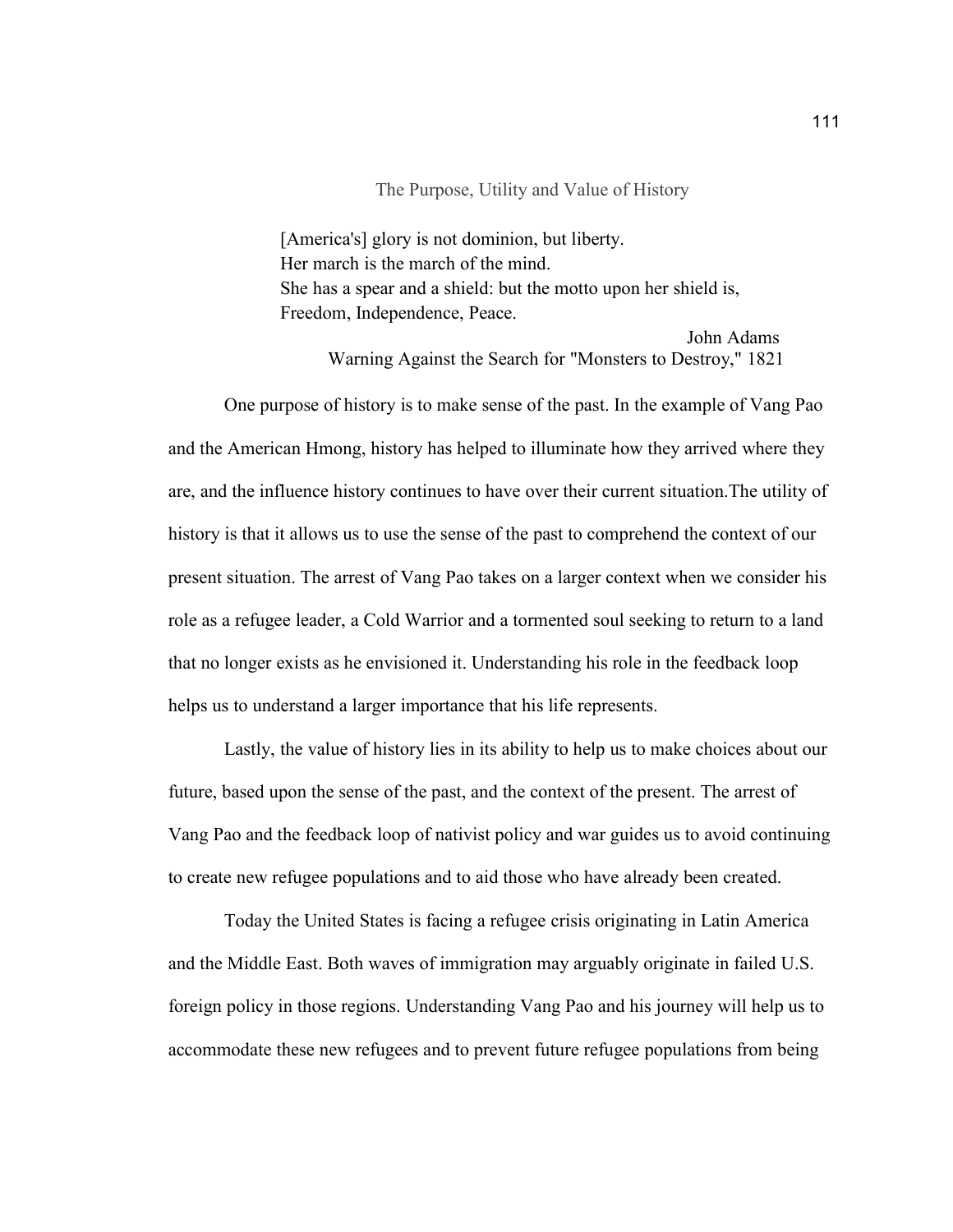created.

There is great promise and responsibility in the story of Vang Pao. Seeing the feedback loop of nativism in his experience can help to begin a dialogue about American identity that may address the damage being done even now, through the War on Terror and the debate over immigration.

Vang Pao represents a potential to address the mistakes of over a century of American nativism through war. The potential exists to end the terrible damage being done around the world by the United States as it attempts to define a world in binary terms of good and evil, America and other. If history can offer a lesson through the example of Vang Pao it would be to end the violence abroad so that no more Vang Pao examples are created in the future.

The responsibility of history then begins. Once we establish the acceptance of American nativism in creating refugees and destroying nations who chose to develop differently from the American conception of right and wrong, history calls upon America to act.

History would remind us of the words of one of the greatest Americans. The Rev. Dr. Martin Luther King, Jr. called upon us all to act in the name of righteousness. Knowledge that the United States is acting in ways antithetical to its ideals and potential stir all patriots to action. King said about Americans who love equality, "A man dies when he refuses to stand up for that which is right. A man dies when he refuses to stand up for justice. A man dies when he refuses to take a stand for that which is true.<sup>148</sup>

Knowledge of the feedback loop of nativism calls upon all Americans to act for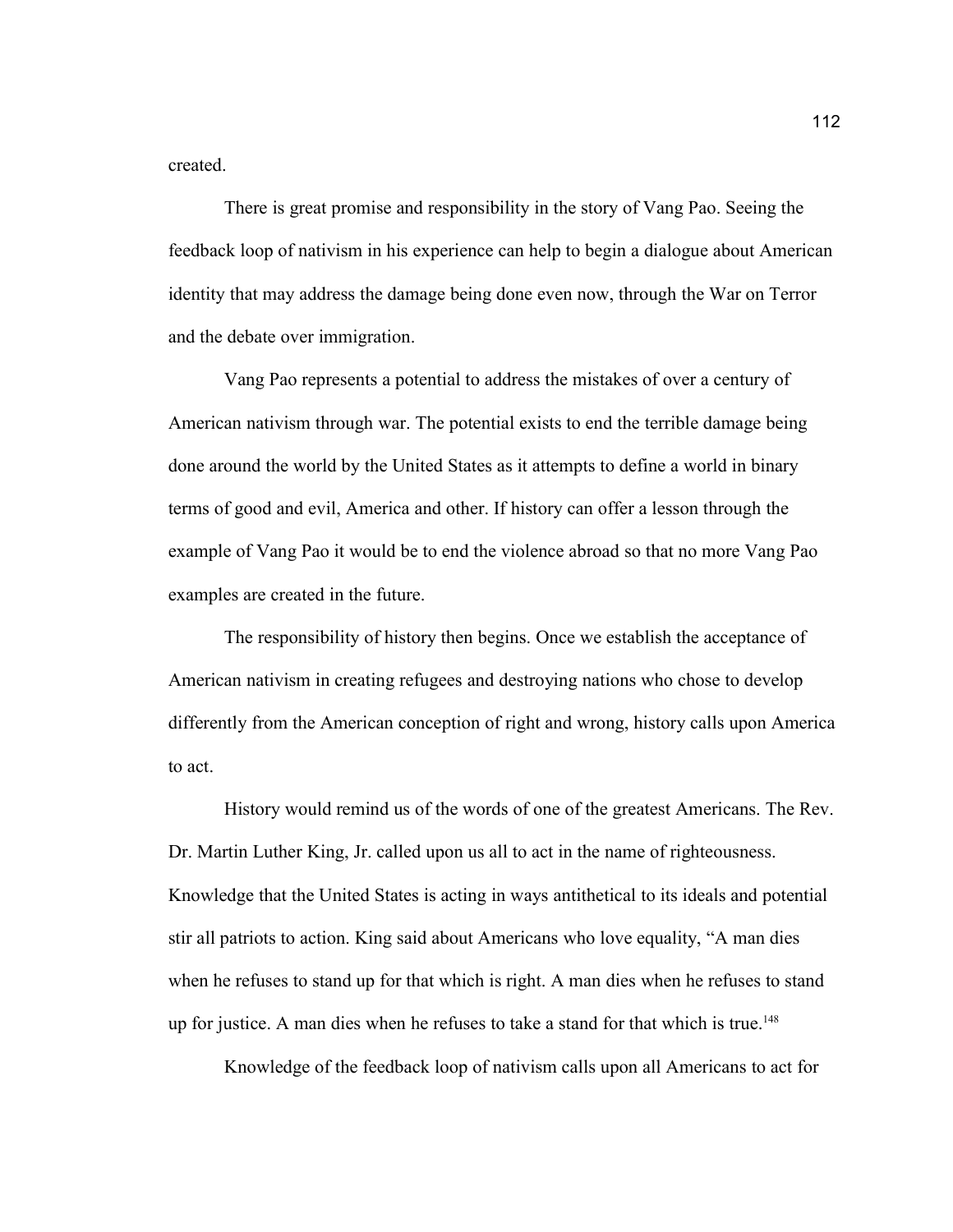that which is right; to act against war and for tolerance. The story of Vang Pao is evidence that students of history and lovers of America spread awareness of this insidious tradition, so as to prevent more damage being done.

General Vang Pao gave his life for a cause he believed in; the American cause. The lessons of his life are many, but none are more important than the lesson to not be silent on what matters. History guides us to change the course of the nation, to stop nativism, and to work for a future where refugees are allowed to live in safety, and the United States does not, as President John Adams famously said, "go abroad in search of monsters to destroy."149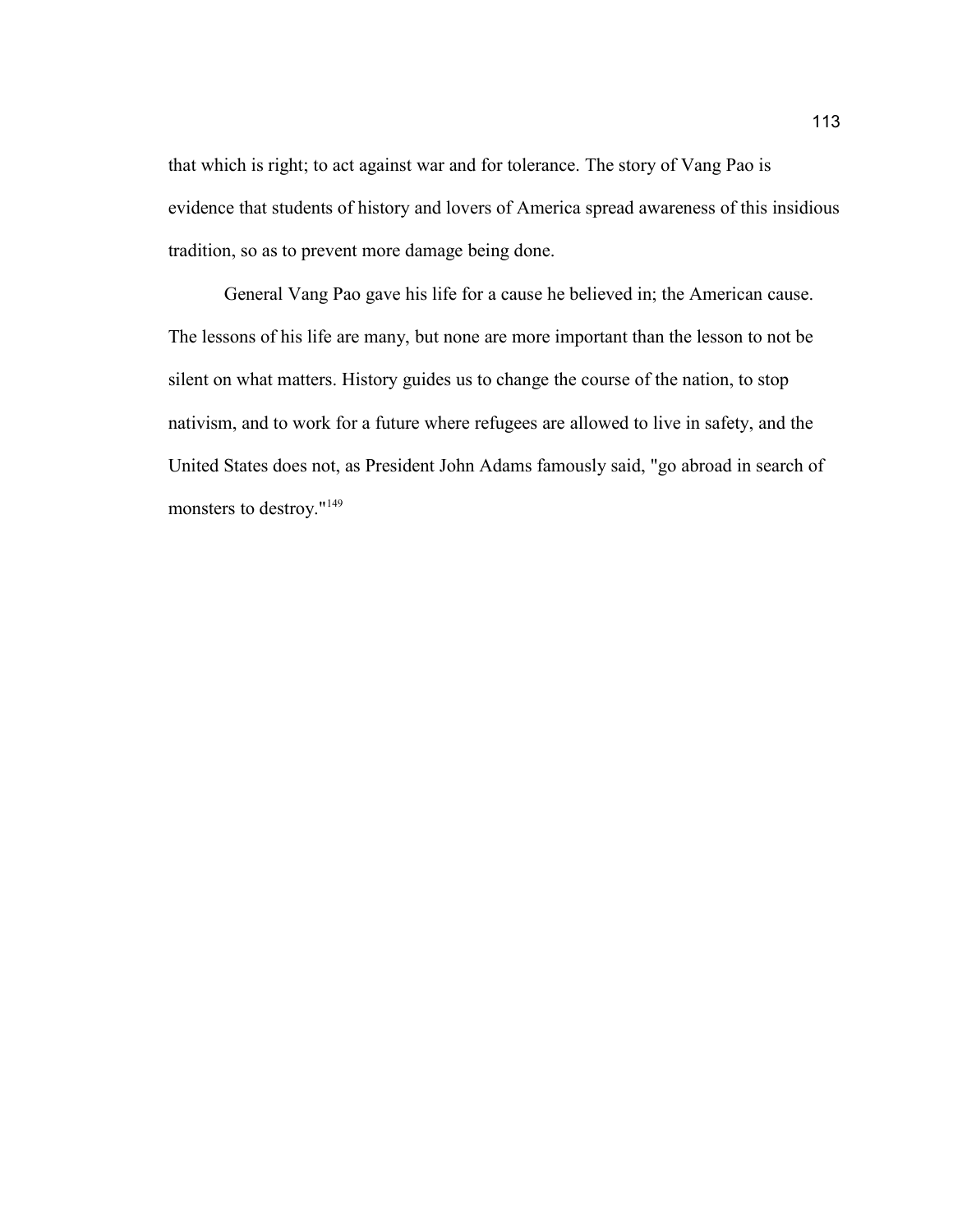### Endnotes

1. Warner, Roger. *Backfire: The CIA's Secret War in Laos and Its Link to the War in Vietnam*. Simon and Schuster, 1995.

2. The Pentagon Papers. Gravel Edition, Volume 1,Document 23, Memorandum for the Secretary of Defense by the Joint Chiefs of Staff, "Preparation of Department of Defense Views Regarding Negotiations on Indochina for the Forthcoming Geneva Conference," 12 March 1954, pp. 448-451.

3. Lee, Gary Yia. "Nostalgia and Cultural Re-creation: The Case of the Hmong Diaspora." *Crossroads: An Interdisciplinary Journal of Southeast Asian Studies* 19, no. 2 (2008): 125-54. http://www.jstor.org/stable/40860891.

4. Mises, Ludwig Von. *Planned Chaos*. Ludwig Von Mises, 2009. Pg. 17

5. National Security Archive, RG 84, Entry P 339, Jakarta Embassy Files, Box 12, Folder 9 PKI 1965

6. Affidavit of Special Agent in support of an application for authorization to continue to intercept wire communications; second extension. United States v. Harrison Ulrich Jack et al, 2:07-cr-00266-KJM Document 543-5, Filed 5/14/2010, Exhibit D, pg. 1, lines 6-14

7. United States v. Harrison Ulrich Jack et al, Affidavit of Special Agent in support of an application for authorization to intercept wire communications. 2:07-cr-00266-KJM Document 543-5, Filed 5/14/2010, Exhibit C, pg. 19, lines 11-22

8. United States v. Harrison Ulrich Jack et al. Exhibit C, pg. 7-8, lines 17-28,1-7

9. United States v. Harrison Ulrich Jack et al. Exhibit C, pg. 6, lines 6-9

10. United States v. Harrison Ulrich Jack et al. Exhibit C, pg. 7-16

11. Kurlantzick, Joshua. "The St. Paul Warlord: Hmong Friends." *The New Republic*, 5 Feb. 2007, newrepublic.com/article/60951/the-st-paul-warlord-hmong-friends.

12. United States v. Harrison Ulrich Jack et al. 2:07-cr-00266-KJM Document 543-5, Filed 5/14/2010, Exhibit C, pg. 10, lines 13-19, quoting Kurlantzick, Joshua. "The St. Paul Warlord: Hmong Friends." *The New Republic*, 5 Feb. 2007, newrepublic.com/article/60951/the-st-paul-warlord-hmong-friends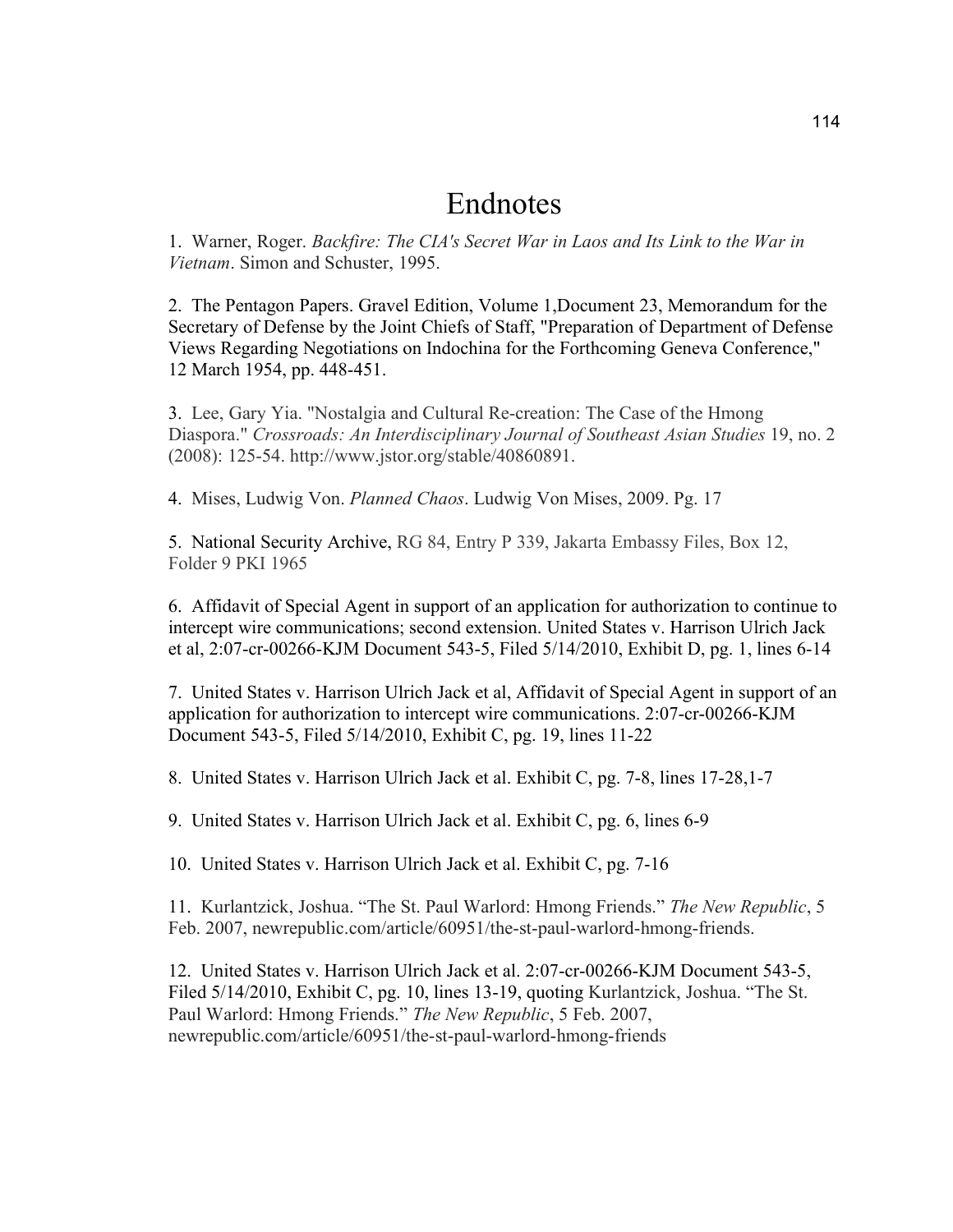13. United States v. Harrison Ulrich Jack et al. Exhibit D, pg. 27, lines 10-15

14. United States v. Harrison Ulrich Jack et al. Exhibit D, pg. 29, lines 8-10, 13-17

15. United States v. Harrison Ulrich Jack et al. Exhibit C, pg. 8, lines 15-17

16. Pao, Vang. "Against All Odds: The Laotian Freedom Fighters Pao." The Heritage Foundation. https://www.heritage.org/asia/report/against-all-odds-the-laotian-freedomfighters-pao.

17. Pao, Vang. "Against All Odds: The Laotian Freedom Fighters Pao." The Heritage Foundation. https://www.heritage.org/asia/report/against-all-odds-the-laotian-freedomfighters-pao.

18. United States v. Harrison Ulrich Jack et al. Exhibit D, pg. 35, lines 21-28

19. La Crosse Tribune. "Bill Reverses Terrorist Classification for Hmong." La Crosse Tribune. January 03, 2008. https://lacrossetribune.com/news/bill-reverses-terroristclassification-for-hmong/article\_d79b6a0c-a640-5061-9cdc-5ef432381388.html.

20. United States v. Harrison Ulrich Jack et al. Exhibit D, pg. 30, lines 4-10

21. United States v. Harrison Ulrich Jack et al. Exhibit C, pg. 21-22, lines 25-28, 1-9

- 22. United States v. Harrison Ulrich Jack et al. Exhibit C, pg. 22, lines 10-18
- 23. United States v. Harrison Ulrich Jack et al. Exhibit C, pg. 24, lines 1-20
- 24. United States v. Harrison Ulrich Jack et al. Exhibit C, pg. 24, lines 1-20
- 25. United States v. Harrison Ulrich Jack et al. Exhibit C, pg. 28-29, lines 2-28, 1-4
- 26. United States v. Harrison Ulrich Jack et al. Exhibit C, pg. 31, lines 2-7
- 27. United States v. Harrison Ulrich Jack et al. Exhibit C, pg. 33-34, lines 19-28,1-2
- 28. United States v. Harrison Ulrich Jack et al. Exhibit C, pg. 38, lines 2-6
- 29. United States v. Harrison Ulrich Jack et al. Exhibit F, pg. 3, lines 21-25, pg. 8, line 9
- 30. United States v. Harrison Ulrich Jack et al. Exhibit D, pg. 4
- 31. United States v. Harrison Ulrich Jack et al. Exhibit D, pg. 5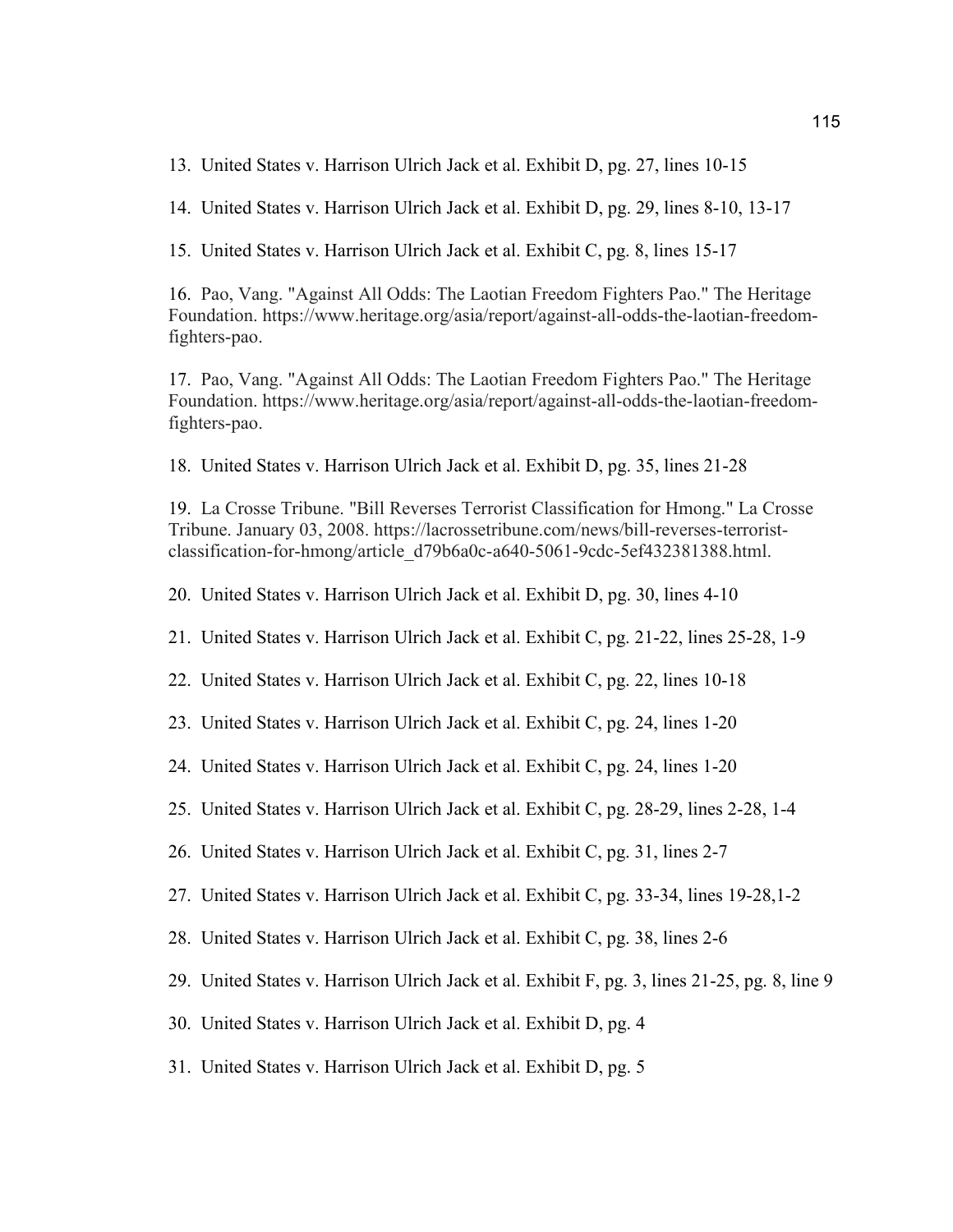| 33. United States v. Harrison Ulrich Jack et al. Exhibit D, pg. 6                        |
|------------------------------------------------------------------------------------------|
| 34. United States v. Harrison Ulrich Jack et al. Exhibit D, pg. 6                        |
| 35. United States v. Harrison Ulrich Jack et al. Exhibit D, pg. 6                        |
| 36. United States v. Harrison Ulrich Jack et al. Exhibit D, pg 7                         |
| 37. United States v. Harrison Ulrich Jack et al. Exhibit D, pg 8                         |
| 38. United States v. Harrison Ulrich Jack et al. Exhibit D, pg. 9, lines 2-13            |
| 39. United States v. Harrison Ulrich Jack et al. Exhibit D, pg. 15, lines 1-15           |
| 40. Mens rea is latin for "guilty mind."                                                 |
| 41. United States v. Harrison Ulrich Jack et al. Exhibit D, pg. 17, lines 2-4            |
| 42. United States v. Harrison Ulrich Jack et al. Exhibit D, pg. 16, lines 2-9            |
| 43. United States v. Harrison Ulrich Jack et al. Exhibit D, pg. 16, lines 12-14          |
| 44. United States v. Harrison Ulrich Jack et al. Exhibit D, pg. 16, lines 19-21          |
| 45. United States v. Harrison Ulrich Jack et al. Exhibit D, pg. 18, lines 8-9            |
| 46. United States v. Harrison Ulrich Jack et al. Exhibit D, pg. 19, lines 9-14           |
| 47. United States v. Harrison Ulrich Jack et al. Exhibit D, pg. 18, lines 26-28          |
| 48. United States v. Harrison Ulrich Jack et al. Exhibit D, pg. 21, lines 1-8            |
| 49. United States v. Harrison Ulrich Jack et al. Exhibit D, pg. 20, lines 9-15           |
| 50. Yang, Lar. Interview by Tyler Rust, personal interview, Fresno, California, 9/9/2018 |
| 51. Yang, Lar. Interview by Tyler Rust, personal interview, Fresno, California, 9/9/2018 |
| 52. Yang, Lar. Interview by Tyler Rust, personal interview, Fresno, California, 9/9/2018 |

32. United States v. Harrison Ulrich Jack et al. Exhibit D, pg 5-6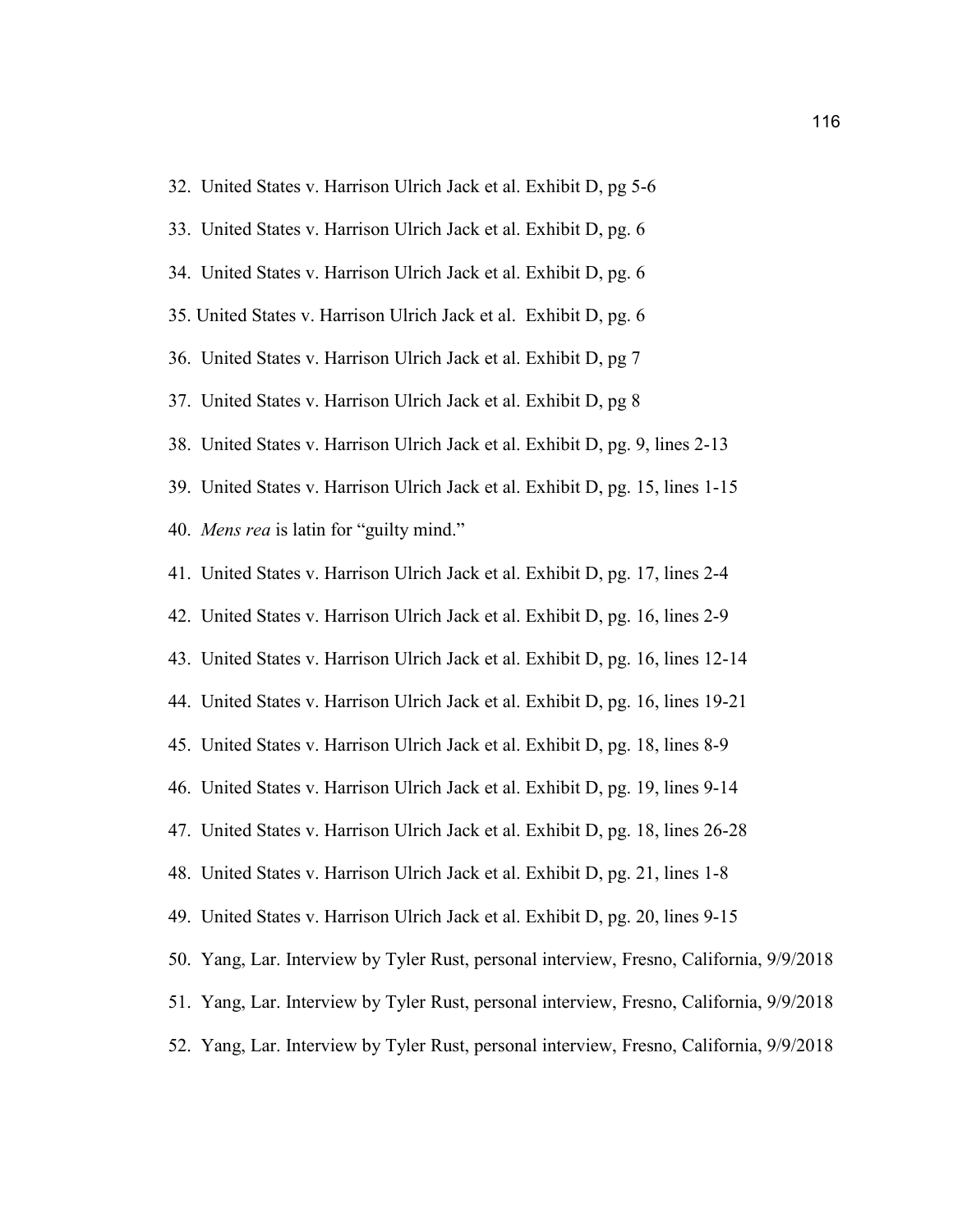53. United States v. Harrison Ulrich Jack et al. Exhibit D, pg. 39, lines 9-13

54. United States v. Harrison Ulrich Jack et al. Exhibit D, pg. 22, lines 18-28

55. United States v. Harrison Ulrich Jack et al. Exhibit D, pg. 23, lines 3-10

56. United States v. Harrison Ulrich Jack et al. Exhibit D, pg. 23, lines 11-17

57. United States v. Harrison Ulrich Jack et al. Exhibit D, pg. 23, lines 18-27

58. United States v. Harrison Ulrich Jack et al. Exhibit D, pg. 25, lines 1-7

59. News, NBC. "Transcript for Sept. 14." NBCNews.com. September 14, 2003. http://www.nbcnews.com/id/3080244/ns/meet\_the\_press/t/transcriptsept/#.XFc\_4OHYqE0.

60. United States v. Harrison Ulrich Jack et al. Exhibit D, pg. 26, lines 18-27

61. Order RE Defendants' Motion For Discovery Pursuant To Rule 16 And Brady, United States v. Harrison Jack et al. 2:07-cr-00266-KJM, Doc. 422. Filed 05/09/09. Pg. 25. Line 1-17

62. Order RE Defendants' Motion For Discovery Pursuant To Rule 16 And Brady, United States v. Harrison Jack et al. 2:07-cr-00266-KJM, Doc. 422. Filed 05/09/09. Pg. 25. Line 24-26

63. Modern History of the Arab Countries by Vladimir Borisovich Lutsky 1969. https://www.marxists.org/reference/archive/ho-chi-minh/works/1945/declarationindependence.htm.

64. Johnson, Chalmers. "American Militarism and Blowback: The Costs of Letting the Pentagon Dominate Foreign Policy." *New Political Science* 24, no. 1 (March 2002): 21– 38. doi:10.1080/07393140220122626. Pg. 2

65. Martin, Douglas. "Vang Pao, Laotian General Who Aided U.S., Dies at 81." The New York Times. January 08, 2011.

https://www.nytimes.com/2011/01/08/world/asia/08vangpao.html.

66. "Laos Hmong Leader Vang Pao Denied Arlington Burial." BBC News. February 05, 2011. http://www.bbc.com/news/world-asia-pacific-12371965.

67. Beschloss, Michael R. *Kennedy v. Khrushchev: The Crisis Years, 1960-63*. Faber & Faber, 1991. Pg. 231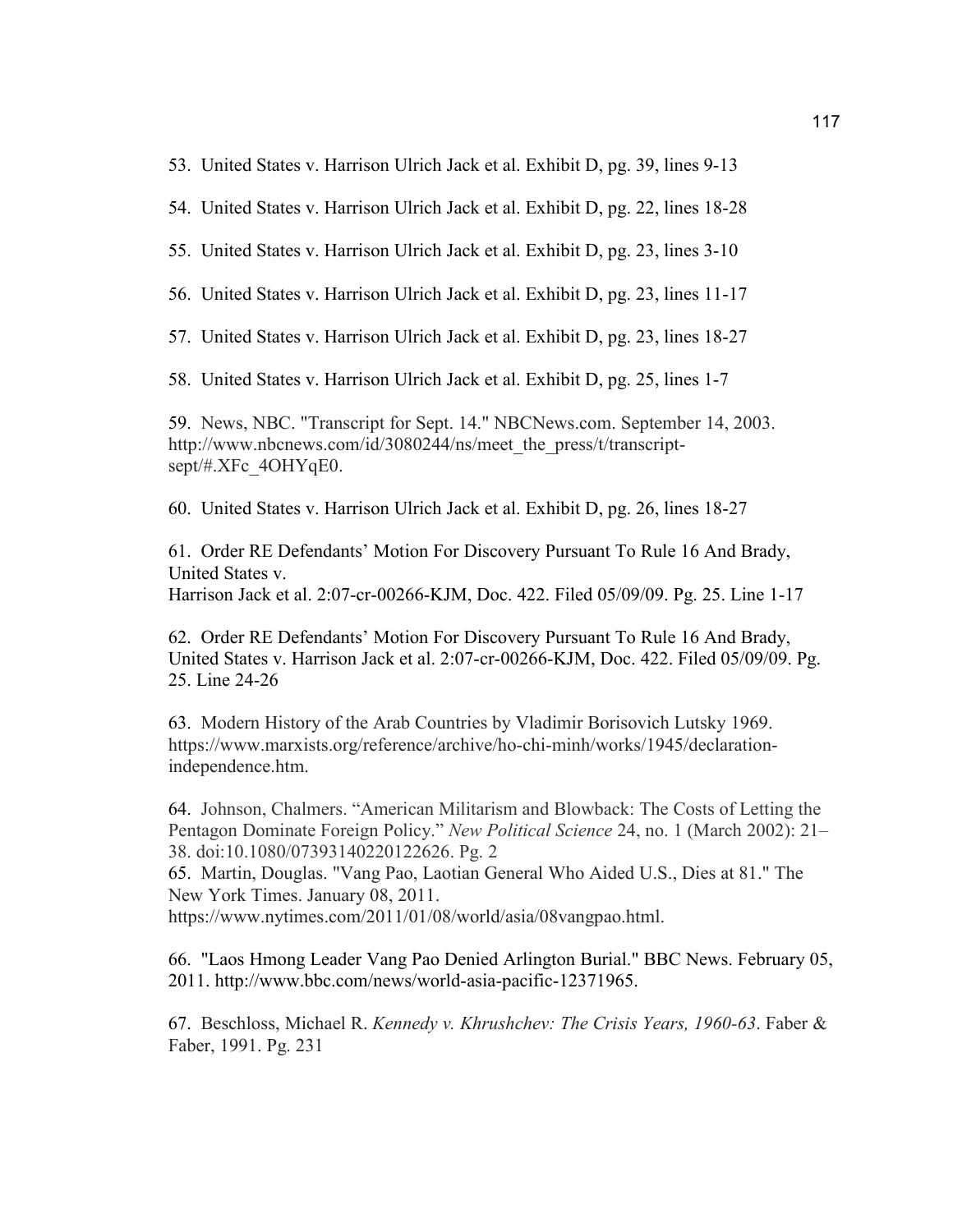68. Parker, James E. *Codename Mule: Fighting the Secret War in Laos for the CIA*. White Lotus, 1995. Pg. xii

69. Edward G. Lansdale, memorandum to Maxwell D. Taylor, "Resources for Unconventional Warfare in S.E. Asia," n.d. [July 1961], in The Pentagon Papers - New York Times Edition (New York, 1971), 130-38; William R. Andreservic, interview 19 June 1987. Andresevic was Air America's chief pilot for STOL aircraft during the early 1960s.

70. Edward G. Lansdale, memorandum to Maxwell D. Taylor, 130-38; Sec. C/1/b

71. Edward G. Lansdale, memorandum to Maxwell D. Taylor, 130-38; Sec. C/1/b

72. Edward G. Lansdale, memorandum to Maxwell D. Taylor, 130-38; Sec. C/1/b

73. Ashkenas, Jeremy, and New York Times. "03. U.S. Involvement in the Franco-Viet Minh War, 1950-1954." DocumentCloud. http://www.documentcloud.org/documents/205504-pentagon-papers-partii.html#search/p1/Laos.

74. Ashkenas. p.1

75. Edward G. Lansdale, memorandum to Maxwell D. Taylor, 130-38; Sec. C/1/d [italics added]

76. The New York Times. April 26, 2000. "With most of the war's key architects dead or declining to attend, McNamara stood as the only senior policy maker of the era to visit Hanoi and admit that the war should not have been fought and could not have been won. He wanted it studied as a cautionary tale for the next century. "Human beings have to examine their failures," he declared. "We've got to acquaint people with how dangerous it is for political leaders to behave the way we did."

https://archive.nytimes.com/www.nytimes.com/library/world/asia/081097vietnammcnamara.html.

77. Warner, Roger. Pg. 23

78. Warner, Pg. 23.

79. Pentagon Papers. Section V, Section B, "Justification of the War", Subsection 3, "The Eisenhower Administration", Subsection a, "Volume 1: 1953"

80. [Report on Southeast Asia (NSC 5612/1) May 28, 1958, Section IV.A.24-B.25]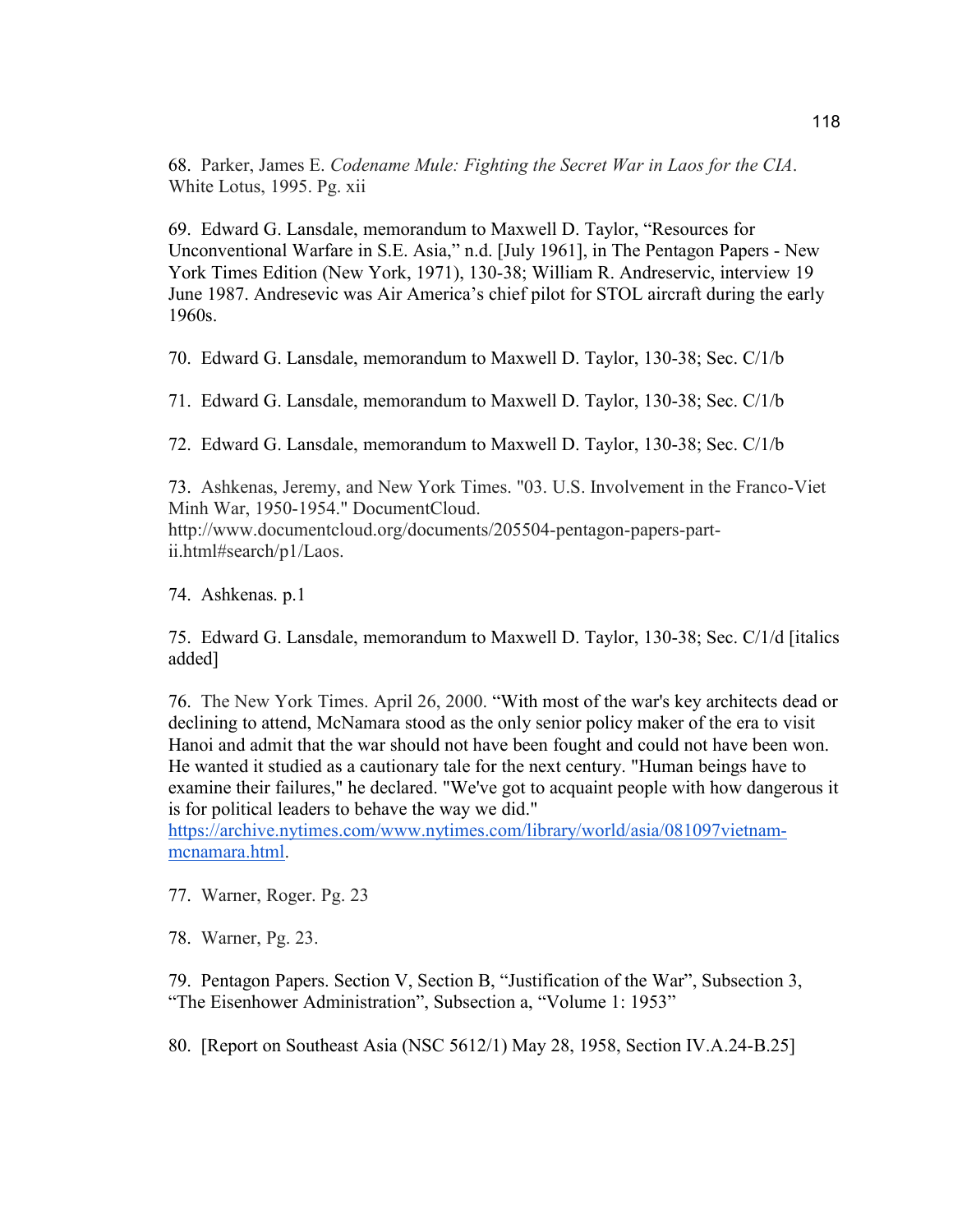81. Warner, Roger. Pg. 22

82. Hofstadter, Richard. The Paranoid Style In American Politics, Harpers Magazine, 11/1964, Pg. 84-85

83. Telegram A-218 American Embassy Jakarta to Department of State, 'The Army Takes Hold in Central Java', Secret. 1966-11-05. RG 84, Entry P 339, Jakarta Embassy Files, Box 23, Folder 12 - DEF6 Armed forces 1966

84. Lovell, Julia. "The Killing Season; The Army and the Indonesian Genocide Reviews – the Truth about One of the 20th Century's Worst Massacres." The Guardian. March 15, 2018. https://www.theguardian.com/books/2018/mar/15/killing-season-geoffreyrobinson-army-indonesian-genocide-jess-melvinreviews.

85. Hofstadter, Richard. The Paranoid Style In American Politics, Harpers Magazine, 11/1964, pg. 82

86. The Pentagon Papers, "Statement by President Kennedy on the Importance of Laos at a News Conference, 23 March 1961" Gravel Edition, Volume 2, pp. 799-800 https://www.mtholyoke.edu/acad/intrel/pentagon2/ps5.htm

87. Hofstadter, Richard. pg. 82

88. Kerber, Linda K. "The Meanings of Citizenship." *The Journal of American History* 84, no. 3 (12 1997): 833. doi:10.2307/2953082. Pg. 849

89. Molina, Natalie. How Race Is Made In America: Immigration, Citizenship and the Historical Power of Racial Scripts (Berkeley: University of California Press, 2014), pg. 4.

- 90. Warner, Roger. Pg. 29
- 91. Warner, Roger. Pg. 40
- 92. Warner, Roger. Pg. 45
- 93. Warner, Roger. pg. 89
- 94. Warner, Roger. Pg. 90
- 95. Hofstadter, Richard. Pg. 85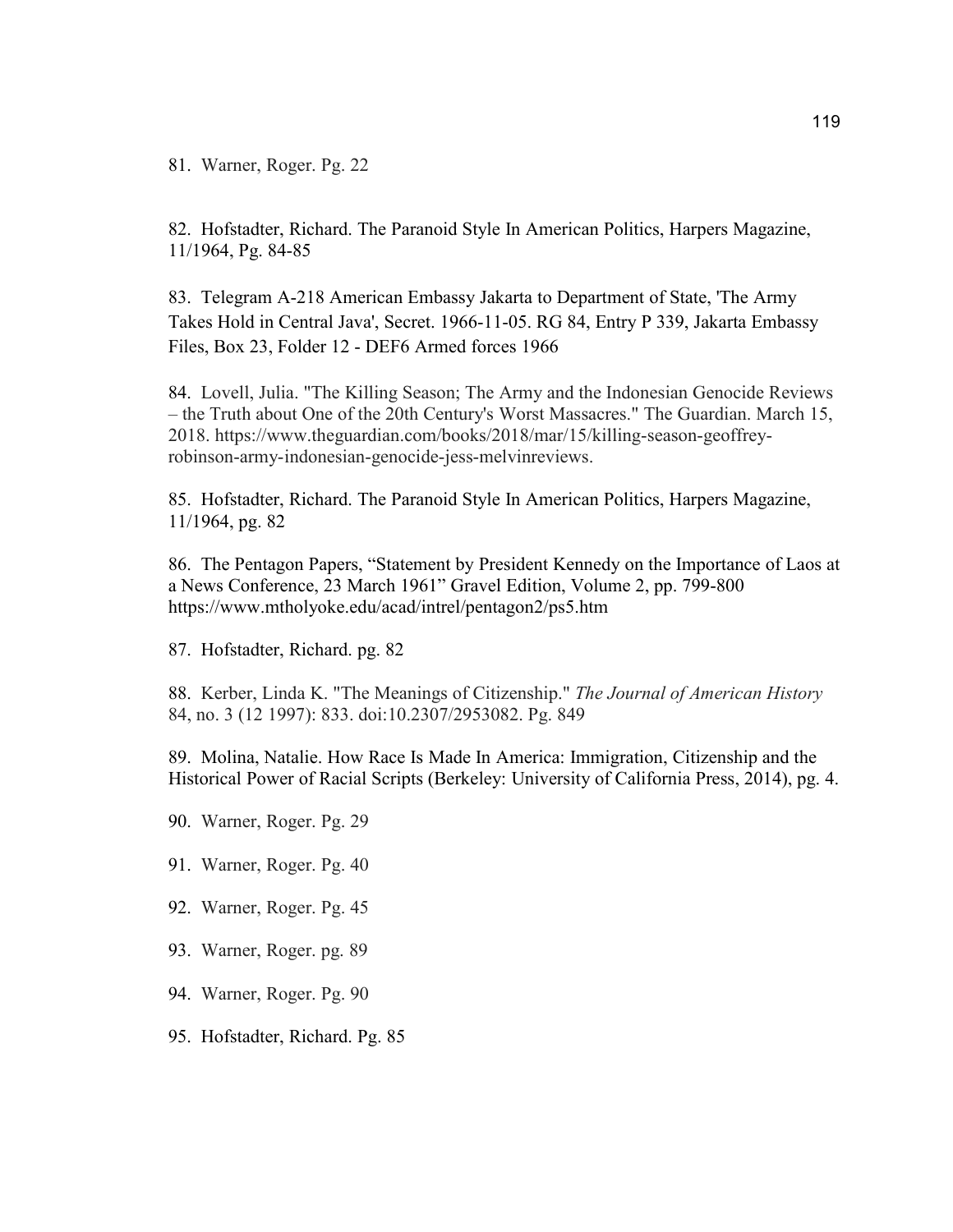96. Warner, Roger. Pg. 270

97. Freire, Paulo. *Pedagogy of the Oppressed*. Bloomsbury Academic, 2018. Pg. 1

98. Higham, John, *Strangers In The Land: Patterns of American Nativism,* 1820-1925. Atheneum, 1963. Pg. 24

99. Fanon, Frantz, and Constance Farrington. *The Wretched of the Earth*. Penguin Books, 1963, pg. xlix

100. Ibid, pg. xlix

101. Azuma, Eiichiro. *Between Two Empires Race, History, and Transnationalism in Japanese America*. Oxford University Press, 2005. Pg. 102

102. Koltyk, Jo Ann. "Telling Narratives Through Home Videos: Hmong Refugees and Self-Documentation of Life in the Old and New Country." *The Journal of American Folklore* 106, no. 422 (1993): 435. doi:10.2307/541906

103. Walsh, Denny. "Ten accused of conspiring to oust government of Laos", Sacramento Bee, June 5, 2005

104. Masud-Piloto, Felix Roberto. *From Welcomed Exiles to Illegal Immigrants: Cuban Migration to the U.S., 1959-95*. Rowman & Littlefield Publishers, Inc., 1996. pg. 17

105. Lee, Erika. *At America's Gates: Chinese Immigration during the Exclusion Era, 1882-1943*. Univ. of North Carolina Press, 2007. Pg. 27

106. Hall, Stuart, *Cultural Identity and Diaspora*, ed. Jonathan Rutherford, Lawrence and Wishart, 1998

107. Bailey, Eric and Tran, My-Thuan, *Federal Charges Dropped Against Hmong Leader Vang Pao*, Los Angeles Times, September 19, 2009

108. "Laos Hmong Leader Vang Pao Denied Arlington Burial." BBC News. February 05, 2011. http://www.bbc.com/news/world-asia-pacific-12371965.

109. Fanon, pg. 96

110. Douglass, Frederick. "War with Mexico," North Star. The North Star, 1948. Manuscript/Mixed Material. https://www.loc.gov/item/mfd.21018/.

111. Douglass, Frederick. "War with Mexico," North Star. The North Star, 1948.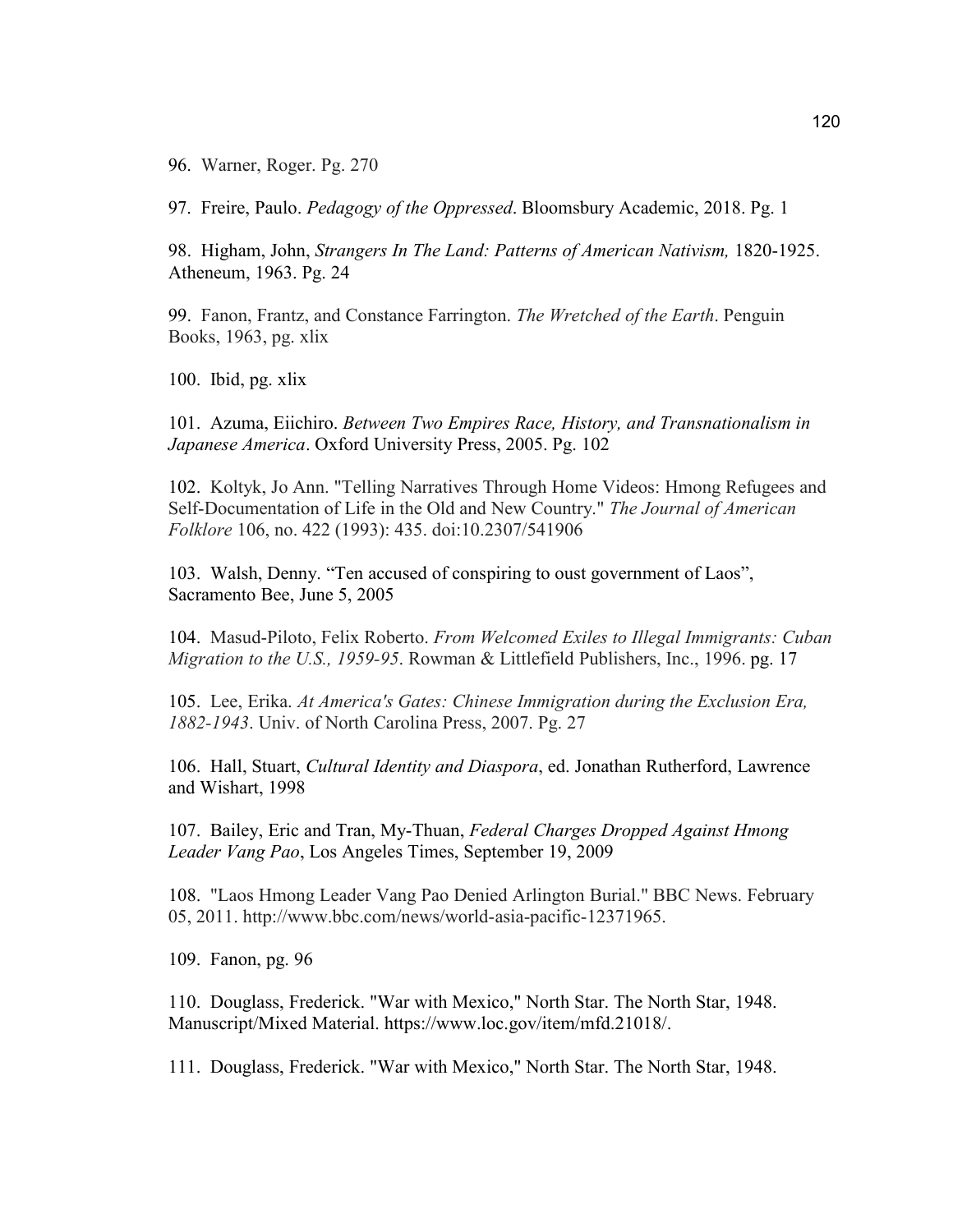Manuscript/Mixed Material. https://www.loc.gov/item/mfd.21018/.

112. Douglass, Frederick. "War with Mexico," North Star. The North Star, 1948. Manuscript/Mixed Material. https://www.loc.gov/item/mfd.21018/.

113. Douglass, Frederick. "War with Mexico," North Star. The North Star, 1948. Manuscript/Mixed Material. https://www.loc.gov/item/mfd.21018/.

114. "Lincoln's Spot Resolution." US House of Representatives: History, Art & Archives. https://history.house.gov/Records-and-Research/Listing/lfp\_037/.

115. https://library.brown.edu/create/modernlatinamerica/chapters/chapter-14-the-unitedstates-and-latin-america/primary-documents-w-accompanying-discussionquestions/abraham-lincoln-on-the-mexican-american-war-1846-48/

116. "Telegram from the Department of State to the Embassy in Laos," February 24, 1967, in Foreign Relations of the United States, 1964– 1968, Vol. 28 Laos, Doc. 277. https://history.state.gov/historicaldocuments/frus1964-68v28/d277

117. https://library.brown.edu/create/modernlatinamerica/chapters/chapter-14-the-unitedstates-and-latin-america/primary-documents-w-accompanying-discussionquestions/abraham-lincoln-on-the-mexican-american-war-1846-48/

118. McKinley, William. United States Department of State. Papers relating to the foreign relations of the United States, with the annual message of the president transmitted to Congress December 5, 1898

119. Jacobson, Matthew Frye. *Barbarian Virtues: The United States Encounters Foreign Peoples at Home and Abroad, 1876-1917*. W. Ross MacDonald School, Resource Services Library, 2005. Pg. 4

120. Jacobson, Matthew Frye. *Barbarian Virtues: The United States Encounters Foreign Peoples at Home and Abroad, 1876-1917*. W. Ross MacDonald School, Resource Services Library, 2005.

121. Kallen, Horace M. *Culture and Democracy in the United States*. Routledge, 2018.

122. Israel Zangwill, The Melting-Pot (New York, 1909), pp. 37-38; John Higham, Send These To Me (New York, 1975), pp. 238-39; Mann, op. cit., p

123. Hall, Dr. G. Stanley, Correspondence with Theodore Roosevelt. The Dr. G. Stanley Hall Papers B1-3-2 Professional and General Correspondence, I-S. Theodore Roosevelt, 1899-1915 (2 folders). Special Archives and Collections. Clark University 950 Main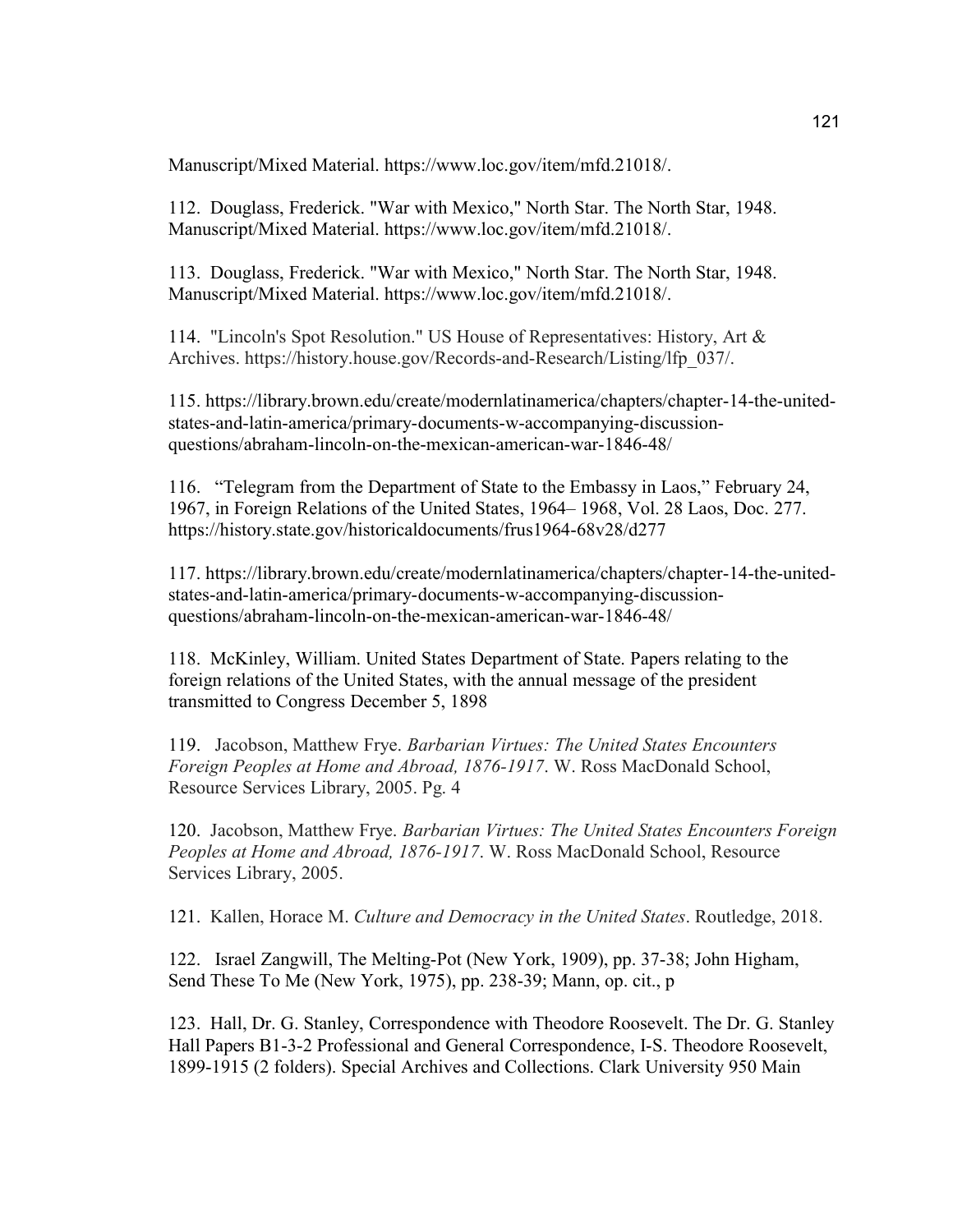Street, Worcester MA 01610

124. Jacobson, pg. 7

125. "Woodrow Wilson." *The White House*, The United States Government, www.whitehouse.gov/about-the-white-house/presidents/woodrow-wilson/.

126. "Herbert S. Bigelow." Battle of Lake Erie - Ohio History Central. http://www.ohiohistorycentral.org/w/Herbert S. Bigelow.

127. "The State." *Fair Use Repository*, 1 Jan. 1970, fair-use.org/randolph-bourne/thestate/.

128. "The State."

129. Warner, Roger. Pg. 45

130. Fanon, Frantz, Richard Philcox, Jean-Paul Sartre, and Homi K. Bhabha. *The Wretched of the Earth*. Kwela Books, 2017.

131. Arendt, Hannah.*The Origins of Totalitarianism* (1951; New York, 1967), Pg.6

132. Goldman, Emma. *Menace: Essays*. E.G. Smith Press.

133. https://www.military.com/daily-news/2015/02/02/navy-abandons-global-force-forgood-to-broaden-appeal.html

134. Molina, Natalia. *How Race Is Made in America: Immigration, Citizenship, and the Historical Power of Racial Scripts*. University of California Press, 2014. Pg. 38

135. Brice-Saddler, Michael. "Trump Claims There's a 10-foot Wall around the Obamas' D.C. Home. He Is Wrong." The Washington Post. December 31, 2018. https://www.washingtonpost.com/politics/2018/12/31/trump-claims-theres-foot-wallaround-obamas-dc-home-neighbors-say-theres-not/?utm\_term=.b09da1a8cdb6.

136. Goldman, Emma, Emma Goldman, and Emma Goldman. *Menace: Essays*. E.G. Smith Press.

137. Molina, pg. 25

138. Gonyea, Don. "Majority Of White Americans Say They Believe Whites Face Discrimination." NPR. October 24, 2017. https://www.npr.org/2017/10/24/559604836/majority-of-white-americans-think-theyre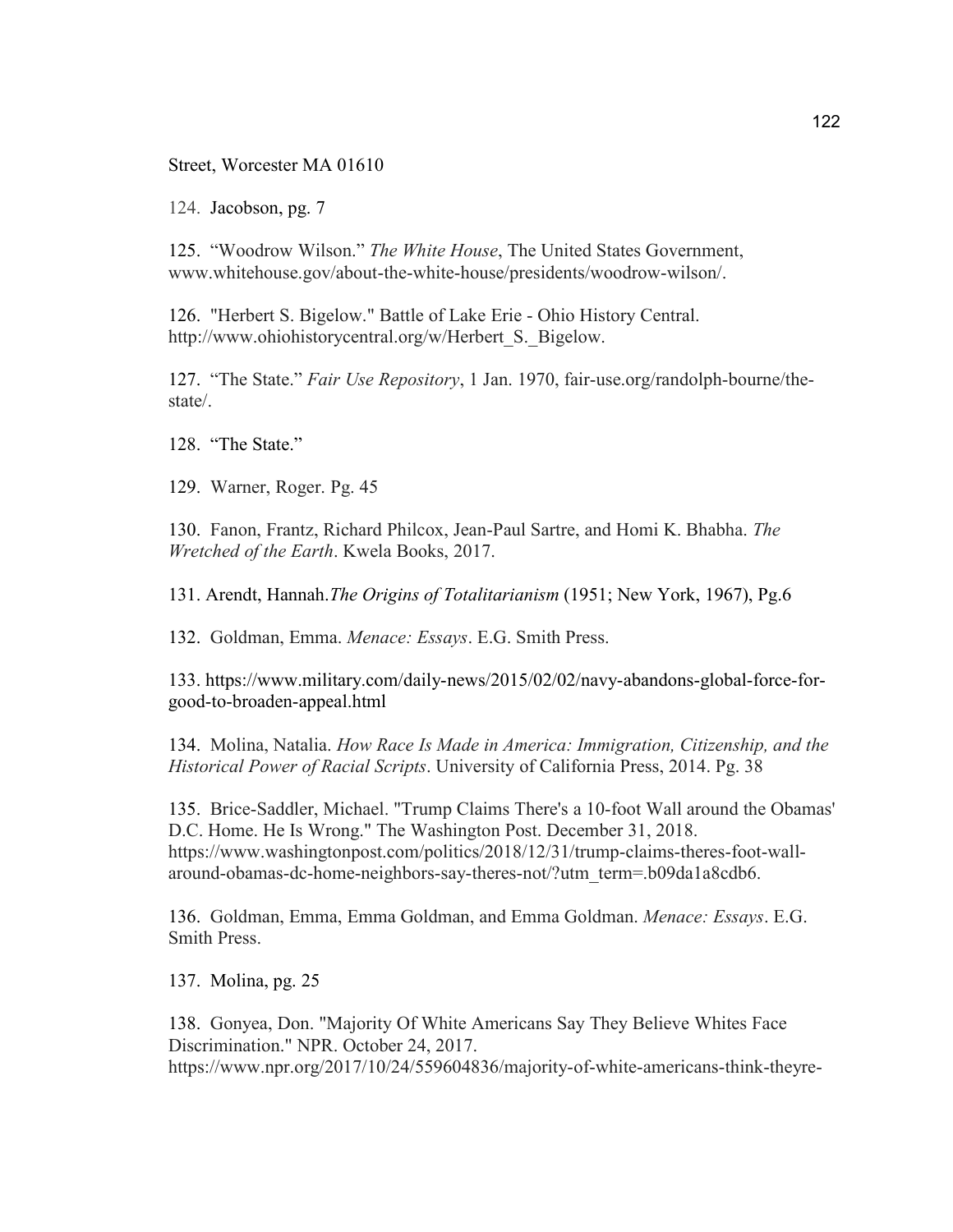discriminated-against.

139. Ngai, Mae M. *Impossible Subjects Illegal Aliens and the Making of Modern America*. Princeton University Press, 2004. Pg. 234

140. Ngai, Mae M. pg. 234

141. McCarran bill S.2550, 82nd Congress, 2d Session, Walter bill H.R. 5678, 82nd Congress, 2d Session; Immigration and Nationality ACt of June 27, 1952 (66 Stat. 163)

142. Ngai, Mae M. *Impossible Subjects Illegal Aliens and the Making of Modern America*. Princeton University Press, 2004. Pg. 239

143. Buff, Rachel Ida. "The Deportation Terror." *American Quarterly* 60, no. 3 (2008): 523-51. doi:10.1353/aq.0.0028

144. Brownstein, Ronald. "'The Purpose of This From the Beginning Has Been to Cut Legal Immigration'." The Atlantic. January 18, 2018. https://www.theatlantic.com/politics/archive/2018/01/gop-immigration-bill/550724/? utm\_source=eb.

145. Brownstein, Ronald. The Atlantic. January 18, 2018.

146. Lind, Dara, and Javier Zarracina. "By the Numbers: How 2 Years of Trump's Policies Have Affected Immigrants." Vox.com. February 05, 2019. https://www.vox.com/policy-and-politics/2019/1/19/18123891/state-of-the-union-2019 immigration-facts.

147. Brownstein, Ronald. The Atlantic. January 18, 2018.

148. Rev. Dr. Martin Luther King, Jr. Selma, AL, March 8, 1965.

149. John Adams. Warning Against the Search for "Monsters to Destroy," 1821 https://www.mtholyoke.edu/acad/intrel/jqadams.htm.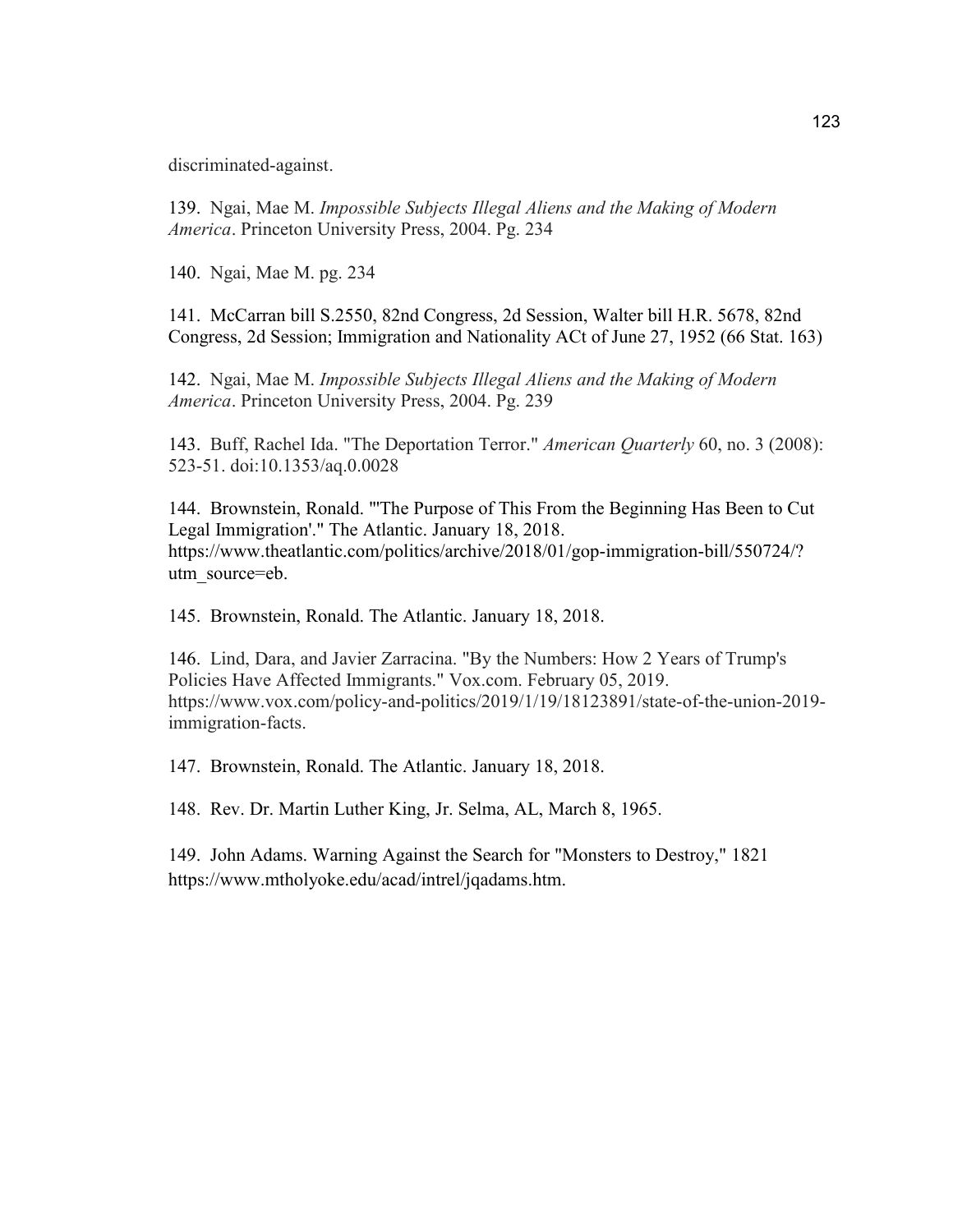## Bibliography

- Adams, John . Warning Against the Search for "Monsters to Destroy," 1821 https://www.mtholyoke.edu/acad/intrel/jqadams.htm.
- Azuma, Eiichiro. *Between Two Empires Race, History, and Transnationalism in Japanese America*. Oxford University Press, 2005.
- Arendt, Hannah.*The Origins of Totalitarianism* 1951; New York, 1967
- Barnes, Kenneth C. *Journey of Hope the Back-to-Africa Movement in Arkansas in the Late 1800s*. University of North Carolina Press, 2004.
- Beschloss, Michael R. *Kennedy v. Khrushchev: The Crisis Years, 1960-63*. Faber & Faber, 1991.
- Bigelow, Herbert S. "Battle of Lake Erie Ohio History Central. http://www.ohiohistorycentral.org/w/Herbert S. Bigelow.
- Brice-Saddler, Michael. "Trump Claims There's a 10-foot Wall around the Obamas' D.C. Home. He Is Wrong." The Washington Post. December 31, 2018. https://www.washingtonpost.com/politics/2018/12/31/trump-claims-theres-footwall-around-obamas-dc-home-neighbors-say-theresnot/utm\_term=.b09da1a8cdb6.
- Brownstein, Ronald. "'The Purpose of This From the Beginning Has Been to Cut Legal Immigration'." *The Atlantic*, Atlantic Media Company, 18 Jan. 2018, www.theatlantic.com/politics/archive/2018/01/gop-immigration-bill/550724/? utm\_source=eb.
- Buff, Rachel Ida. "The Deportation Terror." *American Quarterly*, vol. 60, no. 3, 2008, pp. 523–551., doi:10.1353/aq.0.0028.
- Code of Federal Regulations | Govinfo, www.govinfo.gov/app/details/STATUTE-66/STATUTE-66-Pg163.
- Douglas, Frederick. "War with Mexico," North Star." Planning D-Day (April 2003) Library of Congress Information Bulletin. https://www.loc.gov/item/mfd.21018/.

Fanon, Frantz, and Constance Farrington. *The Wretched of the Earth*. Penguin Books,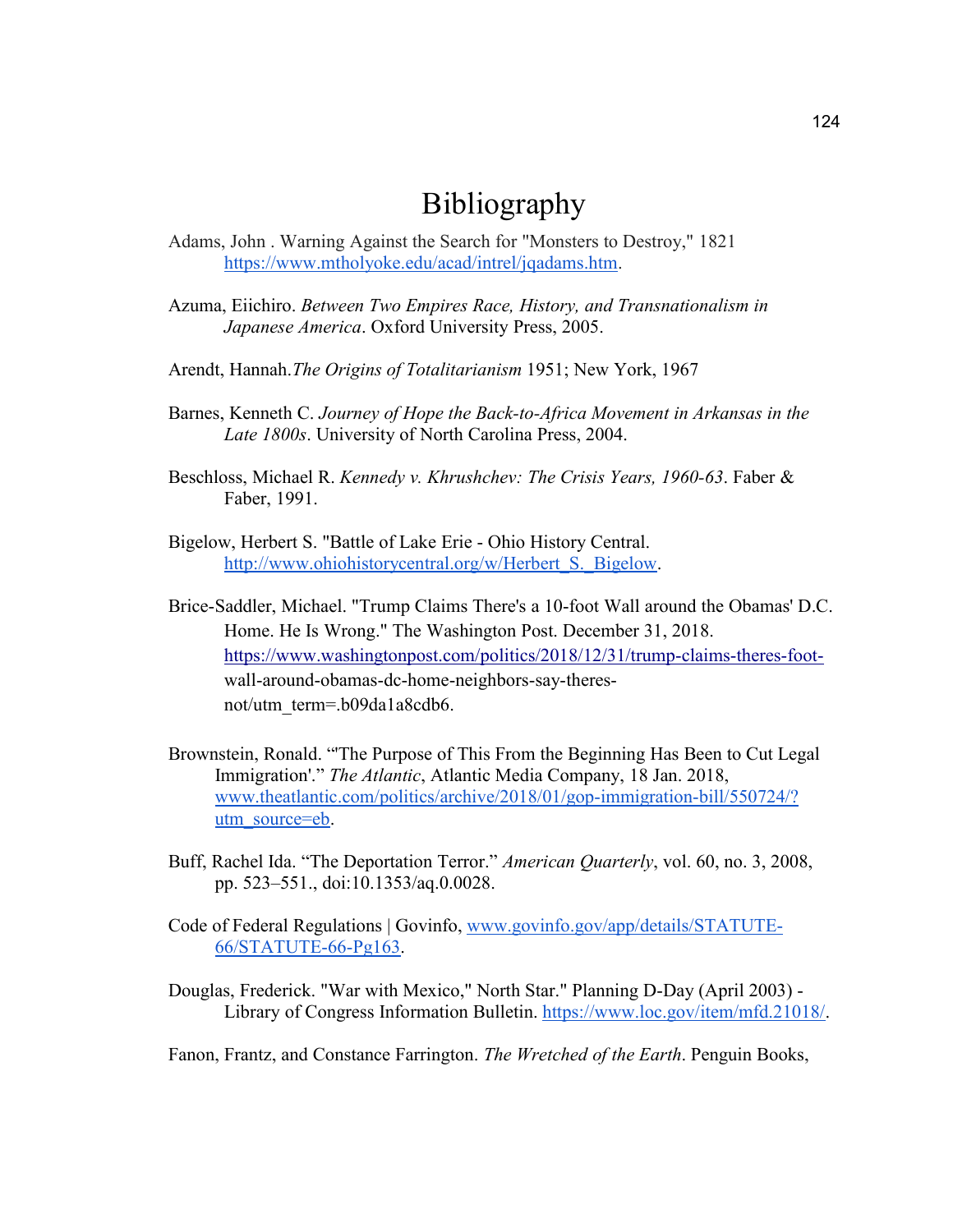1963.

- Fanon, Frantz, Richard Philcox, Jean-Paul Sartre, and Homi K. Bhabha. *The Wretched of the Earth*. Kwela Books, 2017.
- Freire, Paulo. *Pedagogy of the Oppressed*. Bloomsbury Academic, 2018.
- Goldman, Emma, Emma Goldman, and Emma Goldman. *Menace: Essays*. E.G. Smith Press.
- Gonyea, Don. "Majority Of White Americans Say They Believe Whites Face Discrimination." NPR. October 24, 2017. https://www.npr.org/2017/10/24/559604836/majority-of-white-americans-thinktheyre-discriminated-against.
- Hall, Stuart. *Cultural Identity and Diaspora*. 2005.

Higham, John. *Send These to Me: Jews and Other Immigrants in Urban America*. Atheneum, 1975.

- Higham, John. *Strangers in the Land: Patterns of American Nativism, 1860-1925*. Atheneum, 1963.
- Jacobson, Matthew Frye. *Barbarian Virtues: The United States Encounters Foreign Peoples at Home and Abroad, 1876-1917*. W. Ross MacDonald School, Resource Services Library, 2005.
- Johnson, Chalmers. "American Militarism and Blowback: The Costs of Letting the Pentagon Dominate Foreign Policy." *New Political Science* 24, no. 1 (March 2002): 21–38. doi:10.1080/07393140220122626.
- Kallen, Horace M. *Culture and Democracy in the United States*. Routledge, 2018.
- Kerber, Linda K. "The Meanings of Citizenship." *The Journal of American History* 84, no. 3 (12 1997): 833. doi:10.2307/2953082.
- Koltyk, Jo Ann. "Telling Narratives Through Home Videos: Hmong Refugees and Self-Documentation of Life in the Old and New Country." *The Journal of American Folklore* 106, no. 422 (1993): 435. doi:10.2307/541906.
- Kurlantzick, Joshua. "The St. Paul Warlord: Hmong Friends." *The New Republic*, 5 Feb. 2007, newrepublic.com/article/60951/the-st-paul-warlord-hmong-friends.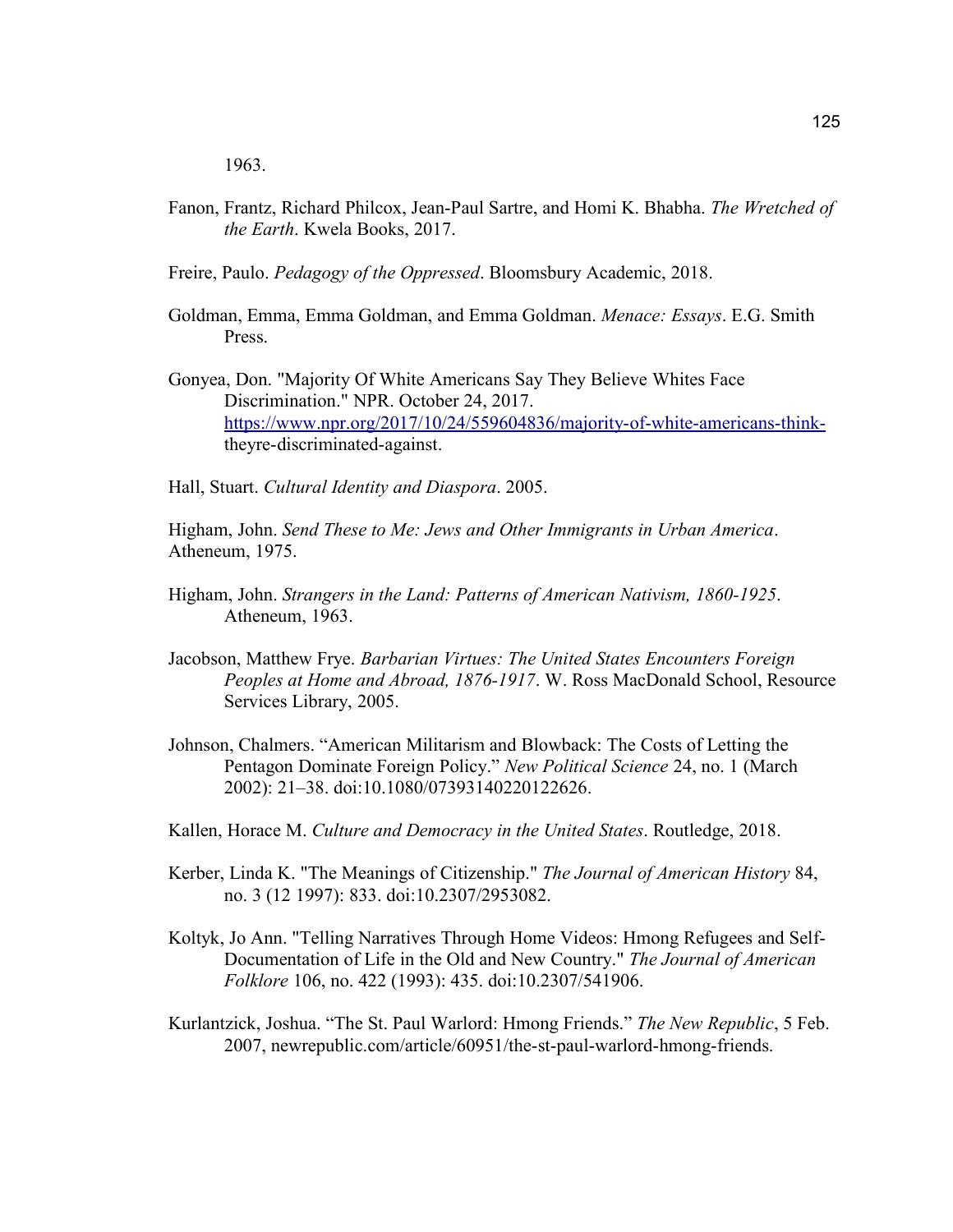- La Crosse Tribune. "Bill Reverses Terrorist Classification for Hmong." *La Crosse Tribune*, La Crosse Tribune, 3 Jan. 2008, lacrossetribune.com/news/bill-reversesterrorist-classification-for-hmong/article\_d79b6a0c-a640-5061-9cdc-5ef432381388.html.
- "Laos Hmong Leader Vang Pao Denied Arlington Burial." BBC News. February 05, 2011. http://www.bbc.com/news/world-asia-pacific-12371965.
- Lee, Erika. *At America's Gates: Chinese Immigration during the Exclusion Era, 1882- 1943*. Univ. of North Carolina Press, 2007.
- Lee, Gary Yia. "Nostalgia and Cultural Re-creation: The Case of the Hmong Diaspora." *Crossroads: An Interdisciplinary Journal of Southeast Asian Studies* 19, no. 2 (2008): 125-54. http://www.jstor.org/stable/40860891.
- "Lincoln's Spot Resolution." US House of Representatives: History, Art & Archives. https://history.house.gov/Records-and-Research/Listing/lfp\_037/.
- Lovell, Julia. "The Killing Season; The Army and the Indonesian Genocide Reviews the Truth about One of the 20th Century's Worst Massacres." The Guardian. March 15, 2018. https://www.theguardian.com/books/2018/mar/15/killingseason-geoffrey-robinson-army-indonesian-genocide-jess-melvinreviews.
- Martin, Douglas. "Vang Pao, Laotian General Who Aided U.S., Dies at 81." The New York Times. January 08, 2011. https://www.nytimes.com/2011/01/08/world/asia/08vangpao.html.
- Masud-Piloto, Felix Roberto. *From Welcomed Exiles to Illegal Immigrants: Cuban Migration to the U.S., 1959-95*. Rowman & Littlefield Publishers, 1996.
- Modern History of the Arab Countries by Vladimir Borisovich Lutsky 1969. https://www.marxists.org/reference/archive/ho-chi-minh/works/1945/declarationindependence.htm.
- Molina, Natalia. *How Race Is Made in America: Immigration, Citizenship, and the Historical Power of Racial Scripts*. University of California Press, 2014.
- Moloney, Deirdre M. *American Catholic Lay Groups and Transatlantic Social Reform in the Progressive Era*. University of North Carolina Press, 2002.
- Monkkonen, Eric H., and Kathleen Neils Conzen. "Immigrant Milwaukee, 1836-1860: Accommodation and Community in a Frontier City." *Contemporary Sociology* 6, no. 4 (07 1977): 501. doi:10.2307/2066488.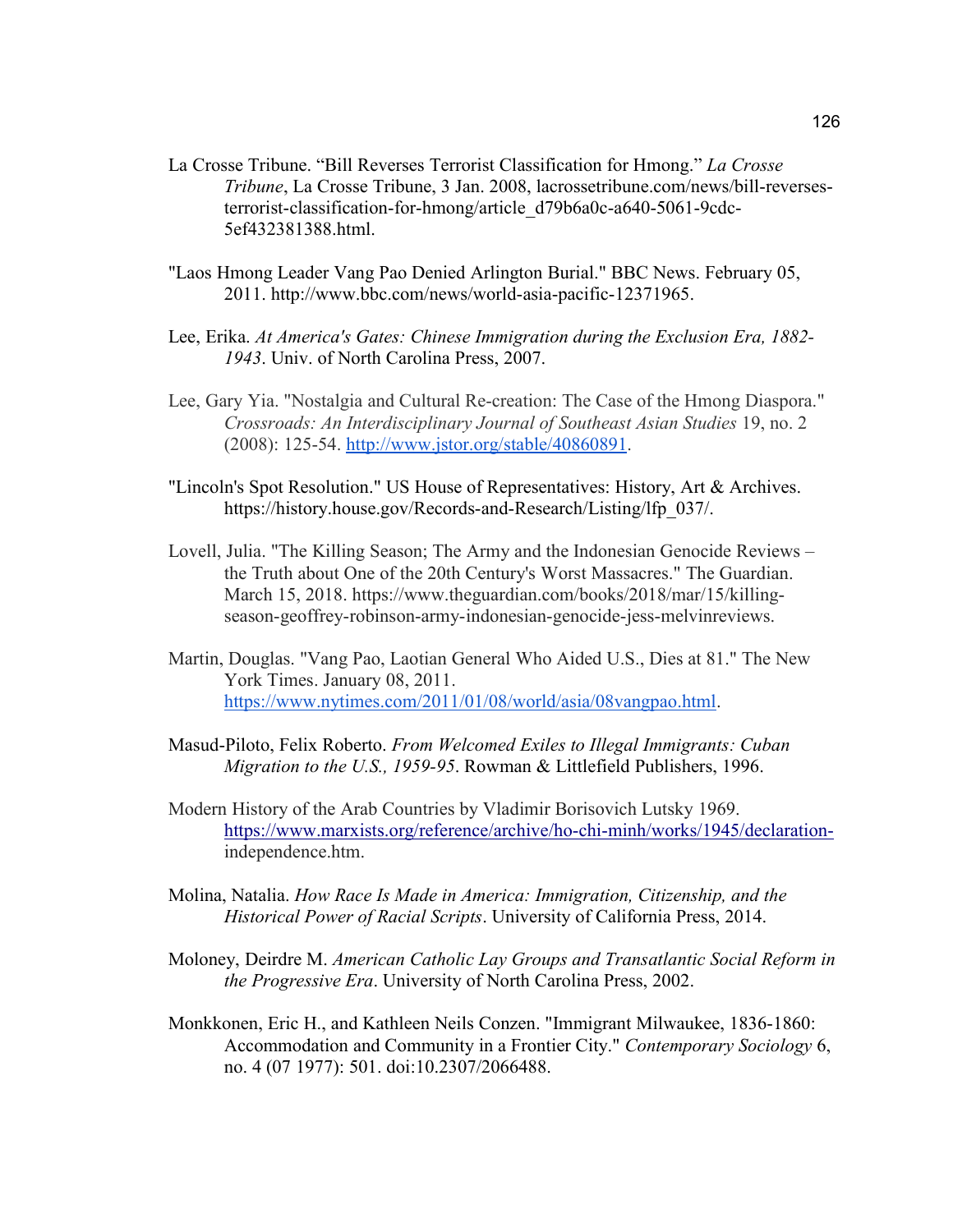- News, NBC. "Transcript for Sept. 14." *NBCNews.com*, NBCUniversal News Group, 14 Sept. 2003, www.nbcnews.com/id/3080244/ns/meet the press/t/transcriptsept/#.XFc\_4OHYqE0.
- Ngai, Mae M. *Impossible Subjects Illegal Aliens and the Making of Modern America*. Princeton University Press, 2004.
- Pao, Vang. "Against All Odds: The Laotian Freedom Fighters Pao." *The Heritage Foundation*, www.heritage.org/asia/report/against-all-odds-the-laotian-freedomfighters-pao.
- *Papers Relating to the Foreign Relations of the United States with the Annual Message of the President*. Government Printing Service, 1901.
- Parker, James E. *Codename Mule: Fighting the Secret War in Laos for the CIA*. White Lotus, 1995.
- Rutherford, Jonathan. *Identity: Community, Culture, Difference*. Lawrence and Wishart, 1998.
- *The New York Times*, The New York Times, 26 Apr. 2000, archive.nytimes.com/www.nytimes.com/library/world/asia/081097vietnammcnamara.html.
- "The Hmong and the Secret War | ValleyPBS Specials." PBS SoCal. https://www.pbssocal.org/programs/valleypbs-specials/the-hmong-and-the-secretwar-zwwpgu/.
- "The State." Fair Use Repository. January 01, 1970. http://fair-use.org/randolphbourne/the-state/.
- Telegram A-218 American Embassy Jakarta to Department of State, 'The Army Takes Hold in Central Java', Secret. 1966-11-05. RG 84, Entry P 339, Jakarta Embassy Files, Box 23, Folder 12 - DEF6 Armed forces 1966
- U.S. Department of State. https://history.state.gov/historicaldocuments/frus1964- 68v28/d277.
- United States v. Harrison Ulrich Jack et al, 2:07-cr-00266-KJM Document 543-5, Filed 5/14/2010, Exhibit C,

United States v. Harrison Ulrich Jack et al, 2:07-cr-00266-KJM Document 543-5, Filed